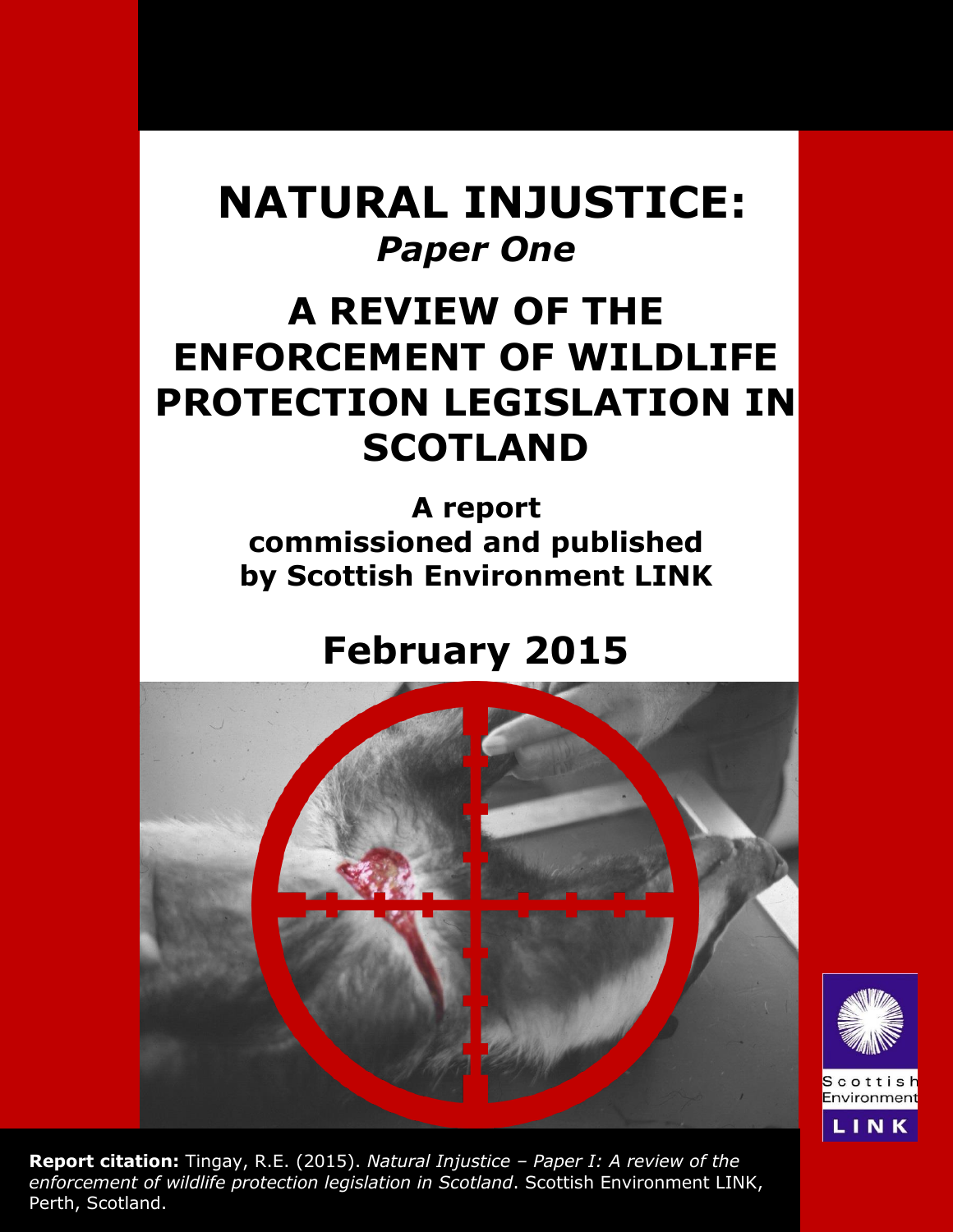# **EXECUTIVE SUMMARY**

## **Background**

Wildlife crime has received an increasing level of media, public and political attention in recent years. In 2008, the Scottish Government published a report entitled *Natural Justice* containing the results of a joint thematic inspection of the arrangements for preventing, investigating and prosecuting wildlife crime. The report made a number of recommendations for improvement.

Six years after the report's publication, however, many environmental non-Governmental organisations with direct experience of the uncovering, monitoring and reporting of wildlife crime suggest that enforcement measures remain inconsistent and, in many cases, weak and ineffective. To evaluate these claims, Scottish Environment LINK commissioned this evidence-based report.

This report focuses on four specific areas of wildlife crime: those relating to the persecution of badgers, bats, freshwater pearl mussels and raptors. It presents an estimation of the extent of these wildlife crimes, provides an overview of the current enforcement framework, tracks the progress of 148 wildlife crimes reported to the police between 2008-2013 including the process of initial follow-up investigation, prosecution, conviction and sentencing, and presents the on-going concerns of LINK members directly involved with the wildlife crime enforcement process.

Recommendations for future action by the relevant authorities, based on the findings of this report, will be published in a separate document prepared by Scottish Environment LINK and published concurrently with this report.

## **Main Findings**

**1**. The four areas of wildlife crime are under-recorded and the standard of information that is recorded is generally inconsistently collected which limits its usefulness. This is highlighted by the significant discrepancies between the annual crime figures produced by the wildlife NGOs and those produced by the Scottish Government.

**2**. There is an urgent need to re-examine the recording systems in use, not only to increase public confidence in the Scottish Government's figures but also to provide a more accurate evaluation of the extent of wildlife crime.

**3**. Of the 148 confirmed wildlife crimes reported to the police during 2008-2013, 98 (66.2%) are known to have resulted in a follow-up investigation.

**4**. At least 27 wildlife crimes (18.2%) did not result in a follow-up investigation and were effectively ignored. It is feasible that as many as one third of reported incidents were un-investigated.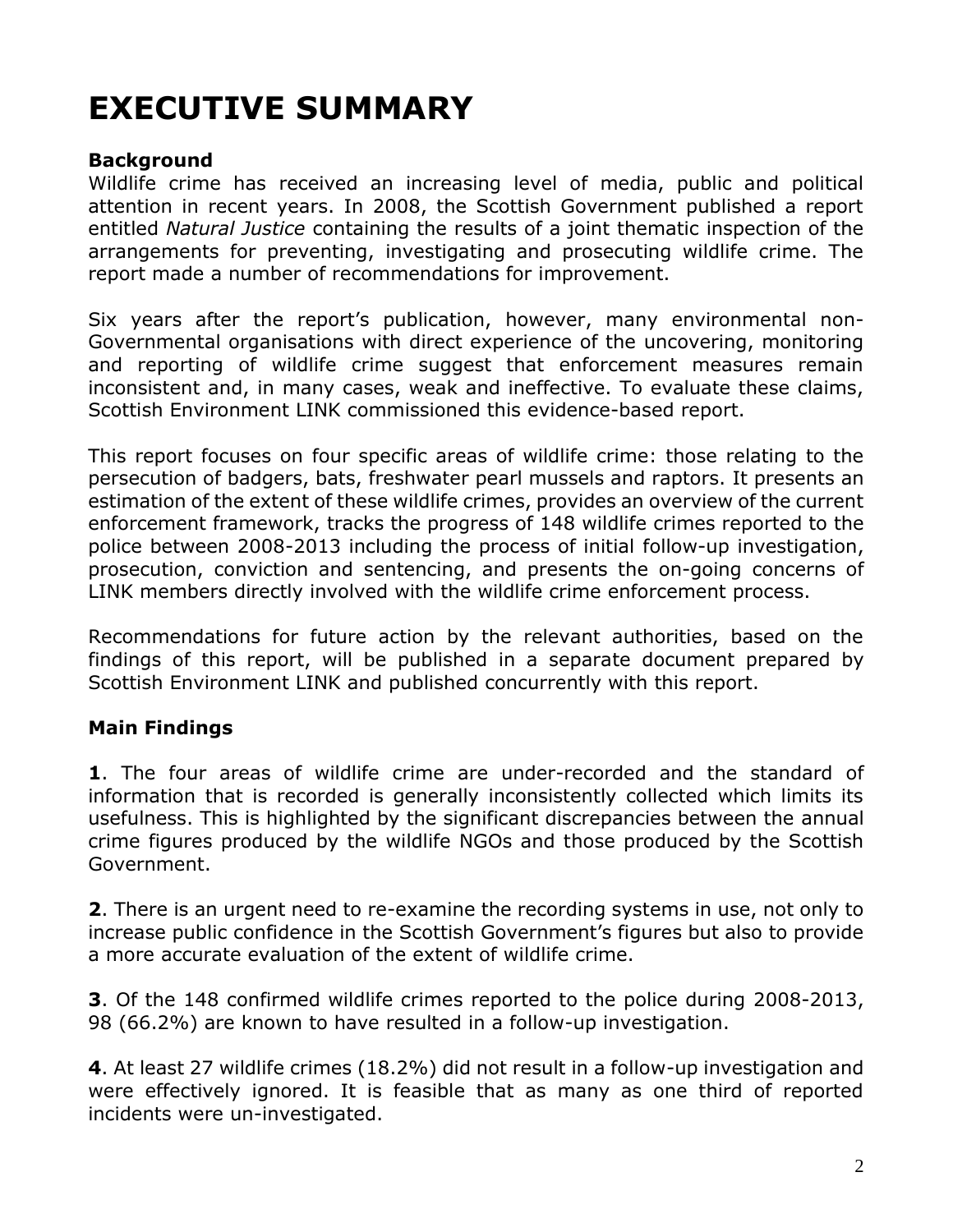**5**. The failure to conduct a follow-up investigation was not limited to one particular region but occurred in five of eight regions.

**6**. Of the follow-up investigations that did occur, LINK respondents considered just over one third (35.1%) to have been conducted satisfactorily. Criticisms included delayed police response times (sometimes as long as several months from the initial incident report) leading to the disappearance of evidence, delays exacerbated by un-trained police wildlife crime officers and a lack of seriousness with which senior police officers treat wildlife crime, failure to apply for search warrants, failure to conduct covert searches, poorly-targeted and/or restricted search efforts, the premature disposal of evidence prior to toxicology examination and a chronic failure to communicate with partner agencies either as a result of police under-resourcing and/or politically-motivated deliberate exclusion policies.

**7**. Of the 148 confirmed wildlife crimes, only 20 (13.5%) resulted in a prosecution.

**8**. A minimum of at least 111 crimes (75%) failed to result in a prosecution. The failure rate was consistent across all regions.

**9**. In some instances the failure to prosecute was recognised as a result of the innate problems associated with investigating crime in remote areas, but in many cases the cause of failure was inextricably linked to a poor follow-up investigation.

**10**. Twenty of the confirmed wildlife crimes (13.5%) are known to have reached the prosecution stage and of those, 15 are known to have resulted in a conviction. This figure should be viewed as a minimum as several cases are currently on-going and thus the number of known convictions may increase.

**11**. Many of the sentences were at the lower end of the scale and penalties issued for similar crimes appear to have been applied inconsistently.

**12**. Overall, but with a few noticeable exceptions, there is, amongst LINK members, an overwhelming lack of confidence in the ability of the statutory agencies to adequately investigate wildlife crime and in the willingness of the judiciary to impose meaningful deterrent sentences.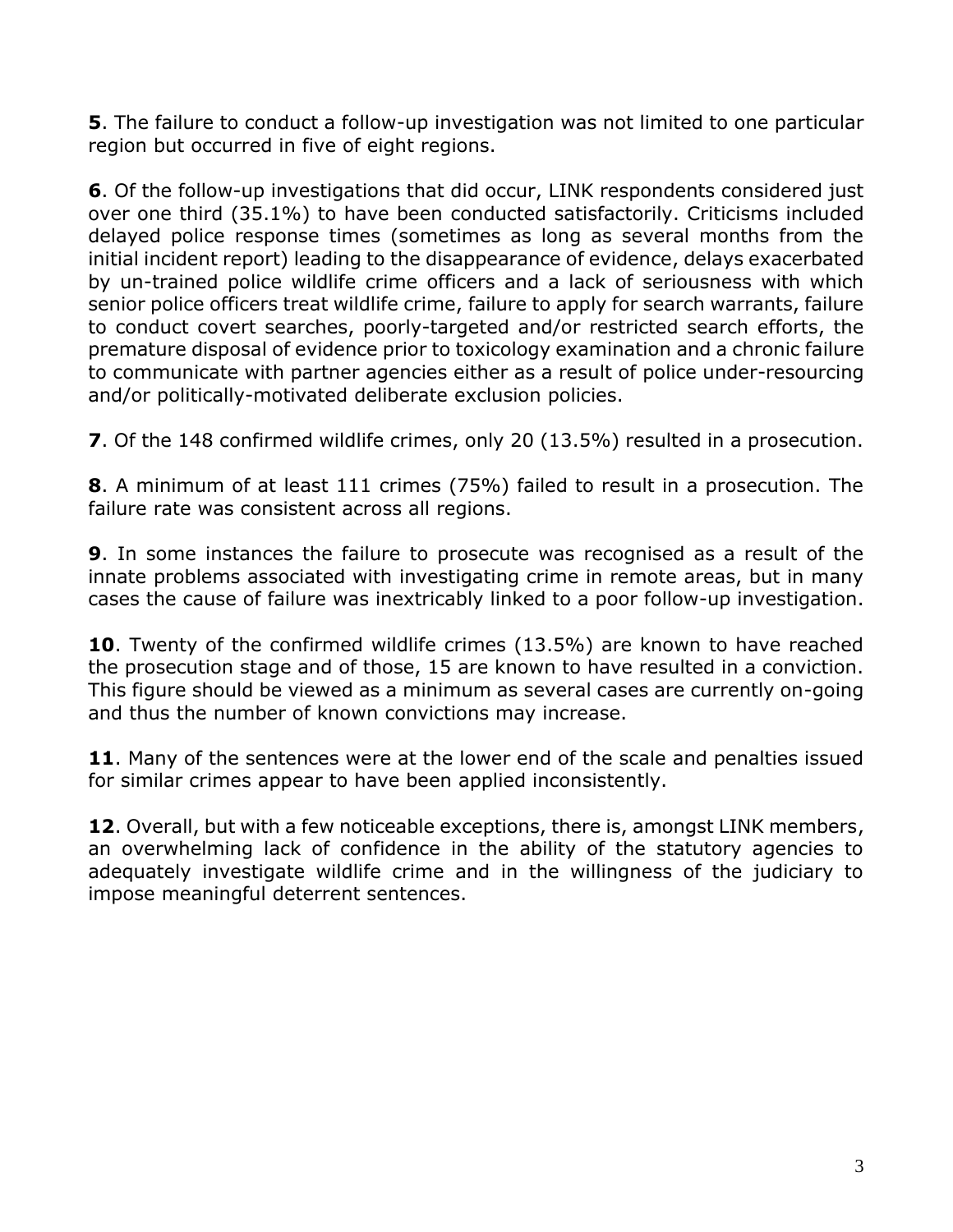# **TABLE OF CONTENTS**

| <b>EXECUTIVE SUMMARY</b>                                                        | $\overline{2}$          |
|---------------------------------------------------------------------------------|-------------------------|
| <b>1. INTRODUCTION</b>                                                          |                         |
| <b>1.1 Scottish Environment LINK</b>                                            | 6                       |
| 1.2 LINK Wildlife Crime Task Force                                              | 6                       |
| 1.3 What is wildlife crime?                                                     | 6                       |
| 1.4 Scope of the report                                                         | $\overline{\mathbf{z}}$ |
| 2. QUANTIFYING THE EXTENT OF WILDLIFE CRIME IN SCOTLAND                         |                         |
| 2.1 Difficulties of assessment                                                  | 8                       |
| 2.1.1 The extent of wildlife crime                                              | 8                       |
| 2.1.2 Inconsistent incident recording                                           | 9                       |
| 2.2 Badger persecution                                                          | $\boldsymbol{9}$        |
| 2.3 Bat persecution                                                             | 10                      |
| 2.4 Freshwater pearl mussels                                                    | 12                      |
| 2.5 Raptor persecution                                                          | 12                      |
| 2.6 Summary                                                                     | 15                      |
| 3. WILDLIFE CRIME ENFORCEMENT FRAMEWORK IN SCOTLAND                             |                         |
| <b>3.1 Police Scotland</b>                                                      | 16                      |
| 3.2 Crown Office & Procurator Fiscal Service                                    | 17                      |
| <b>3.3 Sheriff Courts</b>                                                       | 18                      |
| <b>3.4 National Wildlife Crime Unit</b>                                         | 19                      |
| <b>3.5 Scottish Government</b>                                                  | 20                      |
| 3.6 Scottish Natural Heritage                                                   | 21                      |
| 3.7 Non-Governmental Organisations                                              | 22                      |
| 3.8 Partnership for Action against Wildlife Crime in Scotland                   | 22                      |
| 4. THE IDEAL INVESTIGATIVE PROCESS OF A HYPOTHETICAL WILDLIFE CRIME             |                         |
| <b>INCIDENT</b>                                                                 | 23                      |
| 5. THE RESPONSE TO WILDLIFE CRIME: A REVIEW OF ENFORCEMENT<br><b>PROCEDURES</b> |                         |
| 5.1 Source Material (Reported Wildlife Crimes)                                  | 25                      |
| 5.2 Follow-up Investigation                                                     | 28                      |
| 5.2.1 Analysis of data                                                          | 28                      |
| <b>5.2.2 Perceived problems</b>                                                 | 30                      |
| <b>5.3 Prosecution</b>                                                          | 35                      |
| 5.3.1 Analysis of data                                                          | 35                      |
| 5.3.2 Perceived problems                                                        | 37                      |
| <b>5.4 Conviction and Sentencing</b>                                            | 41                      |
| 5.5 Summary                                                                     | 47                      |
| <b>6. POSTSCRIPT</b>                                                            | 49                      |
| <b>REFERENCES</b>                                                               | 50                      |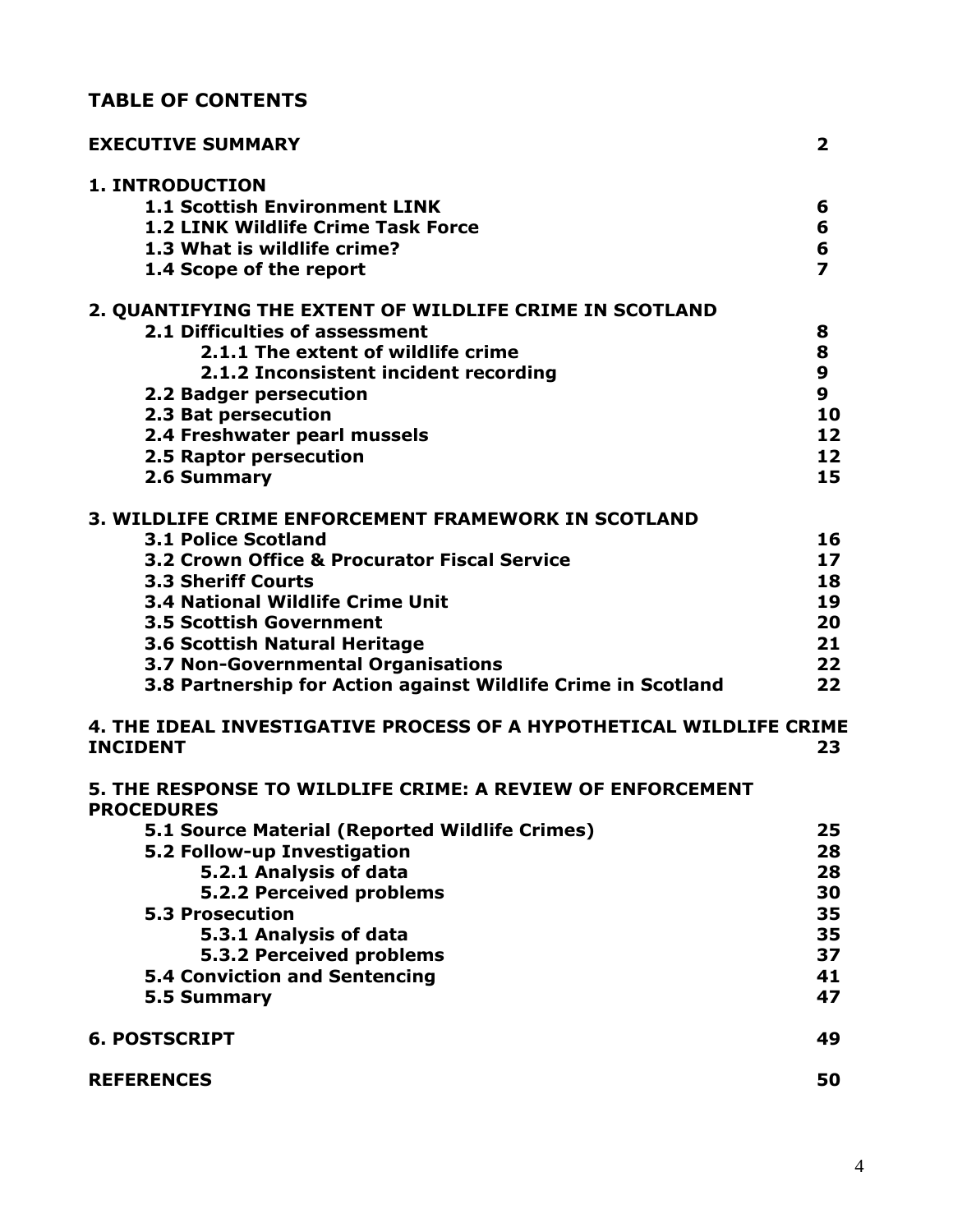#### **APPENDICES**

- **1. Comments made by Scottish Environment LINK respondents about satisfactory follow-up investigations of specific incidents. 58**
- **2. Comments made by Scottish Environment LINK respondents about dissatisfactory follow-up investigations of specific incidents. 59**
- **3. Comments made by Scottish Environment LINK respondents about satisfactory prosecutions for specific incidents. 64**
- **4. Comments made by Scottish Environment LINK respondents about dissatisfactory prosecutions for specific incidents. 65**
- **5. Comments made by Scottish Environment LINK respondents about their general concerns with wildlife crime enforcement. 66**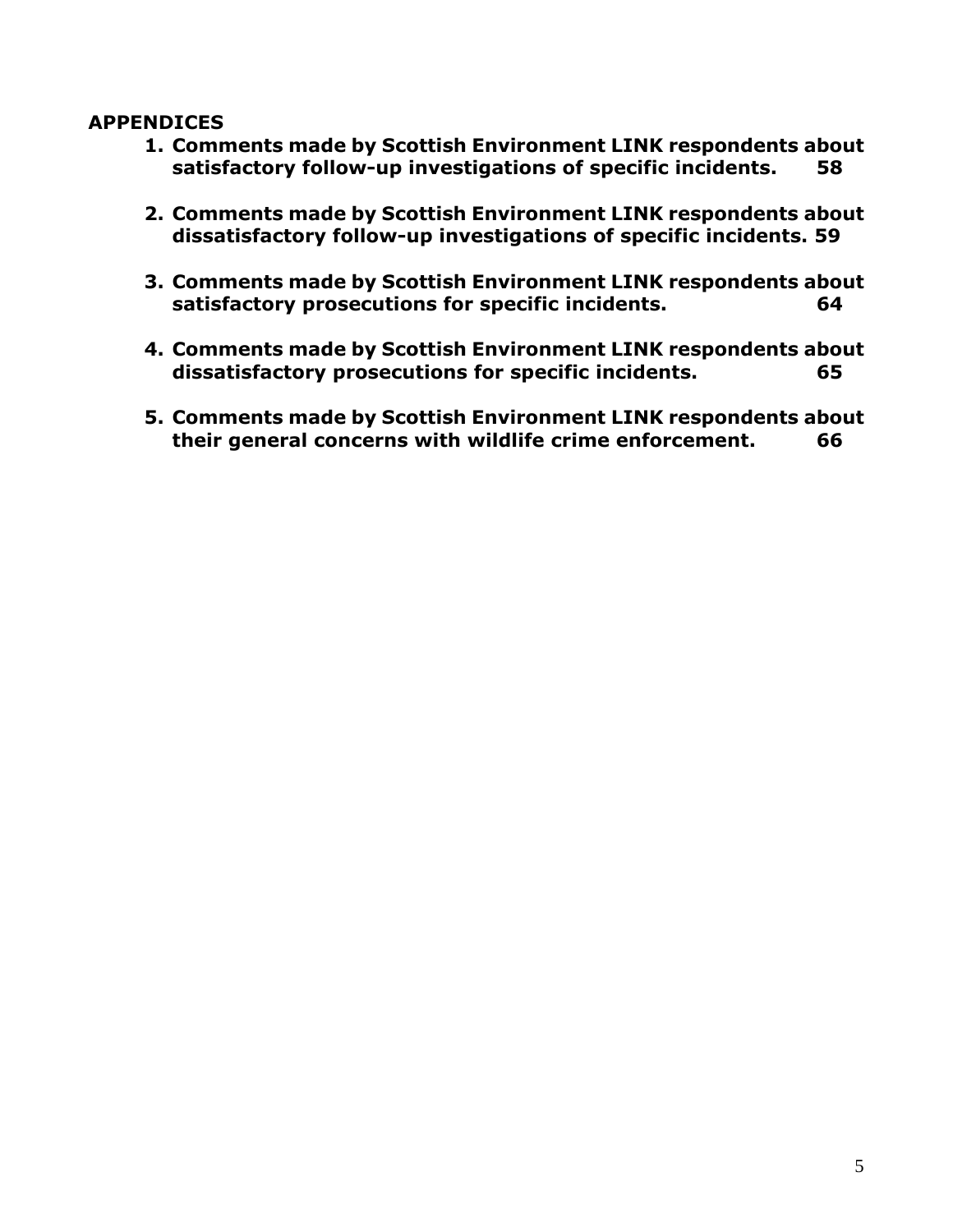## **1. INTRODUCTION**

#### **1.1 Scottish Environment LINK**

This report was commissioned and published by Scottish Environment LINK, the forum for Scotland's voluntary environment organisations, with over 35 member bodies representing a range of environmental interests with the common goal of contributing to a more environmentally sustainable society. A list of the current member organisations can be found on the LINK website:<http://www.scotlink.org/>

LINK provides a forum to facilitate and enable informed debate, information sharing, discussion and joint action. LINK assists communication between member bodies, Government and its agencies and other sectors within civic society. Acting at local, national and international levels, LINK aims to ensure that the environment is fully recognised in the development of policy and legislation affecting Scotland.

#### **1.2 Wildlife Crime Taskforce**

In July 2013, LINK established a Wildlife Crime Taskforce in response to concerns expressed by a number of member organisations regarding the enforcement of legislation protecting Scotland's wildlife. Wildlife crime has received an increasing level of media, public and political attention in recent years. In 2008, the Scottish Government published a report entitled *Natural Justice* containing the results of a joint thematic inspection of the arrangements for preventing, investigating and prosecuting wildlife crime. **<sup>1</sup>** The report made a number of recommendations for improvement.

However, six years after the publication of the report, many environmental non-Governmental organisations (NGOs) with direct experience of the uncovering, monitoring and reporting of wildlife crime suggest that enforcement measures remain inconsistent and, in many cases, weak and ineffective. It is on this basis that the Taskforce commissioned this report.

## **1.3 What is Wildlife Crime?**

Wildlife crime has been defined**<sup>2</sup>** by the Partnership for Action against Wildlife Crime in Scotland as follows:

*Wildlife crime is any act or omission, which affects any wild creature, plant or habitat, in Scotland, including acts as described in the following legislation:*

- *Agriculture Scotland Act 1948*
- *Animal Health & Welfare (Scotland) Act 2006*
- *Conservation (Natural Habitats etc) Regulations 1994*
- *The Control of Trade in Endangered Species (Enforcement) (Amendment) Regulations 2009*
- *Deer (Scotland) Act 1996*
- *Game (Scotland) Act 1832 (& others)*
- *Marine (Scotland) Act 2010*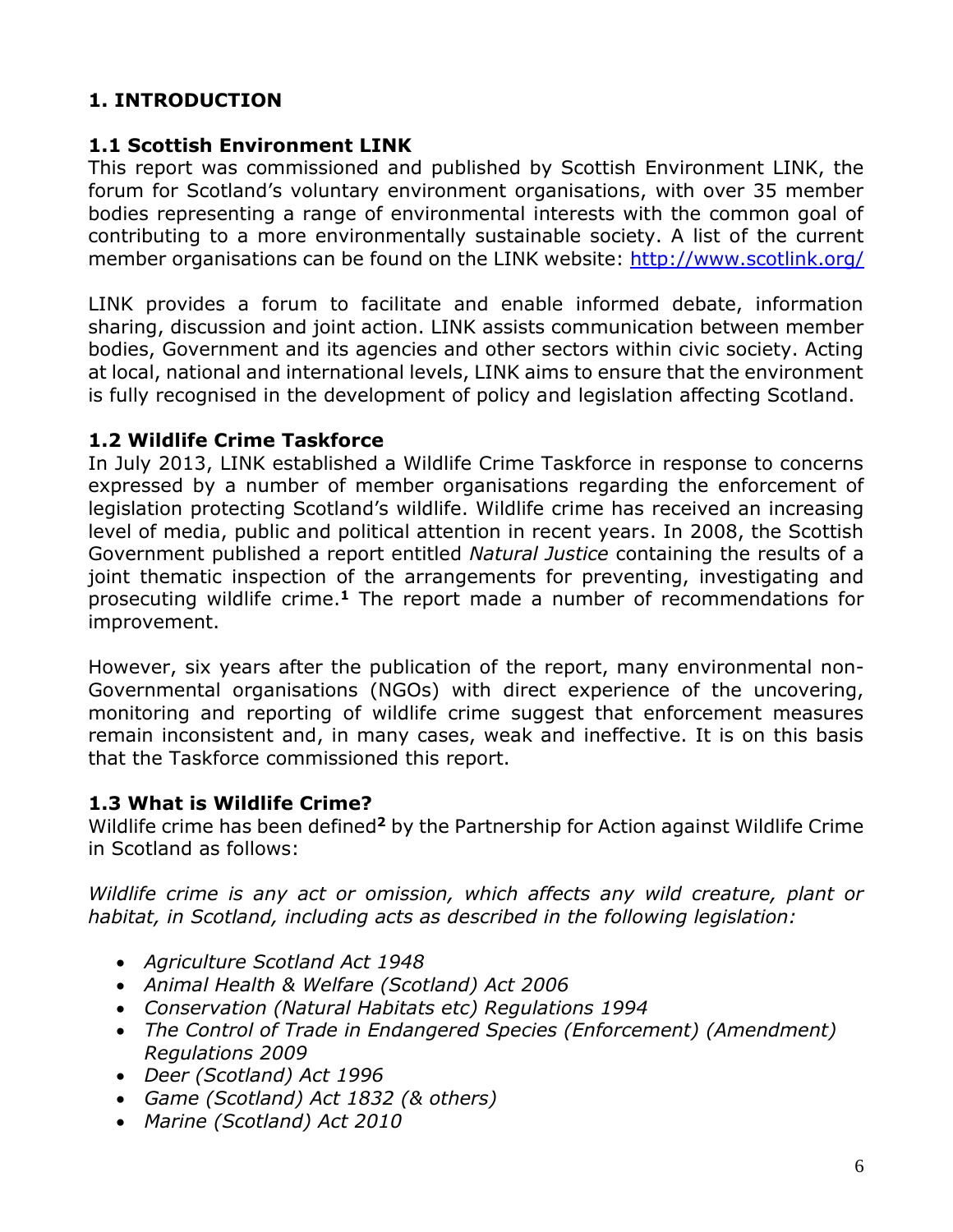- *Nature Conservation (Scotland) Act 2004*
- *Possession of Pesticides (Scotland) Order 2005*
- *Protection of Badgers Act 1992 (as amended)*
- *Protection of Wild Mammals (Scotland) Act 2002*
- *Salmon and Freshwater Fisheries (Consolidation) (Scotland) Act 2003 (& others)*
- *Spring Traps Approval Orders*
- *Wild Mammals (Protection) Act 1996*
- *Wildlife & Countryside Act 1981(as amended)*

In addition to this Scottish definition and, given the broad spectrum of wildlife crime and the limited resources available to address it, the National Wildlife Crime Unit (NWCU) prioritises specific crimes across the UK that are assessed as posing the greatest current threat to either the conservation status of a species or which show the highest volume of crime and therefore require an immediate UK-wide response. These strategic assessments are conducted every two years and the most recent (2013-2015) UK Wildlife Crime Priorities**<sup>3</sup>** have been identified as follows:

- Badger persecution
- Bat persecution
- CITES (the Convention on International Trade in Endangered Species of Wild Fauna and Flora) with a focus on ivory, tortoises and traditional medicines
- Freshwater pearl mussels
- Poaching (with a focus on deer poaching/coursing; fish poaching and hare poaching)
- Raptor persecution (with a focus on hen harrier, goshawk, golden eagle, white-tailed eagle, red kite and peregrine)

## **1.4 Scope of the Report**

The LINK Wildlife Crime Taskforce commissioned this report with the purpose of providing decision- makers with a succinct overview of the current enforcement picture. The report makes no attempt to look at crime prevention, awarenessraising or education. Crime prevention in particular is within the remit of Police Scotland, using a variety of tactical and awareness-raising methods, many of which, as well as measurement of their success, LINK members are not party to.

The main areas of wildlife enforcement considered in this report include offences contrary to the following legislation: The Wildlife & Countryside Act 1981 (as amended); the Nature Conservation (Scotland) Act 2004; the Wildlife and Natural Environment (Scotland) Act 2011; and the Protection of Badgers Act 1992 (as amended in Scotland by the two succeeding Acts of 2004 and 2011 mentioned above). Particular focus is placed on four of the six UK Wildlife Crime Priorities (the persecution of badgers, bats, freshwater pearl mussels and raptors), mainly because of the level of experience and supportive data available from LINK members to assess the enforcement actions against these crimes. Other crimes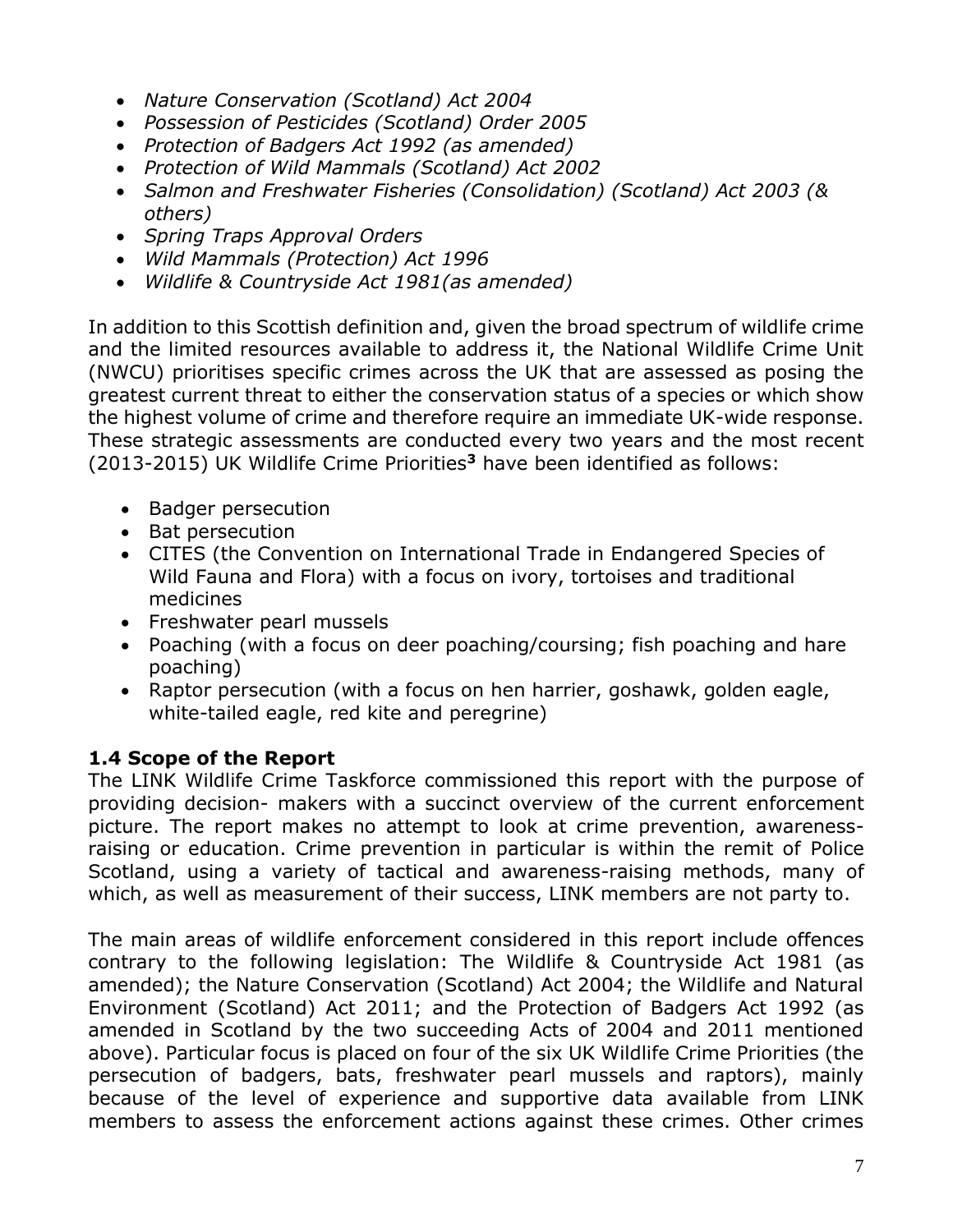such as those against marine mammals (not considered a UK Wildlife Crime Priority but nevertheless raised as a concern by LINK members) receive less focus only due to the paucity of available supportive data.

The report does not examine in any detail enforcement related to the two remaining UK Wildlife Crime Priorities: (1) the poaching of deer/fish/hare, considered by some to be more closely associated with the crime of theft, arguably based on consideration of animals as property**<sup>4</sup>** although there can also be associated animal welfare concerns. This is the view taken, broadly, by LINK members, who make a clear distinction between crimes committed against wild animals and other species and crimes committed against the property rights associated with land; (2) the illegal trade in endangered species. It was considered that this area of criminal law was largely outwith the specialist knowledge-base of Scottish Environment LINK members.

The report presents an estimation of the extent of the wildlife crimes considered, provides an overview of the current enforcement framework, tracks the progress of 148 wildlife crimes reported to the police between 2008-2013, and highlights the main concerns over enforcement as experienced by LINK members directly involved with reporting wildlife crime. Recommendations for future action by the relevant authorities, based on the findings of this report, will be published in a separate document prepared by the Scottish Environment LINK Wildlife Crime Taskforce and published concurrently with this report.

# **2. QUANTIFYING THE EXTENT OF WILDLIFE CRIME IN SCOTLAND**

# **2.1 Difficulties of Assessment**

# **2.1.1** *The extent of wildlife crime*

The full extent of wildlife crime in Scotland is difficult to determine, particularly as it is widely recognised that it is an under-recorded crime. **1, 3, 5, 6, 7, <sup>8</sup>** Under-recording in itself is also difficult to quantify and this 'dark figure' is accepted as a considerable hindrance in tackling wildlife crime. **9, 10**

Under-recording is largely due to the remoteness of some wildlife crime locations, especially those in rural areas where circumstances severely limit the number of potential witnesses. Indeed, what is usually found is the aftermath of a crime, as opposed to the witnessing of a crime in progress. Most evidence, often in the form of victims of the crime, are found purely by accidental discovery (e.g. by passing walkers). It is also known that some perpetrators take extra measures to prevent the detection of their crimes, e.g. by hiding material evidence such as pearl-fished shells**<sup>5</sup>** and by removing injured birds**<sup>11</sup>** or dead birds and badgers**12, 13, <sup>14</sup>** from the crime scene and relocating them elsewhere, sometimes to a roadside to be disguised as accidental victims of a road traffic collision. **<sup>3</sup>** Search efforts that are reliant on such a limited, ad hoc basis, coupled with the social and cultural pressures preventing whistle-blowing and inhibiting certain sectors of both the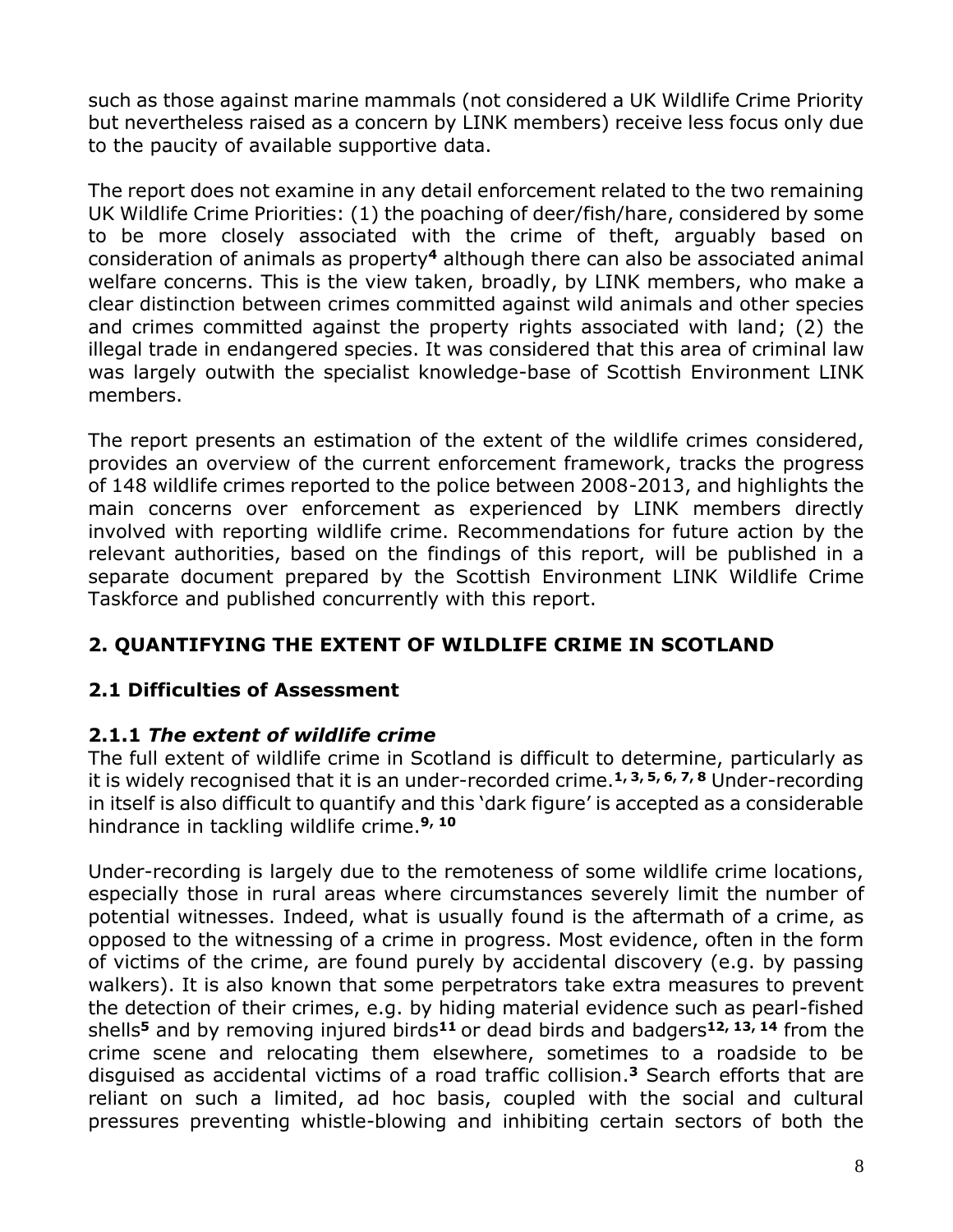urban and rural community from reporting wildlife crime incidents, will inevitably result in an (unknown) quantity of undetected wildlife crimes.

Wildlife crimes that are recorded are often described as representing "the tip of the iceberg", **15, 16, 17** a claim vigorously disputed**18, 19, 20** when used to describe the extent of raptor persecution on land managed for 'driven' grouse shooting (grouse flushed towards a static line of shooters). However, there is a significant weight of scientific evidence supporting the contention that those detected represent only a proportion of crimes committed, **<sup>21</sup>** particularly when the extent of persecution is considered sufficiently high to be constraining the populations of some species at the local, regional and/or national level (see section 2.5). The issue of underrecording has recently been recognised and acknowledged by the Scottish Government. **22**

## **2.1.2** *Inconsistent incident recording*

Where wildlife crime has been recorded, an additional difficulty compounding an accurate assessment of its extent is the inconsistent recording of incidents and their associated data.

In general, wildlife crimes have not, until very recently, been reliably recorded in one central location by one single organisation or agency. Rather, data are compiled by disparate organisations and agencies with varying levels of expertise and resources, leading to an overall inconsistent recording effort and non-standardised collation of data. This limits the usefulness of the available data for comparative analyses and introduces a strong likelihood of error in the preparation of national statistics and impact assessments.

Data on court proceedings for wildlife crime offences are compiled by the Scottish Government Justice Department. However, the use of these data is fraught with caveats**<sup>22</sup>**. In addition, as is shown in section 5 of this report, it is apparent that a large proportion of reported wildlife crime incidents are either not fully investigated, no suspect is identified, or there is insufficient evidence to instigate proceedings, making it clear that data relating to court proceedings are an unsatisfactory source for assessing the extent of wildlife crime in Scotland.

Given the challenges of under-recording and inconsistent incident recording, it is beyond the scope of this report to attempt to provide anything more than a generalised assessment of the extent of wildlife crime in Scotland.

## **2.2 Badger Persecution**

Crimes against badgers are generally categorised as sett disturbance (where setts are ploughed, damaged, blocked or destroyed by agricultural and forestry operations, developments and other illegal operations), badger fighting/baiting with dogs, trapping/snaring, poisoning, shooting and wilful killing.<sup>6, 14</sup>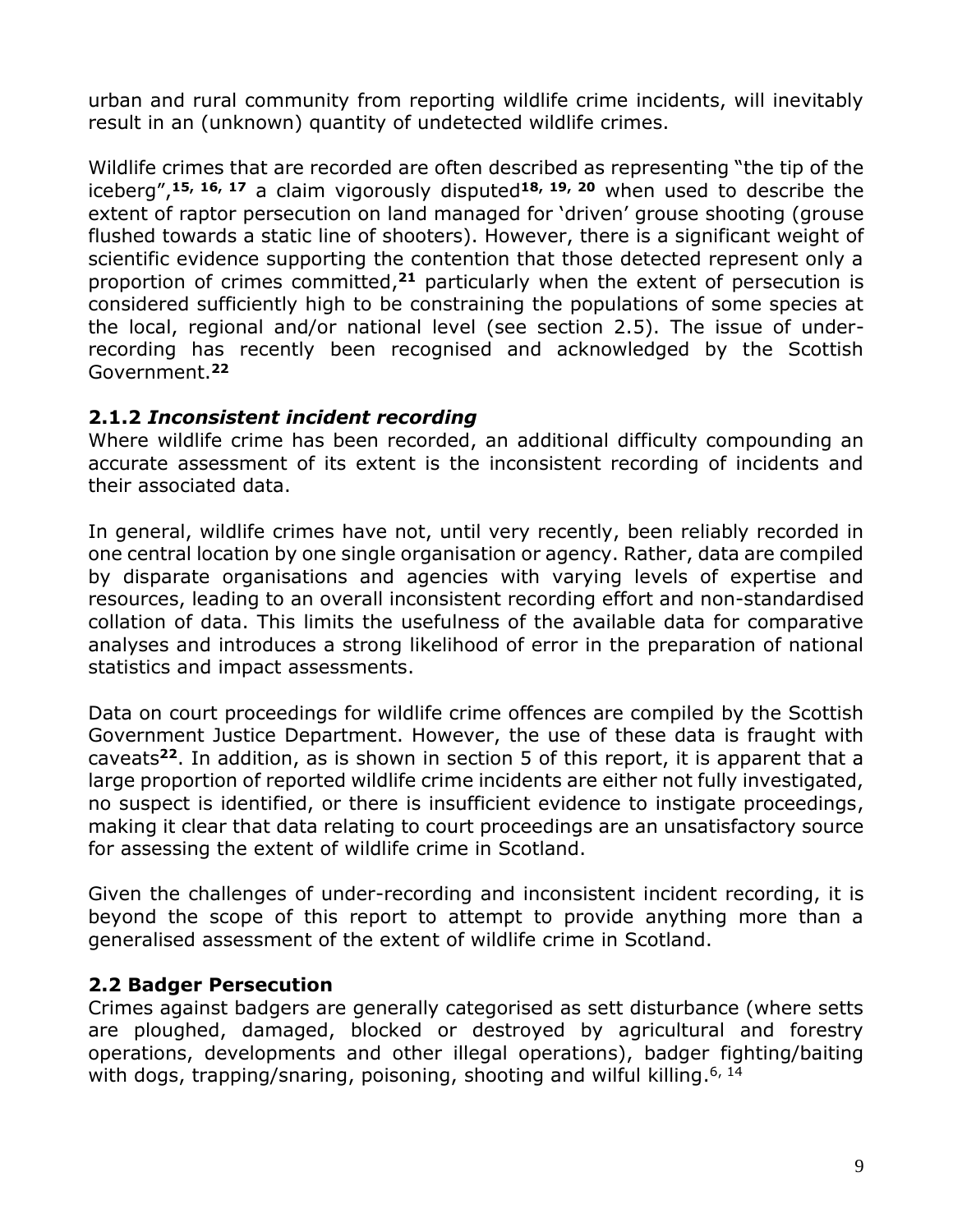

The majority of offences in Scotland (over 50%) are reportedly linked to unlicensed sett disturbance during agricultural, forestry and development work, **6, 14, 22** although it has also been suggested**<sup>18</sup>** that badger baiting incidents are under-reported and widespread (with claims of 'about 200 incidents' being recorded between 2010-2013, but see conflicting data in Tables 1 and 2).

There are significant discrepancies in the number of recorded incidents of badger persecution. For example, in the Scottish Government's first annual wildlife crime report**<sup>22</sup>** the number of crimes against badgers in Scotland as recorded by Police Scotland between 2007- 2012 (Table 1) do not match the number of crime incidents reported to the NWCU by the charity Scottish Badgers (Table 2).

*Figure 1 Captured Badger*

**Table 1. Number of police-recorded crimes against badgers in Scotland 2007- 2012, sourced from the Scottish Government's first annual report on wildlife crime<sup>22</sup>**

| 2007/08 | 2008/09 | 2009/10 | 2010/11 | 2011/12 | 5-year |
|---------|---------|---------|---------|---------|--------|
|         |         |         |         |         | total  |
|         |         |         | 20      |         | 63     |

#### **Table 2. Number of Scottish badger crime incidents 2009-2012\* reported to NWCU according to Badger Trust and Scottish Badgers annual reports6, 14** (\*Pre-2009 figures unavailable).

| *2009-2010 | . - 2012<br>-- | 3-year total |
|------------|----------------|--------------|
| 159        | 136            | 29F          |

It is not clear why such a large discrepancy exists between these figures but it highlights an urgent need to centralise incident recording to ensure the full capture of available data (section 2.6), especially as further data on badger crime may also be recorded by other agencies such as the SSPCA, which as a recognised statutory reporting authority can report some crimes against badgers to the Crown Office without requiring police involvement.

#### **2.3 Bat persecution**

Crimes against bats are generally categorised as damage, disturbance, obstruction, destruction & killing (typically relating to roost sites), taking and sale. **8, 23**

The majority of offences (over 90%) recorded by the Bat Conservation Trust (BCT) are reportedly related to unlicensed building development and maintenance work. **22**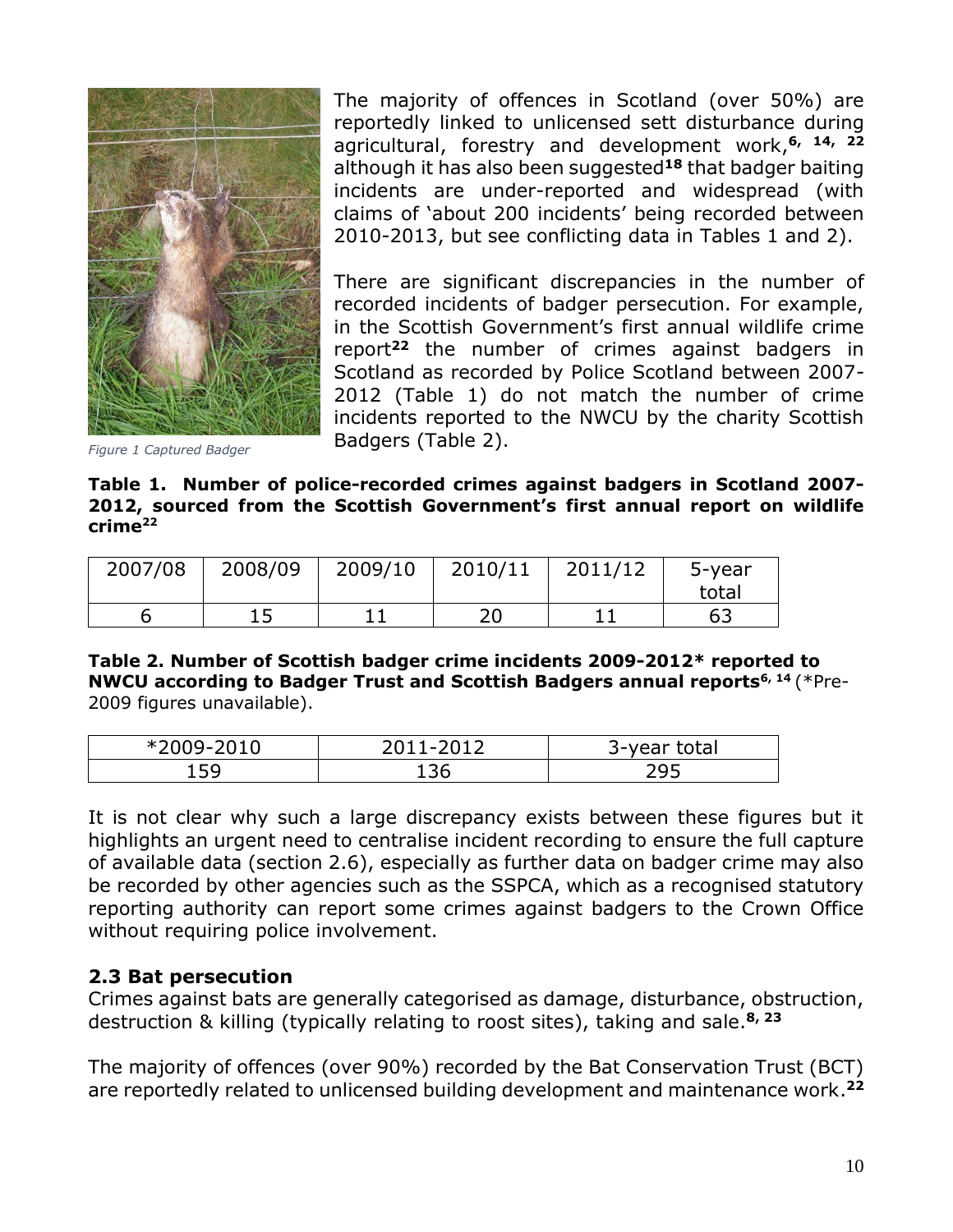The volume of reported bat crimes in Scotland is relatively low in comparison to other types of wildlife crime. Bat persecution is listed, however, as a UK Wildlife Crime Priority as roost damage/destruction has been identified as a cause of significant local population declines in some areas. **8**

The low volume of recorded Scottish incidents has been attributed to bats generally not being as common in Scotland as in other parts of the UK, an absence of survey work, and in some areas an absence of experienced bat workers, leading to offences being undetected and unrecorded. The BCT considers bat persecution to be an under-recorded crime. **22**

As with the badger persecution data, there are discrepancies in the number of recorded bat persecution incidents. For example, in the Scottish Government's first annual report on wildlife crime**<sup>22</sup>** the number of investigations into bat crime (apparently sourced from BCT data) between 2009-2012 (Table 3) do not match the figures provided in the BCT annual reports (Table 4).

#### **Table 3. Number of recorded investigations into bat crime 2009-2012, sourced from the Scottish Government's first annual report on wildlife crime<sup>22</sup>**

| 2009 | n n 1 | $\bigcap$ $\bigcap$ $\bigcap$<br>2012 | ובלחל<br>$\sim$ $\sim$ $\sim$<br>$\Delta - \lambda$ |
|------|-------|---------------------------------------|-----------------------------------------------------|
|      |       | --                                    | - -<br>ر _                                          |

#### **Table 4. Number of bat persecution incidents reported to Police Scotland 2009- 2012, sourced from Bat Conservation Trust annual reports8, 15, 23, 24**

| nnnn |  | ົາ 1 ິ | .<br><u> 4 - </u><br>$\sim$ |
|------|--|--------|-----------------------------|
|      |  | -      | ∽                           |

Although these are relatively minor discrepancies and not as significant as the differences portrayed in Tables 1 & 2, they nevertheless highlight again the need for centralised incident recording to facilitate more accurate figures.

However, assessing the extent of bat persecution based on the number of officially recorded incidents is further complicated by the BCT's approach to the reporting of bat crimes**<sup>15</sup>**:

"*BCT annually receive a number of calls from developers and builders who have accidently damaged bat roosts and then seek advice from BCT as to how to minimise the impact of their actions. Almost uniquely in wildlife crime legislation, accidental action amounts to a criminal offence, as such callers are, in effect, admitting to the commission of offences. BCT recognise that whilst such cases would pass any evidential test, in the absence of deliberate activity prosecutions would not be in the public interest. As such we do not refer these matters to Police Scotland. Instead BCT engage with callers providing advice and assistance*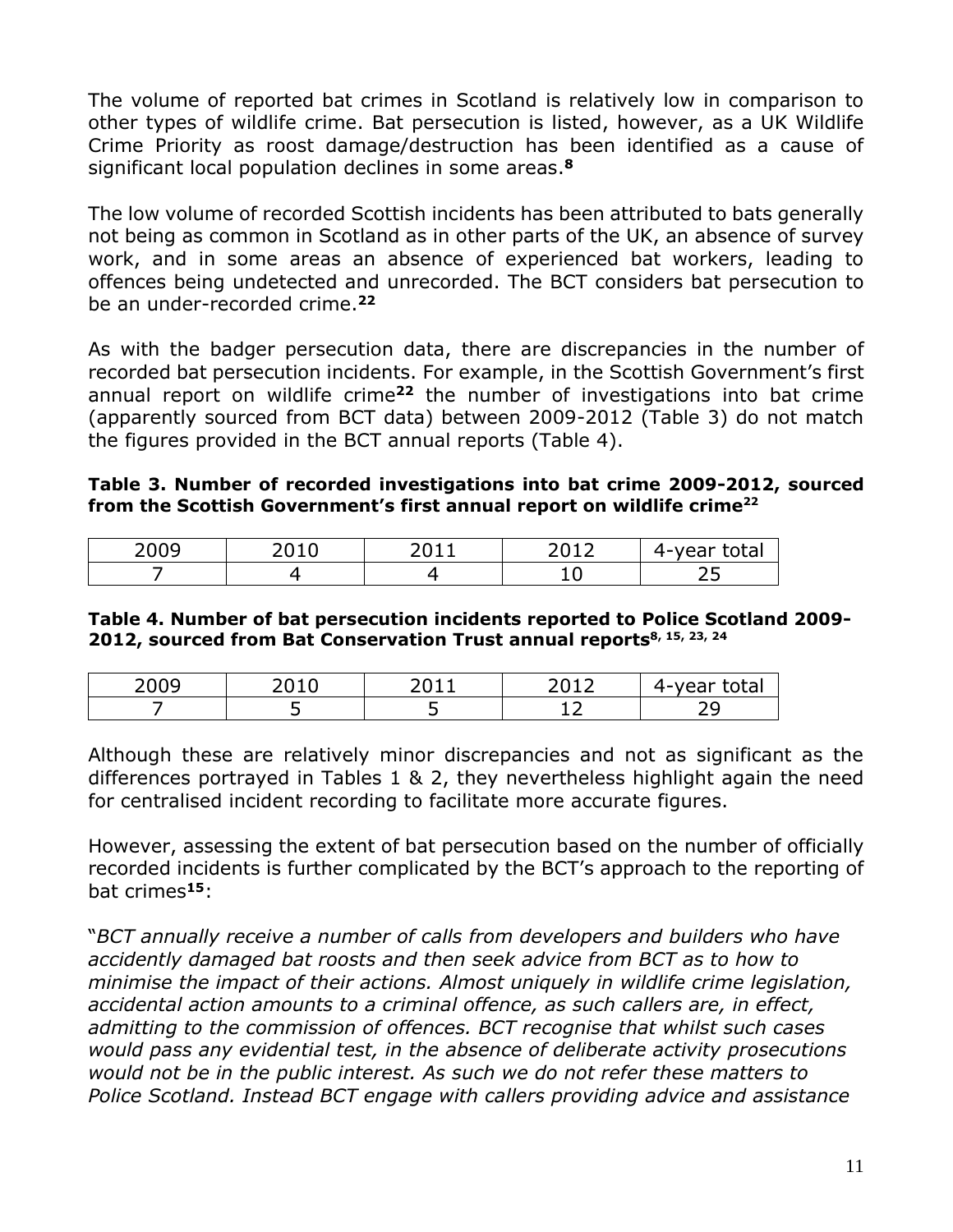*aimed at securing conservation benefit for bats. Calls suggesting offences that involve deliberate action would be referred to Police Scotland for investigation.*"

## **2.4 Freshwater Pearl Mussels**

Crimes against freshwater pearl mussels are generally categorised as illegal pearlfishing, river engineering and pollution. **22**

The volume of reported offences is relatively low (although see data discrepancies below) in comparison to some other types of wildlife crime but freshwater pearl mussels have been identified as a UK Wildlife Crime Priority due to the species' global conservation status of 'endangered' and the international significance of the Scottish populations. **25**

The low volume of reported incidents has been attributed to the species' remote areas of distribution which are seldom visited by people, a general ignorance about how to recognise illegal pearl-fishing activity, and evidence of pearl-fishers deliberately hiding evidence of their activities. **5**

The numbers of suspected criminal incidents as given in the Scottish Government's first annual report on wildlife crime**<sup>22</sup>** are provided in Table 5. However, it has been suggested**<sup>5</sup>** that these figures are an under-estimate and that the actual annual number of suspected crimes could be as high as  $30$  (5-year total = 150). Confusingly, according to the minutes of the PAW Scotland Plenary Group meeting in September 2011, one procurator fiscal reportedly '*advised approximately 70 cases per year of FWPM persecution with 24 live cases ongoing*' **<sup>26</sup>** but these figures are not represented in the Government's annual report.

#### **Table 5. Number of suspected criminal incidents relating to freshwater pearl mussels 2008-2012, sourced from the Scottish Government's first annual report on wildlife crime<sup>22</sup>**

| 2008 | 2009 | 2010 | 7011 | 2012 | 5-year<br>total |
|------|------|------|------|------|-----------------|
| 14   | ∸ ~  | --   |      |      | 45              |

## **2.5 Raptor Persecution**

Crimes against birds of prey are generally categorised as poisoning, shooting, trapping, disturbance, nest destruction, and the removal of eggs and/or chicks from the nest.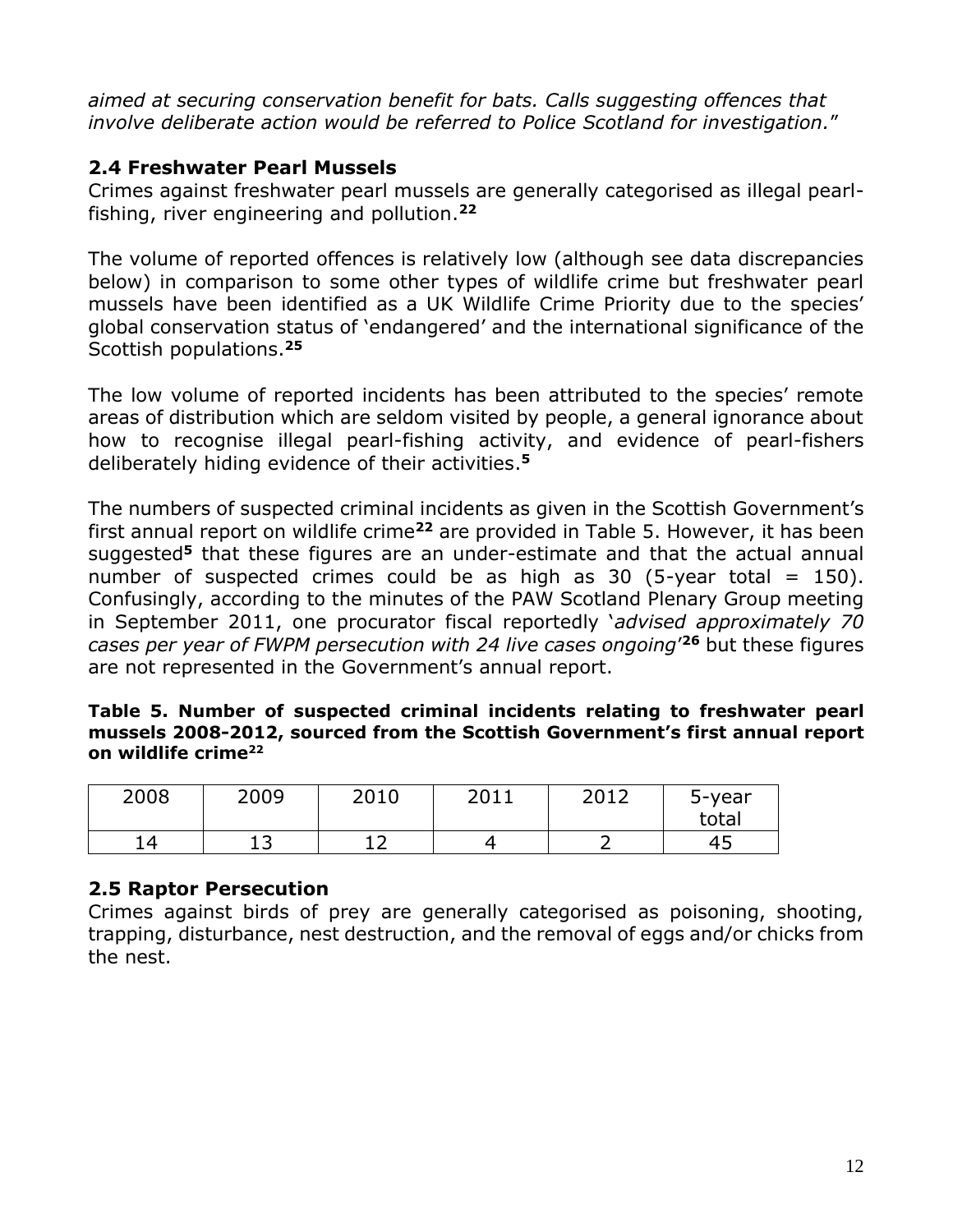Data associated with raptor persecution may appear to the layperson to be the most controversial, and yet conversely they are probably the most accurate, detailed and consistently collected. The vast majority of these data have been collected by RSPB Scotland. **7, 16, 27, 28, 29** However, representative bodies of land management organisations consistently challenge these statistics as being "exaggerated", **<sup>18</sup>** "unofficial"**<sup>30</sup>** and "speculative". **31**

The criticism centres on the use of a three-tier classification for persecution data, defined**<sup>7</sup>** as 'Confirmed', 'Probable' and 'Possible':



*Figure 2 This poisoned buzzard was found hanging in a tree near Coulter, Nov 2009*

*Confirmed: Incidents where definite illegal acts were disclosed, where the substantive evidence included birds or baits confirmed by SASA to contain illegal poisons - an offence seen or found by a witness and/or confirmed by post-mortem, illegally-set traps etc.*

*Probable: Where the available evidence points to illegality as by far the most likely explanation, but where the proof of an offence is not categorical.*

*Possible: An illegal act is a possible explanation, but where another explanation would also fit the known facts.*

This method of data recording is scientifically legitimate and, if applied consistently, is particularly useful for estimating the extent of wildlife crime as it captures data that might otherwise go unrecorded, but with a clear indication of interpretation limits.

As with the badger and bat persecution data, there are discrepancies in the number of recorded raptor persecution incidents, partly due to the reasons outlined above but differences can also occur depending whether the figures for comparison are based on the number of *victims* or number of *incidents*, whether non-raptor poisoning victims are included or excluded (e.g. other bird species and/or mammals), and whether the figures include or exclude the discoveries of poisoned bait and illegally-set traps without an associated victim.

For example, the number of confirmed raptor poisoning victims presented in the Government's first annual wildlife crime report**<sup>22</sup>** (Table 6) do not match the figures of confirmed poisoning victims as compiled by RSPB Scotland**<sup>7</sup>** (Table 7).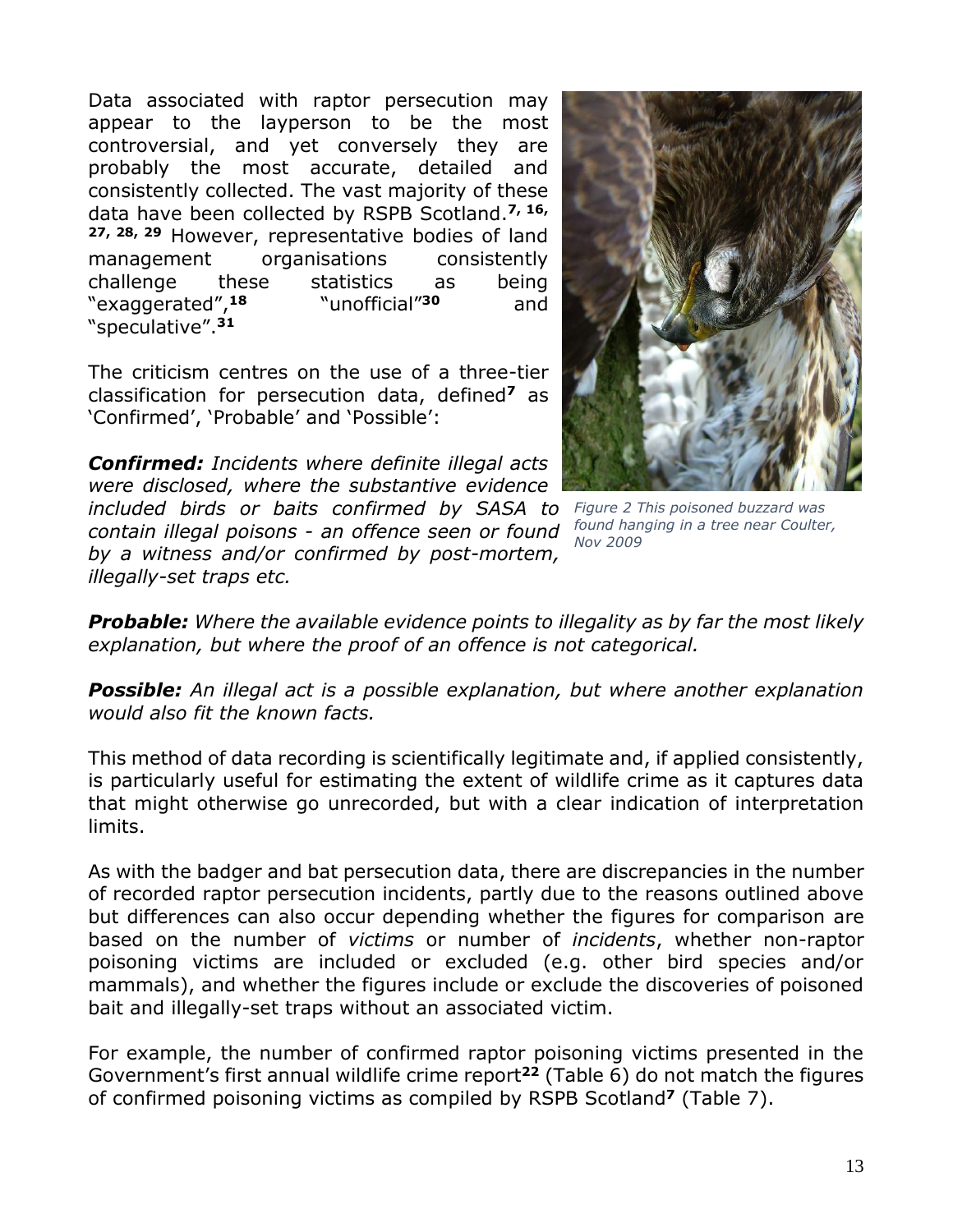#### **Table 6. Number of confirmed raptor poisoning victims 2008-2012, sourced from the Scottish Government's first annual report on wildlife crime<sup>22</sup>**

| 2008 | 2009      | 2010     | 2011 | 2012 | 5-year<br>total |
|------|-----------|----------|------|------|-----------------|
|      | ה ר<br>JU | າດ<br>دے | 16   | ٮ    | ۹4              |

#### **Table 7. Number of confirmed victims of poisoning 2008-2012, sourced from RSPB Scotland<sup>7</sup>**

| 2008       | 2009 | 2010      | 2011<br>ZUIT | 2012<br>∠∪⊥∠ | 5-year |
|------------|------|-----------|--------------|--------------|--------|
|            |      |           |              |              | total  |
| ∍ ⊣<br>— — | 42   | ာ႖<br>ر ے | n n<br>∠∪    |              | 118    |

The number of confirmed poisoned *raptor* victims is identical in both reports, which is to be expected as both rely upon the same Government figures to derive the number of confirmed 'pesticide abuse' victims – i.e. data produced by Science and Advice for Scottish Agriculture (SASA) on the basis that an animal has been poisoned as a result of the deliberate 'abuse' of a proscribed pesticide or poison rather than the accidental 'mis-use' of a legitimate pesticide/poison.

The main discrepancy between the two data sets is that the RSPB data include other confirmed (non-raptor) victims, also derived from SASA data but not included in the Government's annual report. However, whether a bait laced with an unlawful pesticide/poison has killed a raptor or a non-raptor species (e.g. a crow or a fox) is irrelevant, as the effect of that bait is indiscriminate – it has the *potential* to kill any bird (raptor and non-raptor) or mammal that ingests the poison. Therefore it would seem appropriate when quantifying the threat to raptors from poisoned bait that all confirmed 'abuse' victims are listed, as well as confirmed poisoned baits that are discovered without an apparently associated victim, of which there may not be one, or which may have already been removed (hidden) or scavenged, or which may have succumbed to the effects of poison at some distance from the bait.

Poisoning figures provide only one part of the overall picture when attempting to assess the extent of raptor persecution; data from other types of persecution also need to be considered. The data presented in Table 8 include confirmed poisoning victims, and both confirmed and probable victims of other types of persecution (e.g. shooting, trapping), and thus provide a more comprehensive estimation.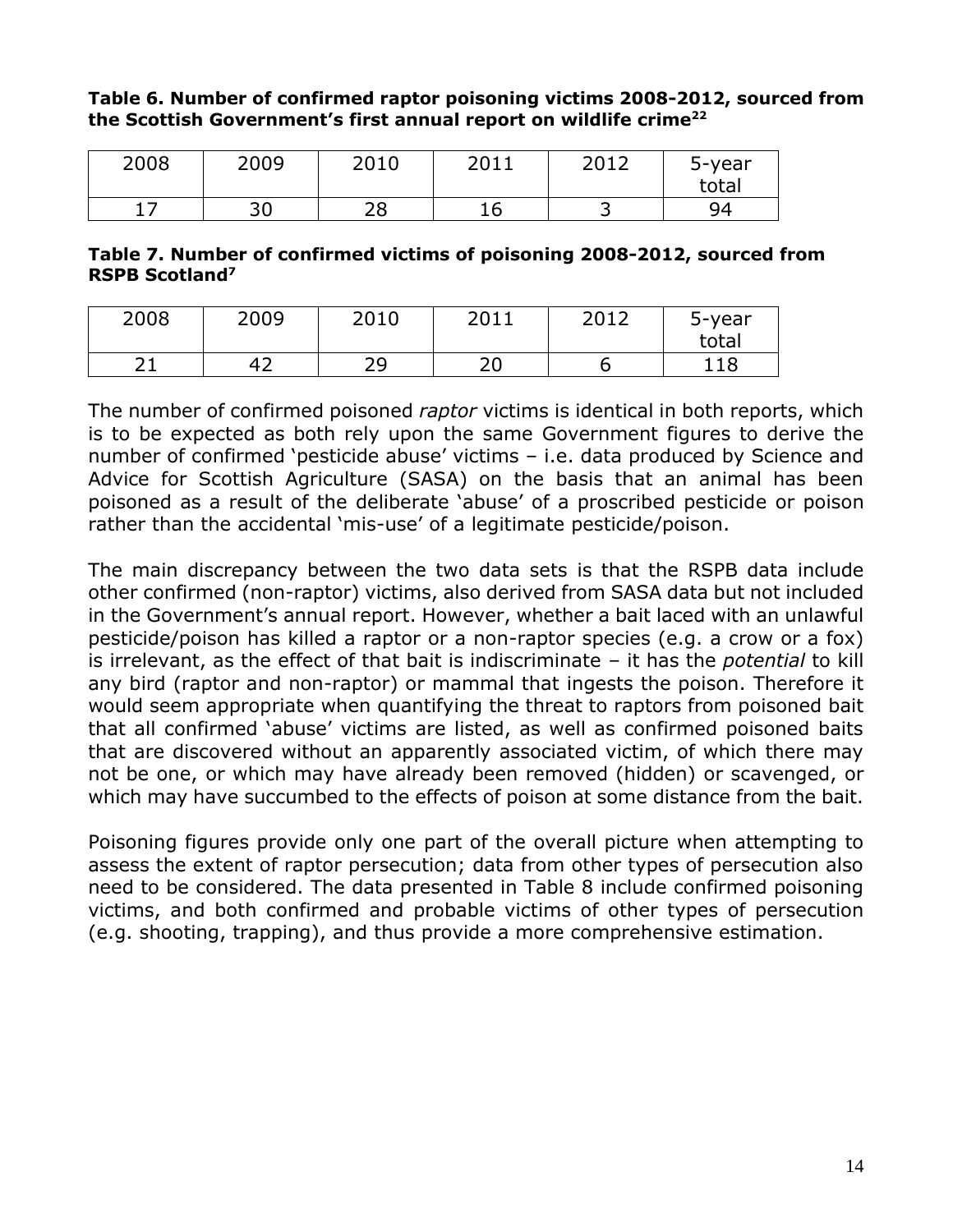**Table 8. Number of confirmed poisoning victims, and confirmed and probable victims of other types of persecution 2008-2012, sourced from RSPB Scotland 7, 16, 27, 28, 29 (**NB: 'Possible' victims have been excluded from this analysis).

| Classification                 | 2008 | 2009 | 2010 | 2011 | 2012 | 5-year<br>total |
|--------------------------------|------|------|------|------|------|-----------------|
| Confirmed<br>(poisoned)        | 21   | 42   | 29   | 20   | 6    | 118             |
| Confirmed<br>(other<br>method) | 11   | 6    | 12   | 13   | 15   | 57              |
| Probable<br>(other<br>method)  | 25   | 24   | 11   | 31   | 27   | 118             |
| Total #<br>victims             | 57   | 72   | 52   | 64   | 48   | 293             |

However, even with such a detailed recording system in place, raptor persecution is still considered to be a seriously under-recorded wildlife crime, **<sup>7</sup>** largely due to the remoteness of the landscape where a large proportion of crimes are known to occur (i.e. large moorland managed for driven grouse shooting),**32, 33** thus limiting the probability of detection.

An award-winning scientific study published in 2010**<sup>52</sup>** highlighted this low probability of detection by demonstrating the number of illegally-killed red kites in a sub-population in northern Scotland. Using population modelling techniques, the authors calculated that a total of 166 red kites had been illegally poisoned between 1999 and 2006, but only 41 poisoned carcasses were actually found. Other peerreviewed scientific studies have also helped to inform an estimate of the extent of raptor persecution in Scotland by examining the effect of sustained persecution on the population dynamics of several raptor species. These include the golden eagle; **34, 35, 36, 37, 33, 38, 39** goshawk; **40, 41, 42** hen harrier; **43, 44, 45, 46, 47, 48, 49** peregrine; **<sup>50</sup>** and red kite. **51, 52**

Collectively, these studies render the dispute about confirmed/probable incidents of persecution inconsequential because clearly, raptor persecution in Scotland is sufficiently widespread and ubiquitous to be causing population-scale impacts.

## **2.6 Summary**

Wildlife crime in Scotland is diverse, involves an array of offences and affects a variety of protected species at an individual and population scale. It is widely accepted that wildlife crime is generally under-recorded and the standard of information that is recorded is generally inconsistently collected which limits its usefulness. This is highlighted by the significant discrepancies between the figures produced by the wildlife NGOs and those produced for the Scottish Government's annual wildlife crime report. There is an urgent need to re-examine the recording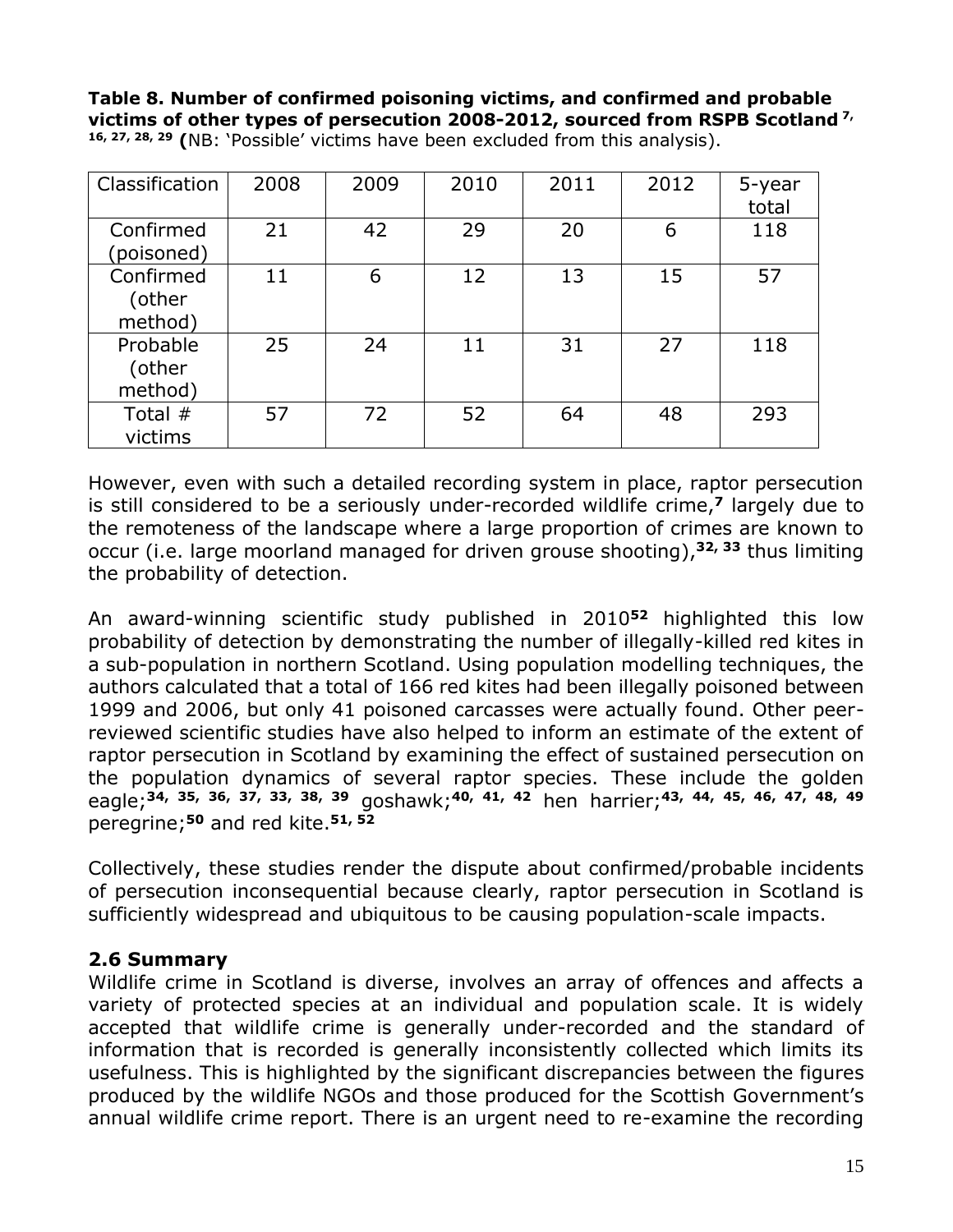systems in use, not only to increase public confidence in the Scottish Government's figures but also to provide a more accurate evaluation of the extent of wildlife crime.

Not knowing the true extent of wildlife crime is problematic for enforcement in a number of ways. These have been summarised**<sup>10</sup>** as follows:

- It is evidence of the low risk of detection;
- If the extent of crime is underestimated this may impact on the severity with which it is viewed, thus the level of punishment it attracts;
- If underestimated, public awareness and support for its reduction is likely to be low, leading to marginalisation;
- Underestimation will cause difficulties for the effective targeting of offenders;
- A lack of suitable data will inhibit effective performance management and evaluation.

To address the issues of under-recording and inconsistent data collection, it is suggested that a standardised data recording protocol be developed for use by all agencies (statutory and non-statutory and regardless of their specialist interest) to ensure that data are captured consistently across the spectrum of wildlife crime. The protocol could adopt a three-tier classification system similar to the one used by RSPB Scotland, which would ensure more comprehensive coverage than is currently available but still enable data to be appropriately filtered according to the aims and objectives of any subsequent analyses.

The new recording system should also have the capacity to capture information about the progress of each incident from the reporting stage through to sentencing (where applicable) to enable effective performance management and evaluation.

# **3. WILDLIFE CRIME ENFORCEMENT FRAMEWORK IN SCOTLAND**

Wildlife offences in Scotland are created by a range of statutes & regulations (see section 1.3), and a variety of statutory bodies have responsibility for investigating wildlife crime and enforcing the legislation. Non-statutory bodies also have a role to play and some provide significant expert input to the enforcement framework in areas such as investigation, intelligence and prevention. The roles of the central statutory and non-statutory bodies involved can be summarised as follows:

## **3.1. Police Scotland**

The Police Service of Scotland (shortened to Police Scotland for operational purposes) is the main statutory agency involved in investigating and reporting wildlife crime, although there are exceptions (e.g. the Scottish Society for the Prevention of Cruelty to Animals (SSPCA), see section 3.7).

The *primary* responsibility for (a police) investigation, however, lies with the procurator fiscal. In 1952, the Scottish Court of Criminal Appeal (*Smith v HMA*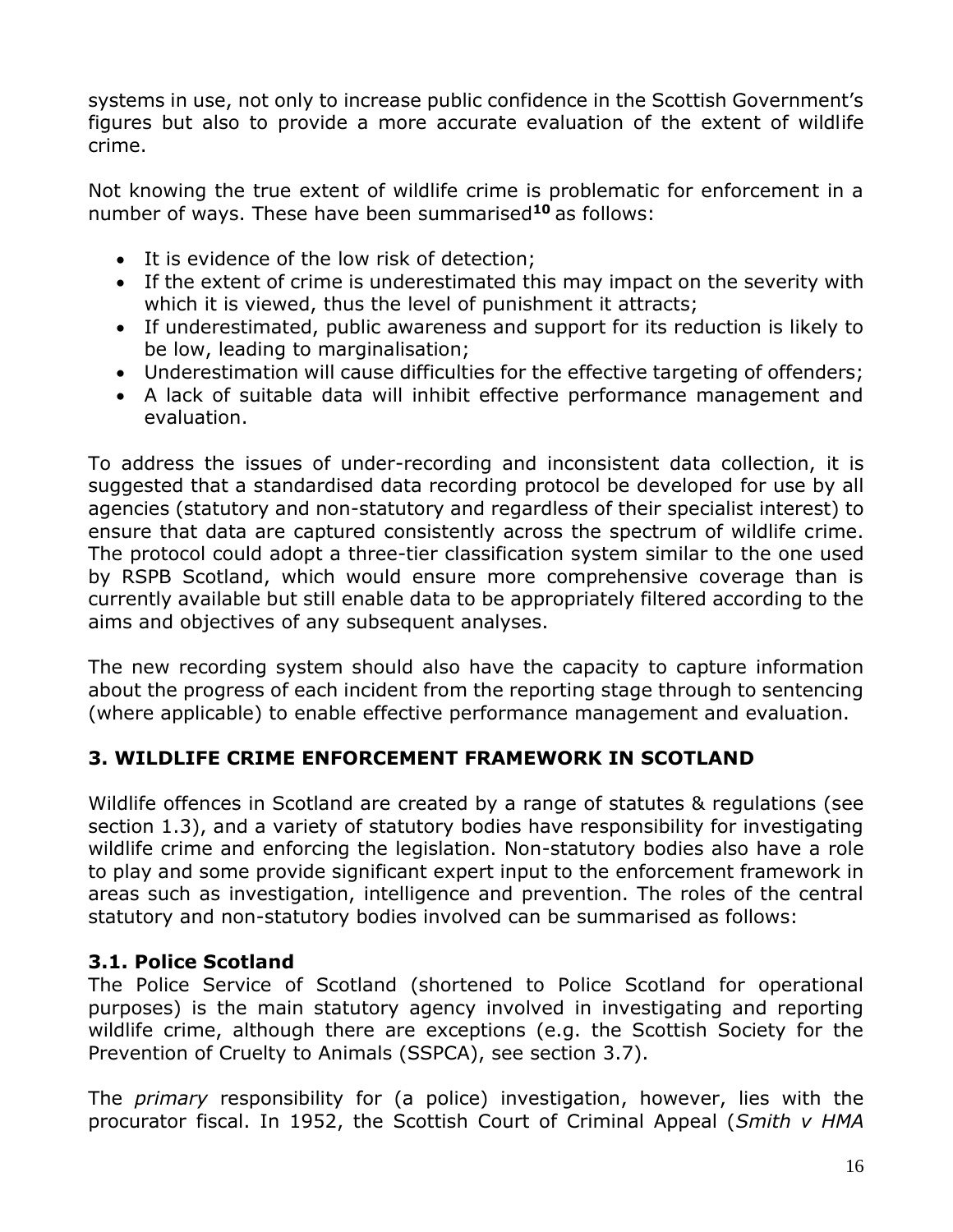1952) set out the relationship between the police and the procurator fiscal in the following terms:

"*When a crime is committed it is the responsibility of the procurator fiscal to investigate it. In actual practice much of the preliminary investigation is conducted by the police under the supervision of the procurator fiscal…..The duty of the police is simply one of investigation under the supervision of the procurator fiscal and the results of the investigation are communicated to the procurator fiscal as the enquiries progress. It is for the Crown and Procurator Fiscal Service and not for the police to decide whether the results of the investigation justify prosecution*". **53**

Acting under the direction/supervision of the Crown Office, Police Scotland is responsible for investigating a suspected wildlife crime, the gathering of evidence, interviewing potential suspects, deciding whether there is sufficient evidence to link a crime to a specific individual, deciding whether to charge a suspect, and the preparation of a report to the Crown Office for prosecutorial consideration.

Police Scotland is a single police force which replaced Scotland's eight former regional forces on 1st April 2013. The new force comprises 14 regional divisions and each division has a Wildlife Crime Liaison Officer (WCLO), five of which are full-time posts (B Division: Aberdeenshire & Moray; C Division: Forth Valley; D Division: Tayside; J Division: Lothian & Scottish Borders; P Division: Fife) and the other nine are part-time positions. Each division may also have a number of Wildlife Crime Officers (WCO), all of which are part-time positions although in some regions there can be a high turn-over of personnel, making it difficult to quantify the overall number of WCOs at any one time.

In addition to the network of WCLOs and WCOs there are two further roles focusing on wildlife crime enforcement, both placed within Police Scotland's Specialist Crime Division. A National Portfolio Lead (part-time position) is held by an officer at Superintendent level to 'maintain oversight of strategic developments and requirements' and a National Coordinator (full-time position) is held by an officer at Sergeant level with responsibility for 'national policy, performance and training'. **<sup>22</sup>** The role of the police-led NWCU is discussed under 3.4 below.

#### **3.2 Crown Office and Procurator Fiscal Service**

The Crown Office and Procurator Fiscal Service (COPFS) is Scotland's prosecution service and as discussed in section 3.1, it is primarily responsible for the investigation and prosecution of crime in Scotland.

According to the Summary Justice Review Committee, **<sup>53</sup>** "*In cases of serious crime the procurator fiscal will become involved at the earliest stage, often well before a report is submitted. In cases of less serious crime, the investigation is usually completed* [by the police] *before the report is submitted, although the procurator fiscal may direct that further inquiry is undertaken*". It is not clear whether wildlife crime is considered 'serious crime' or 'less serious crime' although several LINK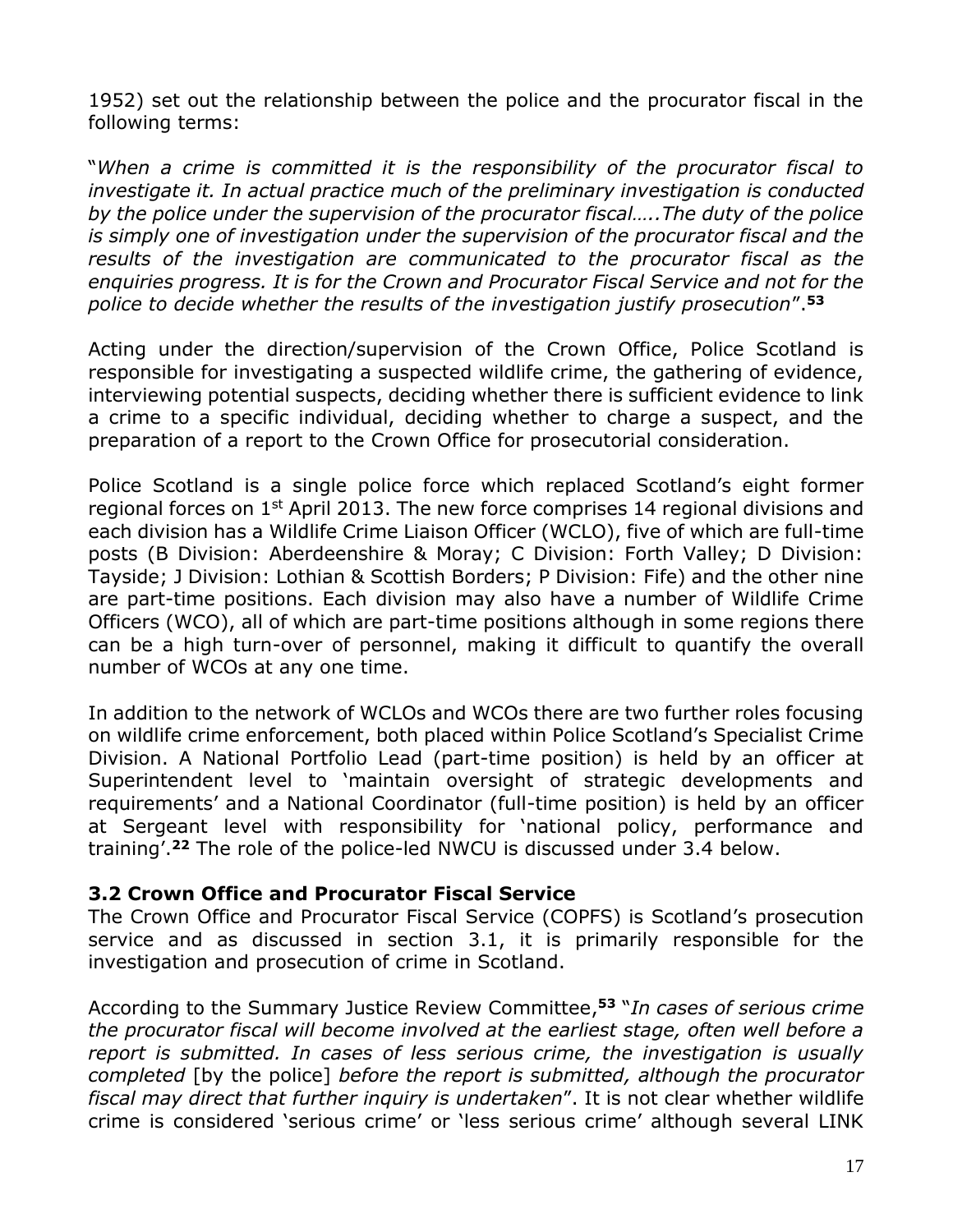members have indicated that the COPFS does become involved during the early stages of some wildlife crime investigations.

Whereas the COPFS has primary responsibility for the investigation of a wildlife crime undertaken by Police Scotland, it has no such authority to direct specialist reporting agencies (e.g. SNH or the SSPCA) but "*provides guidance designed to enable them to contribute effectively to achieving an outcome in reported cases which best serves the public interest*". **53**

In addition to directing/supervising the police investigation of a suspected wildlife crime, another main role of the COPFS is to decide what action should be taken in response to a wildlife crime that has been reported to them either by Police Scotland or by one of the specialist reporting agencies. The COPFS has sole responsibility for this decision, based on the evidence provided in the police/specialist reporting agency's report, in addition to any expert advice they may seek from an external organisation. This decision-making process is known as 'marking' a case.

The marking of suspected wildlife crime offences that fall under the provision of the Wildlife & Countryside Act 1981 (as amended) must take place within six months from the date on which evidence sufficient (in the fiscal's opinion) to warrant proceedings came to the fiscal's attention, but no later than three years from the commission of the offence. If either of these deadlines is missed, the case becomes 'time-barred' and will be discontinued.

There are three potential outcomes from the marking process for a reported wildlife crime: (1) no proceedings; (2) a fiscal fine or warning; (3) the initiation of court proceedings. If court proceedings are initiated, the fiscal has responsibility for considering a plea bargain (in negotiation with the defence agent and with any specialist agency that has played a part in the investigation) and for providing a 'narration', which is a case summary to demonstrate the context and impact of that particular wildlife crime (e.g. the victim's conservation status). The purpose of the narration is to provide background information to help inform the presiding sheriff's sentencing choices.

The COPFS has a dedicated unit for dealing with wildlife and environment crime (the Wildlife and Environmental Crime Unit (WECU)) which was established in August 2011. **<sup>54</sup>** Three specialist wildlife fiscals work within the WECU and are responsible for dealing with all reported cases of wildlife crime throughout Scotland.

#### **3.3 Sheriff Courts**

Wildlife crime is generally dealt with by summary procedure, heard by a single sheriff (without a jury) in a regional sheriff court. If the defendant pleads not guilty, the sheriff's role is to assess the evidence put forward by the prosecution and defence and to decide whether there is sufficient evidence to prove beyond reasonable doubt that the defendant is guilty of the charge(s). If the sheriff finds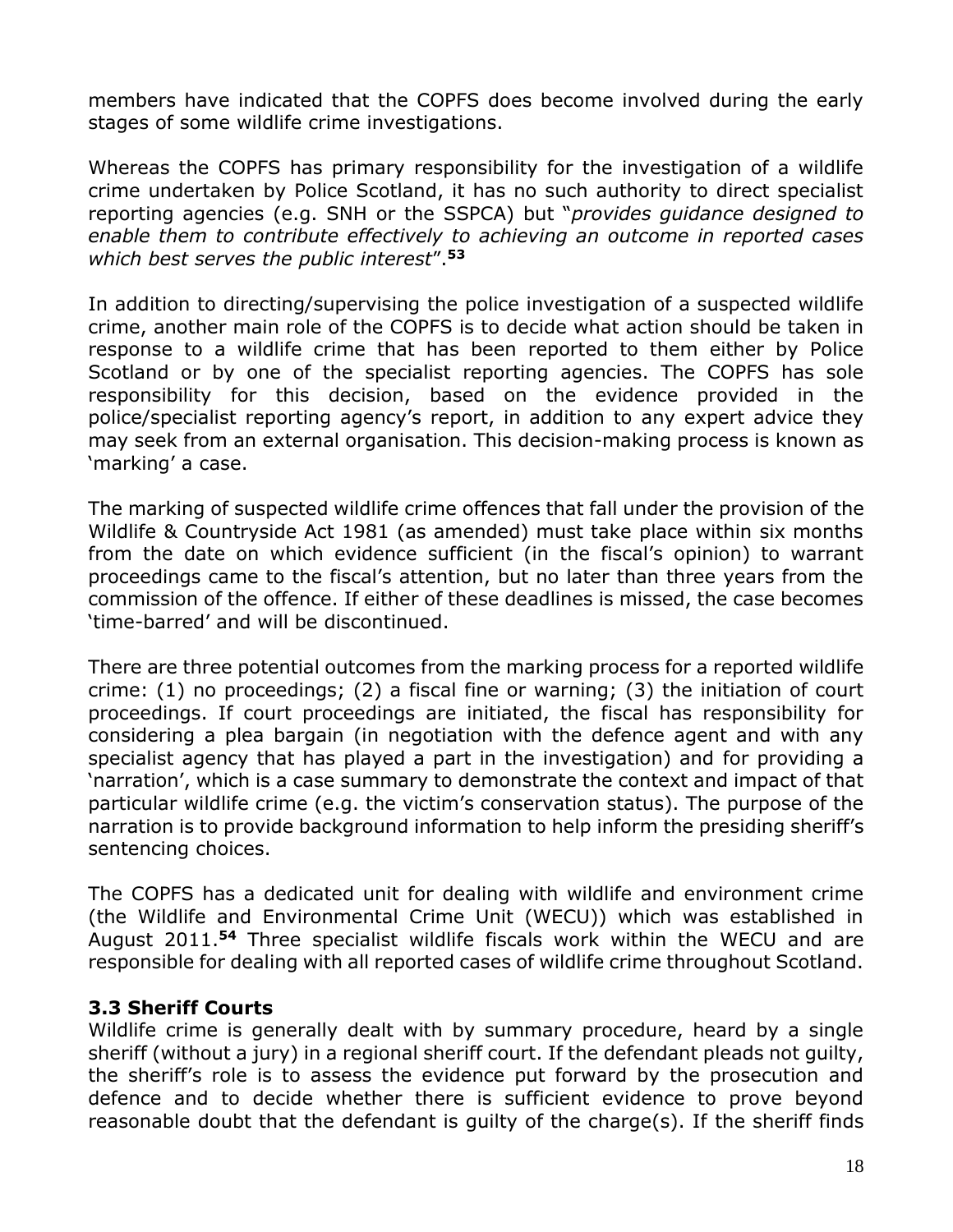the defendant guilty, or if the defendant has entered a guilty plea, the sheriff is responsible for determining the sentence after consideration of the fiscal's narration and the defence agent's mitigation plea.

The maximum sentence available for most (but not all) wildlife crime is currently a £5,000 fine and/or a six month prison term for each offence. In 2014, the Scottish Government established the Wildlife Crime Penalties Review Committee**<sup>55</sup>** to: examine and report on how wildlife crime in Scotland is dealt with by the criminal courts, with particular reference to the range of penalties available; to examine and report on whether these are sufficient for the purposes of deterrence and whether they are commensurate with the damage to ecosystems that may be caused by wildlife crime; and to make recommendations on possible alternative ways of dealing with wildlife crime in the courts. The review committee is expected to report its findings in early 2015.

## **3.4 National Wildlife Crime Unit**

The UK National Wildlife Crime Unit (NWCU) is a national police unit with responsibility for "*assisting in the prevention and detection of wildlife crime by providing a centralised capacity for intelligence collection and analysis and the delivery of professional practice in relation to wildlife crime*". **56**

The NWCU is responsible for collecting (and then disseminating) intelligence data from a wide range of organisations, both statutory and non-statutory, and for conducting analyses to identify and assess the threat level of different types of wildlife crime. These analyses contribute to the assignation of the UK's wildlife crime priorities (see section 1.3).

Each identified wildlife crime priority is taken forward by a Priority Delivery Group which has a named 'plan owner' and a named 'lead' for each of the three strands of prevention, intelligence and enforcement. The NWCU leads the intelligence strand for each of the UK's current wildlife crime priorities (badger persecution, bat persecution, CITES issues, freshwater pearl mussels, poaching and raptor persecution). **57**

This intelligence-led approach has resulted in several partnership operations between the NWCU and various statutory and non-statutory agencies to gather evidence and target offenders of specific wildlife crimes, e.g. *Operation Meles*, which focuses on badger persecution; **<sup>58</sup>** *Operation Caesar*, which focuses on the destruction of freshwater pearl mussels; **<sup>59</sup>** and *Operation Easter*, which focuses on egg collecting. **60**

The NWCU employs 13 staff, including full and part-time analysts, intelligence officers and investigative support officers, **<sup>61</sup>** as well as a full-time Scottish Investigative Support Officer whose role is to facilitate cooperation between Police Scotland and PAW Scotland partners, to lead and further investigations by providing expert advice, to act as a single point of contact, and to provide corroboration to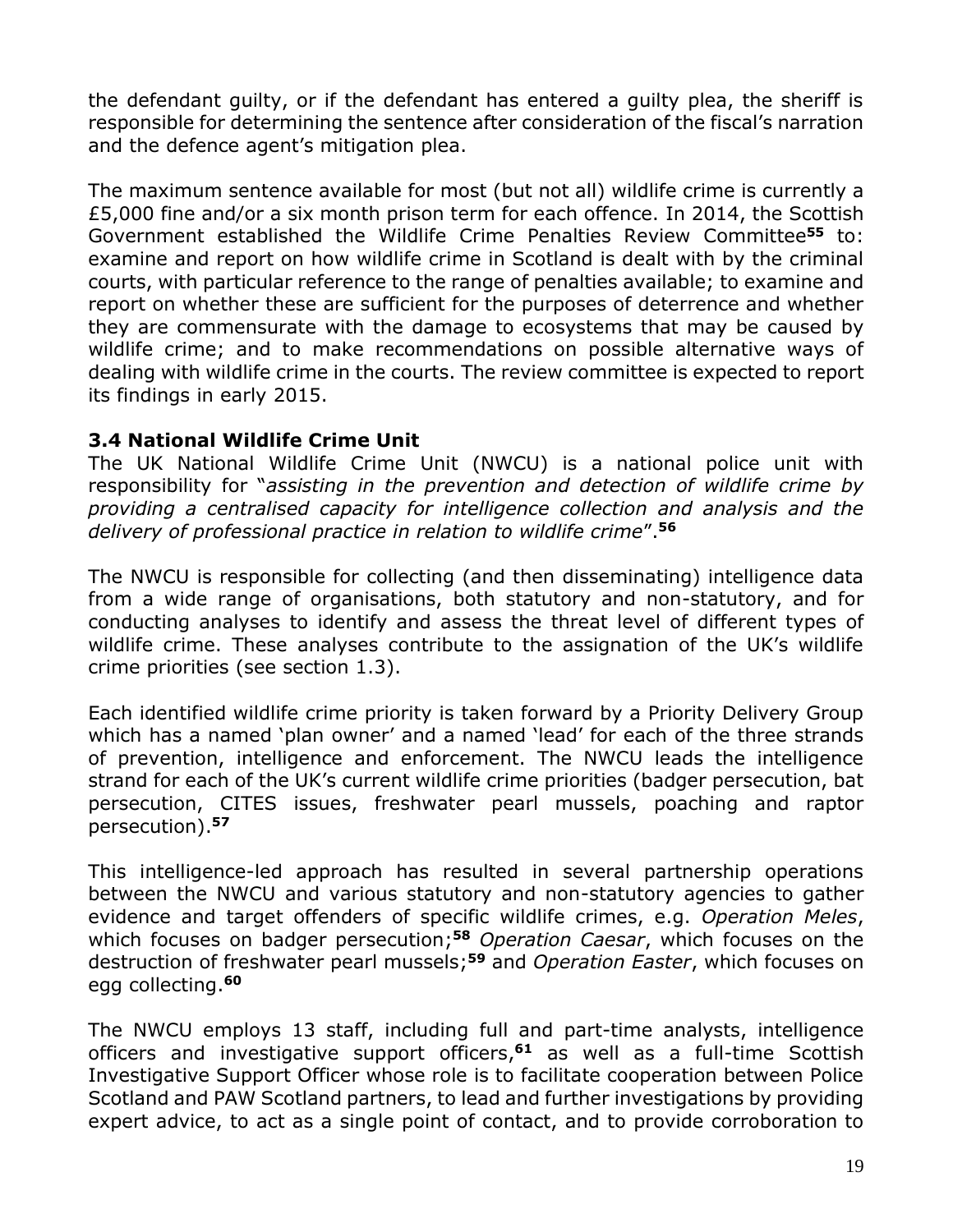Wildlife Crime Officers. In addition, the role has specific responsibility for the gathering of intelligence on raptor persecution and the illegal taking of freshwater pearl mussels. **22**

## **3.5 Scottish Government**

The role of the Scottish Government in the wildlife crime enforcement framework is quite broad and includes areas such as policy, prevention and enforcement.

Since 2008, and in response to the Government-commissioned Natural Justice report, **<sup>1</sup>** the Scottish Government's policy work has focused on two main areas**<sup>22</sup>**:

- (1) *To ensure that there is a robust legal framework and that law enforcement has the tools to tackle this sort of crime*; and
- (2) *To build a broad partnership through the Partnership for Action against Wildlife Crime*.

This has resulted in several developments including (but not limited to) the continued part-funding of the NWCU; **<sup>62</sup>** the enactment of landmark legislation (Wildlife and Natural Environment (Scotland) Act 2011) which introduced vicarious liability as a response to continued raptor persecution; **<sup>63</sup>** and a provision that requires the Scottish Government to publish an annual report on the state of wildlife crime in Scotland; **<sup>22</sup>** a public consultation on whether the investigatory powers of the SSPCA should be extended; **<sup>64</sup>** and a further package of new measures to tackle raptor persecution, including an instruction to the WECU to ensure that law enforcement utilises all investigative tools at their disposal, the establishment of a Wildlife Crime Penalties Review Committee, and an instruction to SNH to facilitate the withdrawal of the use of General Licences (see section 3.6) on land where crimes against wild birds are believed to have taken place, based on the civil standard of proof which relates to the balance of probability as opposed to the higher standard of proof required for a criminal conviction. **65**

In addition to undertaking direct wildlife crime policy work, the Scottish Government also plays a role via its various agencies. For example, the Science and Advice for Scottish Agriculture (SASA) is a division of the Scottish Government Agriculture, Food and Rural Communities Directorate and provides scientific services relating to the detection, identification and quantification of pesticide abuse in wildlife poisoning cases**<sup>66</sup>** as well as hosting the Wildlife DNA Forensic Unit which is a facility used to analyse non-human DNA evidence recovered during the course of a wildlife crime investigation. **<sup>67</sup>** Marine Scotland is a Scottish Government Directorate with specific responsibility for the effective monitoring and enforcement of marine and fishing laws; **<sup>68</sup>** the Scottish Government Rural Payments and Inspections Directorate (SGRPID) can provide expert assistance in the follow-up to poisoning incidents, and officers are granted certain powers of entry, without warrant, under the Food and Environment Protection Act 1985. SGRPID also has the capacity to cut the Single Farm Payment for estates implicated in bird poisonings (known as Cross Compliance penalties which are based on a civil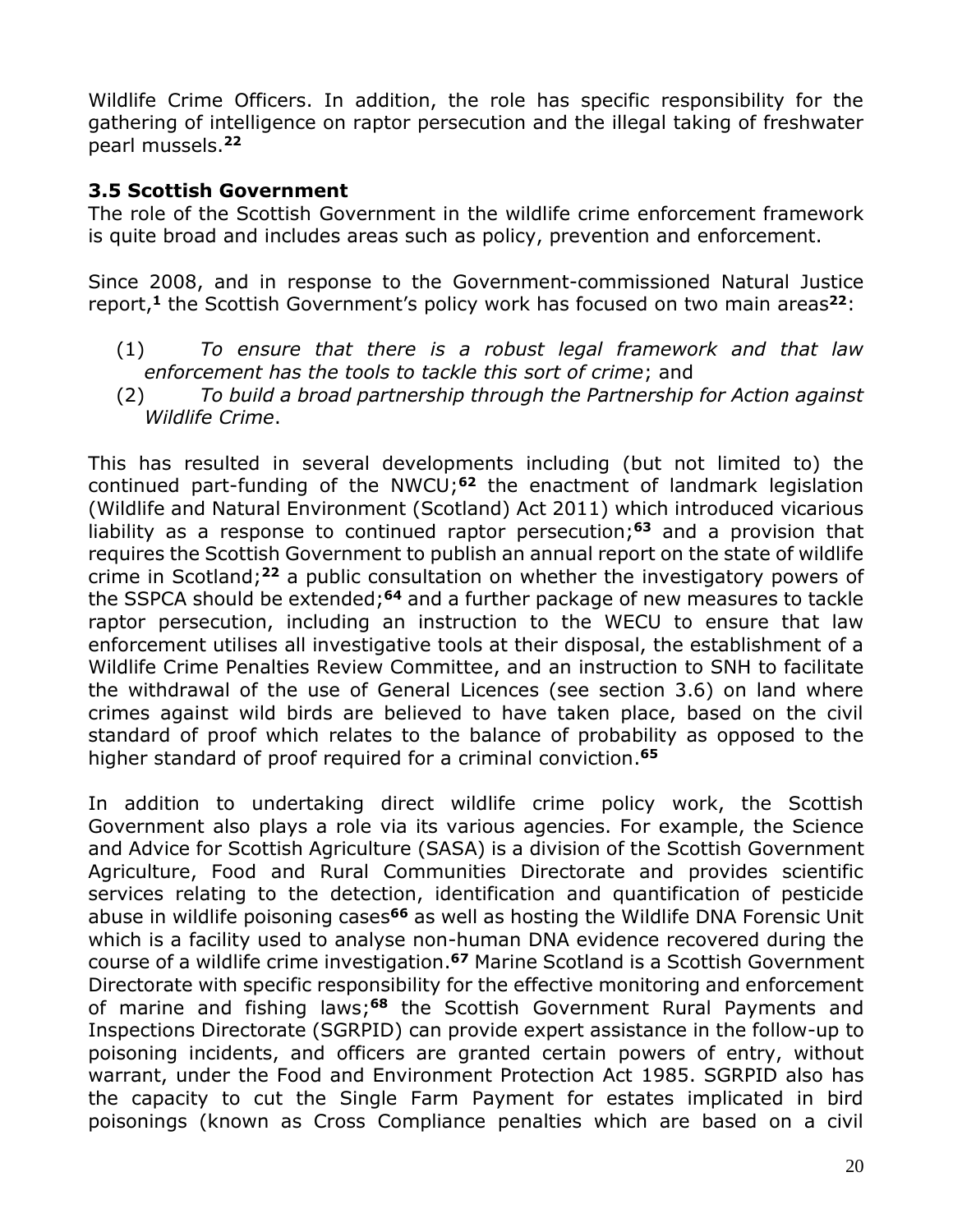standard of proof); **<sup>69</sup>** and finally, Scottish Natural Heritage (SNH) is a Governmentfunded agency with responsibility for Scotland's natural heritage (see section 3.6).

The Scottish Government employs the equivalent of 1.5 full-time staff to lead on wildlife crime policy work and the management of PAW Scotland, under the direction of the Minister for Environment and Climate Change.

## **3.6 Scottish Natural Heritage**

Scottish Natural Heritage (SNH) is the Government's statutory agency responsible for Scotland's natural heritage, including its wildlife, habitats, landscapes and natural beauty. Its mission statement is to: "*Promote care for and improvement of the natural heritage, help people enjoy it responsibly, enable greater understanding and awareness of it, and promote its sustainable use, now and for future generations*". **70**

Given its broad remit, SNH has responsibility for enforcing a wide range of conservation legislation, particularly in relation to natural features and protected areas, and has a diverse number of enforcement options available, although its primary focus is perceived to be on preventative measures such as the production and promotion of codes of practice and information leaflets and the provision of management agreements and grant-aid to support protection work. Further research would be needed to determine whether this is at the direction of Scottish Government or at the decision of SNH.

SNH also has a statutory responsibility to protect wildlife, and particularly protected species. SNH is the licensing authority responsible for the annual issuance of individual licences permitting certain actions in relation to protected species (including birds, mammals, plants, amphibians, reptiles, insects and fish) that might otherwise be unlawful, **<sup>71</sup>** e.g. an SNH species licence would be required for forestry operations in close proximity to an active badger sett.

In addition, SNH is also responsible for the issuance of General Licences, which permit the killing or taking of certain birds in specific circumstances, including for the conservation of wild birds, for the prevention of serious damage to livestock, foodstuffs for livestock, crops, vegetables and fruits, for the preservation of public health, public safety and preventing the spread of disease, and to protect air safety. General Licences avoid the need for individuals to apply for an individual licence as they cover situations that 'are relatively commonplace and where there is unlikely to be any great conservation impact'. **<sup>72</sup>** An example of use is the routine capture and killing of carrion crows in (regulated) traps on agricultural land. The use of a General Licence is subject to terms and conditions and abuse of them, or failure to comply with the conditions, could constitute an offence. **<sup>72</sup>** Since January 2014, SNH has been given authority (by the Minister for Environment and Climate Change) to withdraw the use of General Licences on land where crimes against birds are believed to have taken place. **65**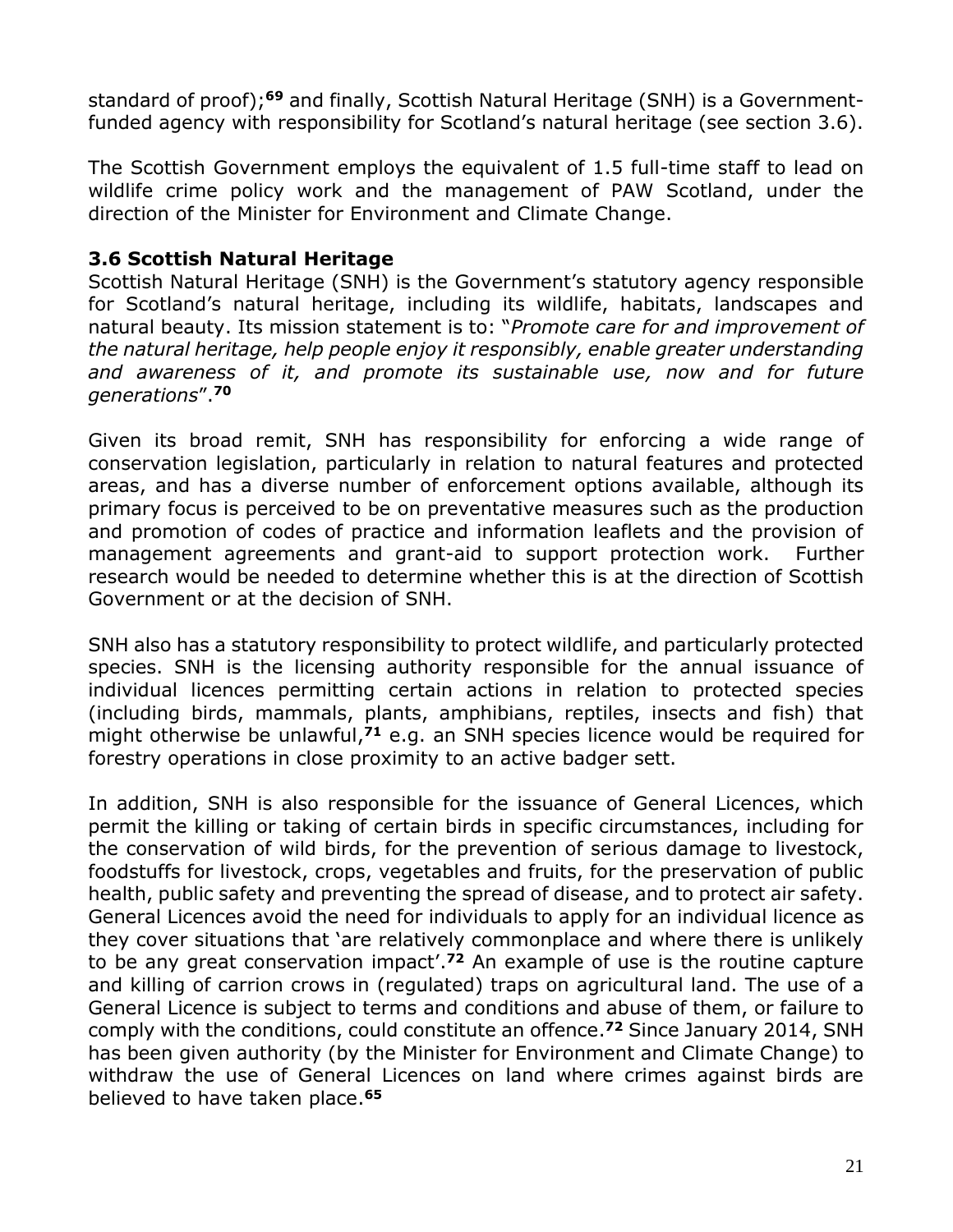SNH has 'lead contacts' within each of its seven operational areas that help to coordinate local involvement in addressing wildlife crime, working closely with Police Scotland and SNH Local Area Officers. **<sup>22</sup>** In addition, SNH representatives serve on several PAW Scotland sub-groups and also lead the 'prevention' strands of the freshwater pearl mussel and raptor persecution Priority Delivery Groups. **57**

SNH is a specialist reporting agency and thus has the authority to investigate and report wildlife crime offences directly to the COPFS.

## **3.7 Non-Governmental Organisations**

Various non-Governmental organisations (NGOs), as a result of their fieldwork capacity, species monitoring activities and experience in identification of potential suspicious incidents, are involved with wildlife crime investigations and intelligence gathering in their field of expertise. Some have a dedicated investigations unit (e.g. RSPB, SSPCA, OneKind, Bat Conservation Trust) whereas others are involved on a more circumstantial basis as and when incidents occur (e.g. Scottish Badgers, Scottish Raptor Study Group, Whale and Dolphin Conservation).

None of these NGOs, with the exception of the SSPCA, has a specialist reporting status; in other words, they are unable to investigate and report wildlife crime directly to the COPFS for prosecutorial consideration and must report incidents to Police Scotland for formal investigation. The SSPCA does have a statutory reporting status for some wildlife crimes, (e.g. those that fall under the provision of the Animal Health and Welfare (Scotland) Act 2006) although this is limited to crimes involving animal welfare issues (i.e. those where a live animal is in distress). In those cases, the SSPCA can formally investigate, gather evidence, interview suspects, charge a suspect if they believe there is sufficient evidence to link the individual to the crime, and prepare a report for submission to the COPFS without necessarily involving Police Scotland. The SSPCA has no statutory authority to decide whether a case warrants prosecution.

In addition to their investigatory roles, many NGOs also serve on the PAW Scotland sub-groups (see section 3.8) to lend their expertise to other areas of the enforcement framework such as prevention, media, policy and training.

#### **3.8 Partnership for Action against Wildlife Crime in Scotland**

The Partnership for Action against Wildlife Crime in Scotland (PAW Scotland) is a forum comprising representatives from a number of statutory and non-statutory agencies concerned with tackling wildlife crime in Scotland. These include the Scottish Government (the Minister for Environment and Climate Change acts as Chair of the Executive Group), Police Scotland, the NWCU, the COPFS, SNH, academics, and a wide range of organisations representing conservation and landuse interests. The mission statement of PAW Scotland is, "*Working in partnership to reduce wildlife crime by raising awareness and promoting effective enforcement*". **73**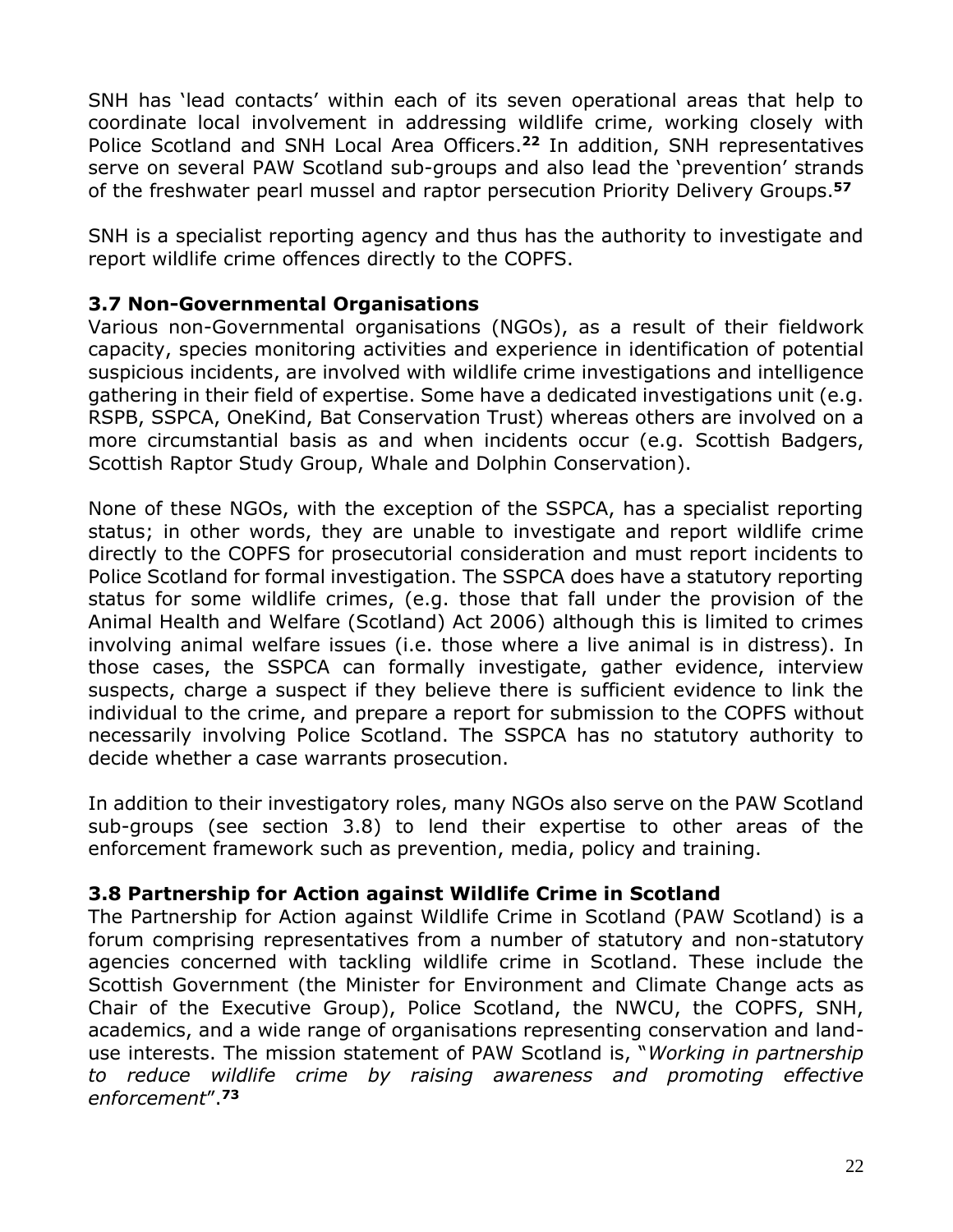The framework for the operational function of PAW Scotland was established by the 2008 Wildlife Crime Reduction Strategy, implemented as a recommendation of the Natural Justice report.<sup>1</sup> PAW Scotland is effectively the delivery mechanism for the Scottish Government's action on wildlife crime.

The main work of PAW Scotland is delivered through a number of sub-groups overseen by a high-level Executive Group. The current sub-groups are summarised as follows**<sup>73</sup>**:

- **Funding:** *created to consider, reject or approve applications to the PAW Scotland Fund;*
- **Legislation, Regulation and Guidance:** *created to review the operation in practice of wildlife legislation and regulations; identify areas for improvement and make recommendations. To produce guidance for wildlife crime law enforcement practitioners, land managers and other countryside users;*
- **Media:** *created to oversee the publicising of the work of PAW Scotland, development of the PAW Scotland brand and the coordination of events;*
- **Training and Awareness:** *created to ensure that training relating to, and awareness of, wildlife crime is maintained at an appropriately high level across Scotland;*
- **Scientific:** *created to monitor and discuss developments in science which can aid the investigation and enforcement of wildlife crime in Scotland;*
- **Raptor:** *created to develop a programme of work to improve prevention, awareness raising, enforcement and intelligence gathering in Scotland related to crimes against birds of prey;*

More detailed information on the workings of each sub-group can be found on the PAW Scotland website**<sup>73</sup>** and in the Scottish Government's first annual report on wildlife crime in Scotland. **22**

## **4. THE IDEAL INVESTIGATIVE PROCESS OF A HYPOTHETICAL WILDLIFE CRIME INCIDENT**

Before providing a critical assessment of current wildlife crime enforcement procedures, it is perhaps useful to set out LINK's view of how the investigative process ought to proceed, based on LINK members' primary experience of investigations and incorporating some of the relevant recommendations made in the Natural Justice report. **1**

The following scenario is a hypothetical (but not uncommon) wildlife crime incident with a brief narrative of the ideal protocol for each stage of the investigative process.

# **Scenario:**

A member of the public witnesses a group of men with dogs and spades, leaving a wood known to house a badger sett. One of the men, who lives locally, is known to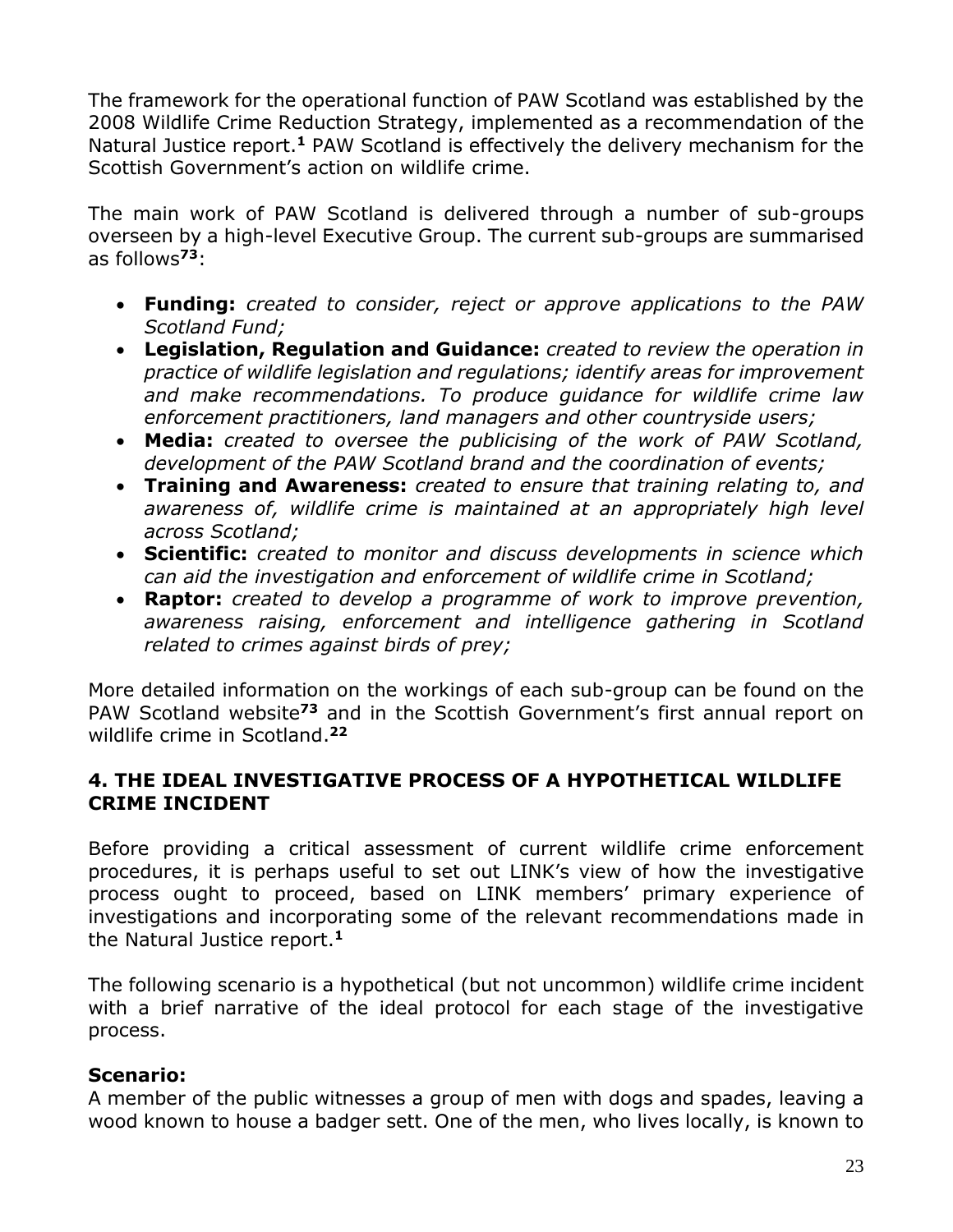the witness. The witness then finds a dead badger close to the sett. The witness, who wishes to remain anonymous and is nervous about speaking to the police, reports the discovery to an NGO.

## **Next steps:**

- The NGO calls Police Scotland to inform them that a potential crime victim has been found, and to discuss attendance at the locus and retrieval of the carcass. To assist, the NGO provides an expert experienced in the particular wildlife crime involved to help with identification and recovery of evidence.
- The retrieval takes place as soon as possible to preserve evidence and in a way that does not alert possible perpetrators that a potential crime scene has been uncovered, thus minimising their opportunities to hide or destroy any further evidence.
- The corpse is immediately submitted to a Government laboratory for postmortem. The majority of carcasses are now submitted to one of the SRUC/SAC veterinary laboratories, who carry out a gross post-mortem, and possibly an Xray, and send tissue samples to SASA for toxicology testing. DNA samples may also be analysed.
- The post-mortem results are received quickly and confirm that a crime has taken place (in this case that the badger has been killed by a dog).
- Police Scotland consult the National Wildlife Crime Unit who are able to provide an intelligence package regarding the suspect, his associates and other offences that have been uncovered in the vicinity that may be linked to this incident.
- Police Scotland consults with appropriate partner agencies (i.e. those with expertise in assisting in investigations of similar incidents, in the locating and recognition of relevant evidence and/or familiarity with the locus) and a specialist wildlife procurator fiscal to decide the follow-up course of action. The purpose of the follow-up action is to uncover potential further evidence to link the crime to the suspect(s).
- The follow-up options, depending on the available evidence, are a search under powers given to the police under Section 19 of the Wildlife & Countryside Act 1981 and/or a contemporaneous or subsequent application to the sheriff (via the procurator fiscal) for a search warrant to allow entry to dwelling or lockfast premises for the purpose of obtaining evidence. The crime could be indicative of a continuing pattern of offending so the follow-up action needs to take place as quickly as possible.
- A search involving personnel from relevant partner agencies is undertaken.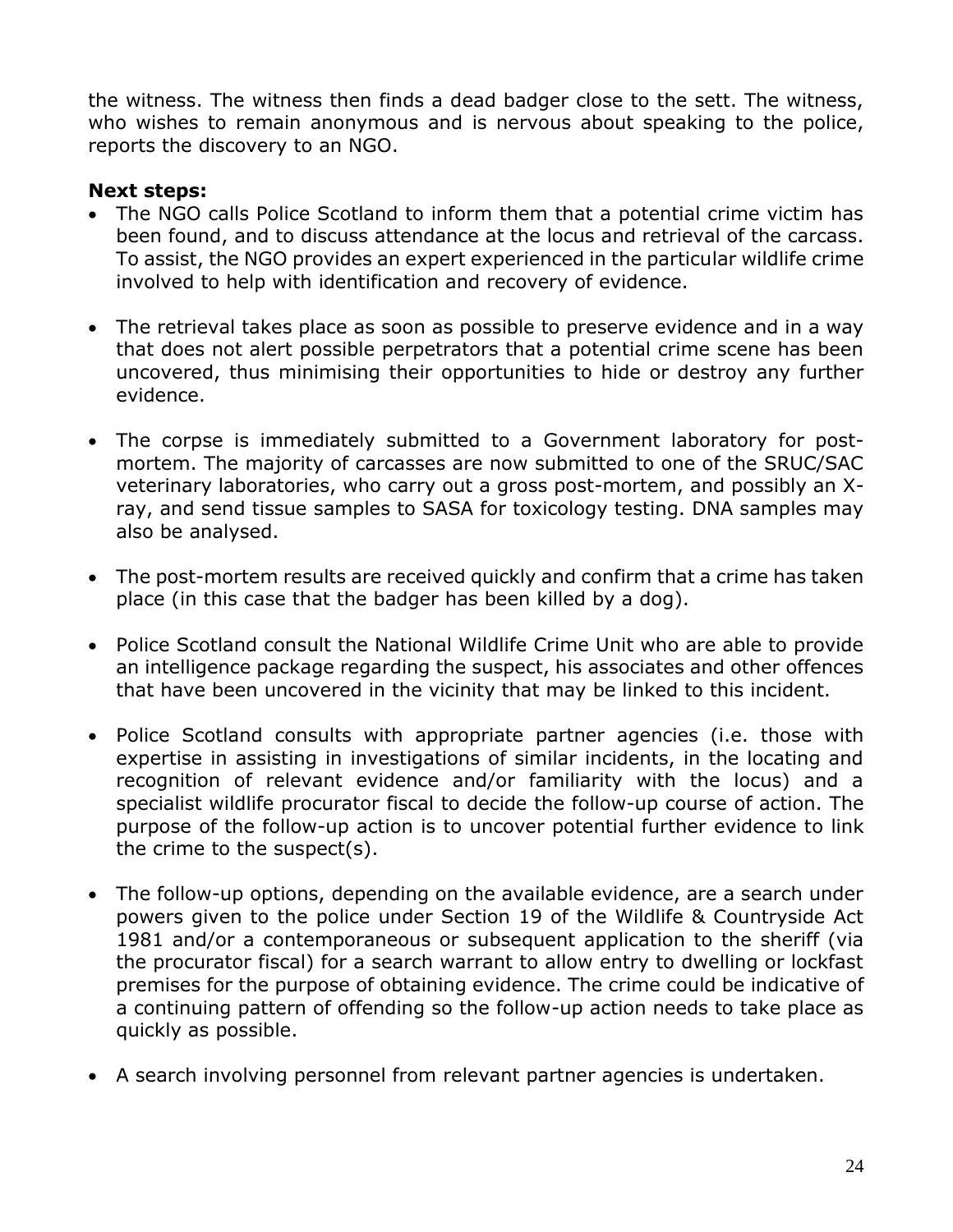- Productions are recorded jointly by all partner agencies, followed by a joint evaluation of the evidence uncovered.
- A further case conference takes place between all partner agencies to determine whether a link has been established between the evidence and an individual suspect.
- The suspect is detained/interviewed.
- A case conference takes place between Police Scotland, partner agencies and a specialist wildlife procurator fiscal on the next course of action. Police Scotland may decide to suggest charges but if there is considered to be insufficient evidence then a timely public appeal for information is published.
- If charges are laid against a suspect, Police Scotland prepares a report for the COPFS, with an opportunity for the partner agencies to contribute.
- The specialist wildlife procurator fiscal receives the Police Scotland report and considers all the evidence to decide whether to take proceedings. The fiscal requests background information from appropriate partner agencies and/or external experts.

If the case proceeds to court, COPFS communicates with Police Scotland and the partner agencies on the rationale behind any decision-making with regard to charges and/or a proposed plea resolution.

In some recent cases of wildlife crime investigations in Scotland the 'ideal' process, outlined above, has been followed. There have been some very good examples of partnership-working between Police Scotland and other agencies, substantial communication, quick, well-planned follow-up action and purposeful liaison with the procurator fiscal (see Appendices 1 and 3). However, in many instances, undoubtedly these standards have not been met, highlighting continued failings in the system. These deficiencies are discussed in more detail in section 5.

#### **5. THE RESPONSE TO WILDLIFE CRIME: A REVIEW OF ENFORCEMENT PROCEDURES**

#### **5.1 Source Material (Reported Wildlife Crimes)**

To evaluate opinions about the effectiveness of the response to wildlife crime incidents, LINK member organisations were invited to provide comments about their direct experience of the enforcement process, from initial incident reporting through to final disposal (Appendices 1-5).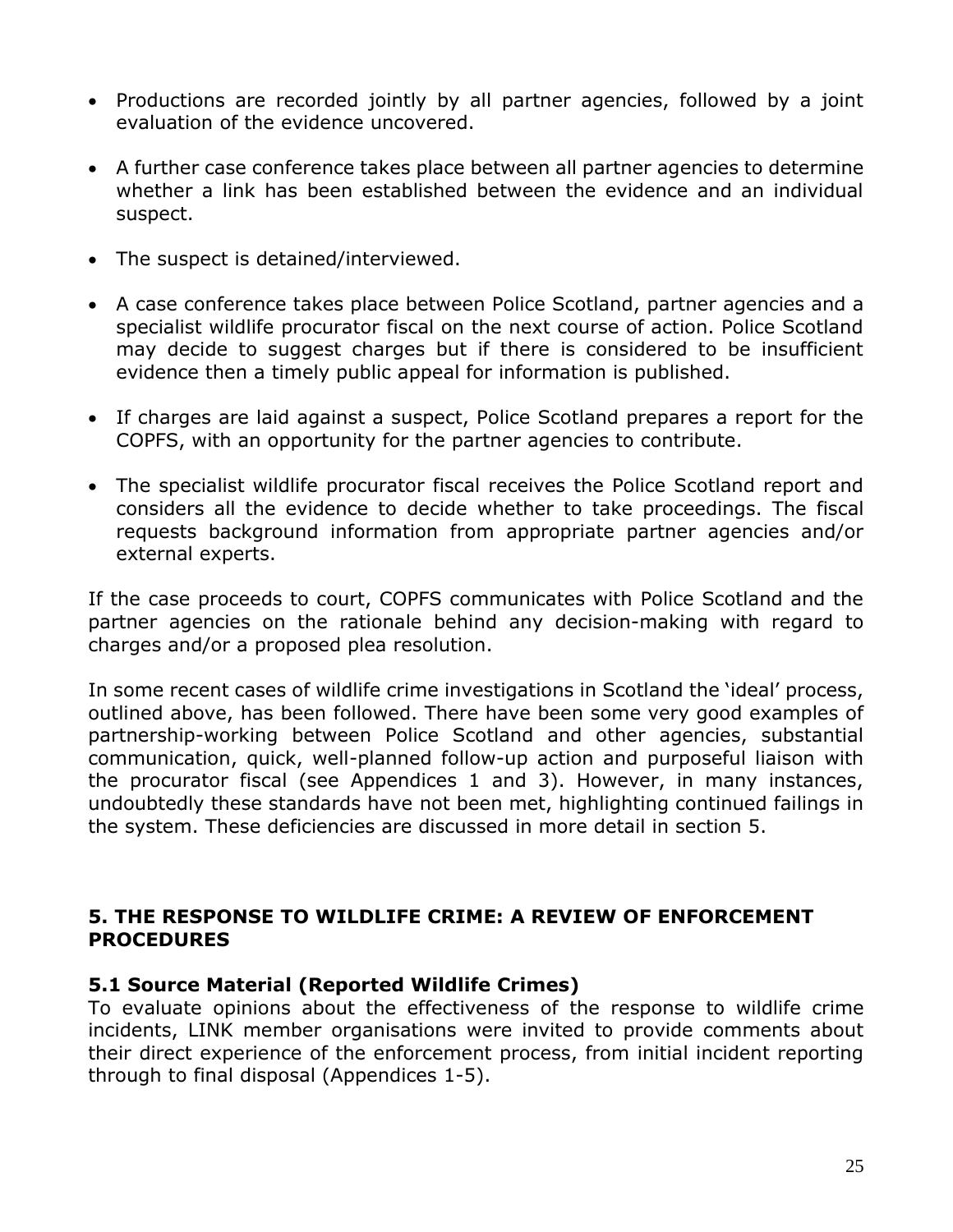In addition, they were asked to submit supporting data (where available) covering the period 2008-13, to provide an evidence-based summary of their experiences. However, not all organisations have collected such data and of those that have, the level of recorded detail was highly variable, causing challenges for an integrated analysis.

To address these issues, a sub-set of the submitted data was selected to include only 'confirmed' wildlife crime incidents that were known to have been reported to the authorities (Tables 9a and 9b).

It should be emphasised that these data represent only a sub-set of wildlife crimes for the six-year period; for example they exclude many of the confirmed crimes that have been investigated by the SSPCA, 'probable' or 'possible' wildlife crimes, and areas of wildlife crime that are not being addressed by this report. As such, they can be viewed as a representative *proportion* of wildlife crimes known to have been committed in Scotland and reported to the authorities during the period 2008- 2013.

The period of data coverage is 2008-2013 as this represents an appropriate sixyear measure of assessment following the publication of the Natural Justice report**<sup>1</sup>** and its suite of recommendations to improve wildlife crime enforcement procedures. The data are presented by year and by police region, to provide an overview of the temporal and spatial occurrence of incidents and investigative performance. Incidents recorded in 2013 after the formation of Police Scotland as a single force have been assigned to pre-2013 regions for consistency. It should be noted that a direct comparison of the performance of each police region has not been attempted given the differences in geographic size, regional habitat (and thus the occurrence of wildlife crime with a specific association to a particular habitat) and unquantified fluctuation in the number of Wildlife Crime Liaison Officers and Wildlife Crime Officers during this period.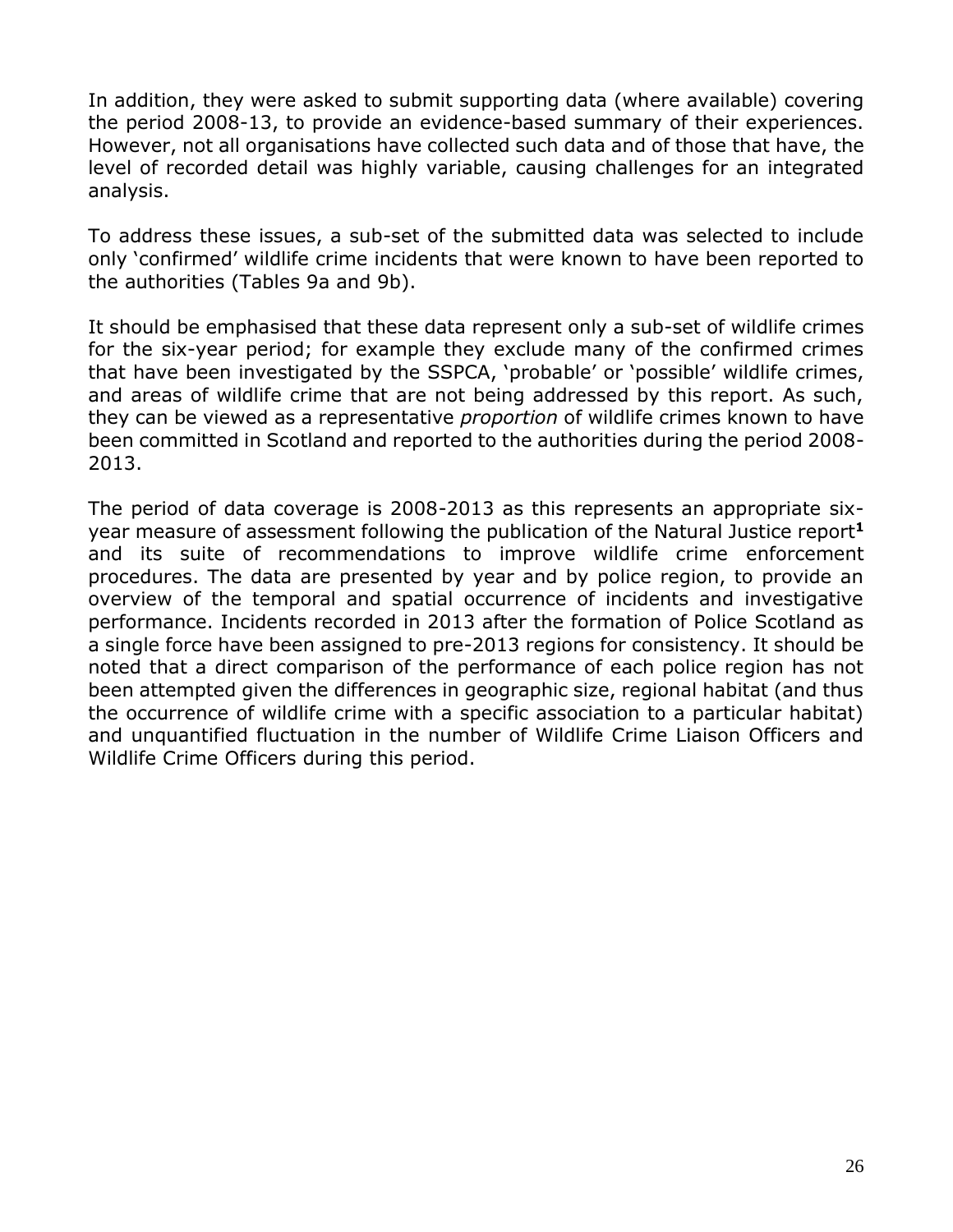| ច្ច          | ⊆<br>$\overline{\phantom{0}}$<br>c<br>о<br>n<br>$\overline{\phantom{0}}$<br>$\mathbf{S}$<br>ರಾ | c<br>سد<br><u>iso</u><br>jed<br>о<br>४<br>$\mathbf{r}$ | ω<br>-<br>æ<br><b>Tileg</b><br>O<br><b>IQ</b><br>ᄒ | 造<br>ັທ<br>ಠಾ | ቴ<br>់ត<br>n,<br>ù,<br>ה<br>ה<br>о<br>c<br>ō<br>Ã.<br>ω | پ<br>≖<br>ဖိ<br><b>in</b><br>$\epsilon$<br>Ü<br>Ō<br>Z.<br>.≚ | Ň.<br>سد<br>ω<br>ັທ<br>$\ddot{\phantom{a}}$<br>z<br>$\epsilon$ | ω<br>£<br>Ò | ה<br>c<br>O<br><b>=</b><br>ើ<br>ព<br>Ĺ. | ω<br>Φ<br><b>შ</b><br>ை ∍<br>ā<br>►<br>ż<br>Έ | o<br>⊽ّ<br>$\overline{\phantom{0}}$<br><u>ရ</u><br>÷<br><u>ဖ</u><br>ຜ້<br>v<br>ത | ರಾ<br>厄<br><b>S</b> | w<br>≏<br>Φ<br>ה<br>ъ<br><u>n</u><br>seti<br>Bā<br>亳 | 0<br>⊢ |
|--------------|------------------------------------------------------------------------------------------------|--------------------------------------------------------|----------------------------------------------------|---------------|---------------------------------------------------------|---------------------------------------------------------------|----------------------------------------------------------------|-------------|-----------------------------------------|-----------------------------------------------|----------------------------------------------------------------------------------|---------------------|------------------------------------------------------|--------|
| 2008         | 9                                                                                              |                                                        |                                                    | 4             |                                                         | υ                                                             | 0                                                              | 0           | 3                                       | C                                             |                                                                                  |                     |                                                      | 20     |
| 2009         | 18                                                                                             |                                                        |                                                    | 4             |                                                         | 0                                                             | 0                                                              |             |                                         |                                               | 0                                                                                |                     | ◠<br>υ                                               | 30     |
| 2010         | 18                                                                                             | っ                                                      |                                                    | ∽             | 0                                                       |                                                               | $\overline{\phantom{0}}$                                       | 0           |                                         | 0                                             | 0                                                                                | 0                   | r                                                    | 32     |
| 2011         |                                                                                                |                                                        | ┑                                                  |               | ∽                                                       | 0                                                             | 0                                                              | 0           |                                         | 0                                             | ∽<br>৴                                                                           | ∍                   | 6                                                    | 26     |
| 2012         | 3                                                                                              |                                                        | 4                                                  | 4             |                                                         |                                                               | 0                                                              | 0           |                                         | ∩                                             | r                                                                                |                     |                                                      | 14     |
| 2013         | 4                                                                                              |                                                        | 4                                                  | 11            | ∩                                                       |                                                               | 0                                                              | 0           |                                         | 0                                             |                                                                                  |                     |                                                      | 29     |
| <b>TOTAL</b> | 59                                                                                             |                                                        | 21                                                 | 26            | っ                                                       | っ                                                             | <sup>-</sup>                                                   |             | 8                                       |                                               | っ                                                                                |                     | 13                                                   | $*151$ |

#### **Table 9a. Number and type of wildlife crime incidents (by year), 2008-2013**

†Poisoned bait but no victims found.

\*Number of incidents in database = 148. Number of incidents recorded in T1a = 151 as some incidents involved multiple offences.

#### **Table 9b. Number and type of wildlife crime incidents (by police region), 2008-2013**

| о<br>ຫ<br>$\alpha$ | c<br>ၷ<br>ה<br>$\overline{\phantom{a}}$<br>ဥ | O<br>پ<br><br>o<br><b>r</b><br>ء<br>$\circ$<br>ъ | U)<br>Œ<br>σ<br>ω<br>൦<br>$\overline{\phantom{a}}$<br><b>IQ</b><br>Ħ<br>r.<br>سد | ם<br><u>ы.</u><br>−<br>o<br>ັທ | $\overline{\phantom{a}}$<br><b>S</b><br><b>State</b><br>ပ္ၿ<br>9S<br>ō<br>ဖွ<br>စ္စ<br>۵<br>ö<br>௳ | 177<br>ū<br>5<br>ق<br>Z<br>₽<br><b>in</b><br>Φ<br>ъ | sturl<br>ω<br><b>in</b><br>ق<br>Z<br>u<br>も | Other | ဥ<br>മ<br>Ē<br>-<br>fish<br>щ. | ջ<br>$\omega$<br>ה<br>2<br>$=$<br>ż<br>פַ<br>۔ :<br>ω | o<br>⋩<br>$\overline{\phantom{0}}$<br>υ<br>. .<br>۵<br>ŧ<br>U)<br><b>ID</b><br><b>S</b> | ה<br><b>S</b> | π<br>ω<br>ּוּס<br>Ξ<br>Ō.<br>ъ<br>ত্য<br>œ<br>ഇ<br>등 | o      |
|--------------------|----------------------------------------------|--------------------------------------------------|----------------------------------------------------------------------------------|--------------------------------|----------------------------------------------------------------------------------------------------|-----------------------------------------------------|---------------------------------------------|-------|--------------------------------|-------------------------------------------------------|-----------------------------------------------------------------------------------------|---------------|------------------------------------------------------|--------|
| Central            |                                              |                                                  | 3                                                                                | ∽                              | $\mathbf 0$                                                                                        | $\Omega$                                            | 0                                           | 0     | 0                              |                                                       | 0                                                                                       | 0             | υ                                                    |        |
| D&G                | 8                                            | $\Omega$                                         |                                                                                  |                                | 0                                                                                                  |                                                     | 0                                           | 0     | 0                              | r                                                     | 0                                                                                       | 0             |                                                      | 12     |
| Fife               | 0                                            | $\mathsf{C}$                                     | 0                                                                                | $\mathbf{0}$                   | $\mathbf{0}$                                                                                       |                                                     | 0                                           | 0     | 0                              |                                                       | $\mathbf 0$                                                                             |               | ∽                                                    | 3      |
| Grampian           | ∍                                            |                                                  | 3                                                                                | -                              | $\Omega$                                                                                           | $\Omega$                                            | 0                                           | 0     |                                |                                                       | 0                                                                                       | 0             |                                                      | 15     |
| L&B                | ⇁                                            |                                                  | ი                                                                                | 3                              |                                                                                                    | C                                                   | 0                                           | 0     | 0                              |                                                       |                                                                                         | ┑             | 8                                                    | 22     |
| Northern           | 18                                           | ∍                                                | 6                                                                                | 3                              | ┑                                                                                                  | C                                                   | 0                                           | 0     |                                |                                                       | 0                                                                                       |               | ⌒<br>υ                                               | 38     |
| Strathclyde        | ⇁                                            |                                                  |                                                                                  | -                              |                                                                                                    |                                                     | ┑                                           |       |                                |                                                       | n,                                                                                      | 0             |                                                      | 23     |
| Tayside            | 16                                           | $\Omega$                                         | b                                                                                |                                | $\Omega$                                                                                           |                                                     | 0                                           | 0     |                                |                                                       | 0                                                                                       | 0             |                                                      | 31     |
| <b>TOTAL</b>       | 59                                           |                                                  | 21                                                                               | 26                             | ∍                                                                                                  | ີ                                                   | h                                           |       | 8                              |                                                       | 3                                                                                       | 4             | 13                                                   | $*151$ |

\*Number of incidents in database = 148. Number of incidents recorded in T1b = 151 as some incidents involved multiple offences.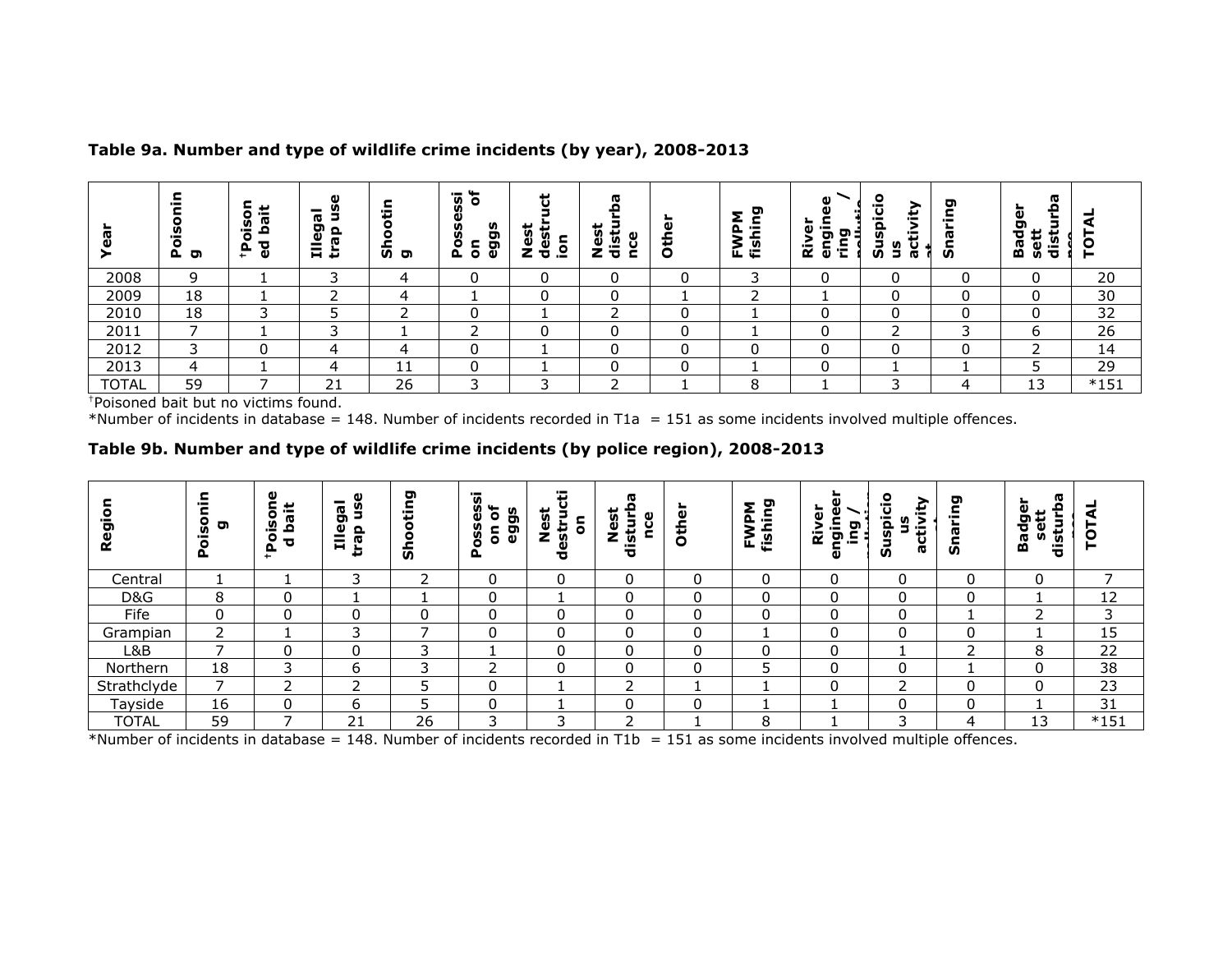# **5.2 Follow-up Investigation**

## **5.2.1** *Analysis of data*

For the purposes of this review, a follow-up investigation is defined as the investigative authority (typically Police Scotland) undertaking at least one of the following courses of action following receipt of a report of a suspected wildlife crime:

- Retrieval of evidence
- Taking a witness statement
- Conducting a search
- Interviewing a suspect
- Issuing a public appeal for information

Of the sample of 148 incidents between 2008-2013 (as detailed in Tables 9a and 9b), a total of 98 (66.2%) are known to have resulted in a follow-up criminal investigation (Table 10a).

| Year         | Total no. of | Investigation    | <b>No</b>          | Unknown        |
|--------------|--------------|------------------|--------------------|----------------|
|              | incidents    |                  | Investigation      |                |
| 2008         | 20           | $13^{(1)}(65\%)$ | 3(15%)             | $(20\%)$<br>4  |
| 2009         | 29           | 19 (65.5%)       | $7(24.1\%)$        |                |
|              |              |                  |                    | $(10.4\%)$     |
| 2010         | 31           | $17^{(1)}$       | 12 (38.7%)         | $2(6.4\%)$     |
|              |              | (54.9%)          |                    |                |
| 2011         | 26           | 14 (53.8%)       | $2(7.7\%)$         | 10             |
|              |              |                  |                    | $(38.5\%)$     |
| 2012         | 14           | 12 (85.8%)       | $(7.1\%)$          | $(7.1\%)$<br>1 |
| 2013         | 28           | 23 (82.2%)       | $2^{(1)}(7.1\%)$   | 3              |
|              |              |                  |                    | $(10.7\%)$     |
| <b>TOTAL</b> | 148          | $98^{(2)}$       | $27^{(1)}(18.2\%)$ | 23             |
|              |              | $(66.2\%)$       |                    | $(15.6\%)$     |

## **Table 10a. Number of confirmed wildlife crime incidents resulting in a follow-up investigation (by year), 2008-2013**

 $\overline{^{(1)}}$ Investigation undertaken by SSPCA (no police involvement)

The figure of 66.2% should be viewed as a minimum, as respondents did not know whether a follow-up investigation was conducted for 23 reported incidents (15.6%), therefore it is possible that the actual follow-up rate was higher. However, the minimum known number of incidents that did not result in a follow-investigation was (18.2%), which amounts to at least 27 confirmed crimes that effectively were ignored. It is also possible that this figure could be higher and may amount to up to one third of confirmed crimes being un-investigated, given the proportion of incidents where it was not known whether a follow-up investigation took place.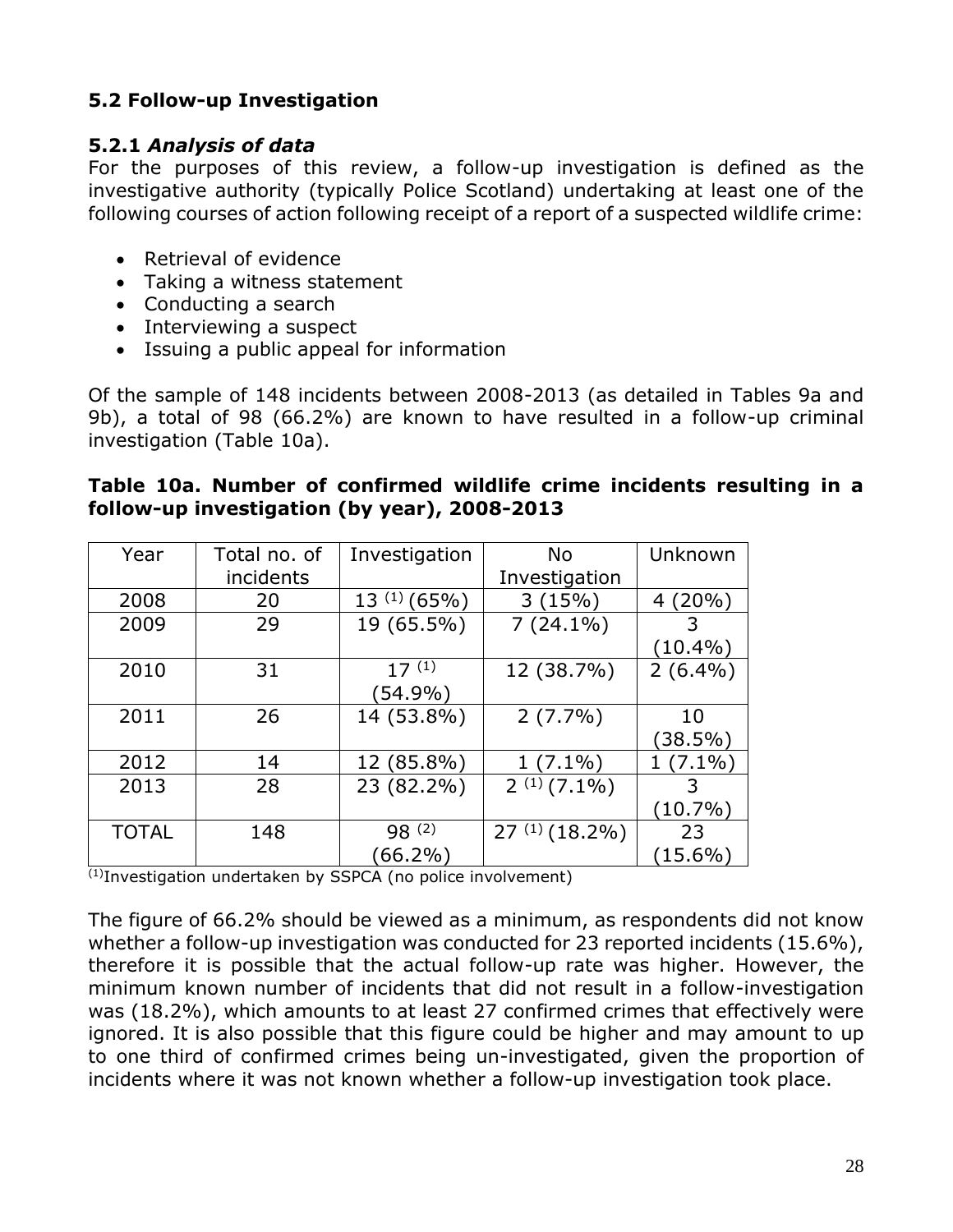| Region      | Investigation     | No Investigation | Unknown     | Total $#$  |
|-------------|-------------------|------------------|-------------|------------|
|             |                   |                  |             | Incidents  |
| Central     | $(100\%)$         |                  | O           |            |
| D&G         | $7^{(1)}(58.3\%)$ | $5(41.7\%)$      |             | 12(1)      |
| Fife        | $3(100\%)$        |                  |             | 3          |
| Grampian    | 13 (86.7%)        |                  | $2(13.3\%)$ | 15         |
| L&B         | $8(38.1\%)$       | $1(4.8\%)$       | 12 (57.1%)  | 21         |
| Northern    | 20 (54%)          | 11 (29.7%)       | $6(16.3\%)$ | 37         |
| Strathclyde | 18 (78.3%)        | $3^{(1)}(13\%)$  | $2(8.7\%)$  | $23^{(1)}$ |
| Tayside     | 23(1)             | 6(20%)           | $1(3.4\%)$  | $30^{(1)}$ |
|             | $(76.6\%)$        |                  |             |            |

## **Table 10b. Number of confirmed wildlife crime incidents resulting in a follow-up investigation (by police region), 2008-2013**

 $\overline{^{(1)}}$ Investigation undertaken by SSPCA (no police involvement)

The regional breakdown of whether a follow-up criminal investigation took place or not (Table 10b) demonstrates that the failure to conduct a follow-up investigation was not limited to one particular region but occurred in five of the eight regions and was notably prevalent in Dumfries & Galloway (41.7%), Northern (29.7%) and Tayside (20%).The 23 incidents categorised as 'unknown' (i.e. not known whether a follow-up investigation took place) occurred in five of the eight regions with a particularly high frequency in Lothian & Borders (57.1%).

Respondents were asked to indicate their satisfaction and dissatisfaction of followup investigations (Tables 10c and 10d). Overall, respondents were dissatisfied with the follow-up investigation of almost half of the reported incidents (48.7%); just over one third of crimes (35.1%) were considered to have been followed-up satisfactorily. A small proportion of incidents (8.8%) were categorised as being investigated both satisfactorily and unsatisfactorily, indicating that respondents were content with some elements of the investigation but not all.

None of the eight police regions achieved a satisfactory rating of 100%; only two had a satisfaction rating of over 50% (Central: 57.1%; Grampian: 53.3%). In five police regions, the dissatisfaction rating was higher than the satisfaction rating (Dumfries & Galloway, Fife, Lothian & Borders, Strathclyde and Tayside).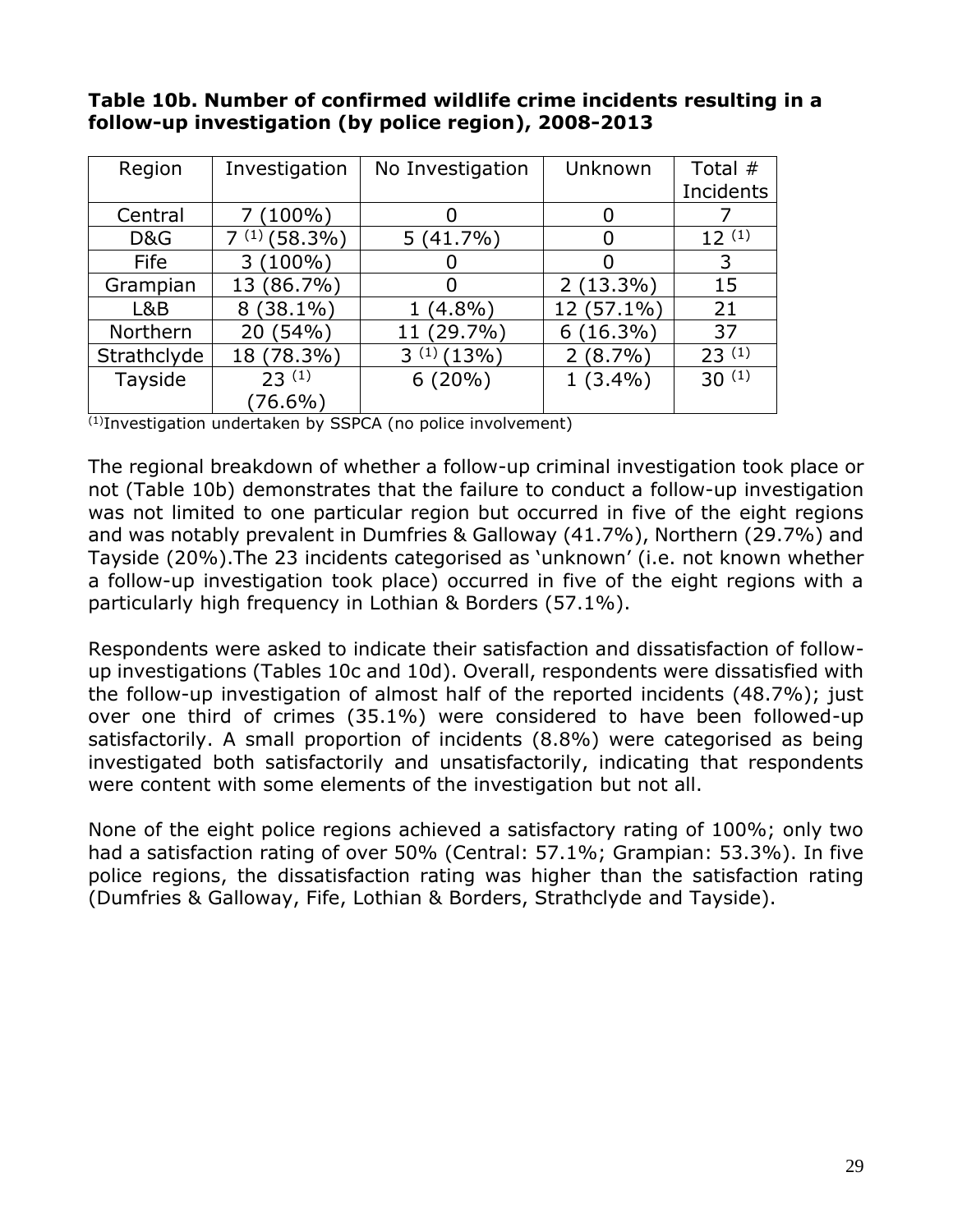## **Table 10c. LINK member organisations' satisfaction / dissatisfaction with follow-up investigation (by year), 2008-2013**

| Year         | Total no. | Satisfied  | Dissatisfi | <b>Both</b> | Unknown | Ongoing        |
|--------------|-----------|------------|------------|-------------|---------|----------------|
|              | of        |            | ed         |             |         |                |
|              | incidents |            |            |             |         |                |
| 2008         | 20        | $8^{(1)}$  |            | 2           |         | 0              |
| 2009         | 29        | 10         | 11         | 5           |         |                |
| 2010         | 31        | $14^{(1)}$ | 14         | 2           |         | 0              |
| 2011         | 26        | 8          | 16         |             |         | 0              |
| 2012         | 14        | 4          |            | 3           |         | 0              |
| 2013         | 28        | $8^{(1)}$  | 17         | 0           |         | $\overline{2}$ |
| <b>TOTAL</b> | 148       | $52^{(3)}$ | 72         | 13          | q       |                |
| Overall %    | n/a       | 35.1%      | 48.7%      | 8.8%        | 6.1%    | 1.3%           |

(1)Investigation undertaken by SSPCA (no police involvement)

### **Table 10d. LINK member organisations' satisfaction / dissatisfaction with follow-up investigation (by police region), 2008-2013**

| Police force | Total no. | Satisfied         | <b>Dissatisfied</b> | <b>Both</b>    | Unknown        | Ongoing        |
|--------------|-----------|-------------------|---------------------|----------------|----------------|----------------|
| area         | οf        |                   |                     |                |                |                |
|              | incidents |                   |                     |                |                |                |
| Central      |           | 4                 | $3(42.9\%)$         | $\overline{0}$ | 0              | 0              |
|              |           | $(57.1\%)$        |                     |                |                |                |
| D&G          | 12        | $3^{(1)}$         | $8(66.6\%)$         |                | 0              | 0              |
|              |           | (25%)             |                     |                |                |                |
| Fife         | 3         | O                 | $3(100\%)$          | 0              | 0              | 0              |
| Grampian     | 15        | 8                 | $4(26.6\%)$         | 1              | $\overline{2}$ | 0              |
|              |           | $(53.3\%)$        |                     |                |                |                |
| L&B(21)      | 21        | 4(19%)            | 15 (71%)            | 1              | 0              | 1              |
| Northern     | 37        | 17                | 13                  | 3              | $\overline{4}$ | 0              |
|              |           | $(45.9\%)$        | $(35.1\%)$          |                |                |                |
| Strathclyde  | 23        | 9(1)              | 10                  | 3              |                | $\overline{0}$ |
|              |           | $(39.1\%)$        | $(43.5\%)$          |                |                |                |
| Tayside      | 30        | $7(\overline{1})$ | 16                  | $\overline{4}$ | $\overline{2}$ | 1              |
|              |           | $(23.3\%)$        | $(53.3\%)$          |                |                |                |

(1)Investigation undertaken by SSPCA (no police involvement)

# **5.2.2** *Perceived problems*

The follow-up investigation to a reported wildlife crime incident is arguably the most crucial part of the enforcement process**<sup>4</sup>** as without it the latter stages of enforcement cannot proceed, and yet there are obvious deficiencies in this area of the enforcement regime as demonstrated in the analysis of the data presented in section 5.2.1. The concerns highlighted by this review centre not only on whether a follow-up investigation took place, but also the quality of the investigations that did occur.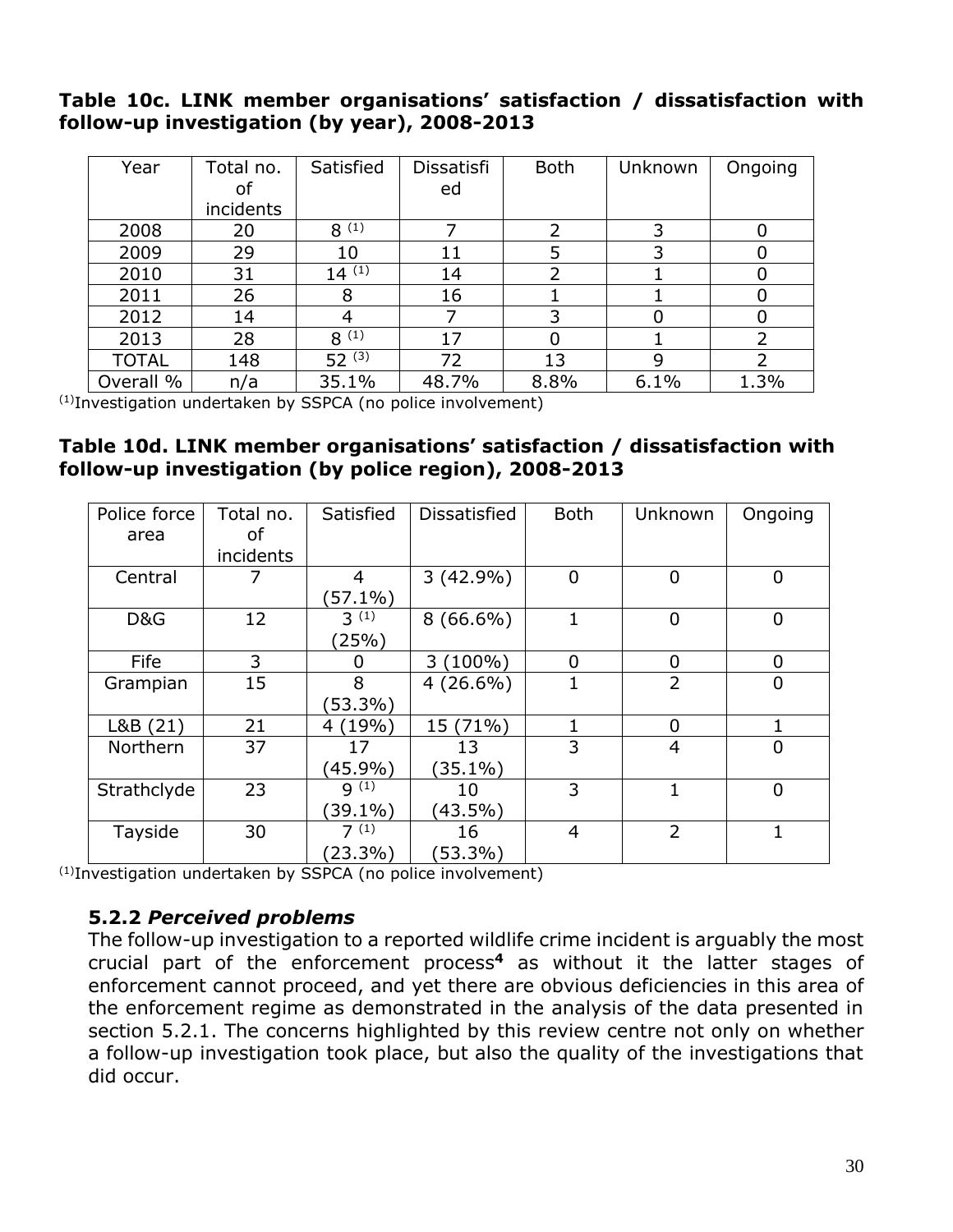Of the 148 confirmed wildlife crimes that were reported, at least 18% did not result in a follow-up investigation and it is feasible that as many as one third of the reported incidents were un-investigated. Whilst five of the eight regions appeared to have a relatively high level of follow-up investigation (e.g. Central (100%), Fife (100%), Grampian (86.7%), Strathclyde (78.3%) and Tayside (76.6%), these percentage values are not necessarily demonstrative of a thorough follow-up investigation. Of the follow-up investigations that did occur, LINK members reported a dissatisfaction rate (of the standard of investigation) of at least 48%.

Although there are few justifiable reasons for the erratic response rate and the perception of poor investigative quality, there are several explanations that may account for it:

Police under-resourcing was highlighted as a barrier to effective enforcement in the Government's Natural Justice report**<sup>1</sup>** and one of the report's key recommendations (recommendation #17) was that "*Those police forces* (now divisions) *that do not already have a full-time wildlife crime coordinator post, create one and appoint a police officer to the role*". Unfortunately this recommendation has still not been implemented as only five of the 14 Police Scotland divisional areas employ a fulltime WCLO; the remaining nine divisions employ part-time WCLOs (see section 3.1) who have to balance their wildlife crime investigation responsibilities with other areas of police work. Having to rely upon one officer per divisional area with the primary responsibility for coordinating a follow-up investigation to a reported wildlife crime will undoubtedly cause problems, and especially if that officer's role is only part-time. However, even if each of the 14 police divisions did have a fulltime WCLO, the follow-up response rate may still be affected due to additional complications such as shift patterns, annual leave, sick leave, attendance at meetings etc.

It is imperative in many cases of wildlife crime that a quick response is accomplished, especially if the incident involves an injured or dead animal or a poisoned bait. The quick retrieval of this type of evidence is necessary to prevent further suffering (if the victim is injured), to prevent it being scavenged or removed by a potential suspect (dead animal), and to reduce the likelihood of harm to both animals and humans (poisoned bait). Several of the comments made by LINK respondents on what they perceived to be an unsatisfactory follow-up investigation (see Appendix 2) referred to a delayed police response, sometimes as much as several months from the initial reporting of the crime. Whilst the limited availability of a WCLO may explain some of the delays, it is also likely that delays were exacerbated by the quality and quantity of training opportunities made available to WCLOs, which is in turn related to the seriousness with which senior police officers treat wildlife crime. This is exemplified by Case Study 1, which relates to an incident that took place in 2014: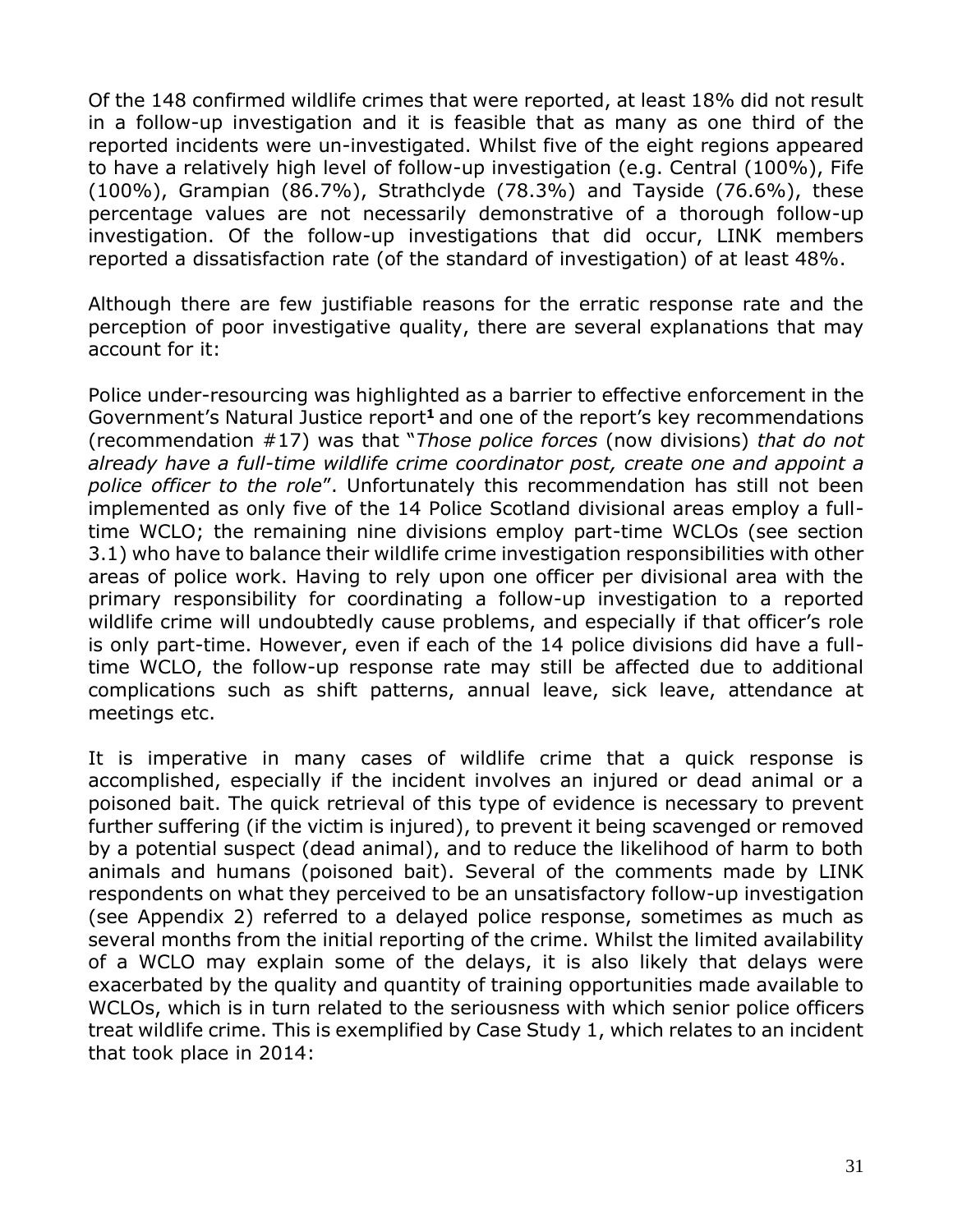## *Case Study 1*

"*Some colleagues of mine identified what they believed to be a disturbed sett in mid-Feb. I reported it to Police Scotland immediately via 101 but had no response for six weeks. Despite several calls to follow up (using the incident number) no one got back in touch with me. Yesterday I called Police Scotland and lodged a formal complaint. What followed was a flurry of telephone calls from WLOs and Inspectors.*

*I learned quite a lot through the various conversations. Both the Inspector and the WLO told me that they'd never heard of badger baiting before. The Inspector asked me if it involved using traps to capture badgers for sale as pets! Both were very candid and explained that they have no understanding of wildlife crime, they've received no training and that it had been made clear to them that all other duties should take priority. As far as the WLO was concerned, wildlife crime only extended to dog fighting and salmon poaching. He's not allowed to investigate anything else. We spoke at length and he sounded very uncomfortable and totally out of his depth.*

The Inspector gave me some really great advice though. He suggests that *whenever we call 101 about wildlife crime, we're likely to be palmed off. He said that the call handler will offer to send an email to the WLO. We have not to accept this. We've to insist that a response officer attends the scene immediately or that a diary appointment is made for the following day. According to the Inspector, this is the only way that we'll get someone at the locus as the WLOs will not be given time to investigate otherwise.*

*I'm really angry about this as it highlights the spurious veneer of rigour the police apply to wildlife crime. I'd like to take this up with Stephen House but I'm not sure how best to do so*".

According to the LINK respondents, this apparent marginalisation of wildlife crime is not an isolated incident (see Appendices 2 & 5) and indeed it has been widely recognised as a cause of ineffective wildlife crime enforcement. **1, 4, <sup>10</sup>** Many local WCLOs may have the best of intentions but if they have received insufficient training to allow them to recognise a wildlife crime, coupled with a lack of support from senior managers, the investigation is predestined to fail. The Natural Justice report**<sup>1</sup>** recognised that the training needs of Police Wildlife Crime Officers should be addressed (recommendations #14, 15, 16) but there is little evidence to suggest that this has taken place. Whilst there have been some examples of well-conducted follow-up investigations (see Appendix 1), these have been inconsistent and appear to have been reliant on the experience and personality of the individual WCLO/WCO rather than on a standard operational policy or procedure.

In addition to concerns about long delays before a follow-up investigation took place, LINK respondents also highlighted a number of perceived inadequacies relating to the actual search itself. The purpose of an initial search is the retrieval of potential (reported) evidence, and the purpose of a secondary (wider) search is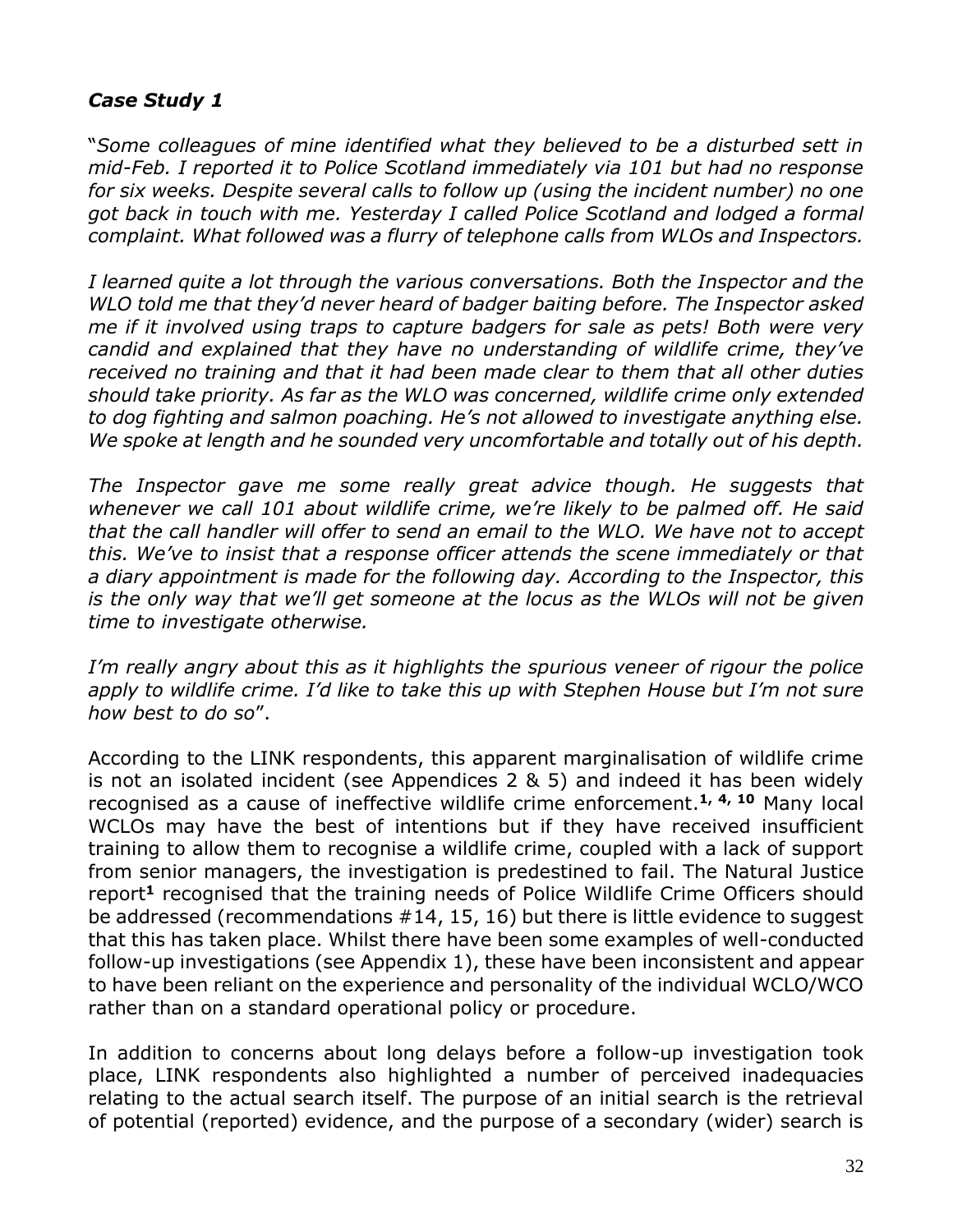to seek any other evidence that may be available to link a suspect to the crime. A recurring concern of respondents was the procedure used for the initial search and the limited extent of the secondary search, particularly in relation to those carried out on large sporting estates after reports of alleged raptor persecution. There were a number of examples where, in the apparent interests of 'transparency', the police either notified the estate of an impending initial visit or arrived on scene in uniform and in marked vehicles, thus alerting any potential suspects to a police presence and providing an opportunity for potential additional evidence to be removed. This is clearly counter-intuitive to the purpose of a search.

There were also several examples where either the police or the COPFS failed to apply for a search warrant to enable a wider (secondary) police search of lockfast buildings and dwellings. There are three steps in the process of applying for a search warrant: (1) The police consider the available evidence and then request the fiscal to make an application to a sheriff for a search warrant; (2) The fiscal considers the available evidence and makes a decision whether to proceed; (3) The fiscal chooses either to apply to a sheriff for a search warrant, or refuses to apply based on the available evidence. One example of failures to apply for search warrants because it wasn't considered 'proportionate', despite there being intelligence (and evidence) of long-term criminality in that particular area, is demonstrated in Case Study 2, which relates to incidents that took place in 2008 and 2009:

# *Case Study 2*

*"A white-tailed eagle was found dead close to the boundary of two estates, one of which had a comprehensive recent history of criminality. The carcass was retrieved and sent for toxicological analysis, which confirmed the eagle had been poisoned with an unusual mixture of three proscribed pesticides.* 

*A multi-agency Section 19 (Wildlife & Countryside Act 1981) search of the area was conducted which resulted in the discovery of a poisoned buzzard, a poisoned bait (half a mountain hare) and 32 cubes of poisoned meat that had been placed on the tops of fence posts on an electric deer fence. The buzzard was confirmed as having been poisoned by one of the three proscribed pesticides that had killed the eagle. The mountain hare and the 32 meat baits were found to contain the same combination of proscribed pesticides that had killed the eagle. Due to the configuration of the deer fence, the meat baits could only have been placed on it from one side – i.e. on land belonging to the estate with a recent history of illegal poison use. The police applied to the fiscal for a search warrant to enable them to conduct a wider search but their application was refused, with no reasons given.* 

In spring the following year, two poisoned buzzards were found on the same *(neighbouring) estate. Later the same year, a second poisoned white-tailed eagle was discovered there. An application for a search warrant was sought but again was refused.*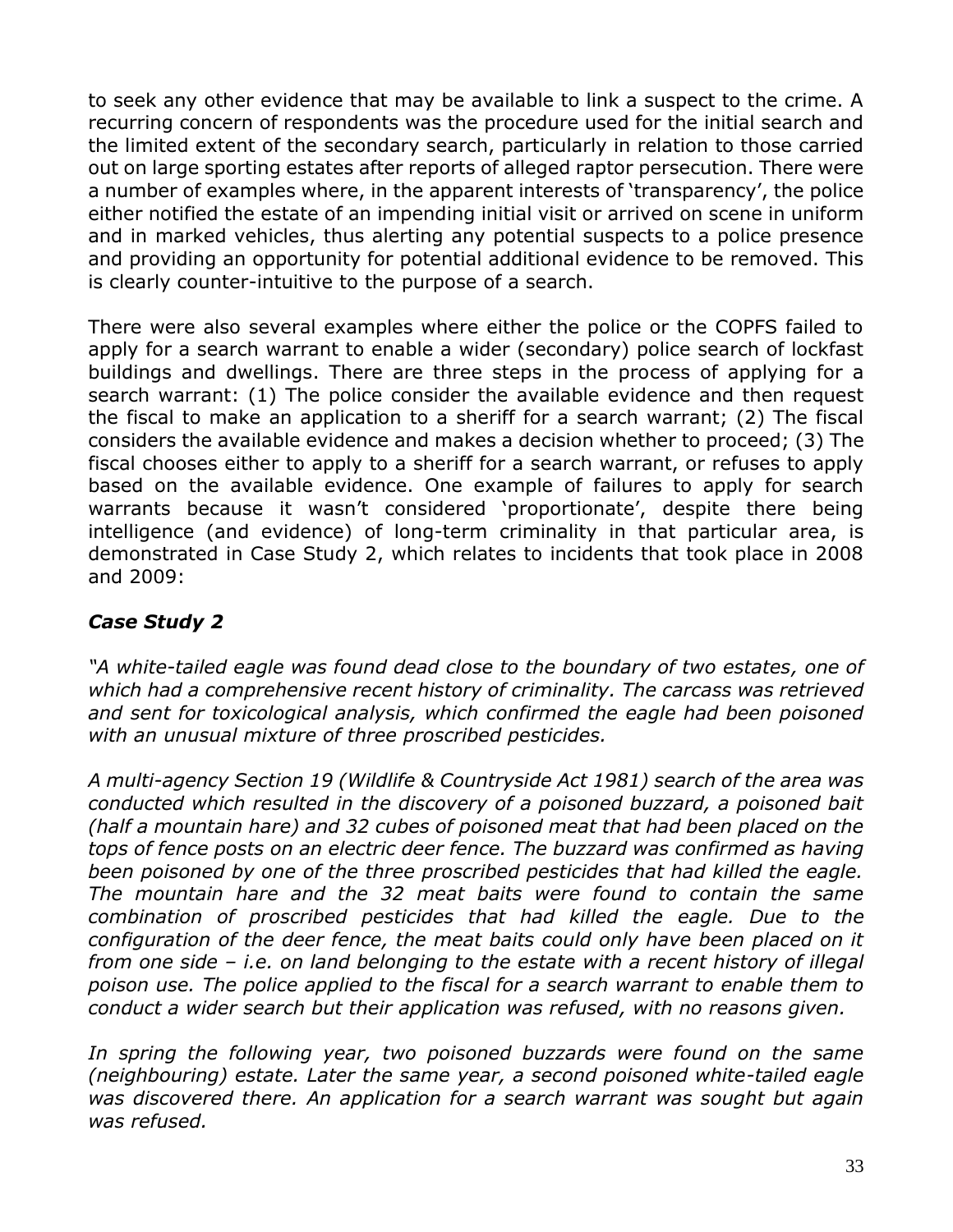*In both cases the inability to undertake a comprehensive search for evidence to link the crimes to a particular individual or estate meant that there was no further follow-up. Had the first search warrant been issued it may well have prevented the deaths of the two buzzards and second white-tailed eagle. Why both search warrants were refused, in spite of the overwhelming supporting evidence, is utterly bewildering".*

Moving from cases where warrants were not granted, to instances where a search was carried out under warrant, respondents reported that it has become increasingly common for specialist partner agencies to be deliberately excluded, which leads to more pressure on police resources but perhaps more importantly a loss of expertise and experience. It was strongly felt that this failure to work in partnership with specialist agencies decreases the chance of successfully recovering the best available evidence. It was the opinion of several LINK respondents that this exclusion policy is political, in order to placate noisy representations from landmanagement interests and their legal representatives.

Justification for this claim is supported by a comparison with searches used, for example, in relation to illegal egg collections, such as those used by the police-led *Operation Easter*. In those cases, specialist partner agencies (particularly the RSPB) are routinely involved and indeed the police are reliant upon the partner agency's expertise to recognise the significance of potential evidence. This approach of multi-agency intelligence sharing and partnership-working has made a significant impact on the activities of egg collectors in recent years. **<sup>60</sup>** It is therefore difficult to avoid the conclusion that the recent trend in personnel deployed on searches relating to estate-based raptor persecution has been influenced by political concerns, resulting in Police Scotland and/or the Crown Office being unwilling to be creative within their investigatory boundaries.

Another common concern raised by LINK respondents about follow-up investigations was that of poor communication. Many comments referred to not knowing whether a follow-up investigation to a reported wildlife crime had taken place (Appendix 2) and indeed the number of incidents categorised as 'unknown' (Tables 10a-d) is indicative of communication difficulties between a number of police regions (divisions) and partner agencies, although most notably in Lothian & Borders (57.1%).

In addition to inadequate communication between the police and partner agencies, there was widespread concern amongst respondents about the timeliness and quality of publicity relating to wildlife crimes. Clearly, for operational purposes, public information about a follow-up investigation should be restricted until such time that the suspects are aware that a crime has been discovered, for example after a wider (secondary) search of land and/or premises has been conducted. Nevertheless, if offences against wildlife crime are treated in the same way as any other crime (as identified as a Scottish Government strategic objective), **<sup>22</sup>** publicity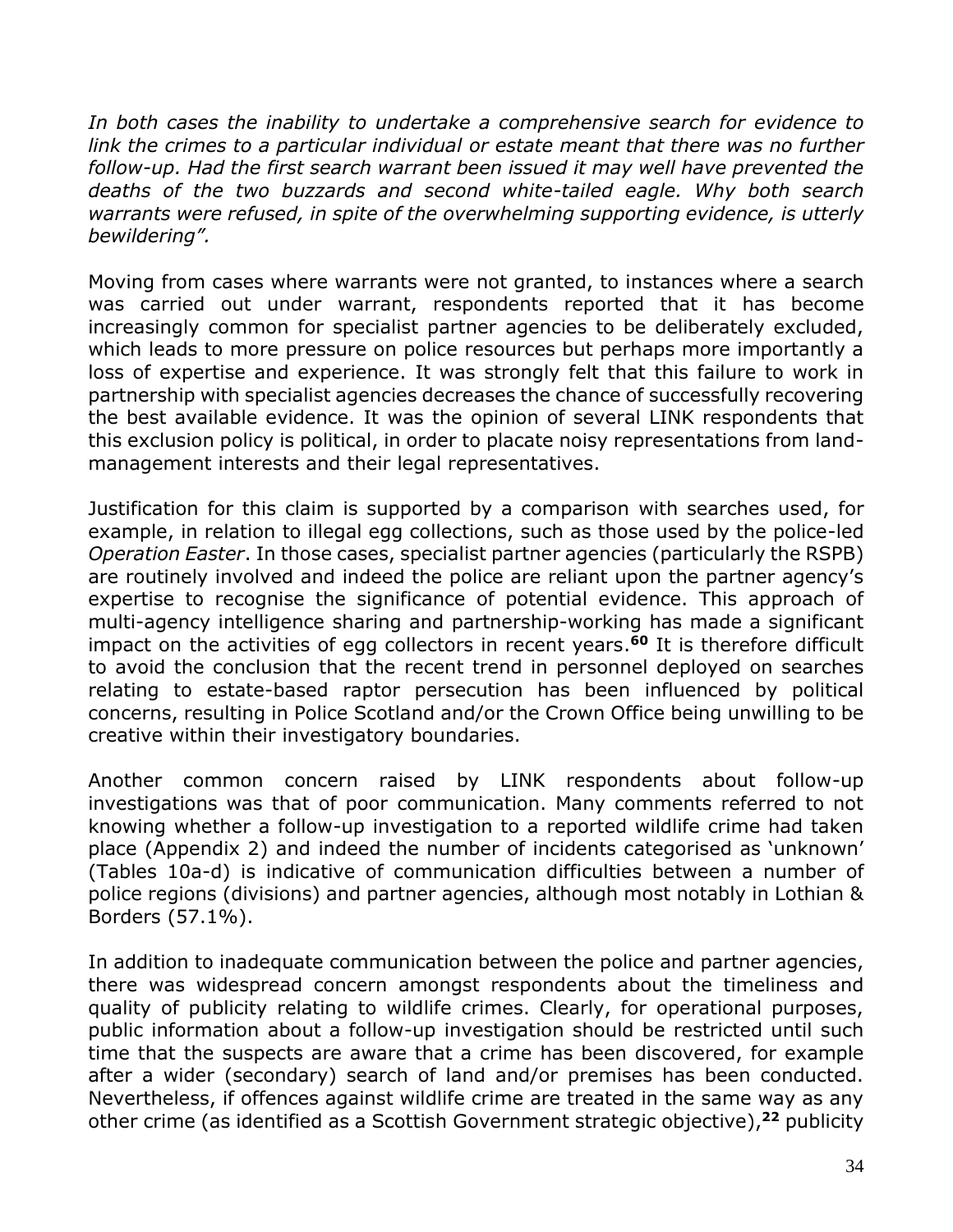would happen at the earliest opportunity. This may be a mere statement of the facts, or often an appeal for information. However, LINK respondents submitted to this review records of incidents which have received no publicity at all, or long delays of many months before information was released, or information that was so vague about the offence (e.g. cause of death/location etc) it was of little use at all. As far as any of the respondents are aware, the release of detailed public appeals for information has never compromised an investigation or prosecution so there would seem little justifiable cause for withholding this information. In the case of wildlife crimes involving poison it should be obligatory to release detailed information, including specific locations of where these offences have been detected, in order to warn the public of the presence of a significant (potentially fatal) health hazard to both them and their livestock and/or pets.

LINK respondents also cited poor communication as being a problem during several other stages of the enforcement process (see section 5.3.2) and not just during the follow-up investigatory stage. Improved communication was the subject of several recommendations made in the Natural Justice report**<sup>1</sup>** (recommendations #22, 23, 24) but there is scant evidence to demonstrate that these recommendations have been effected. The apparent culture of secrecy by the investigative authorities is not only eroding public confidence but it also greatly inhibits the potential for partnership working and is thus a significant barrier to the effective enforcement of wildlife crime.

# **5.3 Prosecution**

## **5.3.1** *Analysis of data*

Of the 148 confirmed representative incidents, 22 (14.9%) resulted in a prosecution (Tables 11a and 11b). However, two of those prosecutions were for non-wildlife crimes (offences uncovered during the follow-up investigations of two wildlife crimes). Thus, only 20 of the 148 confirmed wildlife crime incidents (13.5%) resulted in a prosecution. However, this figure should be viewed as a minimum, as respondents did not know whether ten incidents resulted in a prosecution or not (the ten categorised as 'unknown'); therefore it is possible that the number of incidents resulting in a prosecution could have been 30 (20.2%) and if the five incidents categorised as 'on-going' result in a prosecution, the total number could be 35 (23.6%).

Nevertheless, of the 148 confirmed incidents of wildlife crime, at least 111 (75%) have failed to result in a prosecution. This figure should also be viewed as a minimum, as if the ten (6.7%) 'unknown' incidents also failed to reach the prosecution stage, the overall figure would amount to 121 (81.7%), and if the five (3.4%) 'on-going' incidents also fail to result in a prosecution, the overall figure would reach 126 (85.1%).

The regional breakdown of incidents failing to result in a prosecution demonstrates that it was a widespread phenomenon across all police regions.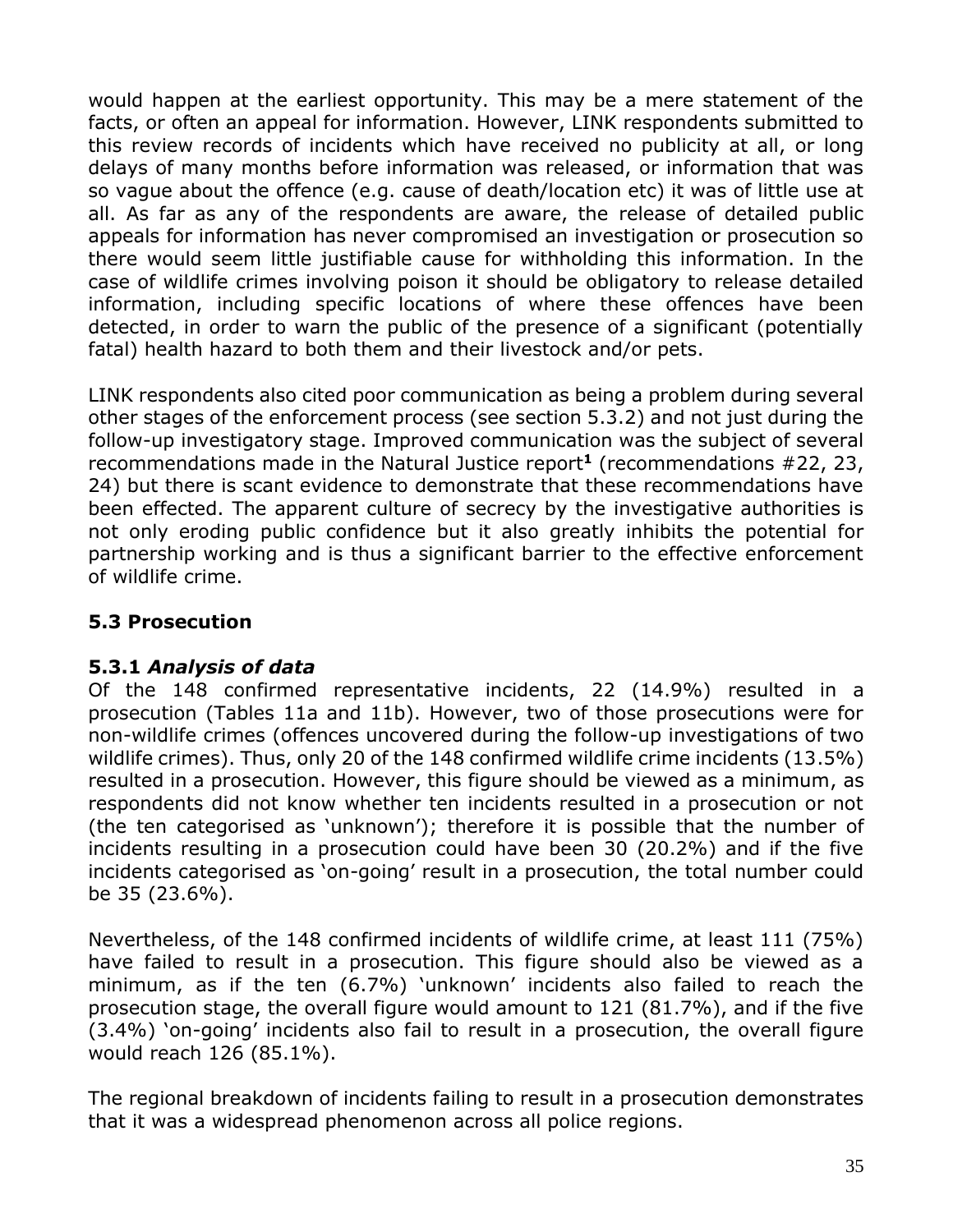## **Table 11a. Number of wildlife crime incidents resulting in a prosecution (by year), 2008-2013**

| Year         | Prosecution                | <b>No</b>   | Unknown        | On-going       | Total #   |
|--------------|----------------------------|-------------|----------------|----------------|-----------|
|              |                            | Prosecution |                |                | Incidents |
| 2008         | 2(1)<br>(10%               | 18 (90%)    | 0              | 0              | 20        |
| 2009         | $6$ <sup>(*)</sup> (20.7%) | 23          | $\overline{0}$ | $\overline{0}$ | 29        |
|              |                            | (79.3%)     |                |                |           |
| 2010         | $6^{(1)}(19.3\%)$          | 25          | $\overline{0}$ | $\overline{0}$ | 31        |
|              |                            | (80.7%)     |                |                |           |
| 2011         | $5$ $(*)$ (19.2%)          | 12          | $9(34.7\%)$    | 0              | 26        |
|              |                            | $(46.1\%)$  |                |                |           |
| 2012         | $2(14.2\%)$                | 12          | $\overline{0}$ | $\overline{0}$ | 14        |
|              |                            | $(85.8\%)$  |                |                |           |
| 2013         | $1(3.6\%)$                 | $21^{(1)}$  | $1(3.6\%)$     | 5              | 28        |
|              |                            | (75%)       |                | $(17.8\%)$     |           |
| <b>TOTAL</b> | $+22(2)$                   | $111^{(1)}$ | $10(6.7\%)$    | $5(3.4\%)$     | 148       |
|              | $(14.9\%)$                 | (75%)       |                |                |           |

(1)Incident investigated by SSPCA (no police involvement).

(\*) One prosecution in 2009 and one prosecution in 2011 involved non-wildlife crimes.

 $+T$ otal number of wildlife crime incidents resulting in a prosecution = 20 if the two non-wildlife crime prosecutions are removed, resulting in a 13.5% success rate for prosecution.

## **Table 11b. Number of wildlife crime incidents resulting in a prosecution (by police region), 2008-2013**

| Region      | Prosecution    | <b>No</b>   | Unknown        | $On-$          | Total $#$ |
|-------------|----------------|-------------|----------------|----------------|-----------|
|             |                | Prosecution |                | going          | Incidents |
| Central     | 0              | $6(85.8\%)$ |                |                |           |
|             |                |             | $(14.2\%)$     |                |           |
| D&G         | 2(1)           | 10          |                | $\overline{0}$ | 12        |
|             | $(16.6\%)$     | $(83.4\%)$  |                |                |           |
| Fife        |                | $3(100\%)$  | $\overline{0}$ | 0              | 3         |
| Grampian    | $2(13.3\%)$    | 12 (80%)    | $\overline{0}$ |                | 15        |
|             |                |             |                | $(6.7\%)$      |           |
| L&B         | $\overline{0}$ | 11          | 9              |                | 21        |
|             |                | (52.3%)     | $(42.9\%)$     | $(4.8\%)$      |           |
| Northern    | $5(13.5\%)$    | 32          | O              |                | 37        |
|             |                | $(86.5\%)$  |                |                |           |
| Strathclyde | $6(26.1\%)$    | 17(1)       | $\overline{0}$ | $\overline{0}$ | 23        |
|             |                | $(73.9\%)$  |                |                |           |
| Tayside     | $7(1)(*)$      | 20          | 0              | $3(10\%)$      | 30        |
|             | $(23.3\%)$     | $(66.7\%)$  |                |                |           |

(1)Incident investigated by SSPCA (no police involvement).

(\*)Two prosecutions in Tayside region involved non-wildlife crimes.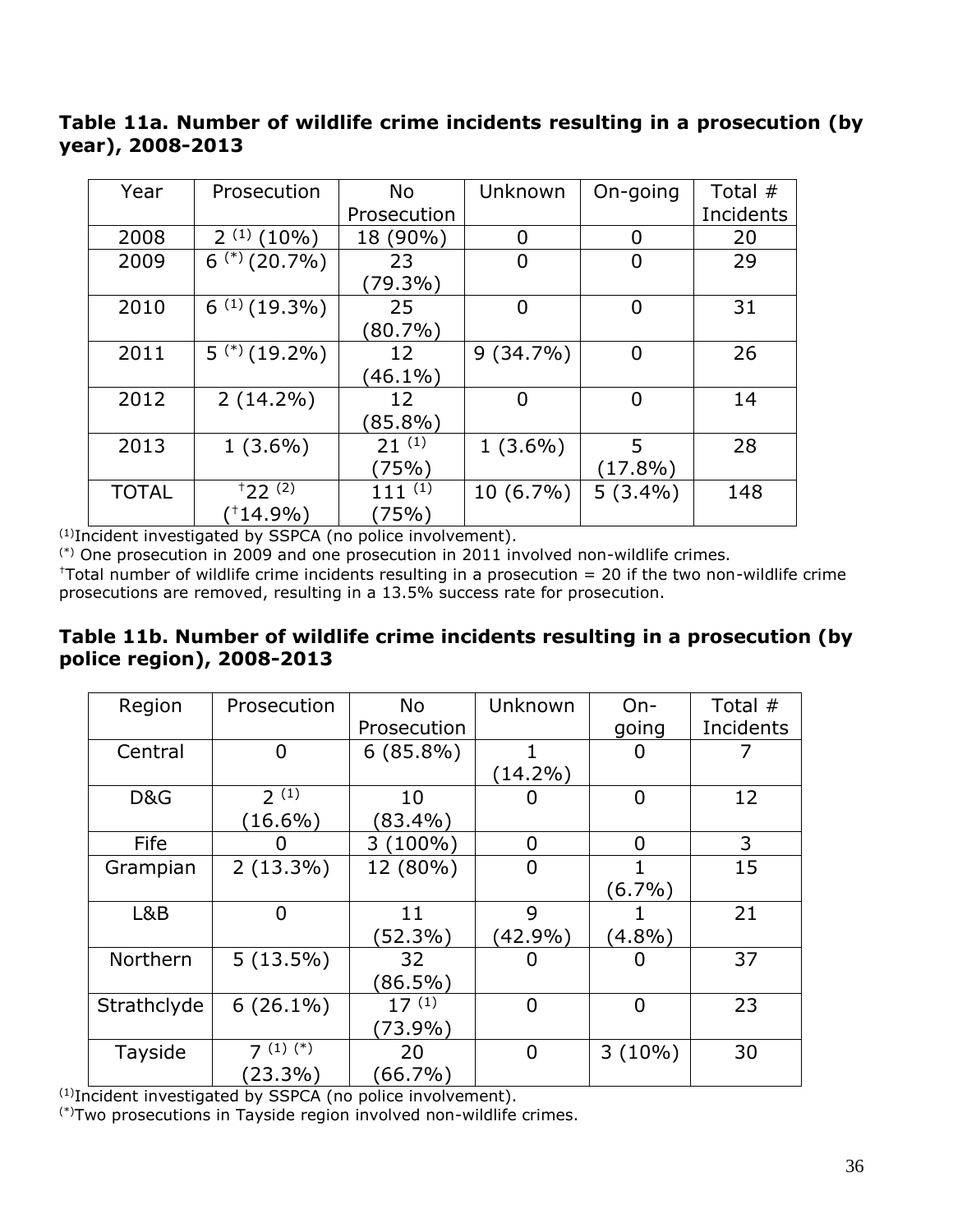### **5.3.2** *Perceived problems*

The failure of at least three-quarters of the confirmed representative wildlife crimes to reach the prosecution stage is a stark illustration of the difficulties inherent in bringing wildlife criminals to justice.

In some instances the failures to prosecute were undoubtedly the result of the innate problems associated with investigating crime in remote areas, e.g. the crime was not discovered until many months after its commission with little prospect of linking a suspect to the locus. In other examples the WCLO may have identified the culprit but may have chosen to issue a police warning instead of reporting the offender for prosecution – a legitimate course of action in some circumstances although highly questionable when used at loci with histories of repeat offences.

However, in many of the cases analysed for this review the cause of failure was inextricably linked to a less than ideal follow-up investigation. Examples cited by LINK members (listed in Appendices 2 and 5) included:

- Long delays in response times led to the disappearance of evidence;
- Poorly-targeted and/or restricted search efforts led to missed opportunities for uncovering potentially incriminating evidence;
- The premature disposal of evidence prior to toxicology examination.

Numerous respondents noted that, although they had been significantly involved in an investigation, they were not informed of either:

- (a) why the police had decided not to report the offender to the fiscal for prosecutorial consideration, or
- (b) why the fiscal had decided not to proceed with a prosecution.

Some respondents suggested that the lack of communication from the police (about whether a report had been submitted to COPFS) was probably a consequence of the time constraints placed on part-time WCLOs (thus limiting their opportunity for timeous updates), but it was also suggested that sometimes the poor communication was as a result of the partner agency being deliberately excluded from the decision-making process (see Appendix 2). Whatever the cause, the failure of the police to communicate was in direct conflict with recommendation #23 of the Natural Justice report**<sup>1</sup>** which states:

"*That where a specialist agency has played a significant part in an investigation the reporting officer will confirm to the agency whether or not a report is being submitted to COPFS. If one is being submitted the reporting officer will confirm with the agency that the report accurately reflects its involvement. The report will confirm the agency has been advised of the submission of the report and that the agency agrees the report accurately reflects its involvement*".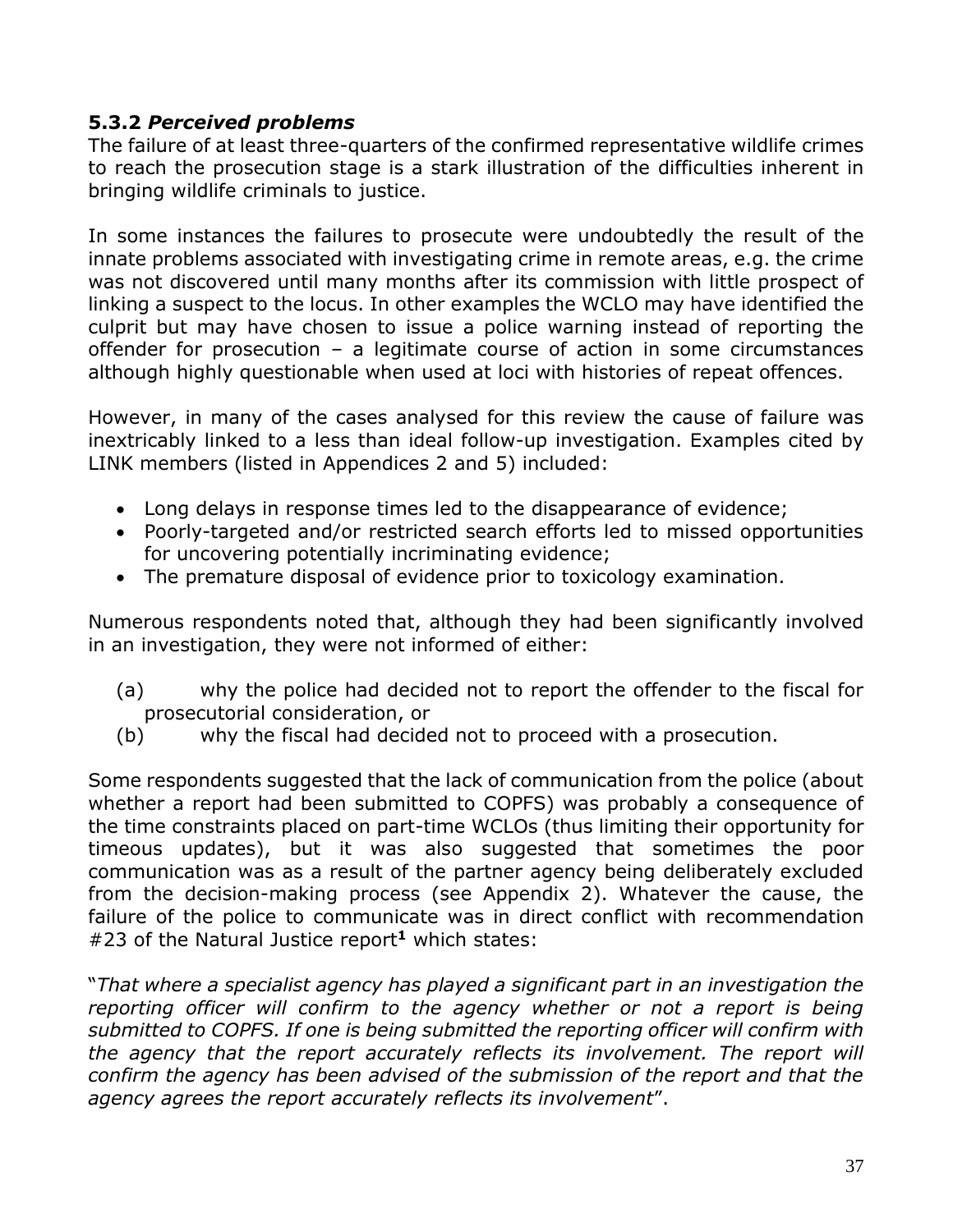Poor communication from COPFS is more difficult to address, given their independent role in marking cases and that they are under no formal obligation to discuss their rationale for a decision not to proceed. However, a number of recommendations (#2, 22, 24) in the Natural Justice report**<sup>1</sup>** indicated that improved communication between the fiscal and partner agencies was to be encouraged. For example, recommendation #2 states:

"*That the Wildlife and Habitats Crime Prosecution Forum be constituted so that the maximum operational and policy benefit can be gained from open and forthright debriefing of cases between the relevant agencies*".

The Wildlife and Habitats Crime Prosecution Forum was established in 2006, chaired by COPFS. The Forum "*was established partly in response to wildlife organisations dissatisfied at the lack of a formal mechanism for discussing and learning from unsuccessful prosecutions. The Forum's primary function was to address concerns relating to the enforcement of wildlife crime and to provide a national support forum for information-sharing. Practitioners involved in investigation and prosecution*  formed the core of the group".<sup>1</sup> Although the phrase 'unsuccessful prosecutions' was used, it is not clear whether this would limit forum discussions to prosecutions that were taken but subsequently failed in court, or whether it would also include cases that were reported to COPFS but were subsequently marked as 'no proceedings'.

However, recommendation #22 of the Natural Justice report**<sup>1</sup>** provides a much clearer interpretation of what should be eligible for discussion:

"*That the Wildlife and Habitats Crime Prosecution Forum initiate debriefs following significant wildlife crime investigations and prosecutions, either locally with partners or where appropriate nationally*".

A number of respondents considered a series of 'mock trials', last held several years ago, to be of great benefit. These mock trials gave those in the statutory agencies and partner NGOs the opportunity to discuss the decision-making process, the presentation of the prosecution and defence arguments, and standards of evidence. The content of the mock trials was hypothetical but each trial was based on a real case.

The current failure to communicate and thus facilitate partnership-working, by both the police but particularly by COPFS, creates a damaging legacy from which partner agencies are unable to learn and understand. It can also lead to considerable frustration, as illustrated by Case Study 3, which relates to an investigation that began in 2009: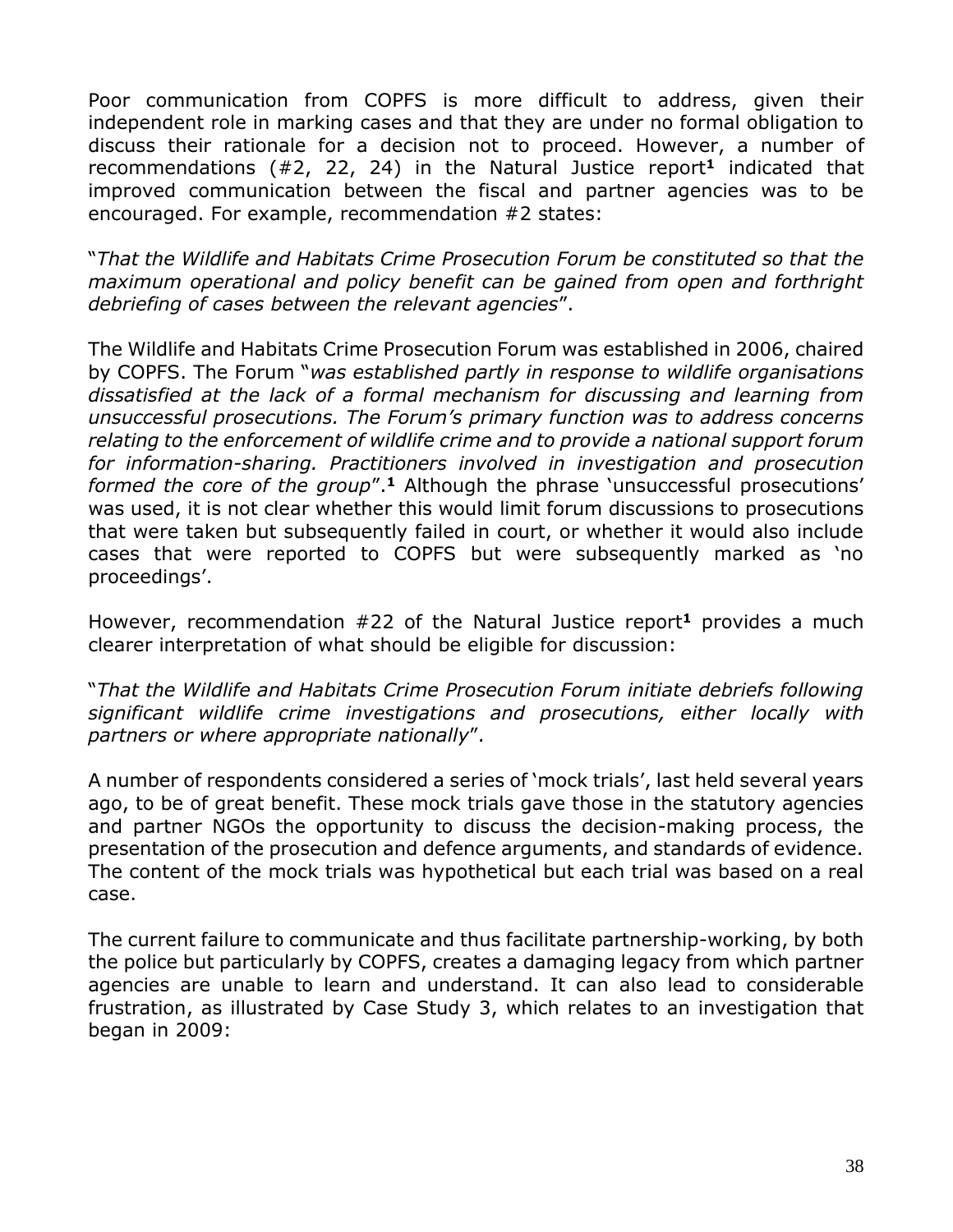## *Case Study 3*

*In February 2009, a large egg collection was seized from a man living in the north of England. RSPB staff assisted the police and CPS with this investigation. Analysis of the items seized, including over 6000 emails, indicated that this individual was extensively involved in the illegal trading of birds' eggs and had connections with people in Scotland. This loose group was more widely involved in trading of CITES specimens with individuals in Sweden, USA, Australia and South Africa. This was the largest enquiry of its type the RSPB has encountered. Following excellent partnership working between the police, CPS and RSPB, the man was charged with a number of offences. He subsequently pleaded guilty to a range of offences relating to unlawful possession of birds' eggs, illegal trade and smuggling. He received a suspended prison sentence.*

*In June 2009, on the back of this enquiry, search warrants were executed at two addresses in Scotland. A total of over 15,000 birds' eggs were discovered along with documentary material, emails, photographs and other items. A meeting in Scotland was held at an early stage between police, COPFS, NWCU and RSPB. This was extremely useful in assessing the nature of the evidence, how the enquiries were linked and establishing the best course of action. Following this process, the police and RSPB, supported by the NWCU, invested hundreds of hours of work in both cases, documenting eggs, examining productions and analysing email correspondence between the individuals concerned. RSPB prepared a comprehensive report for the police and COPFS in both cases.*

*Following an initial court appearance, RSPB became increasingly concerned about the lack of apparent action in one of these cases. A good while later, RSPB were invited to a meeting with COPFS apparently to discuss some problems with the* investigation, though no prior details had been provided. At the outset of the *meeting the Crown indicated they were planning to discontinue the case, because of apparent evidential concerns, believed to have been largely raised by the defence agent. It was immediately clear to RSPB, based on their experience of many previous cases, that the majority of the issues that had been raised did not appear to apply to this case. It also transpired that a number of potential Wildlife and Countryside Act 1981 charges were now time-barred; COPFS accepted this was their error. At the conclusion of the meeting it was put forward that if the case was to be discontinued, it would now be on public interest grounds.*

*RSPB was later told that the case was indeed to be discontinued on public interest grounds, but were informed they would not see details of the reasoning in this case.*

*One of the recommendations of the Natural Justice report was "that where a specialist agency has played a significant part in an investigation and COPFS take proceedings, they will discuss charges and any proposed plea resolution with the specialist agency". Whilst there had been positive discussions between COPFS and RSPB from an early stage about the evidence and potential charges, it appeared*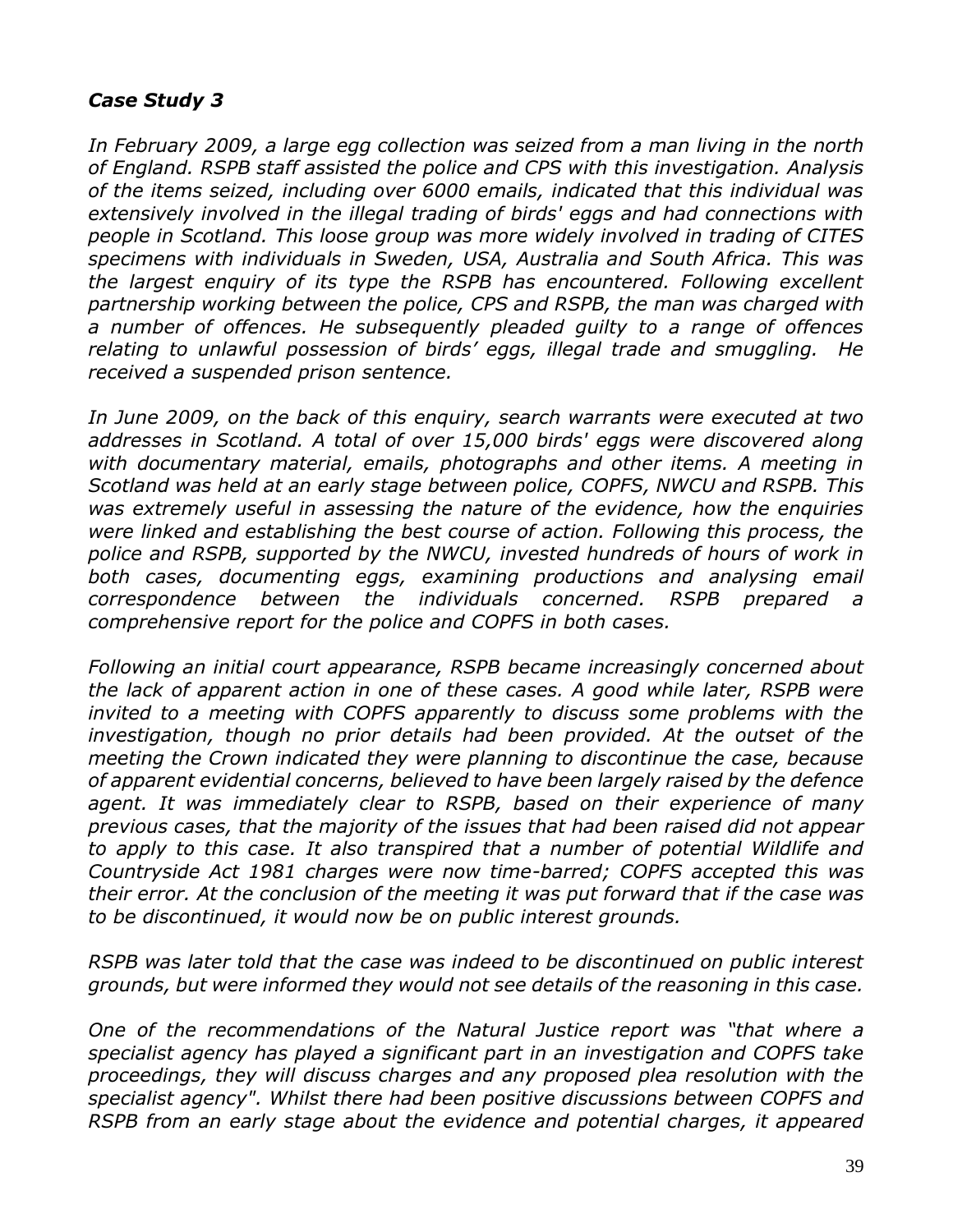*the final decision to discontinue the matter had effectively been made before any discussion with the RSPB despite their considerable input to this case and experience in this area.*

In the second Scottish case a man was later prosecuted on similar charges to the *case in England and to those which had been proposed in the discontinued case in Scotland. As a result of intelligence gleaned from the enquiries in Scotland and England, there were also later convictions of three men in Scandinavia for egg collecting and trading offences.* 

*The obvious issue of concern was the complete lack of transparency and clarity by the Crown Office regarding the decision-making process in the first Scottish case to be considered. The nature of the evidence in all three cases was extremely similar and it is difficult to understand why evidential and public interest criteria were satisfied in two cases but not the other. The evidential concerns raised in the discontinued case, which had not been a problem for the completed case in England, also did not appear to cause any problems in the second Scottish case.*

*Given the significant amount of time and resources invested in this enquiry by both the police and RSPB, the very least that could be expected was some kind of clear rationale for the unfathomable decisions that were made by the Crown Office in the discontinued case. Without this type of feedback it is not possible to learn lessons for future investigations and assess where improvements could be made. Such enlightenment has never been forthcoming.*

Data were unavailable to assess what proportion of the 75% of cases that failed to reach the prosecution stage had fallen at the police reporting stage and what proportion at the COPFS' marking stage.

Twenty incidents (13.5% of the 148 confirmed incidents) did result in a prosecution and in a number of cases, respondents indicated their satisfaction with some of the prosecutions, citing good partnership working and good communication between COPFS and the partner agencies (Appendix 3).

Unfortunately, some cases, having reached the prosecution stage, subsequently failed due to the 'Cadder' ruling (a Supreme Court judgement which determined that suspects being questioned by the police have the right to immediate legal assistance, based on the principles of the European Convention on Human Rights (*Cadder v HM Advocate* 2010)). In cases that were affected by this ruling, COPFS was obliged to discontinue the prosecutions with immediate effect.

Of the remaining prosecutions, respondents were dissatisfied with COPFS case handling and referred to issues such as long delays, unsatisfactory communication, the inappropriate acceptance of plea resolutions or poorly-informed narrations (see Appendix 4).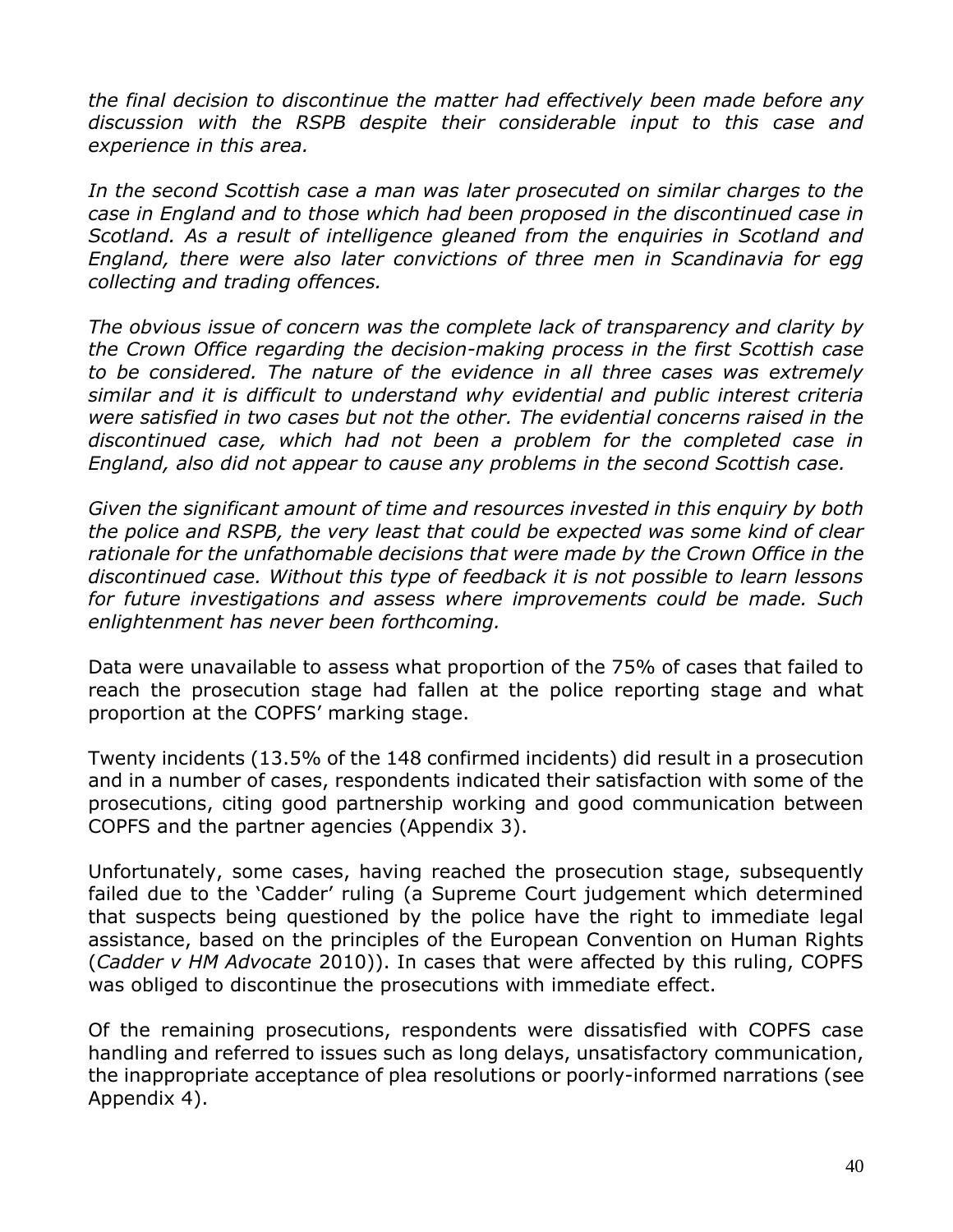In 2011, the Prosecution Forum ceased operating when the Crown Office announced the establishment of a full-time Wildlife and Environmental Crime Unit, with three full-time prosecutors. This step was widely welcomed by LINK members, with the expectation that full-time staff would have a greater knowledge and understanding of a complex area of law. LINK respondents commented that although the prosecution of cases has become considerably more professional and knowledgeable, engagement of the Crown Office with LINK member partner agencies continues to vary considerably across Scotland.

### **5.4 Conviction and Sentencing**

Twenty of the confirmed wildlife crimes (13.5% of the 148 representative sample) are known to have reached the prosecution stage and of those, 15 are known to have resulted in a conviction. This figure should be viewed as a minimum as several cases are currently on-going and thus the number of known convictions may increase.

Table 12 shows the penalties for known wildlife crime convictions between 2008- 2013. However, this is a representative sample and the data do not necessarily correspond directly with the data presented in Tables 9-11. For the purpose of this review, cross-referencing the data in Table 12 with the 148 representative cases was hindered by several factors, for example, convictions rarely occurred in the same year as the commission of the offence, and incident data provided by the LINK respondents were anonymised (i.e. name of suspect/defendant not provided) due to potential data protection constraints. Therefore, the data in Table 12 should be viewed as a representative sample of penalties applied for wildlife crime convictions during the period 2008-2013.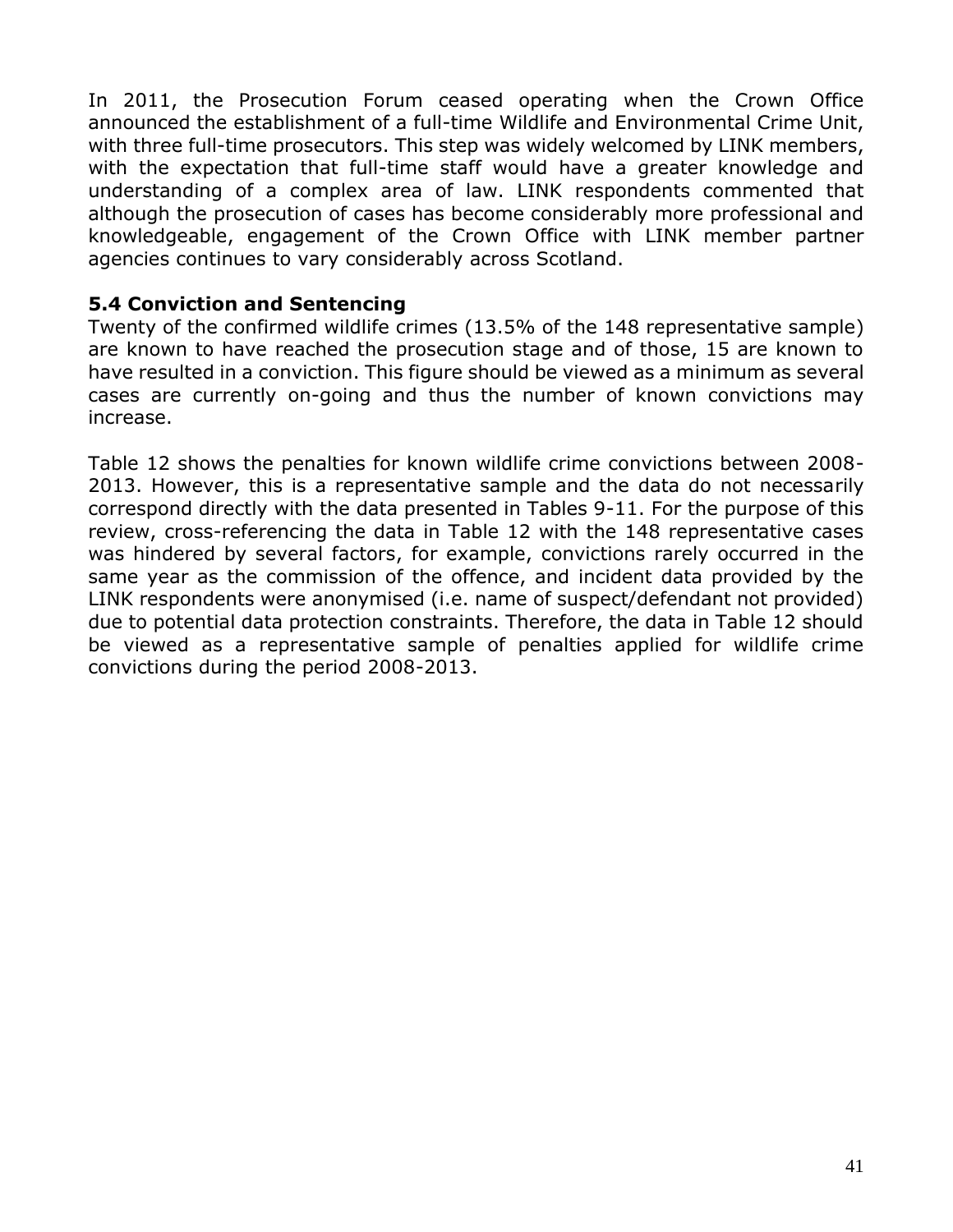**Table 12. Penalties for known wildlife crime convictions, 2008-2013 (Data adapted from various sources74, 75, 76, 77, 78, 79, 80).**

| Year | <b>Details</b>                                                                                             | <b>Sheriff</b><br>Court | Act                                               | Section  | Penalty type             | Penalty |
|------|------------------------------------------------------------------------------------------------------------|-------------------------|---------------------------------------------------|----------|--------------------------|---------|
|      | Illegal use of a crow trap<br>found to contain a                                                           |                         | Wildlife & Countryside<br>Act 1981                | 1(1)(A)  | Fine                     | £150    |
| 2008 | buzzard. Trap not<br>checked for at least<br>48hrs & contained no<br>food, water & shelter.                | Lanark                  | Animal Health &<br>Welfare (Scotland) Act<br>2006 | 24(1)    | Fine                     | £150    |
| 2008 | Reckless disturbance of a<br>white-tailed eagle.                                                           | Oban                    | Wildlife & Countryside<br>Act 1981                | 1(5)(A)  | Fine                     | £600    |
| 2008 | Shooting a common gull<br>and an oystercatcher.                                                            | Aberdeen                | Wildlife & Countryside<br>Act 1981                | 1(1)(A)  | Fine                     | £650    |
| 2008 | Illegal possession of a<br>wild buzzard & failing to<br>take reasonable steps to                           | Edinburgh               | Animal Health &<br>Welfare (Scotland) Act<br>2006 | 24(1)    | Fine                     | £300    |
|      | ensure its welfare needs<br>were met.                                                                      |                         | Wildlife & Countryside<br>Act 1981                | 1(2)(A)  | Fine                     | £300    |
| 2009 | Setting a spring trap in<br>the open to injure a wild<br>bird & setting a spring<br>trap to kill a badger. | <b>Dumfries</b>         | Wildlife & Countryside<br>Act 1981                | 5(1)(A)  | Fine                     | £1,400  |
|      |                                                                                                            |                         | Wildlife & Countryside<br>Act 1981                | 11(2)(B) | No additional<br>penalty |         |
| 2009 | Causing & permitting the<br>destruction of 50 active<br>house martin nests.                                | Perth                   | Wildlife & Countryside<br>Act 1981                | 5(1)(F)  | Fine                     | £300    |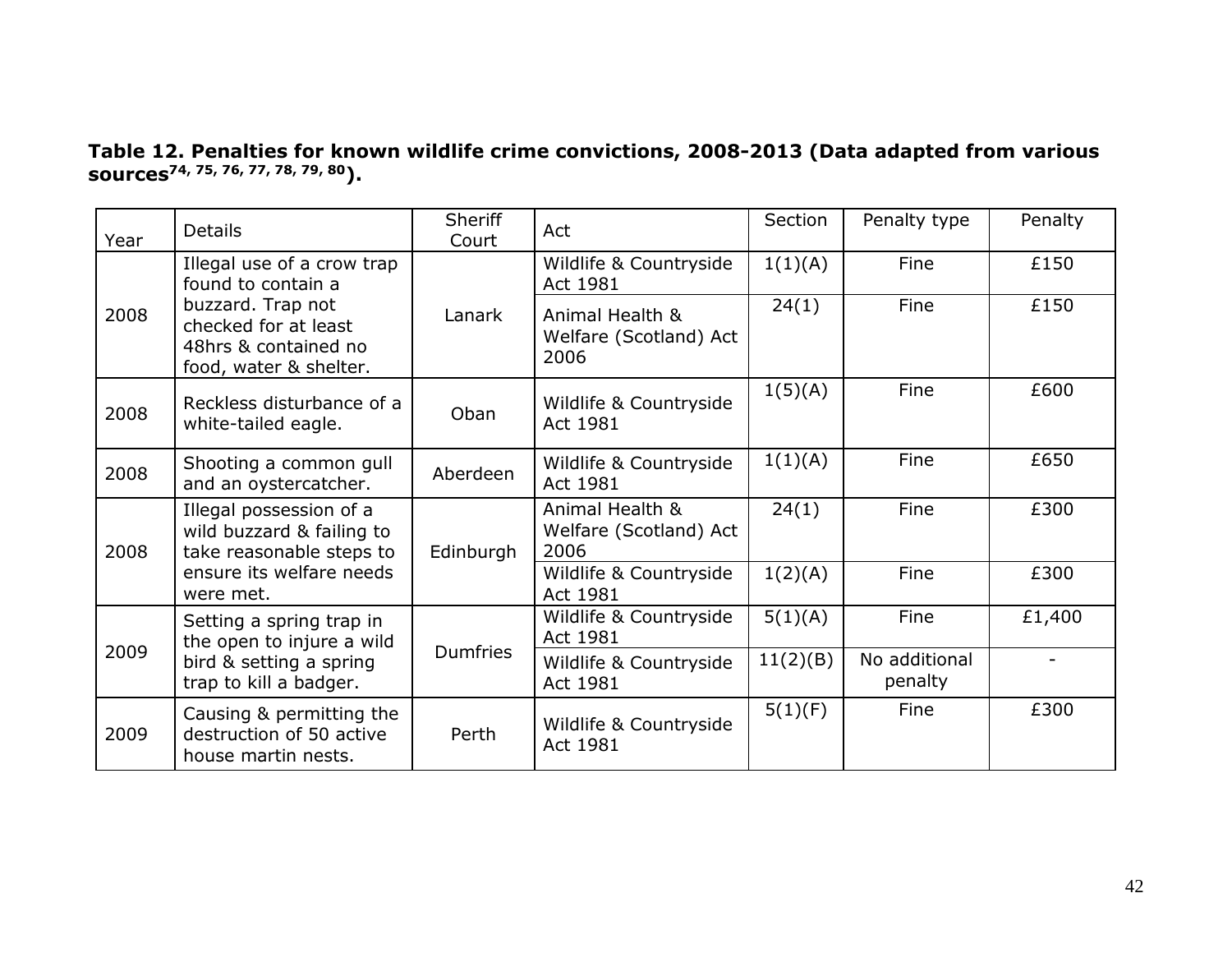| 2010 | Killing a lesser black-<br>backed gull.                                                      | Dunfermline | Wildlife & Countryside<br>Act 1981                                       | 1(1)(A)          | Admonishment         | Accused told<br>to make<br>£500<br>donation to<br><b>SSPCA</b>      |
|------|----------------------------------------------------------------------------------------------|-------------|--------------------------------------------------------------------------|------------------|----------------------|---------------------------------------------------------------------|
| 2010 | Shooting of a buzzard &<br>possession of carbofuran<br>& alphacloralose in<br>jacket pocket. | Perth       | Wildlife & Countryside<br>Act 1981<br>Wildlife & Countryside<br>Act 1981 | 1(1)(A)<br>15(A) | Fine<br>Admonishment | £400                                                                |
| 2010 | Putting out a poisoned<br>bait using the banned<br>pesticide carbofuran.                     | Lanark      | Wildlife & Countryside<br>Act 1981                                       | 5(1)(A)          | Fine                 | £800                                                                |
| 2011 | Possession of (10.5kg)<br>carbofuran.                                                        | Inverness   | Wildlife & Countryside<br>Act 1981                                       | 15(A)            | Fine                 | £3,300                                                              |
| 2011 | Possession of a dead red<br>kite.                                                            | Inverness   | Wildlife & Countryside<br>Act 1981                                       | 1(2)(A)          | Fine                 | £1,500                                                              |
| 2011 | Taking 49 eider & 4<br>lesser black-backed gull<br>eggs (3 accused)                          | Kirkcaldy   | Wildlife & Countryside<br>Act 1981                                       | 1(1)(C)          | Fine                 | Three<br>accused<br>fined $£350,$<br>£250 &<br>£250<br>respectively |
| 2011 | Possession of a pigeon<br>inside a set cage trap.                                            | Aberdeen    | Wildlife & Countryside<br>Act 1981                                       | 1(2)(A)          | Fine                 | £520                                                                |
| 2011 | Reckless disturbance<br>while photographing<br>white-tailed eagle with<br>young in nest.     | Oban        | Wildlife & Countryside<br>Act 1981                                       | 1(5)(A)          | Fine                 | Two<br>accused<br>fined £500                                        |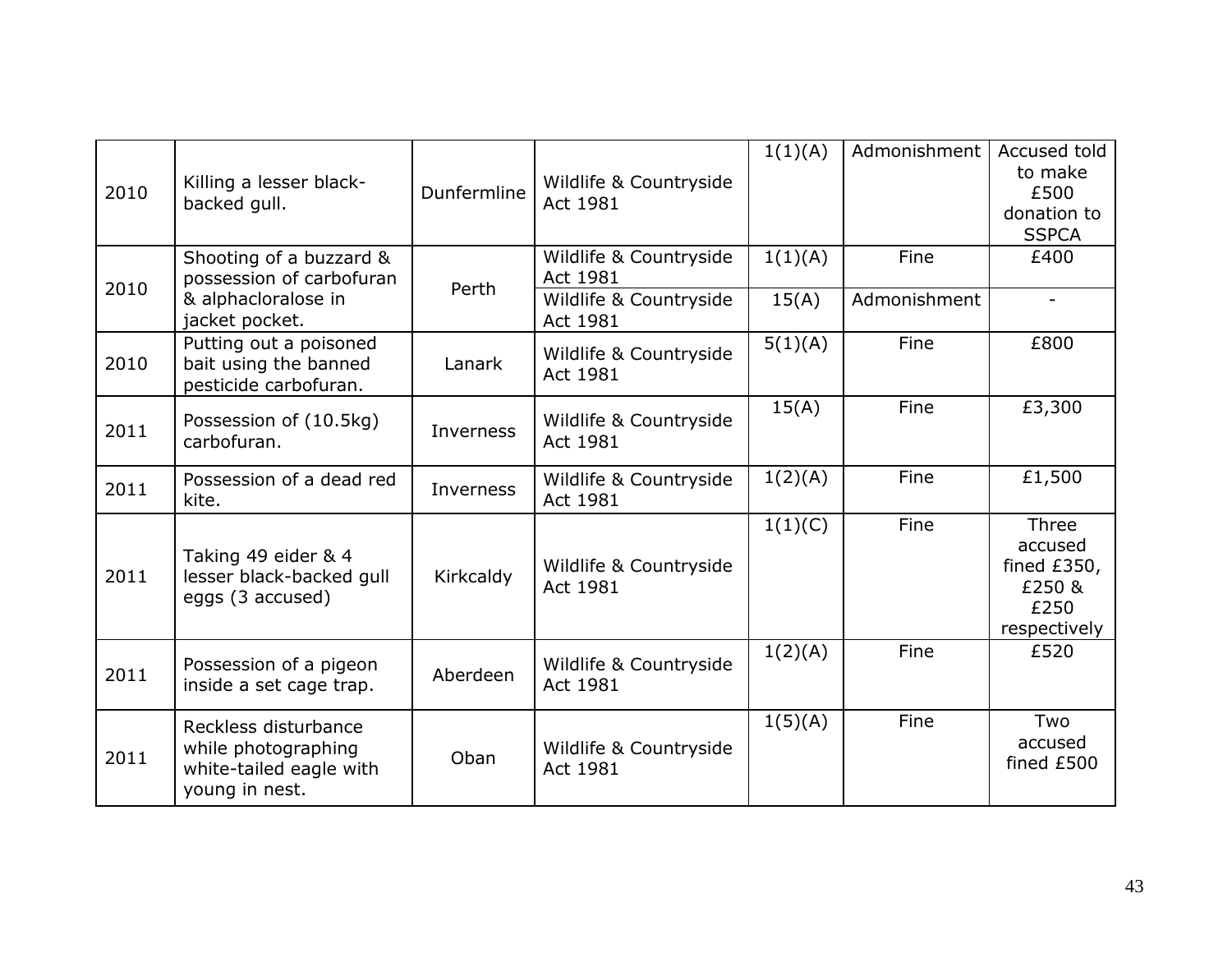|      |                                                                                |                 |                                    |         |                        | & £600<br>respectively                                                                              |
|------|--------------------------------------------------------------------------------|-----------------|------------------------------------|---------|------------------------|-----------------------------------------------------------------------------------------------------|
| 2011 | Poisoning four buzzards<br>with Alphachloralose.                               | South<br>Lanark | Wildlife & Countryside<br>Act 1981 | 1(1)(A) | Community<br>Order     | 100 hours                                                                                           |
| 2012 | Possession of carbofuran<br>in vehicle.                                        | Lanark          | Wildlife & Countryside<br>Act 1981 | 15(A)   | Fine                   | £635                                                                                                |
| 2012 | Trapping a tawny owl in<br>a crow trap & operating<br>an illegal cage trap.    | Forfar          | Wildlife & Countryside<br>Act 1981 | 1(1)(A) | Admonishment           |                                                                                                     |
|      |                                                                                |                 | Wildlife & Countryside<br>Act 1981 | 5(1)(B) | Admonishment           |                                                                                                     |
| 2012 | Taking 20 eggs of wild<br>birds & possession of egg<br>collecting kit.         | Inverness       | Wildlife & Countryside<br>Act 1981 | 1(1)(C) | Jail & ASBO            | 6 months<br>$jail +$<br>indefinite<br><b>ASBO</b><br>banning                                        |
|      |                                                                                |                 | Wildlife & Countryside<br>Act 1981 | 18(2)   | No separate<br>penalty | accused<br>from visiting<br>Scotland<br>during<br>breeding<br>season.<br>Forfeiture of<br>equipment |
| 2012 | Illegally operating a cage<br>trap in which a buzzard<br>had starved to death. | Perth           | Wildlife & Countryside<br>Act 1981 | 5(1)(B) | Fine                   | £450                                                                                                |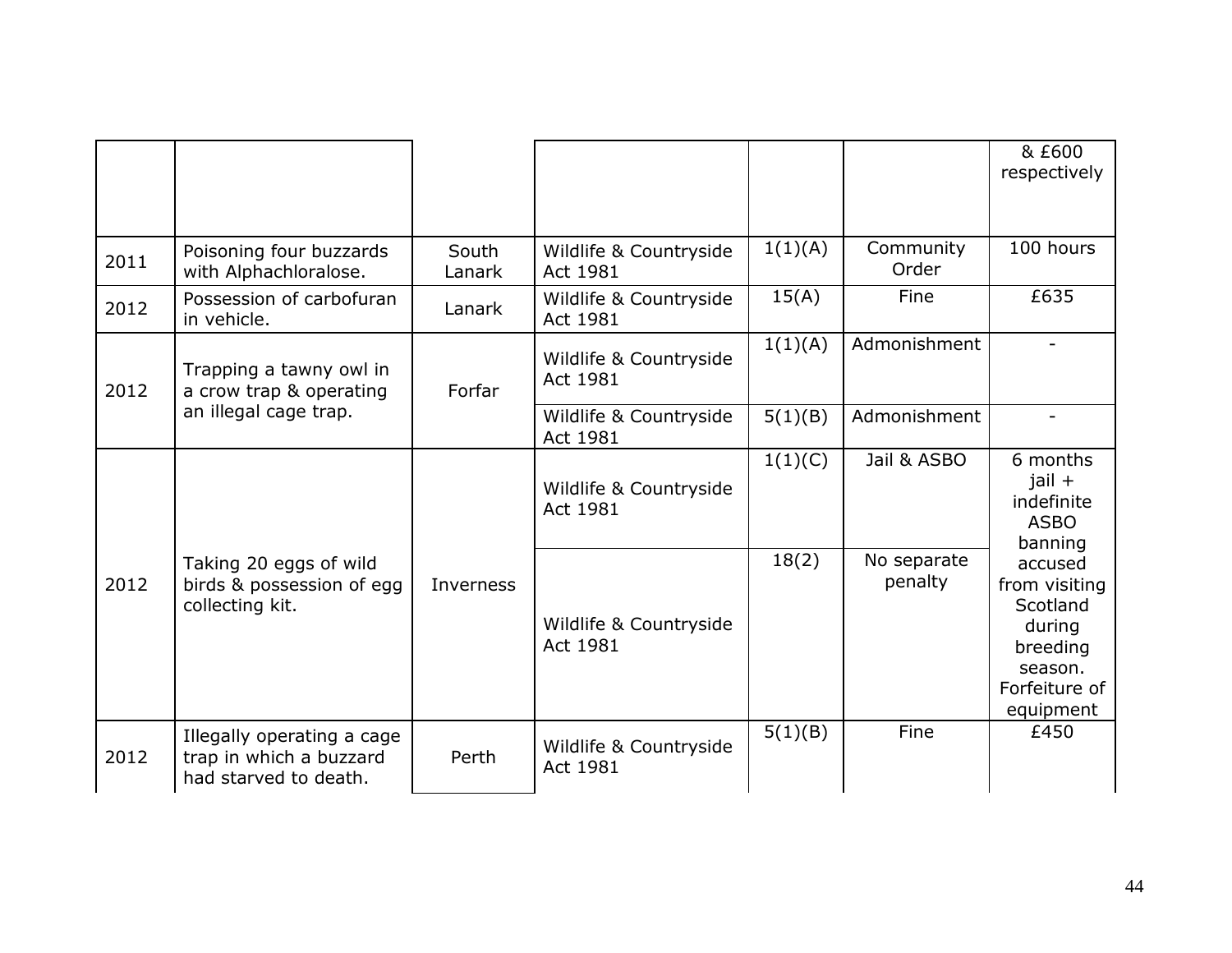| 2012 | Kicking & injuring a<br>herring gull which had to<br>be euthanized as a<br>result.                                                                                              | Tain            | Wildlife & Countryside<br>Act 1981                                                          | 1(1)(A)      | Community<br>Order     | Two<br>accused<br>were each<br>given 180<br>hours |
|------|---------------------------------------------------------------------------------------------------------------------------------------------------------------------------------|-----------------|---------------------------------------------------------------------------------------------|--------------|------------------------|---------------------------------------------------|
| 2012 | Possession of carbofuran                                                                                                                                                        | Oban            | Wildlife & Countryside<br>Act 1981                                                          | 15(A)        | Fine                   | £1,200                                            |
|      | Setting spring traps &                                                                                                                                                          |                 | Wildlife & Countryside<br>Act 1981                                                          | 1(1)(A)      | Fine                   |                                                   |
| 2012 | catching grey heron in a<br>spring trap. Heron had to<br>be euthanized as a                                                                                                     | <b>Dumfries</b> | Wildlife & Countryside<br>Act 1981                                                          | 5(1)(A)      | No separate<br>penalty | £1,500                                            |
|      | result.                                                                                                                                                                         |                 | Wildlife & Countryside<br>Act 1981                                                          | 11(2)(A)     | No separate<br>penalty |                                                   |
| 2013 | Unauthorised<br>river<br>construction work leading<br>to release of high volume<br>silt in to the waterway<br>causing injury and death<br>freshwater<br>pearl<br>to<br>mussels. | Perth           | <b>Water Environment</b><br>(Controlled Activities)<br>(Scotland) Regulations<br>$2005$ and | 5 &<br>41(A) | Fine                   | Company<br>fined<br>£10000                        |
| 2013 | Striking a pipistrelle bat<br>with a pool cue.                                                                                                                                  | Aberdeen        | <b>Conservation (Natural</b><br>Habitats etc.) Regs<br>1994                                 | unknown      | Fine                   | £160                                              |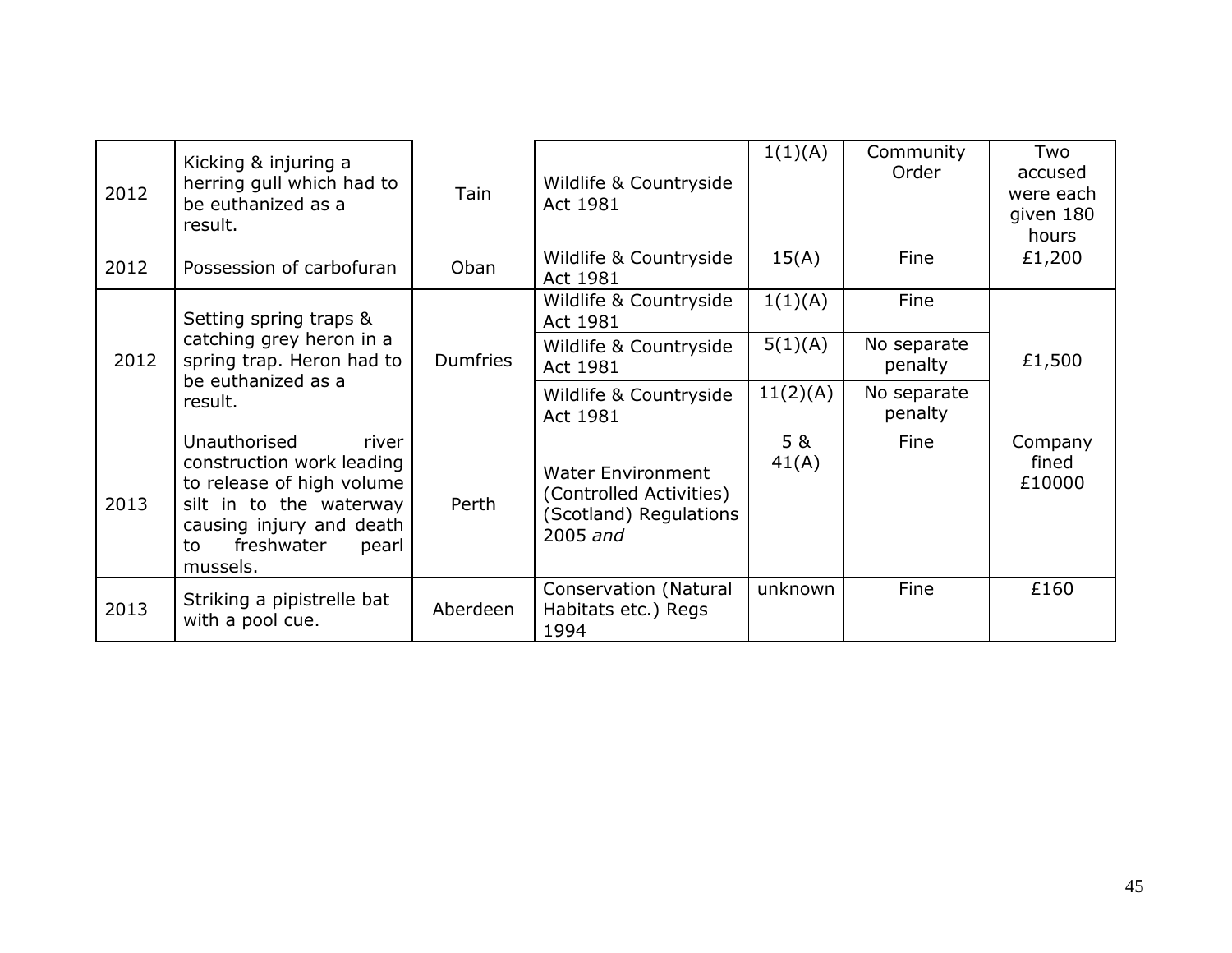The tariffs available for most (but not all) offences committed under the Wildlife & Countryside Act 1981 are set at a maximum of a £5,000 fine and/or a six-month prison sentence for *each offence.*

Many of the disposals employed in the representative sample (Table 12) are at the lower end of the scale and penalties issued for similar crimes appear to have been applied inconsistently, e.g. the penalties delivered for the possession of a banned pesticide and/or the poisoning of a protected species include an admonishment, a 100 hour community order, and fines of £635, £800, £1,200 and £3,300. Without access to the court transcripts it is, however, unwise to compare these penalties as they will have been influenced by the individual circumstances of each case, including variables such as an early guilty plea, mitigation etc.

Nevertheless, the *apparent* inconsistency in Table 12 and, perhaps more importantly, the perceived lack of adequacy and deterrent effect, have led to calls for more punitive and mandatory penalties. For example, it has been previously suggested**<sup>81</sup>** that mandatory custodial sentences should be imposed for poisoning offences, based on the argument that the introduction of custodial sentences, although not mandatory, was successfully introduced for egg-collecting offences in Scotland in 2003, leading to a dramatic reduction in that type of wildlife crime. **<sup>76</sup>** It was suggested that if a custodial sentence was introduced for poisoning offences, and it was decreed a mandatory punishment, judicial discretion would be limited by law and the sentence would not only reflect the seriousness of the crime but would perhaps also have a higher deterrent effect than an admonishment, community order or a small fine.

However, others **4, 10** have argued persuasively that increasing the tariffs available to the judiciary under wildlife legislation will count for little if the problems of early-stage enforcement (e.g. under-resourcing, gathering evidence and investigating cases) are also not addressed. In other words, regardless of the punitive value of a sentence, the deterrent effect will be limited if an offender concludes that the chances of being caught and receiving the punishment are minimal.

Nonetheless, deterrence is still an important factor and it has been reported**<sup>10</sup>** that decades of wider criminological research indicated that certainty of punishment is more important than severity, and that people are more deterred by sanctions that are personally relevant than by the general sanctions of the criminal justice system. This approach of using legal sanctions other than prosecution and that are more personally relevant has been applied in Scotland with the reduction of Single Farm Payments where there has been evidence of illegal activity, **<sup>82</sup>** although in recent years information about such penalties has apparently been restricted from the public domain, thus reducing public confidence and preventing the penalty being seen as a deterrent. Publicity given to any sentencing is essential in establishing general deterrence as the public must be encouraged to believe that punishment automatically follows the commission of a crime. **4**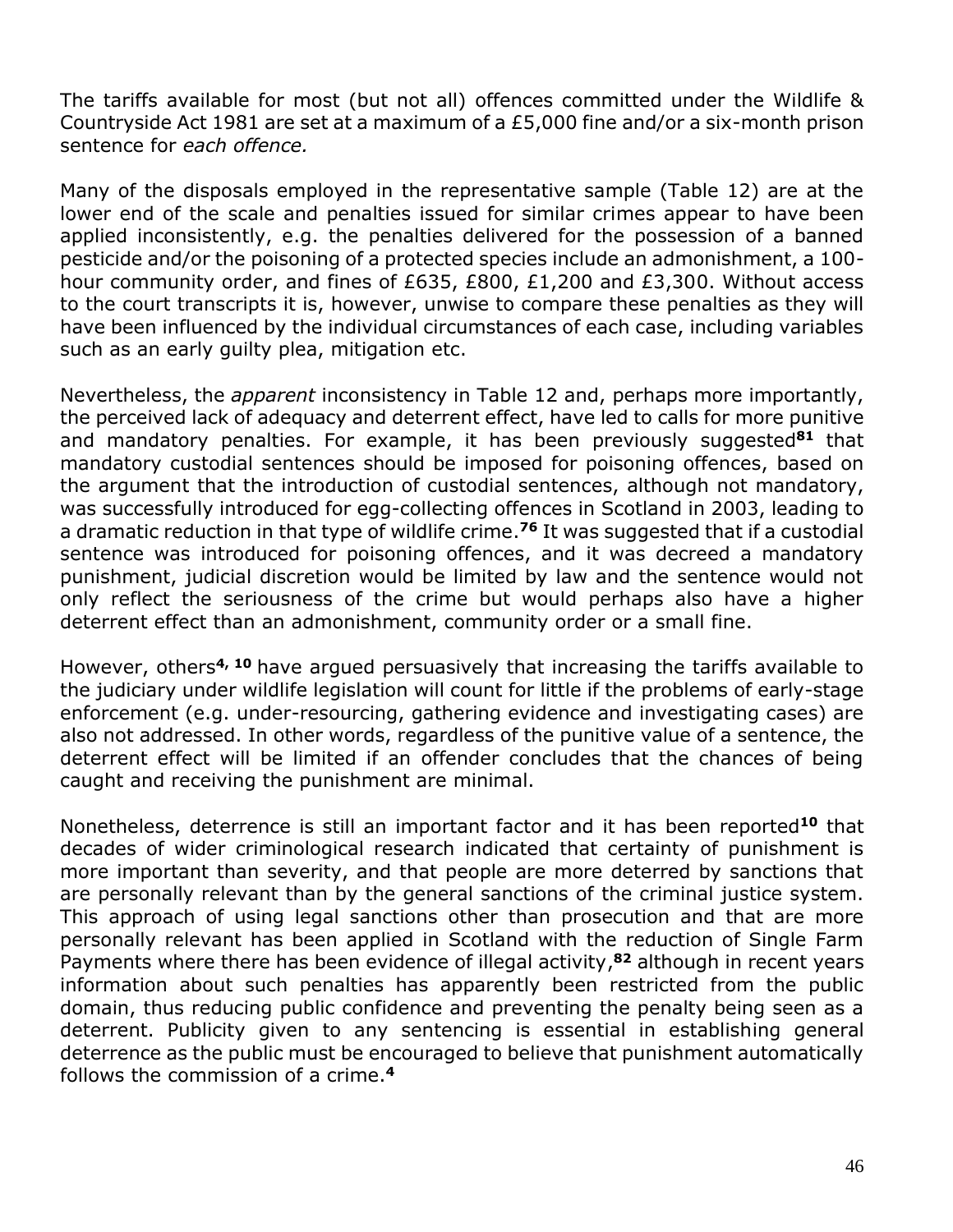Other potential legal sanctions that would have more personal ramifications for offenders are currently either under consideration, e.g. the revocation of firearms certificates, **<sup>83</sup>** or have been proposed by a partner agency, such as the introduction of a licensing scheme for sporting estates whereby a licence may be revoked for a period of time commensurate with the seriousness of an offence. **<sup>84</sup>** This and similar measures have already been introduced in several other European countries**85, 86** and deserve further research to examine their effectiveness. Another deterrent strategy that has been implemented in Scotland in recent years is the introduction of vicarious liability, under the provisions of the Wildlife and Natural Environment (Scotland) Act 2011, although it is too early to assess its deterrent effect as the first case has yet to be completed.\* (\*See Postscript in Section 6).

As previously noted (section 3.3) a review of sentencing options for wildlife crime offences is currently being undertaken**<sup>55</sup>** and as such, it is recommended that further assessment of wildlife crime sentencing is deferred until the review committee reports its findings in early 2015.

#### **5.5 Summary**

Wildlife crime enforcement in Scotland at best is patchy and variable, and broadly, is ineffective and beset with serious and systemic problems, from the initial reporting and recording of a suspected crime through to the final disposal of conviction and sentencing.

Police under-resourcing has led to an erratic response rate to initial incident reports (at least 18% of the reported incidents analysed in this review were un-investigated), which has been compounded by an appalling lack of communication between Police Scotland/COPFS and partner agencies. In some cases communication failure has been due to the unavailability of a WCLO but in other cases it has been reported to be the result of deliberate obstruction by the statutory agencies.

Follow-up investigations have been hampered by resourcing difficulties, an apparent pre-occupation with 'transparency' and 'proportionality', and the exclusion of partner agencies on some occasions, which has impacted on the quality of the investigation.

At least 75% of the reported crimes analysed in this review failed to reach the prosecution stage. In some instances it was recognised that this failure was as a result of the inherent difficulties of investigating crime in remote areas. However, in many cases the failure was considered to be inextricably linked to a substandard follow-up investigation, including issues such as long delays in response times leading to the disappearance of evidence and/or poorly-targeted and/or restricted search efforts leading to missed opportunities for uncovering potentially incriminating evidence.

Chronic communication failure was also highlighted at the prosecution stage of the enforcement process, especially between Police Scotland/COPFS and partner agencies. Numerous LINK respondents suggested that although they had been significantly involved with an investigation, they had not been informed of either (a) why the police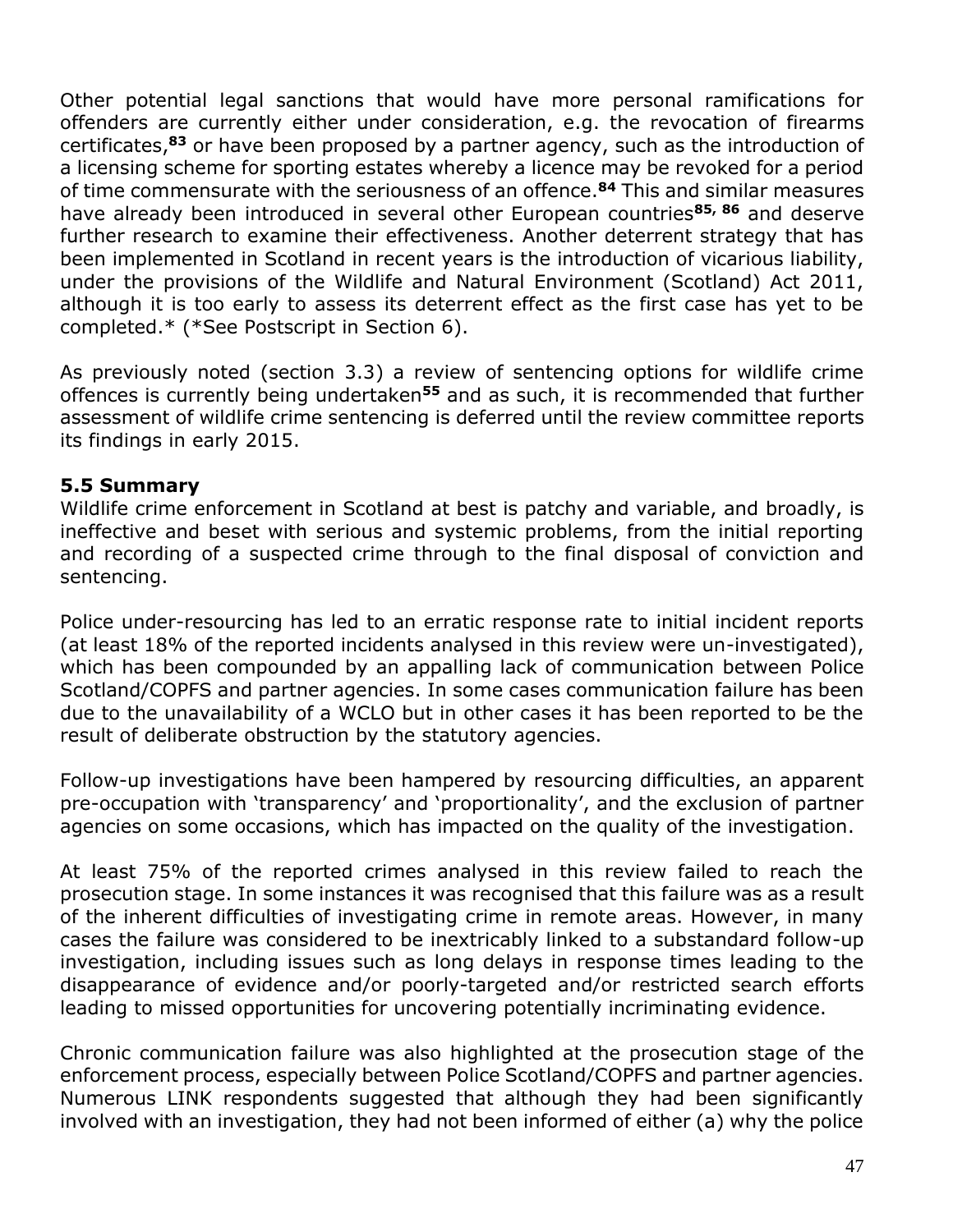had decided not to report the offender to the fiscal for prosecutorial consideration, or (b) why the fiscal had decided not to proceed with a prosecution. Again, this was sometimes considered to be as a result of time constraints limiting the availability of a WCLO but sometimes also due to the partner agency apparently being deliberately excluded from the process.

Overall, but with a few notable exceptions, there is, amongst LINK members, an overwhelming lack of confidence in the ability of statutory agencies to adequately investigate wildlife crime. Few investigations, when they actually occur, follow the ideal model, with time delays, communication difficulties, exclusion of partner experts, and inexperience of Police Wildlife Crime Officers cited as causing regular problems. The success of an individual investigation and/or subsequent prosecution appears to be dependent on personality and there is often a complete disregard of the conservation impact of the crimes. Information sharing has been very poor, and while many respondents viewed the formation of PAW Scotland as a welcome forum for discussion, it was suggested that it achieves little in the way of tangible results and is believed by some to be hampered by a "persistent pandering" to land management interests.

It is often stated that wildlife crime should be treated like any other crime. In practice, this is rarely the case. It is readily apparent, from the concerns raised repeatedly by LINK members, that there needs to be a root and branch review of wildlife crime law enforcement and its resourcing in Scotland.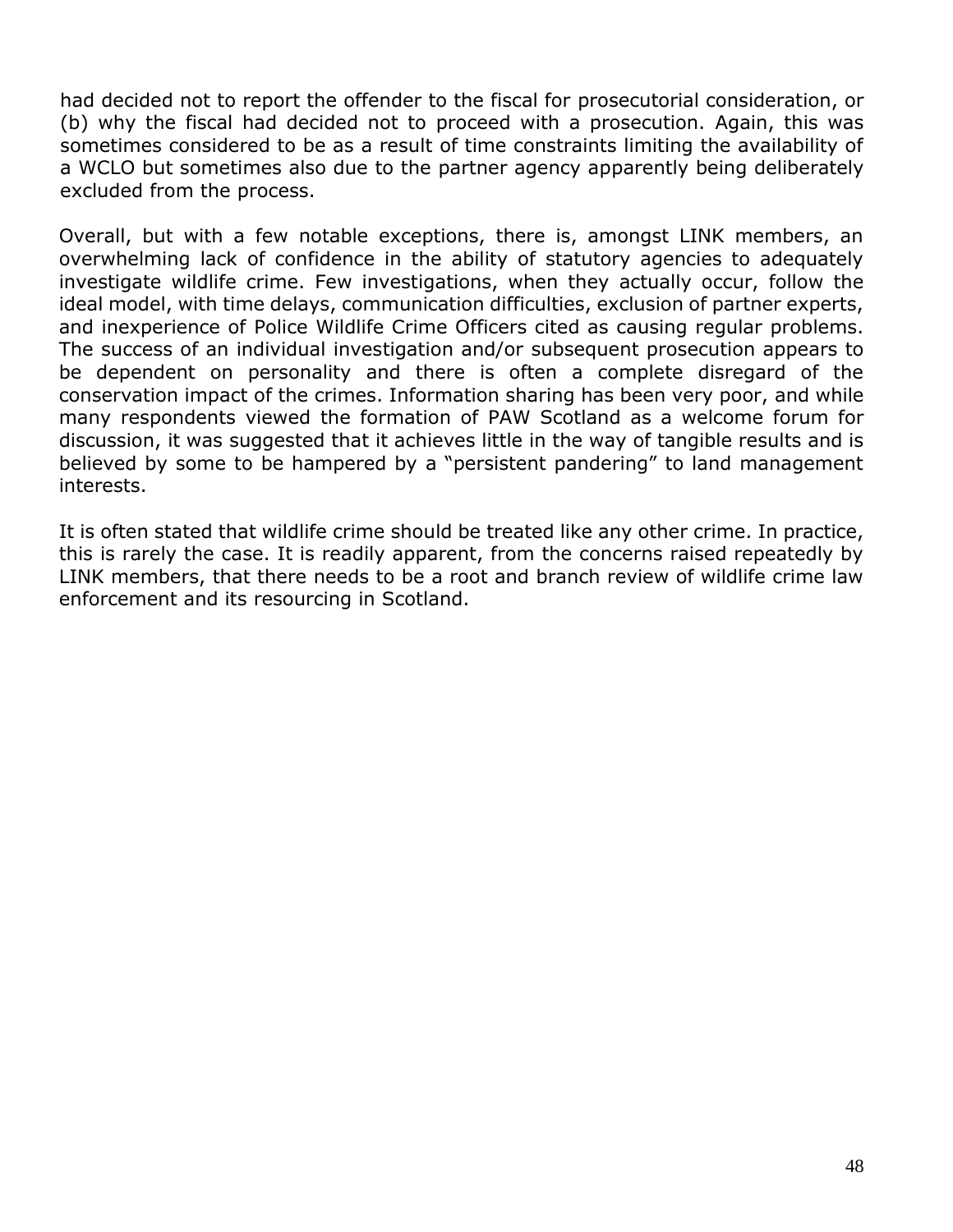# **6. POSTSCRIPT**

This review was completed in October 2014, prior to the publication (October 2014) of the Scottish Government's *Wildlife Crime in Scotland: 2013 Annual Report*, so those data are not included here.

Two landmark cases also concluded after the completion of this review and are thus not included in the analyses:

- 1. The conviction of a landowner at Stranraer Sheriff Court on 23rd December 2014 for being vicariously liable for the poisoning and killing of a buzzard in 2012. The landowner was fined £675 for four offences under Section 15A(1) and Section 18A(1) and (2) of the Wildlife and Countryside Act 1981. This was the first prosecution and conviction under Section 18A, after coming in to force on 1<sup>st</sup> January 2012.
- 2. The conviction of a gamekeeper at Aberdeen Sheriff Court on  $11<sup>th</sup>$  December 2014 for the use of traps for the purpose of taking wild birds, the killing of a goshawk, the taking of another goshawk and the taking of a buzzard in 2012. The evidence included footage from video cameras. On  $12<sup>th</sup>$  January 2015 the gamekeeper was sentenced to four months imprisonment for four offences under Section 5(1)(b) and Section 1(1)(a) of the Wildlife and Countryside Act 1981. This was the first custodial sentence in Scotland to be conferred for raptor persecution offences.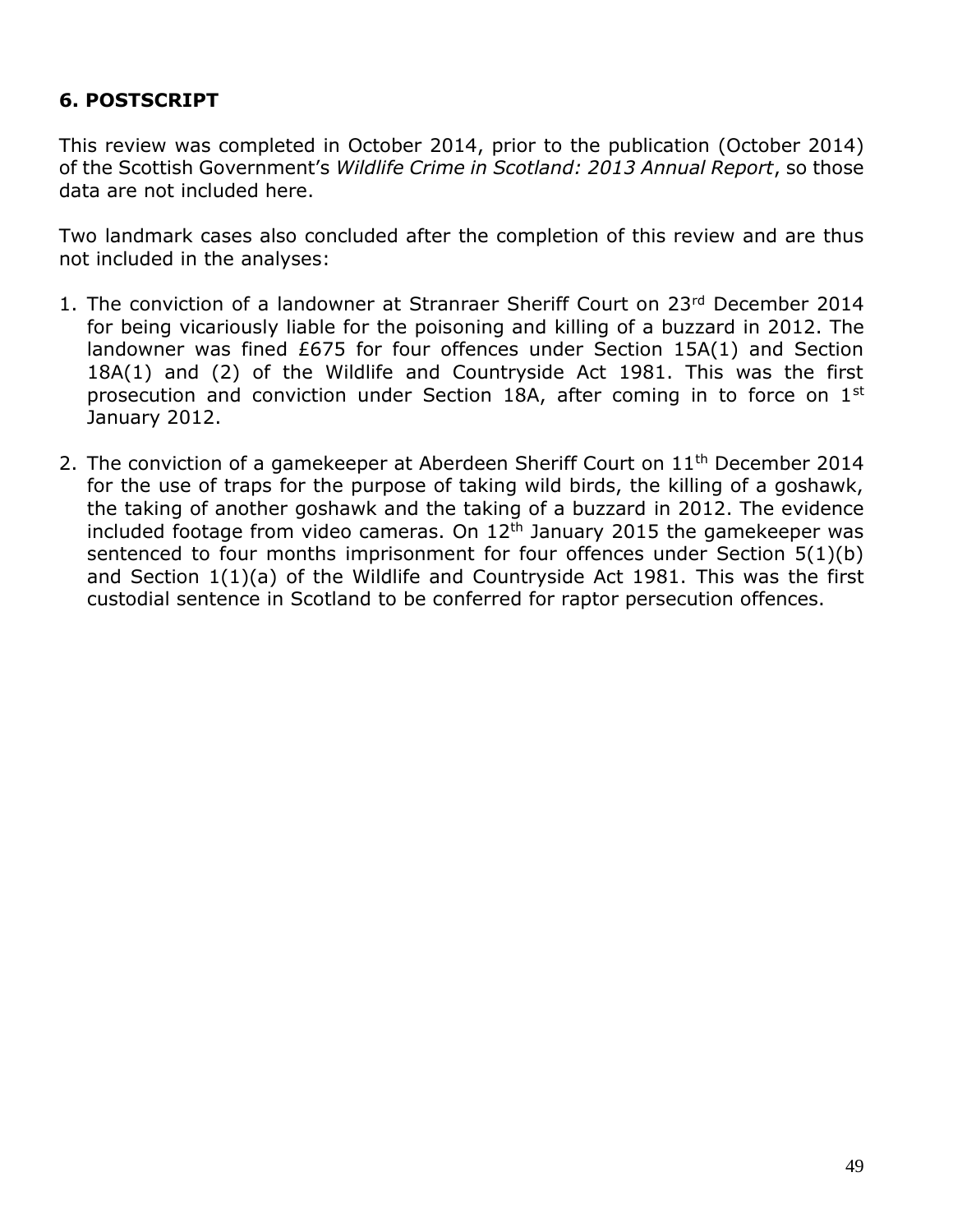# **REFERENCES**

**<sup>1</sup>**Scottish Government (2008). *Natural Justice: A joint thematic inspection of the arrangements in Scotland for preventing, investigating and prosecuting wildlife crime*. The Scottish Government, Edinburgh.

**<sup>2</sup>**PAW Scotland (2011a). PAW Scotland wildlife crime definition. [http://www.scotland.gov.uk/Topics/Environment/Wildlife-Habitats/paw](http://www.scotland.gov.uk/Topics/Environment/Wildlife-Habitats/paw-scotland/Resources/Reports/WildlifeCrimeDefinition)[scotland/Resources/Reports/WildlifeCrimeDefinition](http://www.scotland.gov.uk/Topics/Environment/Wildlife-Habitats/paw-scotland/Resources/Reports/WildlifeCrimeDefinition) (accessed 14 May 2014).

**<sup>3</sup>**NWCU (2014a). *National Wildlife Crime Unit (NWCU) Strategic Assessment 2013.*  [http://www.nwcu.police.uk/wp-content/uploads/2014/04/NWCU-Strategic-](http://www.nwcu.police.uk/wp-content/uploads/2014/04/NWCU-Strategic-Assessment-2013-final-v2.pdf)[Assessment-2013-final-v2.pdf](http://www.nwcu.police.uk/wp-content/uploads/2014/04/NWCU-Strategic-Assessment-2013-final-v2.pdf) (accessed 14 May 2014).

**<sup>4</sup>**Nurse, A. (2012). Repainting the thin green line: the enforcement of UK wildlife law. *Internet Journal of Criminality:* **ISSN 2045-6743** (online).

**<sup>5</sup>**Cosgrove, P., Hastie, L. and Sime, I. (2012). Wildlife crime and Scottish freshwater pearl mussels. *British Wildlife* **(Oct. 2012):** 10-13.

**<sup>6</sup>**Hutchison, I. (2013). *UK Badger Incidents 2011-2012*. [http://www.scottishbadgers.org.uk/userfiles/file/Main\\_folder1/UK-BADGER-CRIME-](http://www.scottishbadgers.org.uk/userfiles/file/Main_folder1/UK-BADGER-CRIME-2011.pdf)[2011.pdf](http://www.scottishbadgers.org.uk/userfiles/file/Main_folder1/UK-BADGER-CRIME-2011.pdf) (accessed 14 May 2014).

**<sup>7</sup>**RSPB Scotland (2013). *The Illegal Killing of Birds of Prey in Scotland in 2012*. RSPB Scotland, Edinburgh.

**<sup>8</sup>**Bat Conservation Trust (2013). *Bat Crime Annual Report 2012*. Bat Conservation Trust, London.

**<sup>9</sup>**Gavin, M.C., Solomon, J.N. and Blank, S.G. (2009). Measuring and monitoring illegal use of natural resources. *Conservation Biology* **24**: 89-100.

**<sup>10</sup>**Wellsmith, M. (2011). Wildlife Crime: the problems of enforcement. *European Journal on Criminal Policy Research* **17(2):** 125-148.

**<sup>11</sup>**RSPB Scotland (2012a). Conservationists appalled by eagle death. <http://www.rspb.org.uk/news/325140-conservationists-appalled-by-eagle-death> (accessed 14 May 2014).

**<sup>12</sup>**BBC News (2008). Dead badgers dumped at roadside. [http://news.bbc.co.uk/1/hi/scotland/south\\_of\\_scotland/7400891.stm](http://news.bbc.co.uk/1/hi/scotland/south_of_scotland/7400891.stm) (accessed 14 May 2014).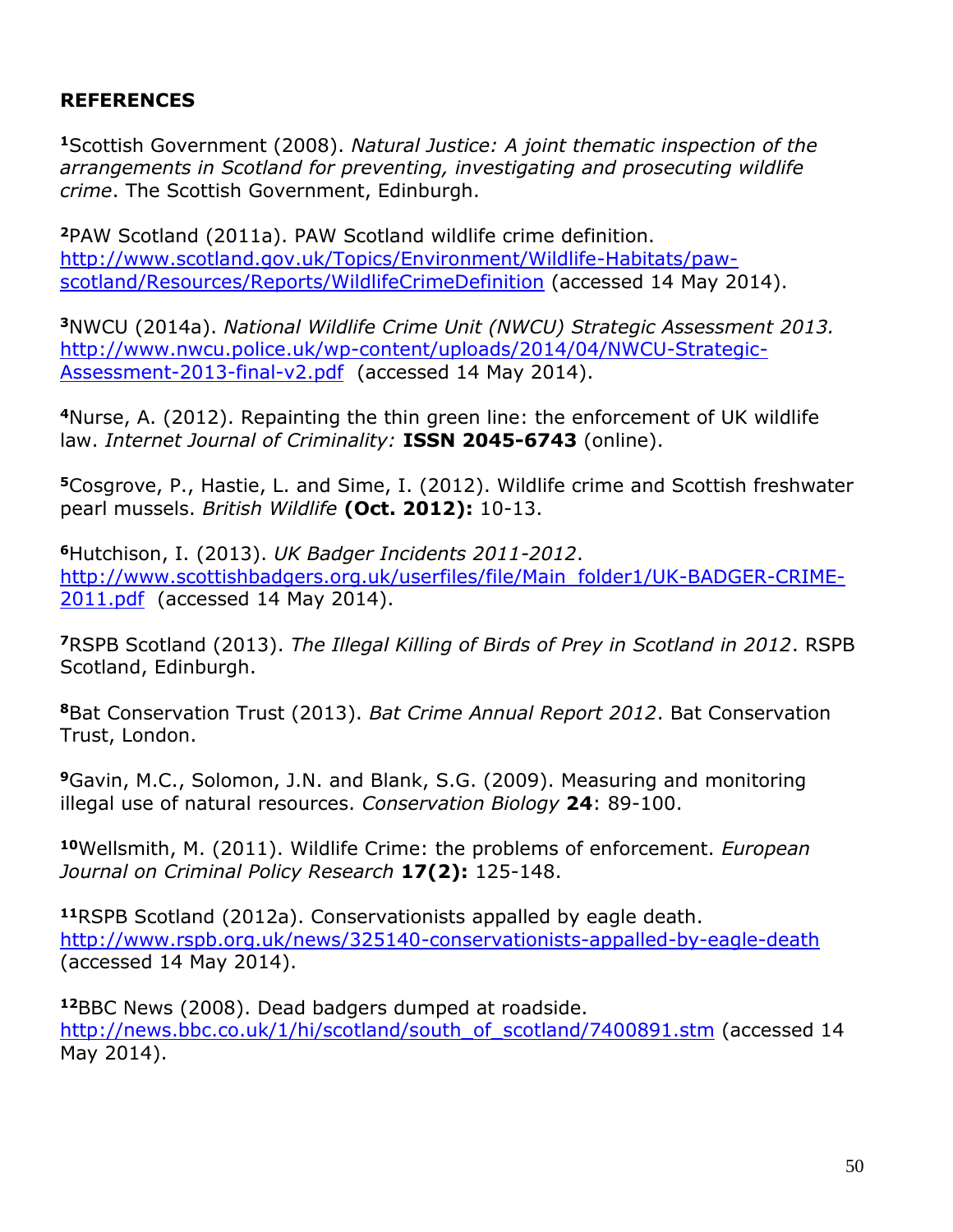**<sup>13</sup>**Raptor Persecution Scotland (2011). Poisoned raptors flung from vehicle. [http://raptorpersecutionscotland.wordpress.com/2011/09/14/poisoned-raptors](http://raptorpersecutionscotland.wordpress.com/2011/09/14/poisoned-raptors-flung-from-vehicle/)[flung-from-vehicle/](http://raptorpersecutionscotland.wordpress.com/2011/09/14/poisoned-raptors-flung-from-vehicle/) (accessed 14 May 2014).

**<sup>14</sup>**Hutchison, I. (2011). *UK Badger Incidents 2009-2010*. http://www.scottishbadgers.org.uk/userfiles/file/Main\_folder1/UK\_BADGER\_CRIME [2009.pdf](http://www.scottishbadgers.org.uk/userfiles/file/Main_folder1/UK_BADGER_CRIME_2009.pdf) (accessed 14 May 2014).

**<sup>15</sup>**Bat Conservation Trust (2011). *Bat Crime Review 2003-2010*. Bat Conservation Trust, London.

**<sup>16</sup>**RSPB Scotland (2012b). *The Illegal Killing of Birds of Prey in Scotland in 2011*. RSPB Scotland, Edinburgh.

**<sup>17</sup>**Scotsman (2013). Revealed: boom in badger baiting in Scotland. [http://www.scotsman.com/news/environment/revealed-boom-in-badger-baiting-in](http://www.scotsman.com/news/environment/revealed-boom-in-badger-baiting-in-scotland-1-3242142)[scotland-1-3242142](http://www.scotsman.com/news/environment/revealed-boom-in-badger-baiting-in-scotland-1-3242142) (accessed 16 May 2014).

**<sup>18</sup>**Carrell, S. (2006). Gamekeepers accused as red kite stops flying over Scotland. [http://www.theguardian.com/environment/2006/dec/29/frontpagenews.conservatio](http://www.theguardian.com/environment/2006/dec/29/frontpagenews.conservationandendangeredspecies) [nandendangeredspecies](http://www.theguardian.com/environment/2006/dec/29/frontpagenews.conservationandendangeredspecies) (accessed 14 May 2014).

**<sup>19</sup>**Scotsman (2008). RSPB sparks war of words on wildlife crime. [http://www.scotsman.com/news/rspb-sparks-war-of-words-on-wildlife-crime-1-](http://www.scotsman.com/news/rspb-sparks-war-of-words-on-wildlife-crime-1-1083311) [1083311](http://www.scotsman.com/news/rspb-sparks-war-of-words-on-wildlife-crime-1-1083311) (accessed 14 May 2014).

**<sup>20</sup>**Edwards, R. (2011). Revealed: Scotland's bird killing fields. <http://www.robedwards.com/2011/01/revealed-scotlands-bird-killing-fields.html> (accessed 14 May 2014).

**<sup>21</sup>**McMillan, R.L. (2011). Raptor persecution on a large Perthshire estate: a historical study. *Scottish Birds* **31**: 195-205.

**<sup>22</sup>**Scottish Government (2013a). *Wildlife Crime in Scotland: 2012 Annual Report*. Scottish Government Environment & Forestry Directorate (Report SG/2013/172), Edinburgh.

**<sup>23</sup>**Bat Conservation Trust (2012). *Bat Crime Annual Report 2011*. Bat Conservation Trust, London.

**<sup>24</sup>**Bat Conservation Trust (2010). *Bat Crime Annual Report 2009*. Bat Conservation Trust, London.

**25**SNH (2014a). Freshwater pearl mussel. [http://www.snh.gov.uk/about-scotlands](http://www.snh.gov.uk/about-scotlands-nature/species/invertebrates/freshwater-invertebrates/freshwater-pearl-mussel/)[nature/species/invertebrates/freshwater-invertebrates/freshwater-pearl-mussel/](http://www.snh.gov.uk/about-scotlands-nature/species/invertebrates/freshwater-invertebrates/freshwater-pearl-mussel/) (accessed 29 May 2014).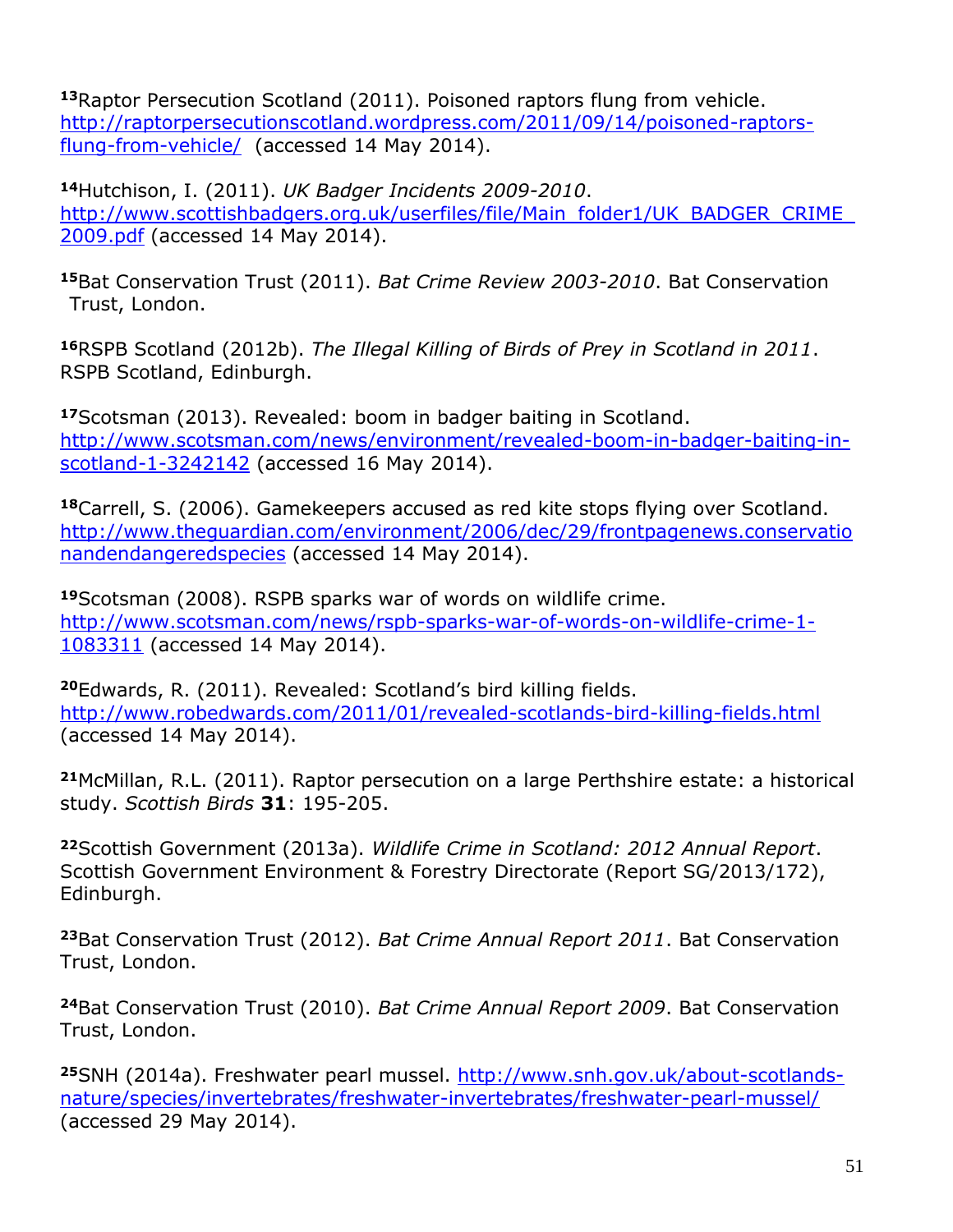**<sup>26</sup>**PAW Scotland (2011b). Minutes of PAW Scotland Plenary Group, 27th September 2011.<http://www.scotland.gov.uk/Resource/Doc/921/0122349.pdf> (accessed 6 June 2014).

**<sup>27</sup>**RSPB Scotland (2009). *The Illegal Killing of Birds of Prey in Scotland in 2008*. RSPB Scotland, Edinburgh.

**<sup>28</sup>**RSPB Scotland (2010). *The Illegal Killing of Birds of Prey in Scotland in 2009*. RSPB Scotland, Edinburgh.

**<sup>29</sup>**RSPB Scotland (2011). *The Illegal Killing of Birds of Prey in Scotland in 2010*. RSPB Scotland, Edinburgh.

**<sup>30</sup>**Scotsman (2009). Bird of prey poisoning map of shame published. [http://www.scotsman.com/news/bird-of-prey-poisoning-map-of-shame-published-1-](http://www.scotsman.com/news/bird-of-prey-poisoning-map-of-shame-published-1-753433) [753433](http://www.scotsman.com/news/bird-of-prey-poisoning-map-of-shame-published-1-753433) (accessed 3 June 2014).

**<sup>31</sup>**Scottish Gamekeepers Association (2013). Statement: RSPB bird of prey report. [http://scottishgamekeepers.blogspot.co.uk/2013/12/statement-rspb-bird-of-prey](http://scottishgamekeepers.blogspot.co.uk/2013/12/statement-rspb-bird-of-prey-report.html)[report.html](http://scottishgamekeepers.blogspot.co.uk/2013/12/statement-rspb-bird-of-prey-report.html) (accessed 3 June 2014).

**<sup>32</sup>**Whitfield, D.P., Fielding, A.H., McLeod, D.R.A. and Haworth, P.F. (2003). The association of grouse moor in Scotland with the illegal use of poisons to control predators. *Biological Conservation* **114**: 157-163.

**<sup>33</sup>**Whitfield, D.P., Fielding, A.H., McLeod, D.R.A. and Haworth, P.F. (2008). *A Conservation Framework for the Golden Eagle: Implications for the Conservation and Management of Golden Eagles in Scotland*. Scottish Natural Heritage Commissioned Report No.193, Perth, Scotland.

**<sup>34</sup>**Watson, J. and Whitfield, D.P. (2002). A conservation framework for the golden eagle (*Aquila chrysaetos*) in Scotland. *Journal of Raptor Research* **36**: 41-49.

**<sup>35</sup>**Whitfield, D.P., Fielding, A.H., McLeod, D.R.A. and Haworth, P.F. (2004a). The effects of persecution on age of breeding and territory occupation in golden eagles in Scotland. *Biological Conservation* **118**: 249-259.

**<sup>36</sup>**Whitfield, D.P., Fielding, A.H., McLeod, D.R.A. and Haworth, P.F. (2004b). Modelling the effects of persecution on the population dynamics of golden eagles in Scotland. *Biological Conservation* **119**: 319-333.

**<sup>37</sup>**Whitfield, D.P., Fielding, A.H., McLeod, D.R.A., Morton, K., Stirling-Aird, P. and Eaton, M.A. (2007). Factors constraining the distribution of golden eagles *Aquila chrysaetos* in Scotland. *Bird Study* **54**: 199-211.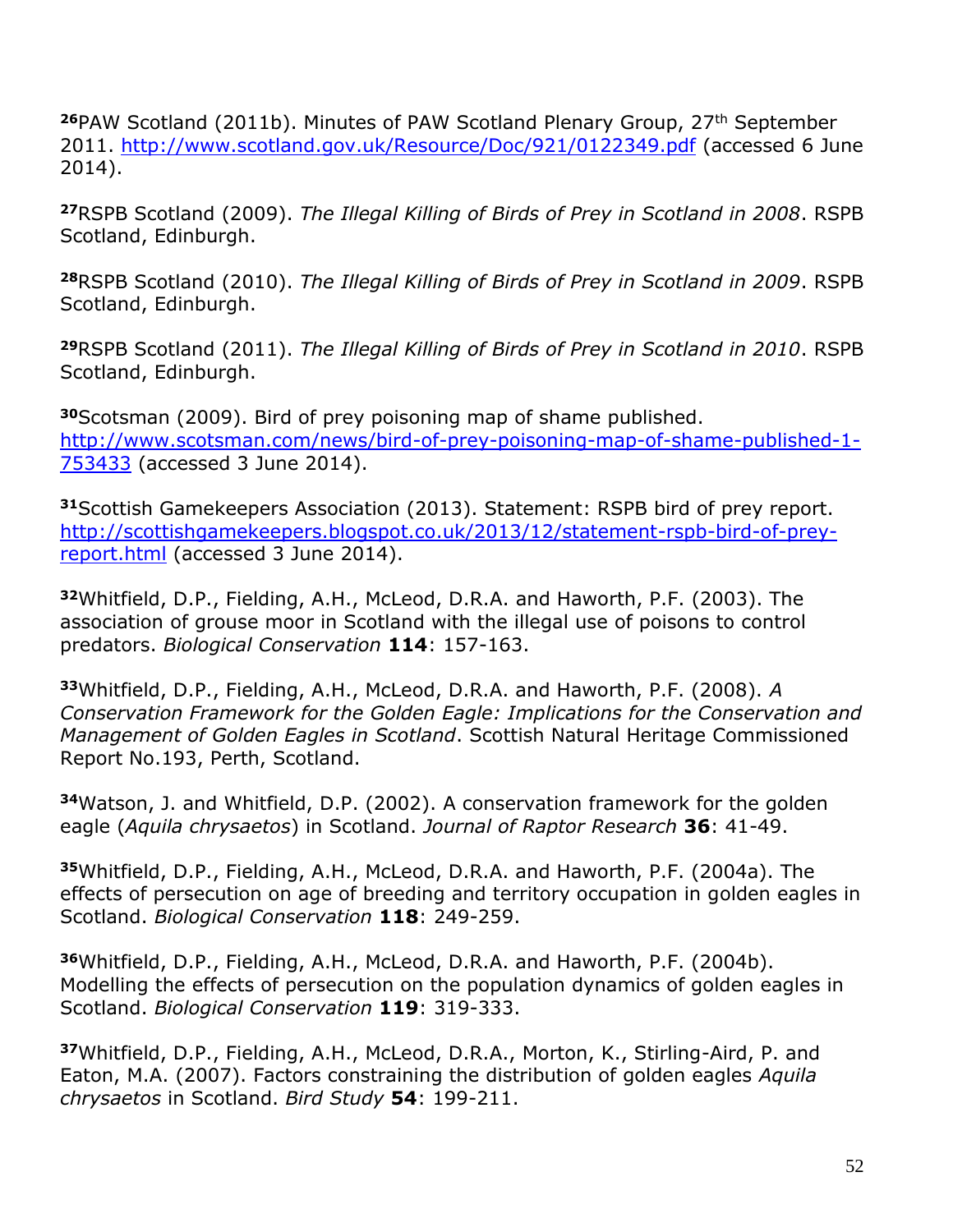**<sup>38</sup>**Watson, J. (2010). *The Golden Eagle* (second edition). Poyser, London.

**<sup>39</sup>**Watson, A. (2013). Golden eagle colonisation of grouse moors in north-east Scotland during the Second World War. *Scottish Birds* **33**: 31-33.

**<sup>40</sup>**Petty, S.J. and Anderson, D. (1996). *Population growth and breeding performance of goshawks in the English/Scottish Borders during 1987-1996*. Forestry Commission Research Division Report. The Stationary Office, Edinburgh.

**<sup>41</sup>**Marquiss, M., Petty, S.J., Anderson, D.I.K. and Legge, G. (2003). Contrasting population trends of the northern goshawk (*Accipiter gentilis*) in the Scottish/English borders and North-east Scotland. *In* Thompson, D.B.A., Redpath, S.M., Fielding, A.H., Marquiss, M. & Galbraith, C.A. (Eds.). *Birds of Prey in a Changing Environment*. The Stationery Office, Edinburgh. Pp.143-148.

**<sup>42</sup>**Kenward, R. (2006). *The Goshawk*. T & A D Poyser, London.

**<sup>43</sup>**Etheridge, B., Summers, R.W. and Green, R.E. (1997). The effects of illegal killing and destruction of nests by humans on the population dynamics of the hen harrier in Scotland. *Journal of Applied Ecology* **34**: 1081-1105.

**<sup>44</sup>**Green, R.E. & Etheridge, B. (1999). Breeding success of the hen harrier in relation to the distribution of grouse moors & the red fox. *Journal Applied Ecology* **36**: 472- 483.

**<sup>45</sup>**Summers, R.W., Green, R.E., Etheridge, B. and Sim, I.M.W. (2003). Changes in hen harrier (*Circus cyaneus*) numbers in relation to grouse moor management. *In* Thompson, D.B.A., Redpath, S.M., Fielding, A.H., Marquiss, M. and Galbraith, C.A. (Eds.). *Birds of Prey in a Changing Environment*. The Stationery Office, Edinburgh. Pp. 487-497.

**<sup>46</sup>**Sim, I.M.W., Dillon, I.A., Eaton, M.A., Etheridge, B., Lindley, P., Riley, H., Saunders, R., Sharpe, C. and Tickner, M. (2007). Status of the Hen Harrier *Circus cyaneus* in the UK and the Isle of Man in 2004, and a comparison with the 1988/89 and 1998 surveys. *Bird Study* **54**: 256–267.

**47**Anderson, B.J., Arroyo, B.E., Collingham, Y.C., Etheridge, B., Fernandez-De-Simon, J.,Gillings, S., Gregory, R.D., Leckie, F.M., Sim, I.M.W., Thomas, C.D., Travis, J. andRedpath, S.M. (2009). Using distribution models to test alternative hypotheses about a species' environmental limits and recovery prospects. *Biological Conservation* **142**: 488–499.

**<sup>48</sup>**Fielding, A.H., Haworth, P.F., Whitfield, D.P., McLeod, D.R.A. and Riley, H. (2011). *A Conservation Framework for Hen Harriers in the UK*. JNCC Report No: 441, Joint Nature Conservation Committee, Peterborough.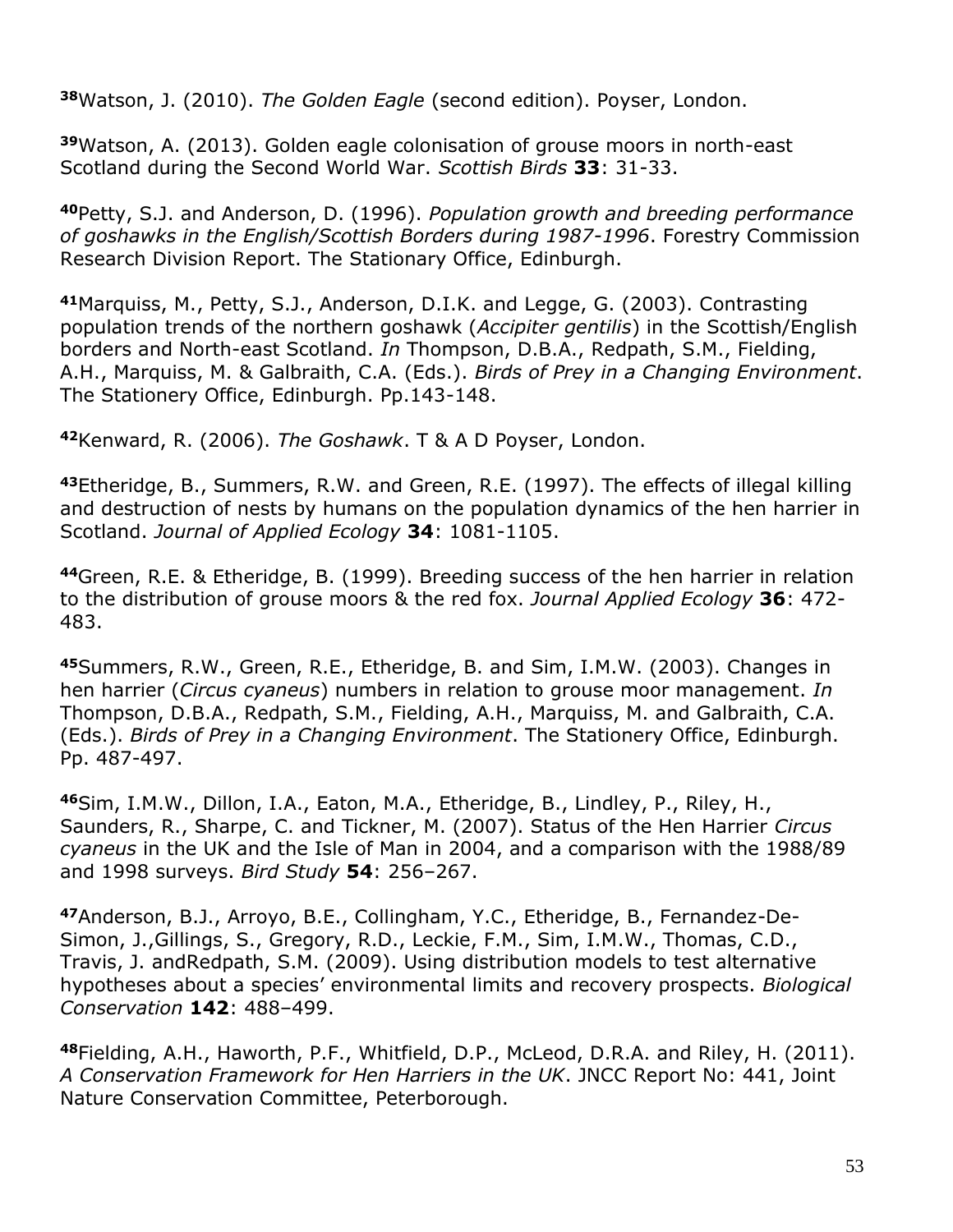**<sup>49</sup>**Hayhow, D.B., Eaton, M.A., Bladwell, S., Etheridge, B., Ewing, S., Ruddock, M., Saunders, R., Sharpe, C., Sim, I.M.W. and Stevenson, A. (2013). The status of the Hen Harrier *Circus cyaneus* in the UK and Isle of Man in 2010. *Bird Study* **60**: 446- 458.

**<sup>50</sup>**Hardey, J., Rollie, C.J. and Stirling-Aird, P.K. (2003). Variation in breeding success of inland peregrine falcon (*Falco peregrinus*) in three regions of Scotland, 1991- 2000. *In* Thompson, D.B.A., Redpath, S.M., Fielding, A.H., Marquiss, M. & Galbraith, C.A. (Eds.). *Birds of Prey in a Changing Environment*. The Stationery Office, Edinburgh. Pp. 99-109.

**<sup>51</sup>**Carter, I., Cross, A.V., Douse, A., Duffy, K., Etheridge, B., Grice, P.V., Newbery, P., Orr-Ewing, D.C., O'Toole, L., Simpson, D. and Snell, N. (2003). Re-introduction and conservation of the red kite *Milvus milvus* in Britain: current threats and prospects for future range expansion. *In* Thompson, D.B.A., Redpath, S.M., Fielding, A.H., Marquiss, M., Galbraith, C.A. (Eds.). *Birds of Prey in a Changing Environment*. The Stationary Office, Edinburgh. Pp. 407-416.

**<sup>52</sup>**Smart, J., Amar, A., Sim, I.M.W., Etheridge, B., Cameron, D., Christie, G. and Wilson, J.D. (2010). Illegal killing slows population recovery of a reintroduced raptor of high conservation concern – the red kite *Milvus milvus*. *Biological Conservation* **143**: 1278-1286.

**<sup>53</sup>**Summary Justice Review Committee (2004). *The Summary Justice Review Committee Report to Ministers.* Scottish Executive, Edinburgh.

**<sup>54</sup>**COPFS (2011). New team of specialist prosecutors to be appointed to handle wildlife and environmental crime. [http://www.copfs.gov.uk/media-site/media](http://www.copfs.gov.uk/media-site/media-releases/245-new-team-of-specialist-prosecutors-to-be-appointed-to-handle-wildlife-and-environmental-crime)[releases/245-new-team-of-specialist-prosecutors-to-be-appointed-to-handle-wildlife](http://www.copfs.gov.uk/media-site/media-releases/245-new-team-of-specialist-prosecutors-to-be-appointed-to-handle-wildlife-and-environmental-crime)[and-environmental-crime](http://www.copfs.gov.uk/media-site/media-releases/245-new-team-of-specialist-prosecutors-to-be-appointed-to-handle-wildlife-and-environmental-crime) (accessed 2 July 2014).

**<sup>55</sup>**PAW Scotland (2014a). Wildlife Crime Penalties Review Group. [http://www.scotland.gov.uk/Topics/Environment/Wildlife-Habitats/paw](http://www.scotland.gov.uk/Topics/Environment/Wildlife-Habitats/paw-scotland/about/groups/penalties-review)[scotland/about/groups/penalties-review](http://www.scotland.gov.uk/Topics/Environment/Wildlife-Habitats/paw-scotland/about/groups/penalties-review) (accessed 21 September 2014).

**<sup>56</sup>**NWCU (2014b). National Wildlife Crime Unit: Mission Statement. <http://www.nwcu.police.uk/about/mission-statement/> (accessed 5 July 2014).

**57**NWCU (2014c). Current UK priorities. [http://www.nwcu.police.uk/what-are](http://www.nwcu.police.uk/what-are-priorities-and-intelligence-requirements/priorities/)[priorities-and-intelligence-requirements/priorities/](http://www.nwcu.police.uk/what-are-priorities-and-intelligence-requirements/priorities/) (accessed 5 July 2014).

**<sup>58</sup>**Scottish Badgers (2013). *Operation Meles Newsletter*. [http://www.scottishbadgers.org.uk/userfiles/file/operation\\_meles\\_newsletters/Op-](http://www.scottishbadgers.org.uk/userfiles/file/operation_meles_newsletters/Op-Meles-news-issue-1.pdf)[Meles-news-issue-1.pdf](http://www.scottishbadgers.org.uk/userfiles/file/operation_meles_newsletters/Op-Meles-news-issue-1.pdf) (accessed 5 July 2014).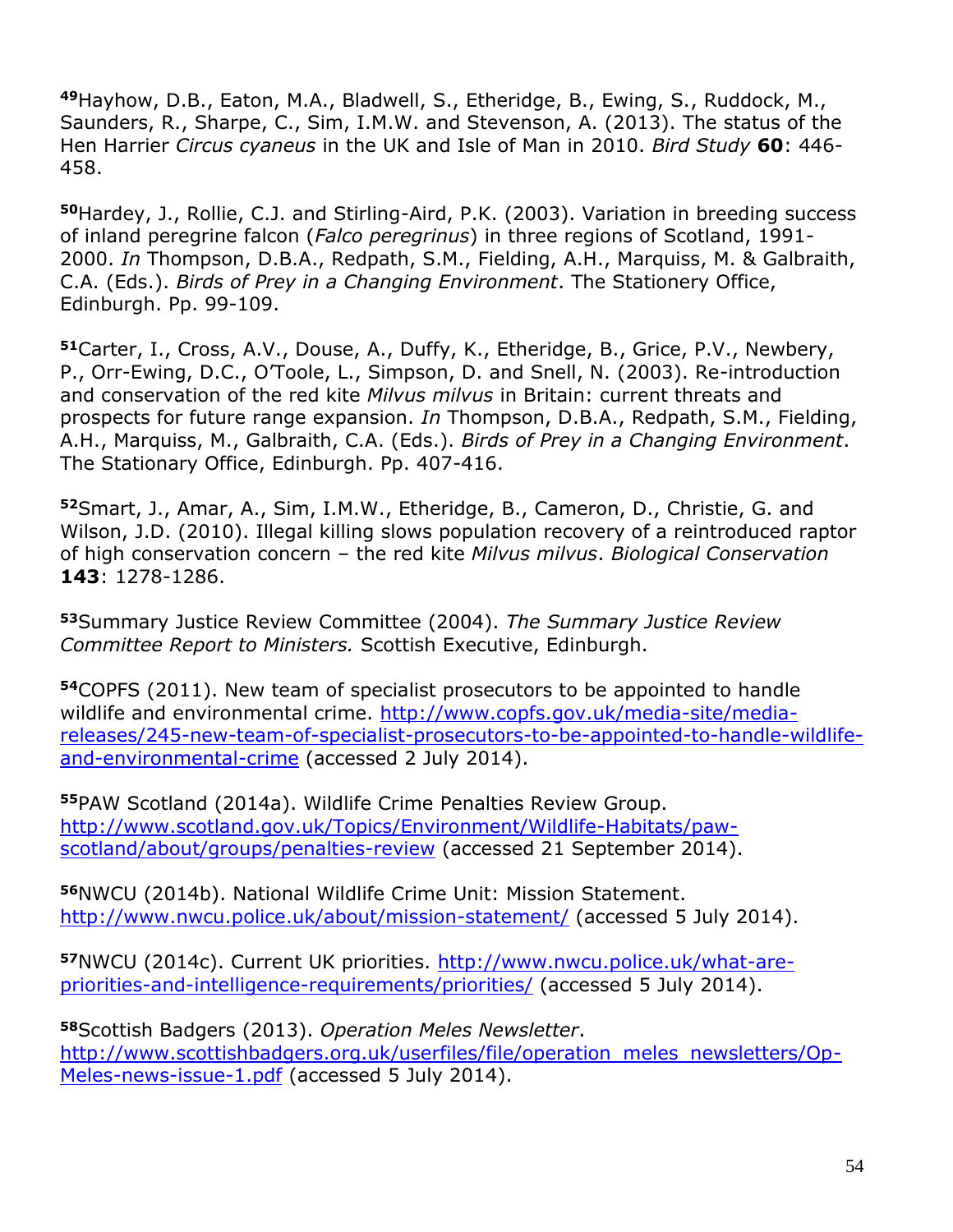**<sup>59</sup>**Scottish Government (2010). Protecting rare mussels. <http://www.scotland.gov.uk/News/Releases/2010/05/24120955> (accessed 5 July 2014).

**60**NWCU (2013). Operation Easter. [http://www.nwcu.police.uk/news/nwcu-police](http://www.nwcu.police.uk/news/nwcu-police-press-releases/operation-easter/)[press-releases/operation-easter/](http://www.nwcu.police.uk/news/nwcu-police-press-releases/operation-easter/) accessed 5 July 2014).

**<sup>61</sup>**NWCU (2014d). National Wildlife Crime Unit: Structure of the Unit. <http://www.nwcu.police.uk/about/structure-of-the-unit/> (accessed 5 July 2014).

**<sup>62</sup>**PAW Scotland (2014b). Financial security for the National Wildlife Crime Unit. [http://www.scotland.gov.uk/Topics/Environment/Wildlife-Habitats/paw](http://www.scotland.gov.uk/Topics/Environment/Wildlife-Habitats/paw-scotland/news)[scotland/news](http://www.scotland.gov.uk/Topics/Environment/Wildlife-Habitats/paw-scotland/news) (accessed 5 July 2014).

**<sup>63</sup>**Scottish Government (2012). Protecting our wildlife. <http://www.scotland.gov.uk/News/Releases/2012/01/22123346> (accessed 5 July 2014).

**<sup>64</sup>**Scottish Government (2014a). Wildlife crime powers. <http://news.scotland.gov.uk/News/Wildlife-crime-powers-af4.aspx> (accessed 5 July 2014).

**<sup>65</sup>**Scottish Government (2013b). Environment Minister announces new measures to tackle raptor persecution. [http://www.scotland.gov.uk/Topics/Environment/Wildlife-](http://www.scotland.gov.uk/Topics/Environment/Wildlife-Habitats/paw-scotland/news/2013/raptor-persecution-new-measures)[Habitats/paw-scotland/news/2013/raptor-persecution-new-measures](http://www.scotland.gov.uk/Topics/Environment/Wildlife-Habitats/paw-scotland/news/2013/raptor-persecution-new-measures) (accessed 5 July 2014).

**<sup>66</sup>**SASA (2014a). Science and Advice for Scottish Agriculture (SASA): Pesticide Poisoning of Animals Reports.<http://www.sasa.gov.uk/publications?keys=&tid=55> (accessed 5 July 2014).

**<sup>67</sup>**SASA (2014b). Science and Advice for Scottish Agriculture (SASA): Wildlife Crime. <http://www.sasa.gov.uk/wildlife-environment/wildlife-crime> (accessed 5 July 2014).

**<sup>68</sup>**Scottish Government (2014b). Marine Scotland. <http://www.scotland.gov.uk/About/People/Directorates/marinescotland> (accessed 5 July 2014).

**<sup>69</sup>**Scottish Executive (2005). *Cross Compliance: Notes for Guidance*. Scottish Executive, Edinburgh.

**<sup>70</sup>**SNH (2013a). About SNH.<http://www.snh.gov.uk/about-snh/> (accessed 6 July 2014).

**71**SNH (2013b). Species licensing. [http://www.snh.gov.uk/protecting-scotlands](http://www.snh.gov.uk/protecting-scotlands-nature/species-licensing/)[nature/species-licensing/](http://www.snh.gov.uk/protecting-scotlands-nature/species-licensing/) (accessed 6 July 2014).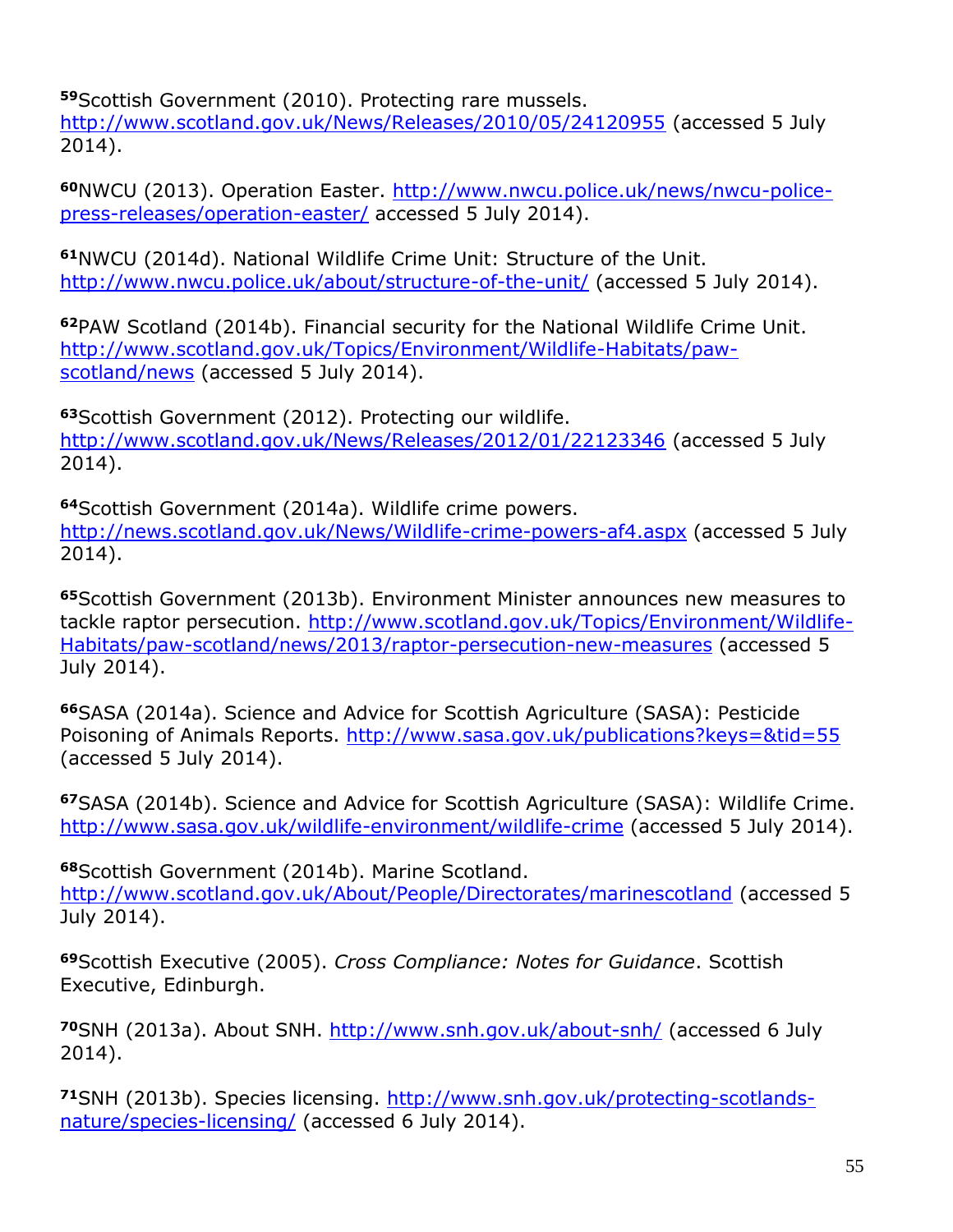**<sup>72</sup>**SNH (2014b). Bird licences – general licences. [http://www.snh.gov.uk/protecting](http://www.snh.gov.uk/protecting-scotlands-nature/species-licensing/bird-licensing/general/)[scotlands-nature/species-licensing/bird-licensing/general/](http://www.snh.gov.uk/protecting-scotlands-nature/species-licensing/bird-licensing/general/) (accessed 6 July 2014).

**<sup>73</sup>**PAW Scotland (2014c). Partnership for Action against Wildlife Crime in Scotland. <http://www.scotland.gov.uk/Topics/Environment/Wildlife-Habitats/paw-scotland> (accessed 5 July 2014).

**<sup>74</sup>**PAW Scotland (2013). Case study 1: striking bat with pool cue. [http://www.scotland.gov.uk/Topics/Environment/Wildlife-Habitats/paw](http://www.scotland.gov.uk/Topics/Environment/Wildlife-Habitats/paw-scotland/Resources/Newsletters/issue6/courts/case-study-1)[scotland/Resources/Newsletters/issue6/courts/case-study-1](http://www.scotland.gov.uk/Topics/Environment/Wildlife-Habitats/paw-scotland/Resources/Newsletters/issue6/courts/case-study-1) (accessed 27 May 2014).

**<sup>75</sup>**RSPB (2009). *Birdcrime: Offences against Wild Bird Legislation in 2008*. RSPB, Sandy, Bedfordshire.

**<sup>76</sup>**RSPB (2010). *Birdcrime: Offences against Wild Bird Legislation in 2009*. RSPB, Sandy, Bedfordshire.

**<sup>77</sup>**RSPB (2011). *Birdcrime: Offences against Wild Bird Legislation in 2010*. RSPB, Sandy, Bedfordshire.

**<sup>78</sup>**RSPB (2012). *Birdcrime: Offences against Wild Bird Legislation in 2011*. RSPB, Sandy, Bedfordshire.

**<sup>79</sup>**RSPB (2013). *Birdcrime: Offences against Wild Bird Legislation in 2012*. RSPB, Sandy, Bedfordshire.

**<sup>80</sup>**SEPA (2013). Perth hydro scheme pollution costs company directors £10,000. [http://www.sepa.org.uk/about\\_us/news/2013/perth\\_hydro\\_scheme\\_pollution\\_c.asp](http://www.sepa.org.uk/about_us/news/2013/perth_hydro_scheme_pollution_c.aspx)  $x$  (accessed 28 May 2014).

**<sup>81</sup>**Tingay, R. (2012). The effect of carbofuran poisoning and other illegal persecution methods on raptor populations in Scotland. *In* Richards, N. (Ed.). *Carbofuran and Wildlife Poisoning: Global Perspectives and Forensic Approaches*. Wiley-Blackwell, Oxford, UK. Pp. 174-178.

**<sup>82</sup>**Scottish Government (2009). *Natural Justice Update*. The Scottish Government, Edinburgh.

**<sup>83</sup>**Scottish Government (2014c). PAW Scotland Legislation, Regulation and Guidance Group Meeting, Minutes – 25 February 2014. <http://www.scotland.gov.uk/Resource/0044/00448680.pdf> (accessed 20 July 2014).

**<sup>84</sup>**Housden, S. (2014). Why driven grouse moors should be effectively regulated in Scotland.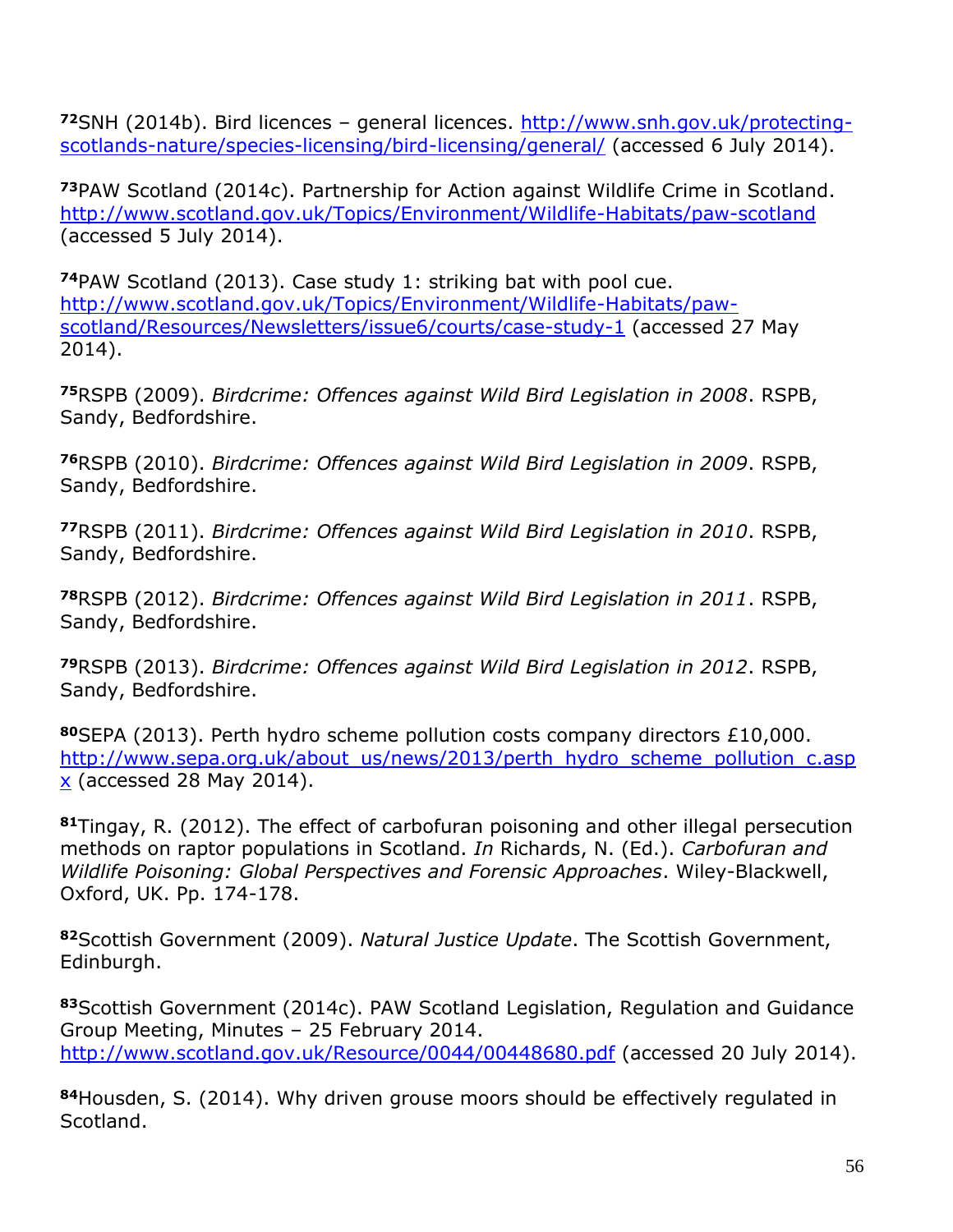[http://www.rspb.org.uk/community/ourwork/b/stuarthousden/archive/2014/07/11/r](http://www.rspb.org.uk/community/ourwork/b/stuarthousden/archive/2014/07/11/rspb-scotland-calls-for-the-licensing-of-driven-grouse-moors.aspx) [spb-scotland-calls-for-the-licensing-of-driven-grouse-moors.aspx](http://www.rspb.org.uk/community/ourwork/b/stuarthousden/archive/2014/07/11/rspb-scotland-calls-for-the-licensing-of-driven-grouse-moors.aspx) (accessed 20 July 2014).

**<sup>85</sup>**Life Against Poison (2009). Innovation against poison – Innovative actions against illegal poisoning in EU Mediterranean pilot areas. LIFE09 NAT/ES/000533. [http://ec.europa.eu/environment/life/project/Projects/index.cfm?fuseaction=search.](http://ec.europa.eu/environment/life/project/Projects/index.cfm?fuseaction=search.dspPage&n_proj_id=3828) [dspPage&n\\_proj\\_id=3828](http://ec.europa.eu/environment/life/project/Projects/index.cfm?fuseaction=search.dspPage&n_proj_id=3828) (accessed 10 June 2014).

**<sup>86</sup>**Fajardo, I., Ruiz, A., Zorrilla, I., Valero, A., Fernández, I., Sáez, E., Molino, F.M. and Olivares, J. (2012). Use of specialised canine units to detect poisoned baits and recover forensic evidence in Andalucía (Southern Spain). *In* Richards, N. (Ed.). *Carbofuran and Wildlife Poisoning: Global Perspectives and Forensic Approaches.* Wiley-Blackwell, Oxford, UK. Pp. 147-155.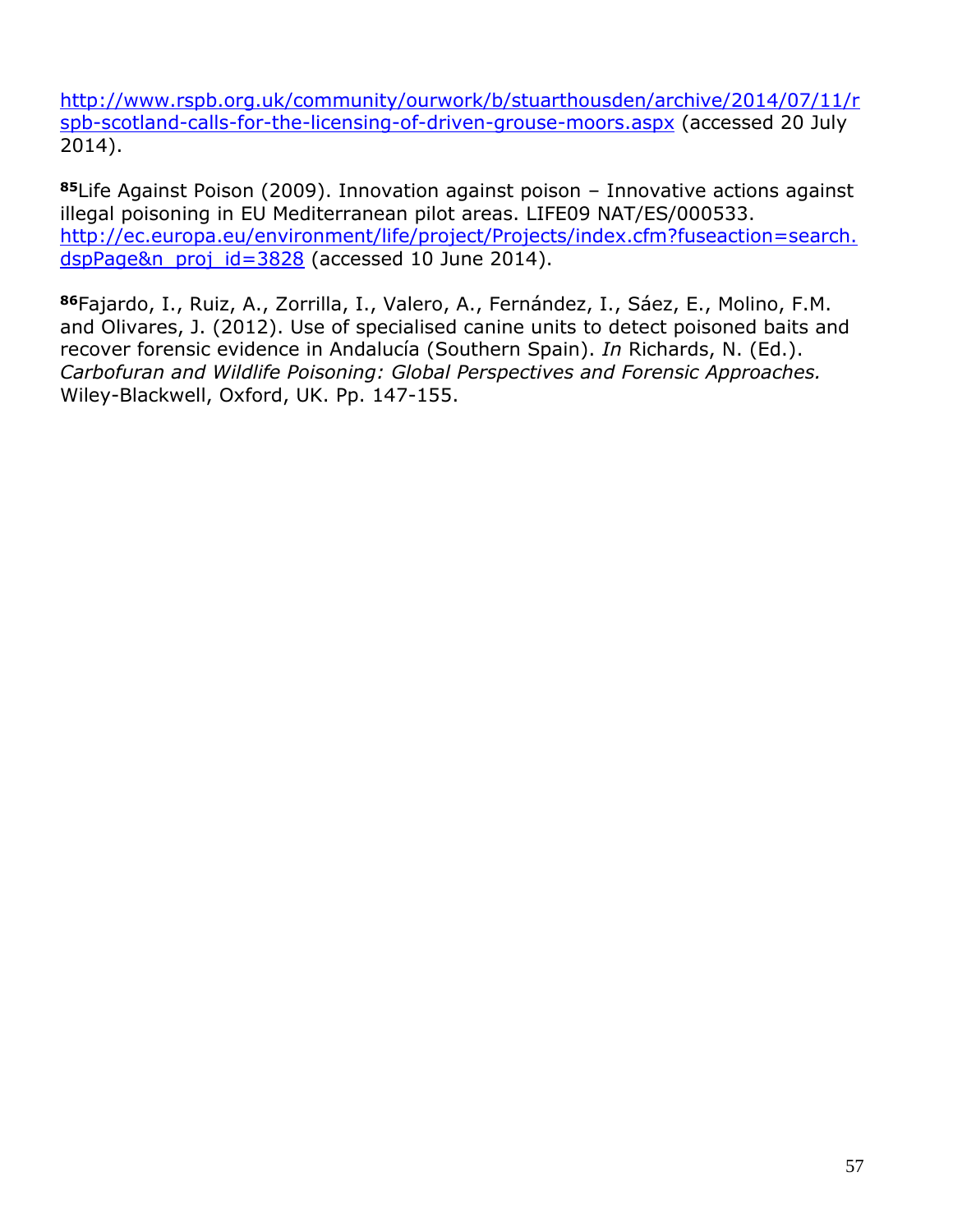#### **Comments made by Scottish Environment LINK respondents about satisfactory follow-up investigations of specific incidents.**

- 1. WCO did as much as could be expected.
- 2. Good execution of search warrant. Partner agencies involved.
- 3. Quick police response.
- 4. Suspects interviewed by police, denied all knowledge so nothing further could be done.
- 5. Well-planned operation.
- 6. Taken as far as possible with information available at the time.
- 7. Quick follow-up search warrant, multi-agency effort.
- 8. As much done as could be expected.
- 9. Very good example of partnership working despite some logistical difficulties.
- 10. Attempted use of DNA and good witness evidence. As much done as could be expected and creative thinking by WCO.
- 11. Well-thought out investigation by WCO with a well planned warrant.
- 12. After a bit of persuasion, police did a good, swift and committed job.
- 13. Did as much as could be done.
- 14. Probably not much more that could have been done.
- 15. A good, quick job.
- 16. Good, quick response.
- 17. Well-handled, acknowledging witness sensitivities.
- 18. Police contacted partner agency for advice.
- 19. Fully agree with police conclusions.
- 20. Partner agency asked to act as expert witness in corroboration of evidence.
- 21. Well organised warrant and investigation taken as far as possible by police.
- 22. Partner agency closely involved in operational planning.
- 23. Good warrant execution.
- 24. Nothing more could be expected.
- 25. WCO did as much as could be expected.
- 26. Partner agency asked to assist in identification of productions.
- 27. Good use of forensic techniques.
- 28. Good planning meeting and support from local Inspector.
- 29. Well executed warrant.
- 30. Police took as far as they could in difficult circumstances.
- 31. Police careful to avoid local sensitivities at request of partner agency.
- 32. Probably as much as could be done.
- 33. Over the years I have reported various incidents with no feedback on the follow-up. However, since the appointment of a new WCO I have been impressed with the enthusiasm and commitment shown to my recent report.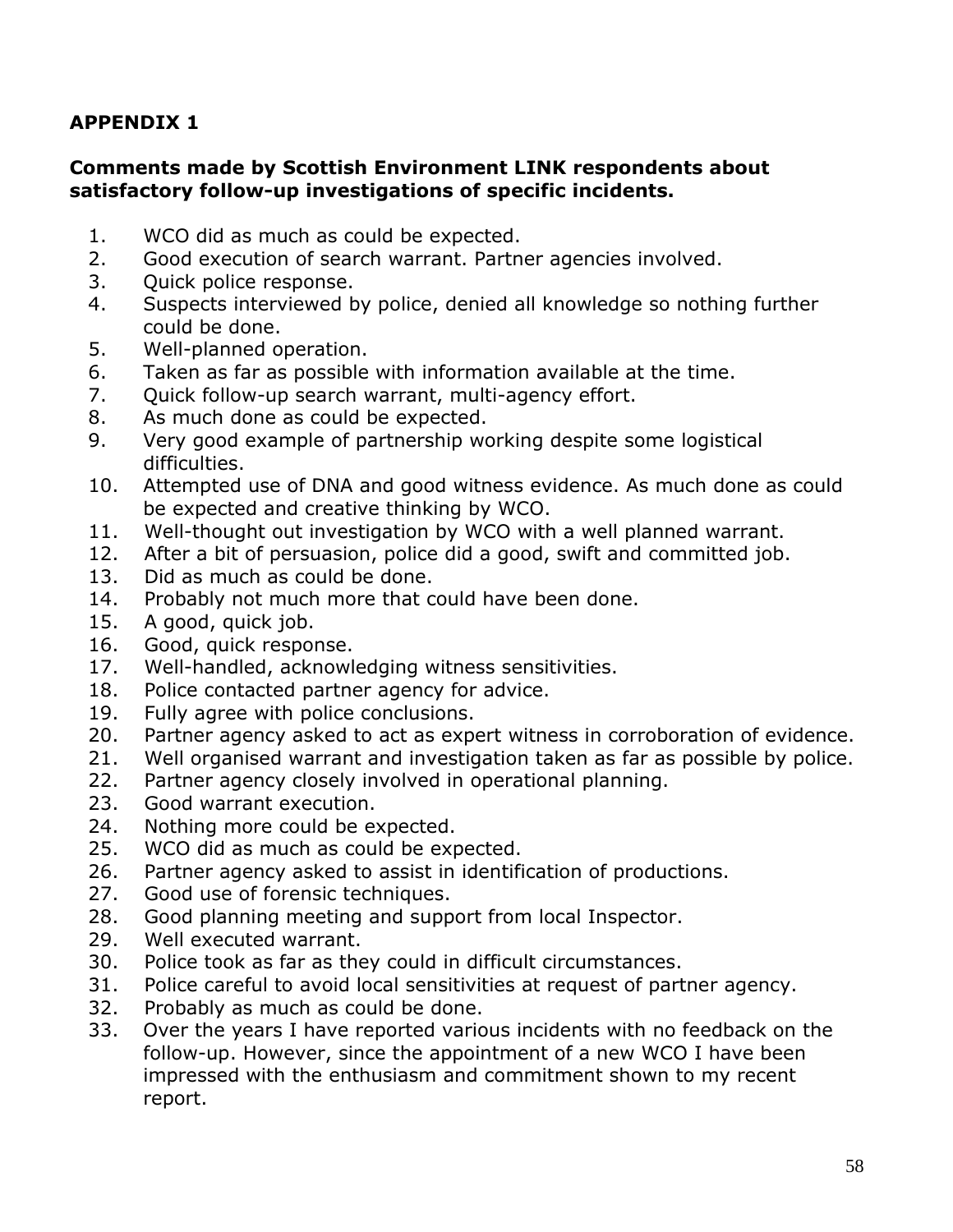#### **Comments made by Scottish Environment LINK respondents about dissatisfactory follow-up investigations of specific incidents.**

- 1. Despite many confirmed offences and various previous offences, the Fiscal would not grant a search warrant.
- 2. Police officers tasked with dealing with the incident diverted to deal with another matter and allowed perpetrators to leave the locus.
- 3. Long delay in investigating this incident led to no proceedings.
- 4. An ordinary beat officer dealt with the incident and having interviewed the suspect decided there was insufficient evidence to proceed. As far as I am aware there was no collaboration with other partner agencies involved in the case.
- 5. Although the person who committed the offence was identified, no sanction was taken against them.
- 6. I have no knowledge on how this incident was dealt with.
- 7. No update since initial report to police.
- 8. Good that police put massive resources into search warrant but astonishing that no charges were forthcoming given the overwhelming amount of evidence.
- 9. Not informed of any follow-up interviews with known suspects.
- 10. Police seemed ready to accept explanation by suspect (apparently ignoring reckless discharge of a firearm). Suspect was charged but it was recommended to the Fiscal that the case was marked 'no proceedings'.
- 11. Follow-up consisted of a meeting with the estate to discuss likely perpetrators (neighbouring estate). Police apparently did not consider suspects could be from estate where crime committed, despite previous history.
- 12. The first of six incidents on this estate but not followed up until three years later.
- 13. I have no knowledge of how this incident was dealt with.
- 14. No follow-up warrant despite estate's long previous history of persecution.
- 15. No suspects were interviewed despite evidence being found close to pheasant release pen where operator easy to identify. Although there was a successful follow-up the following year, the delay probably contributed to further deaths of protected species.
- 16. No reason given for lack of follow-up investigation.
- 17. No follow-up despite repeat offences.
- 18. Little advice taken on planning of warrant by inexperienced WCO.
- 19. Despite partner agency's suggestion, no search of the vehicles of two suspects who approached police during the operation on an estate with history of repeat offences. No follow-up search of buildings or vehicles was carried out.
- 20. No follow-up until another offence several months later.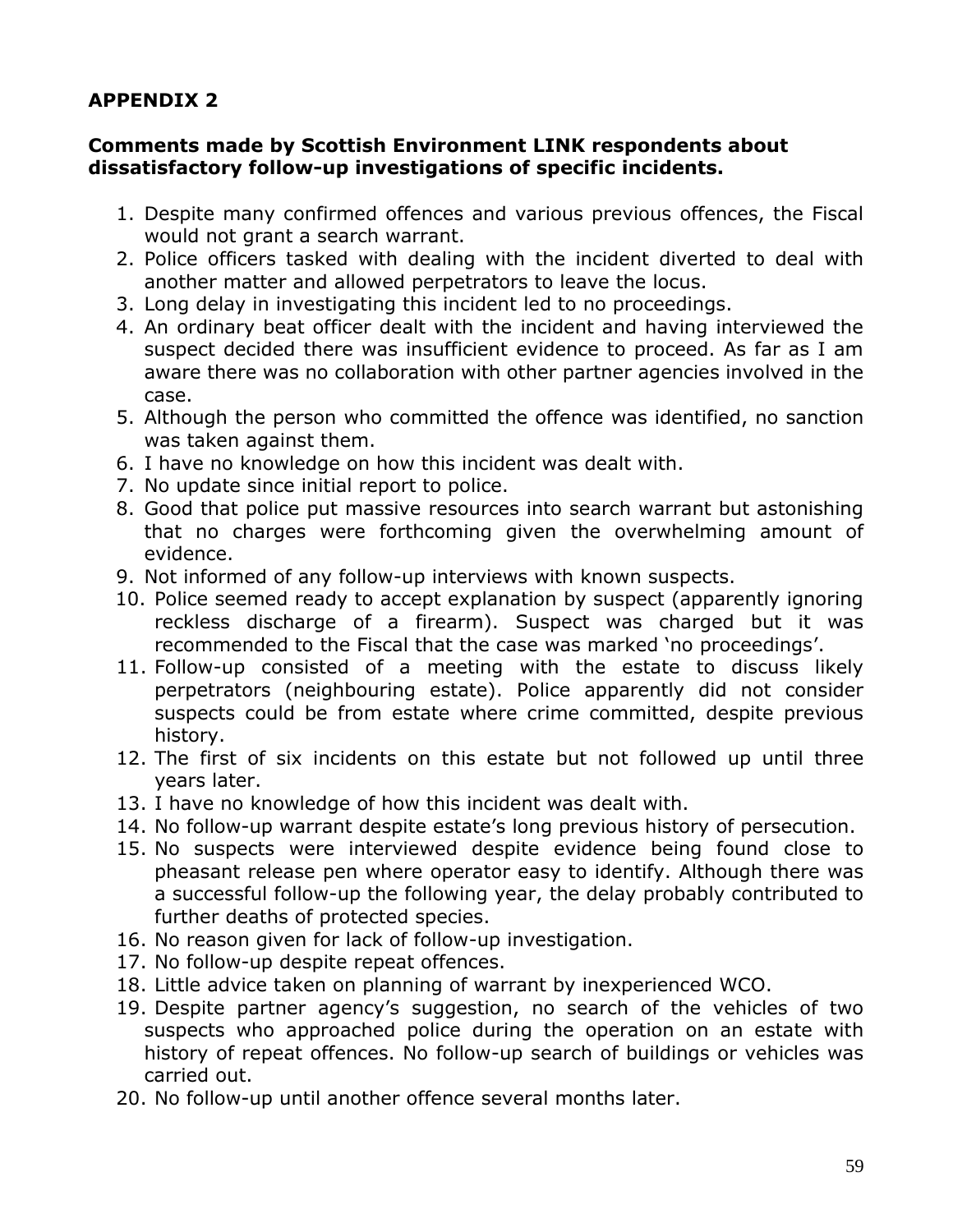- 21. Despite providing a catalogue of previous offences on this estate, these were all disregarded with a poor follow-up.
- 22. Search could have been wider and more application of forensics.
- 23. Lack of police resources given as reason police failed to collect evidence.
- 24. Took a very long time for police to report to Crown Office. No progress on second individual found in possession of illegal poisons.
- 25. Failure to follow-up suspect's admission that he had laid out poisoned baits.
- 26. Search warrant was poorly targeted on land. Fiscal restricted area of land search. Suspects were not secured quickly and search failed to find a number of items (later reported to partner agency by reliable informant).
- 27. Although the persons who dug the trench were identified no sanction was taken against them.
- 28. I have no knowledge about how this incident was dealt with.
- 29. Fiscal refused to grant search warrant despite many previous offences, including poisoned eagle in previous year.
- 30. Police made appointment with suspect to search his sheds!!
- 31. Estate staff not interviewed despite previous offences at this location.
- 32. I have no knowledge of how this incident was dealt with.
- 33. This was an appalling decision by the Fiscal (not to proceed), repeated the following year when an identical crime was uncovered on the same estate.
- 34. No investigation as police said there was no corroboration of carcass on site. This is entirely because finder has no faith in police to deal with incidents on this estate due to years of inaction.
- 35. Police made assumption that because the estate reported this incident, an employee could not be responsible, despite repeated offences in this area.
- 36. Delay in warrant despite ongoing killing. Insufficient attempts to get full picture of evidence. Premature disposal of evidence by police prior to toxicology analyses.
- 37. No attempted follow up despite incident being latest in long history. Police refused to provide partner agency, which had assisted in the recovery of the carcasses, with toxicology results.
- 38. Police immediately contacted Crown Office, who in turn threatened partner agency with a potential prosecution! Police WCO able to identify suspect from evidence obtained but there was no further investigation.
- 39. Police put out press release implicating egg collectors, with no evidence and despite numerous persecution incidents on this estate.
- 40. I have no knowledge of how this incident was dealt with.
- 41. Three times the police have given my name [witness] to suspects despite my requests to remain anonymous.
- 42. Police interviewed suspect who admitted unlicensed visit to site but police failed to follow-up on admission.
- 43. Partner agency deliberately excluded from search warrant, apparently by Fiscal, despite extensive experience of this site.
- 44. Partner agency excluded from operation despite providing intelligence to police about this incident.
- 45. Partner agency excluded and no further action taken.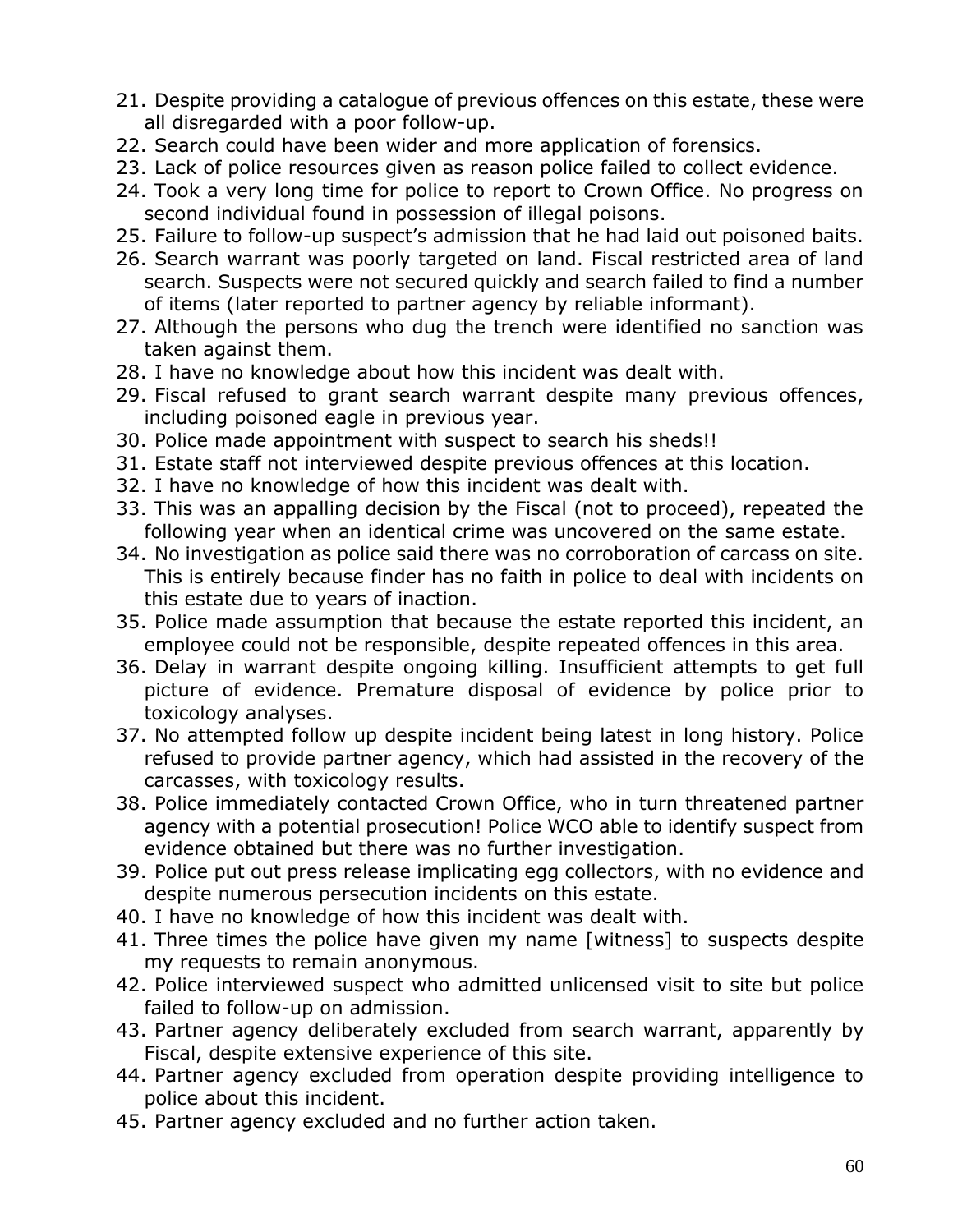- 46. Crown threatened us with prosecution despite identical evidence collection method used successfully in previous incident.
- 47. No follow-up despite a large number of previous incidents at this site.
- 48. Member of public contacted local WCO who told informant to contact local police! Informant didn't want to be identified locally so reported incident to partner agency. Partner agency reported to police but was then deliberately excluded from operation on apparent direction of senior police officer. Disgusted at police attitude to informant and partner agency.
- 49. No follow-up despite proximity to site with previous long history of wildlife crime.
- 50. Police wore high-visibility jackets for "transparency" when investigating suspicious activity. Nobody interviewed despite long history of wildlife crime at this location.
- 51. Warrant executed far too late after number of crimes over several years.
- 52. Estate employees were invited to participate in the search! Police also took their word that perpetrators likely to be neighbours, despite long history of persecution here.
- 53. No further enquiry despite estate's history of wildlife crime. Police insisted on no publicity.
- 54. We feel badly let down by Crown Office. This was serious, organised crime but as soon as accused started to throw money at defence, the Crown backed down. The level of evidence in this case to support the charges was overwhelming.
- 55. Initial follow-up could have been more subtle. When poison had been confirmed, no attempt to undertake a further search under warrant.
- 56. Two decomposed carcasses found next to poisoned bait were left in situ and not sent for testing.
- 57. Despite many previous offences at locus, police considered an active search of vehicles to be disproportionate.
- 58. Search delayed for 20 days after discovery of initial evidence. Landowner not spoken to by police at least 18 months after incident. Landowner apparently dictating terms of meeting, not the police.
- 59. Huge delay in follow-up search despite on-going offences. Failure of police to apply for a warrant to search for further evidence. Failure of police to search vehicles and outbuildings under Sect.19. Failure of police to detain suspects.
- 60. Disappointed at lack of publicity/appeal for information.
- 61. The inability to link possession of carbofuran to the poisoning incident is frustrating.
- 62. Partner agency shut out of investigation by WCO despite assurances of involvement. Joint press release issued by police and landowner.
- 63. Warrant delayed and partner agency excluded.
- 64. WCO coordinator refused to provide any information to partner agency due to falling out over previous incident. Ridiculous behaviour!
- 65. Follow-up much delayed with no site visit for three months and long delays before suspects interviewed.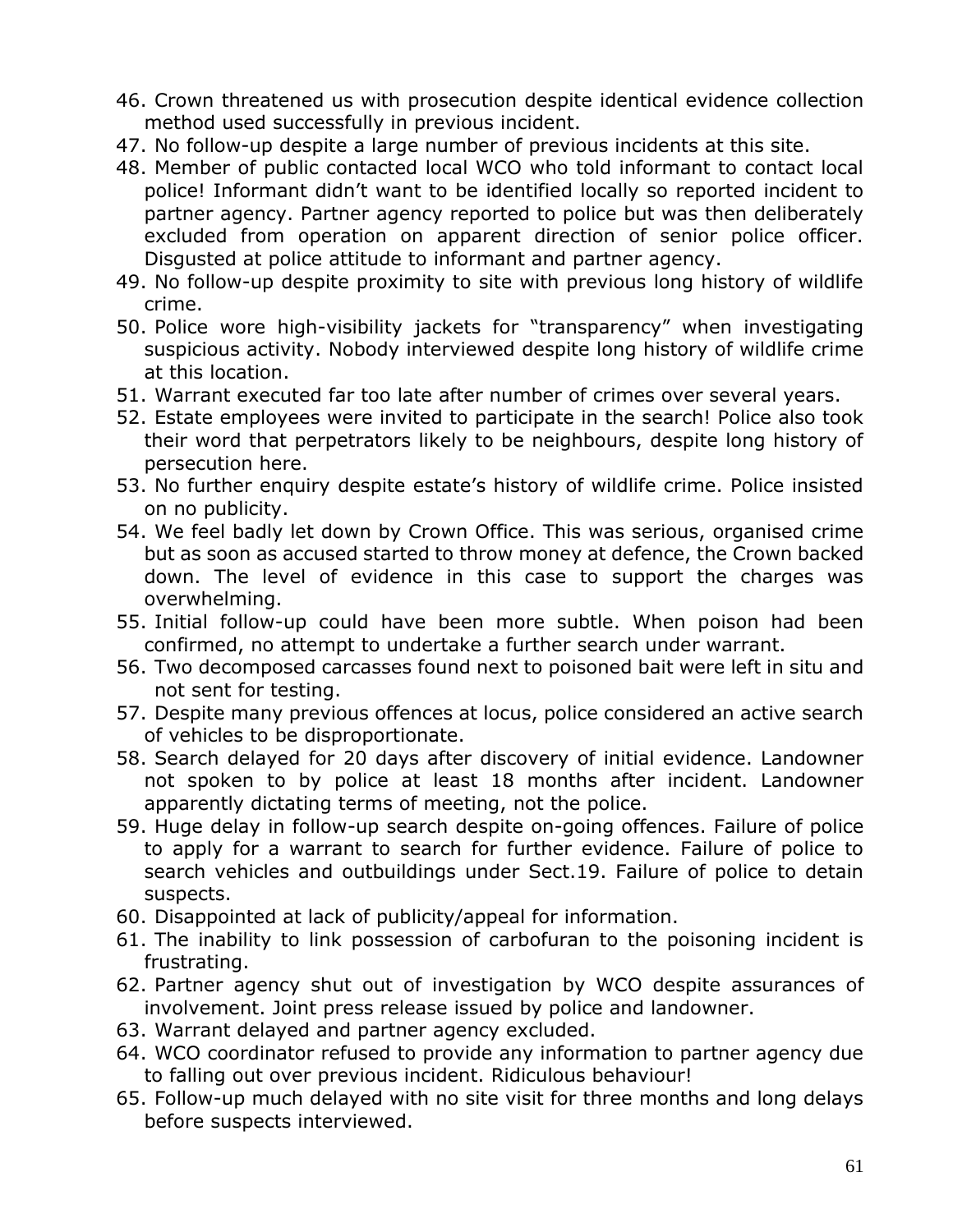- 66. Another incident on notorious estate with no known follow-up.
- 67. Press release not agreed/discussed with partner agency despite previous assurances.
- 68. Very disappointed with decision to exclude an experienced land-search team from follow up.
- 69. Quick police response spoiled by use of marked vehicles not remotely covert so suspects would have been aware. However, no attempt at followup search either under warrant or Sect. 19 despite long history of criminality on this estate. No publicity until hand forced by external organisation.
- 70. Partner agency not invited to assist in recovery of carcass or on subsequent warrant. Police initially refused to share cause of death and then subsequently to name the poison used.
- 71. Police seemed to be more concerned with placating landowner and/or his lawyer. Disgraceful.
- 72. One partner agency excluded from warrant and another agency excluded from search on the day.
- 73. Speedy police response but use of marked vehicle (apparently in the interests of "transparency") and discussion with suspect who appeared on site.
- 74. Quick police response but failure to search known suspects despite clear evidence of their involvement. Suspects not interviewed until 8 months after incident.
- 75. Police said that they would log information but would not/could not investigate as only one witness who wished to remain anonymous. Long history of persecution on this estate.
- 76. Despite passing this to police on a plate, it took seven months for suspect to be interviewed and charged.
- 77. Complete lack of information and then subsequent threats from Crown Office!
- 78. An appalling investigation. Firstly, a non-covert recovery of the carcass with a marked vehicle, insisted upon by the police for "transparency"; a discussion with potential suspects on the day and subsequently on the phone about what had been found; a Sect. 19 follow-up, with partner agencies excluded with no planned vehicle or vehicle searches, unless approached, carried out on a day with a snow forecast.
- 79. In this case I wanted someone to check the rest of the burn to see if kill was widespread or focused on small area. To my knowledge no one went to quantify impact.
- 80. A long delay in investigation which meant that the sett was under constant threat of interference by someone blocking entrances with the stones.
- 81. Police did not come back to me after I reported this incident to them.
- 82. Any confidence I had in the police has now gone. It took them three weeks to interview me after I reported this crime.
- 83. I gave the police a 10-figure grid reference of the crime scene but the WCO was over a mile out when he went to investigate. Surely being able to use a GPS is a basic requirement?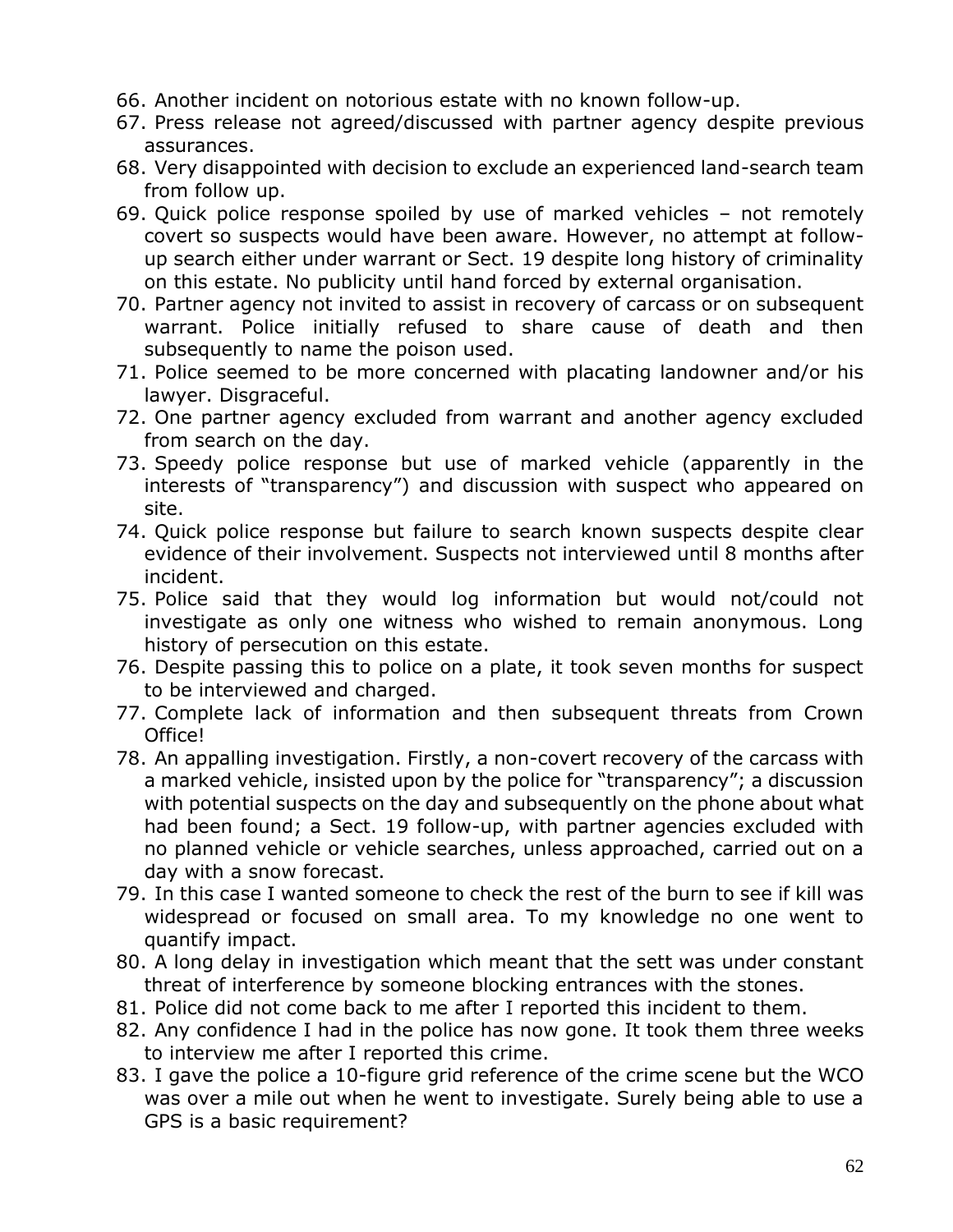- 84. A quick response to the incident and removal of carcass but thereafter no direct feedback from the police. I heard unofficially that a raid search had taken place but the main suspect was away on holiday. There was no further action despite a history of previous offences at this site.
- 85. Police were contacted but without seeing the carcass refused to attend as they considered it to be too decomposed. Partner agency attended the scene a few days later but carcass had disappeared.
- 86. I was never kept informed about how the investigation was progressing.
- 87. The incident was investigated the following day but I had asked to remain anonymous due to local sensitivities but the police gave my name to the landowner.
- 88. Delayed enquiry due to WCO sickness and other commitments.
- 89. Police gave prior notice to the landowner that they would be visiting to follow up on a report of a potential wildlife crime!
- 90. Firstly, the Crown allowed a number of charges to run out of time. Then, the Crown decided not to proceed with the case, despite strong representations by the partner agency. The Crown refused to enter into discussion about their reasons other than to say it was not in the public interest. This incident was the most significant of its type in Scotland, with the suspect linked to two further individuals, one of whom was convicted prior to this case and a second subsequently.
- 91. Utter failure of partnership working.
- 92. The investigation I am referring to is on-going. There has been a distinct lack of urgency. I was promised that the incident would be taken seriously but do not believe that has been the case. It has been several months now and as far as I'm aware they have not even begun questioning suspects – total waste of time. I was promised that I would be kept informed about the investigation but that has not been the case and I only get updates when I chase it myself.
- 93. Three months after I had reported the incident I had received no update from the police. When I made further contact it was revealed that nothing had been done as the incident had not been allocated to an officer. A site visit was then made by an officer and I was given a contact number for the site manager should I want to discuss it further! No charges were brought.
- 94. No feedback whatsoever!
- 95. Response time was very poor it took the police 6 weeks to follow up and only because I'd asked about the outcome of the enquiry.
- 96. No follow up and when I asked about it the WCO admitted he had forgotten about it.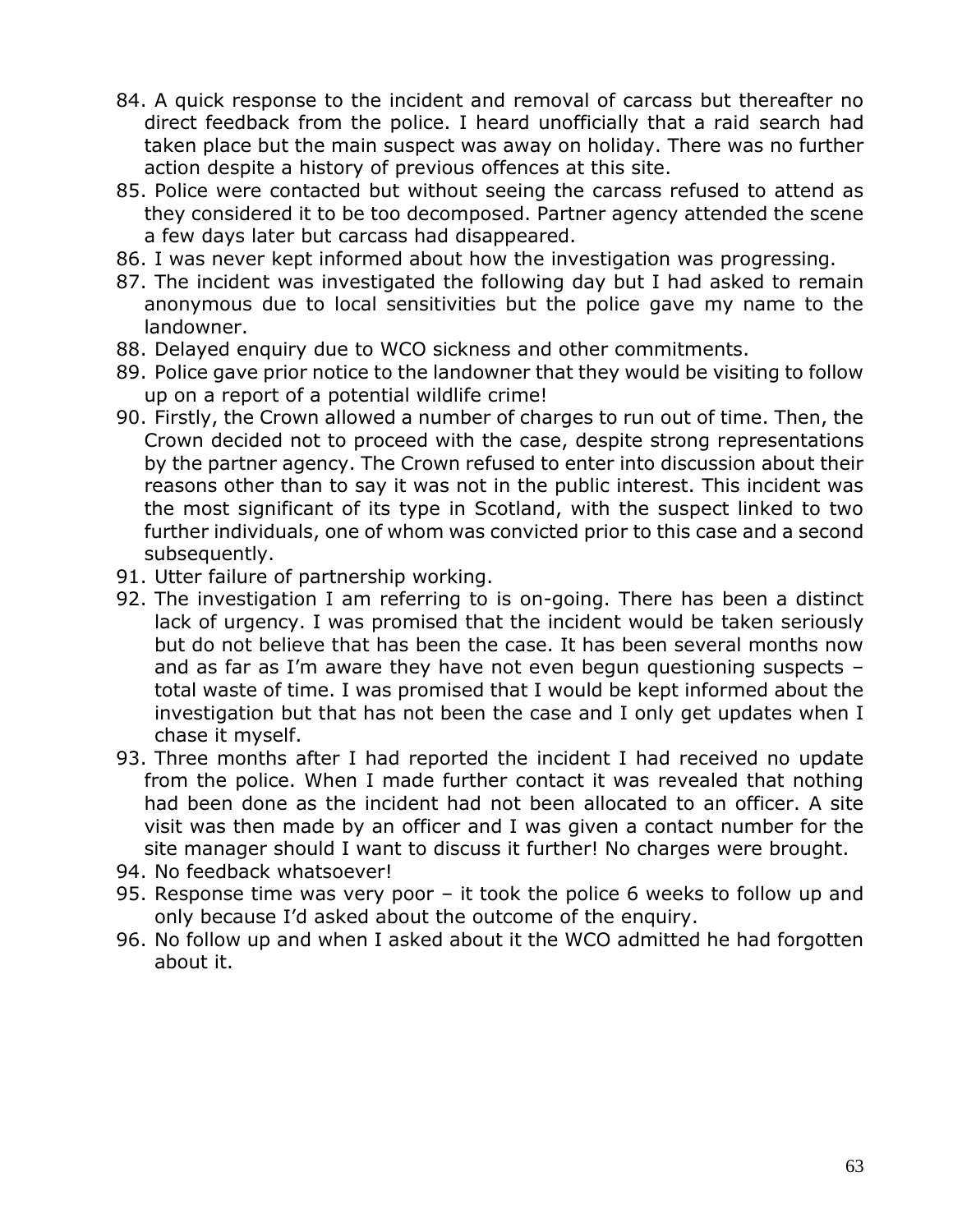#### **Comments made by Scottish Environment LINK respondents about satisfactory prosecutions for specific incidents**

- 1. Good communication with Fiscal.
- 2. Well presented prosecution narration after guilty plea.
- 3. Very thorough with good witnesses and good liaison between Procurator Fiscal and partner agency.
- 4. Good liaison between Fiscal and partner agency. Crown happy to contact us for supporting information.
- 5. Good liaison with Procurator Fiscal and a well-researched case presented in court, leading to a sudden change of plea mid-trial.
- 6. Contacted for background information (although it wasn't specified that it referred to this case). Very good (published!) narration by Fiscal.
- 7. Good joint working.
- 8. I gave evidence anonymously and my name never appeared near the case, even though I originally reported it.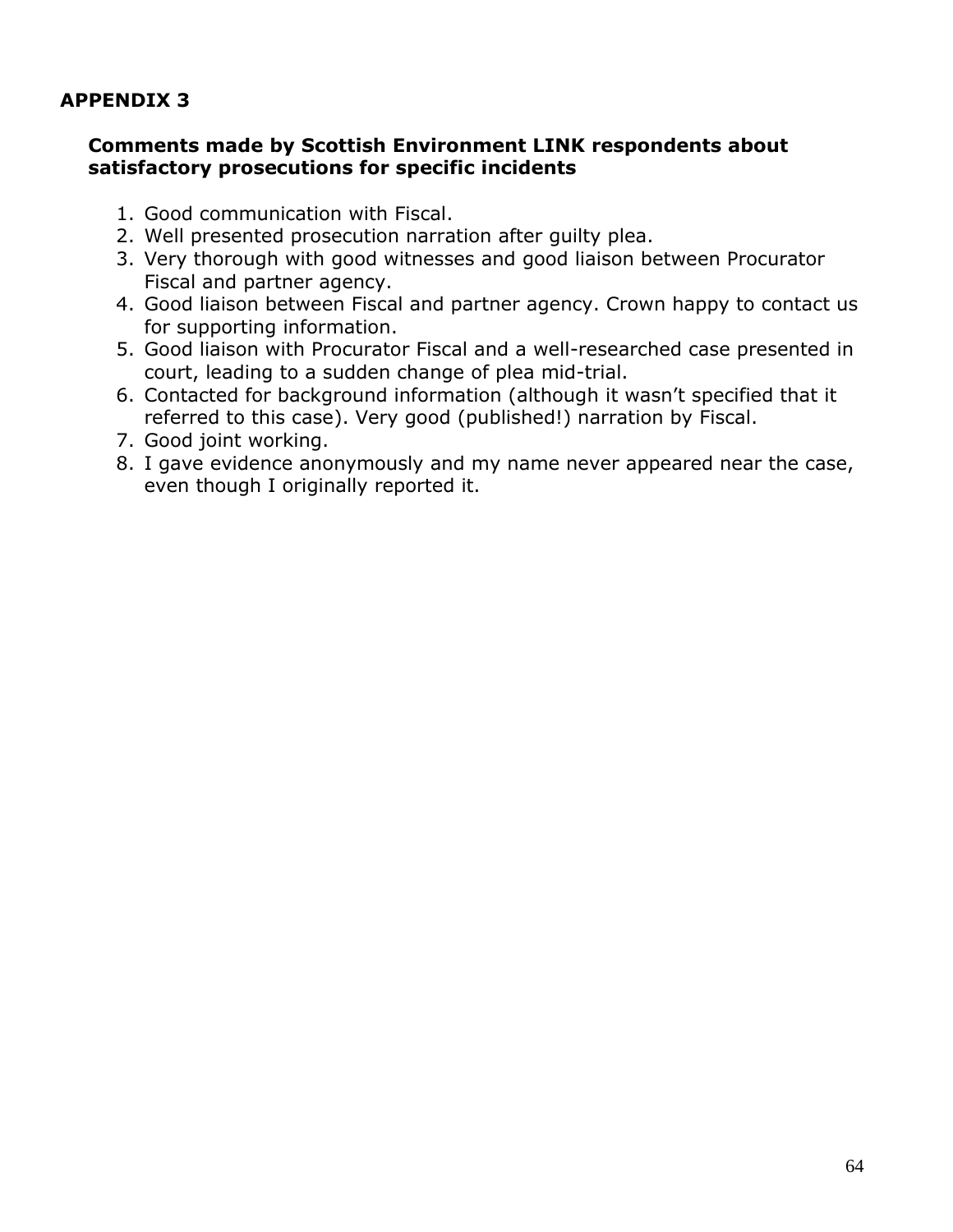#### **Comments made by Scottish Environment LINK respondents about dissatisfactory prosecutions for specific incidents**

- 1. Case discontinued due to 'Cadder' ruling.
- 2. At the very least, if the mitigation by the suspect was accepted, there should at least have been an official warning for reckless use of a firearm.
- 3. Disappointed at Crown's acceptance of 'not guilty' plea for possession of carbofuran.
- 4. Many delays.
- 5. Case dismissed due to 'Cadder' ruling.
- 6. Eighteen court appearances over 2.5 years.
- 7. Failure to explain in narration that this poison is widely used to illegally kill raptors.
- 8. Threats made by Crown Office to partner agency.
- 9. Disappointed at plea bargain resolution. Case not taken by a specialist Fiscal. Appalling narration by Area Fiscal who said: "If you want to kill a buzzard you should use a shotgun, not a rifle!"
- 10. Crown accepted plea bargain despite partner agency's representations not to do so; one suspect thus escaped penalty.
- 11. Complete lack of communication from Crown regarding on-going court proceedings or any other engagement.
- 12. Crown Office allowed case to run out of time.
- 13. A clueless narration by the Fiscal.
- 14. Case discontinued due to 'Cadder' ruling.
- 15. Would have liked to have been notified that case was coming to court.
- 16. Failure of Fiscal to acknowledge offer of case conference, impact statements, or availability of witnesses.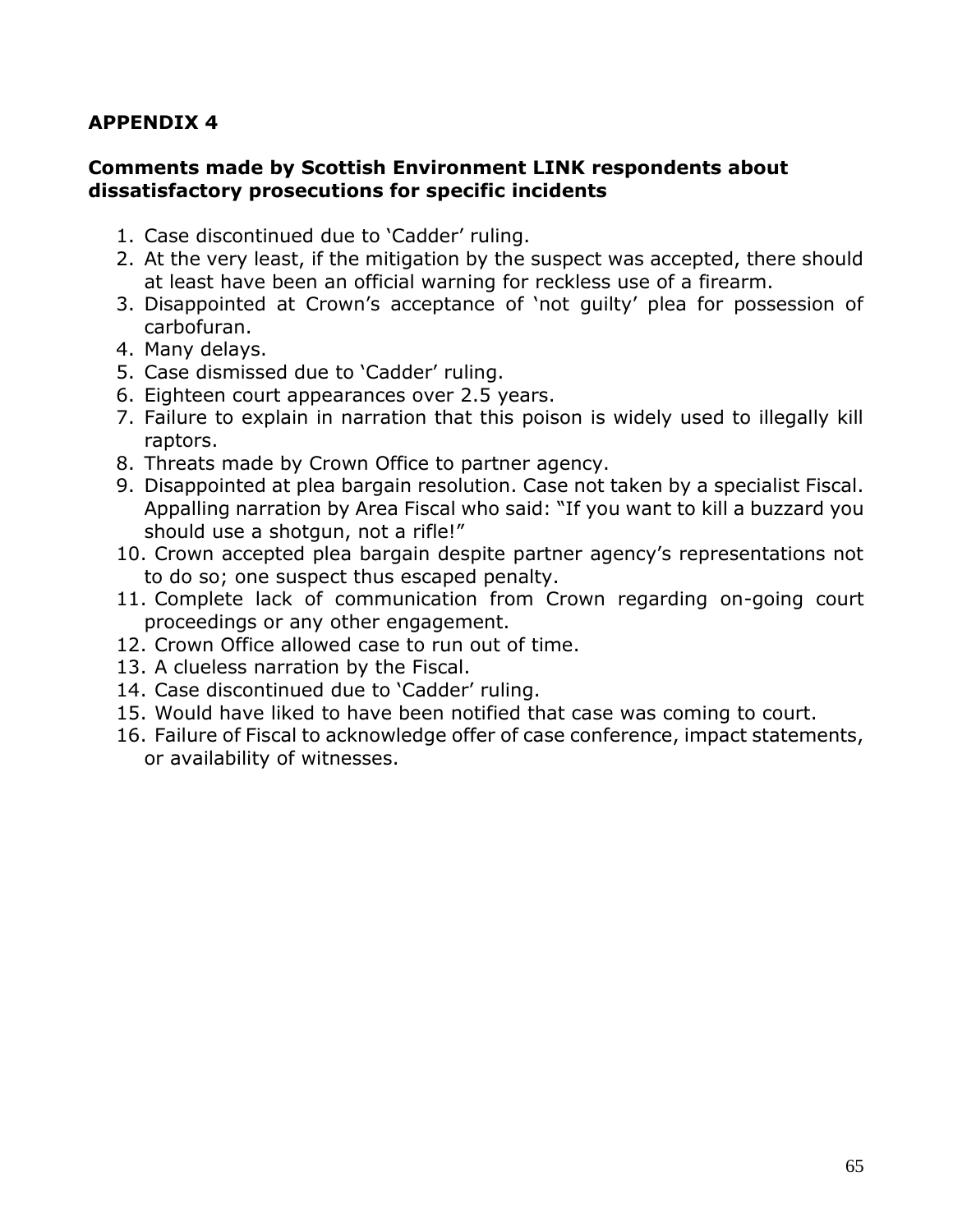#### **Comments made by Scottish Environment LINK respondents about their general concerns with wildlife crime enforcement.**

- 1. The overall lack of effectiveness/lack of commitment by the police.
- 2. It is a concern that Police Scotland may not be viewing wildlife crime as serious crime. Gamekeepers tend to be aggressive and it has to be recognised that killing comes easily to them. It's their job after all. Nonetheless they are in charge of lethal weapons therefore a ban for life on firearms licences should be imposed on anyone successfully prosecuted for any wildlife crime.
- 3. The exceptionally long time it frequently takes for wildlife court cases/trials to come about resulting in the danger of them being "timed out".
- 4. We really need someone who is found guilty of a wildlife crime to be jailed even for only a few months.
- 5. Vicarious liability what is happening about it?
- 6. My concerns are with the lack of resources and the changing police force in Scotland, the very light sentencing (if any) and the turning a blind eye of the judicial system (old boys club). I think education targeting the youth would be very beneficial in the longer term but would need further resources and agencies willing to carry this out on a larger scale than at current.
- 7. There is a consistent lack of information sharing from police/NWCU with partner agencies.
- 8. Even in high profile cases (e.g. killing of golden eagles) the response and investigation from police seems totally inadequate, even amateur. Whether this is because of a lack of wildlife knowledge, lack of staff or lack of will/interest needs to be questioned and the issue addressed. Makes you wonder what happens with the lower profile cases. It also seems that courts do not treat wildlife crime seriously – adequate penalties are available, but rarely implemented. All makes Scottish Government rhetoric about wildlife crime seem very hollow.
- 9. I have consistently reported and assisted police with wildlife crime for a great many years. Almost on every occasion the same issues arise, failure to identify and resource a wildlife crime officer, reluctance by police to partnership work with other agencies, investigations are often not conducted or nor fully conducted. Many incidents are never publicised and appear to be swept under the carpet.
- 10. It is now at the stage when I wonder if it's worthwhile reporting anything to the police at all ......but they don't like you using any of the other organisations...can only hope it gets better.
- 11. In the public interest and ultimately in the interests of the conservation of birds of prey I believe it essential in most cases to go public in the reporting of wildlife crime instances immediately. As in England, evidence gathered from covertly placed camera trap devices should be admissible in Scottish courts. The use of camera traps would significantly help provide evidence in cases of suspected human interference with raptor nests.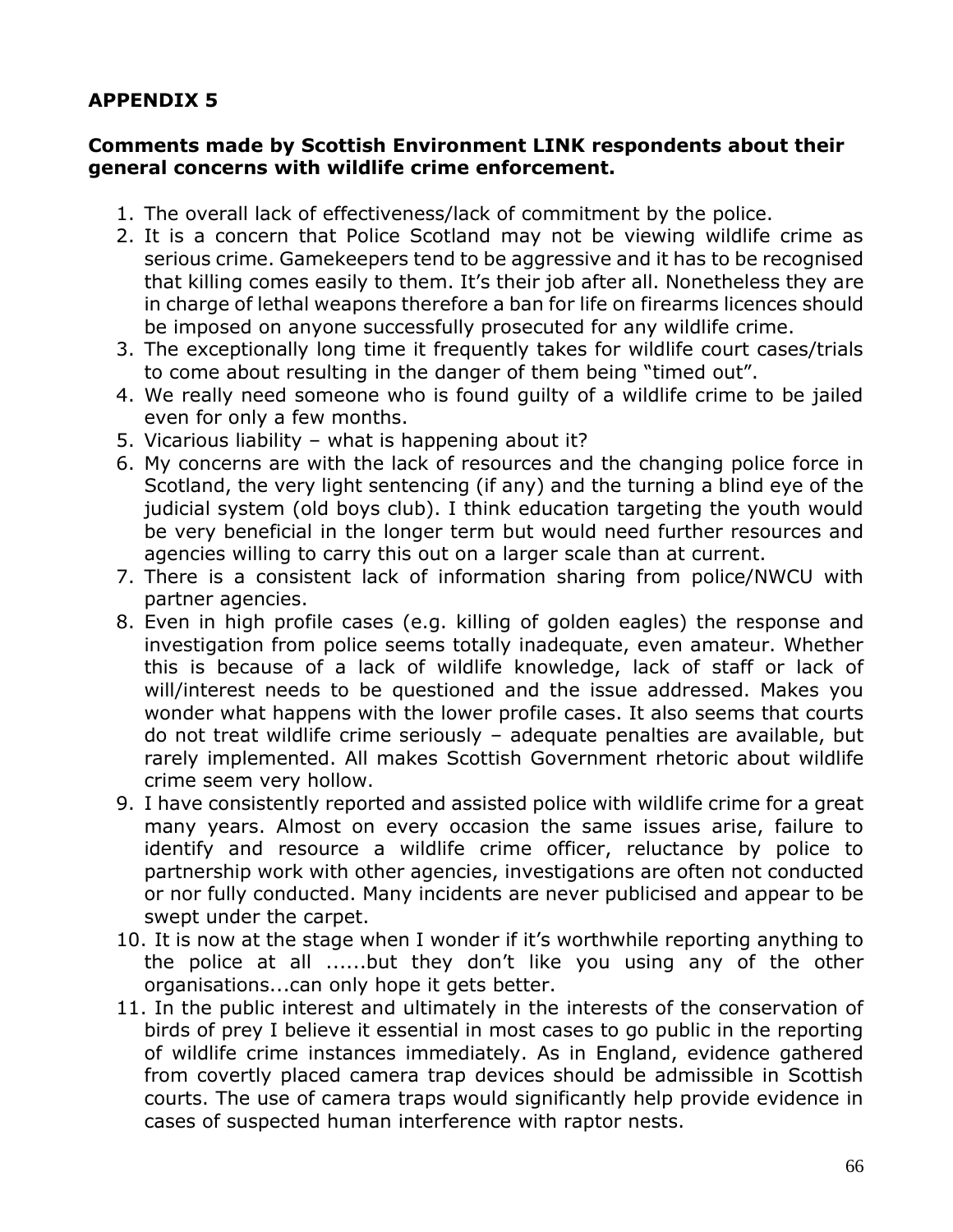- 12. There appears to be a growing problem with unlicensed photographers disturbing Schedule One birds, mainly raptors.
- 13. An immediate response to a report of a dead raptor would help to preserve evidence. In my experience decomposition can take a bird down to bone within three weeks. However, if a raptor has been reported found dead, but decomposed, the poor condition of a bird should not be a reason for the police not to attend and remove it. In some parts of Scotland dead raptors that have been found and reported are taken by the police to airports for x-rays to establish if they have been shot. I feel that there should be enough Government funding to support alternative x-ray locations where experts in this field can examine the raptors, without fear of contamination to the evidence and also so that there is better continuity of evidence if a case ever reaches court.
- 14. Police, if attending an incident on a shooting estate in relation to raptor persecution, will arrive on the property very overtly, in marked cars and wearing uniform. This will clearly alert possible suspects and will certainly compromise the discovery of any other offence which may have taken place on the land, but at the time of the police attending, may not have been found. I have been informed by a WCO that it is actual police policy that when attending a scene of a possible wildlife crime, that the police should make themselves visible, i.e. marked car and in uniform.
- 15. There is little or no consultation by the Fiscal in case preparation (this varies with individual). The Crown Office invariably is unwilling to discuss decisions made.
- 16. I am concerned about the apparent reluctance of the prosecuting authorities to take action against certain offenders. In my experience I have found the police on the ground to be taking wildlife crime seriously; the problem seems to be rooted higher up the chain somehow. The underlying structure of society with powerful landowners dictating policy and pulling the strings will continue to be a problem for wildlife and habitats.
- 17. The time involved in cases coming to light is ridiculous, asking for witnesses or info some 6 months after the fact is hardly worthwhile. Police appear to be in some cases to be rather ham fisted in the way they go about things.
- 18. There are not enough trained WCOs to deal effectively with illegal raptor persecution. Police not publicising raptor crime or the discovery of poisoned baits and keeping the case open and gagging witnesses, press, media etc. Poorly trained police officers turning up at raptor crime scenes in uniform in marked police cars etc. therefore alerting criminals. Sentencing of raptor killers seems very lenient compared with similar crimes. Harsher sentencing would act as a better deterrent.
- 19. People found guilty of crimes against raptors should automatically lose the right to hold a shotgun and firearms certificate. If a person is not able to act within the law they are not responsible enough to have this privilege.
- 20. With the Police being so short of personnel and resources to deal with raptor (and other wildlife) crime it would seem sensible to recruit the assistance of SSPCA. By giving the SSPCA extra powers it would substantially increase the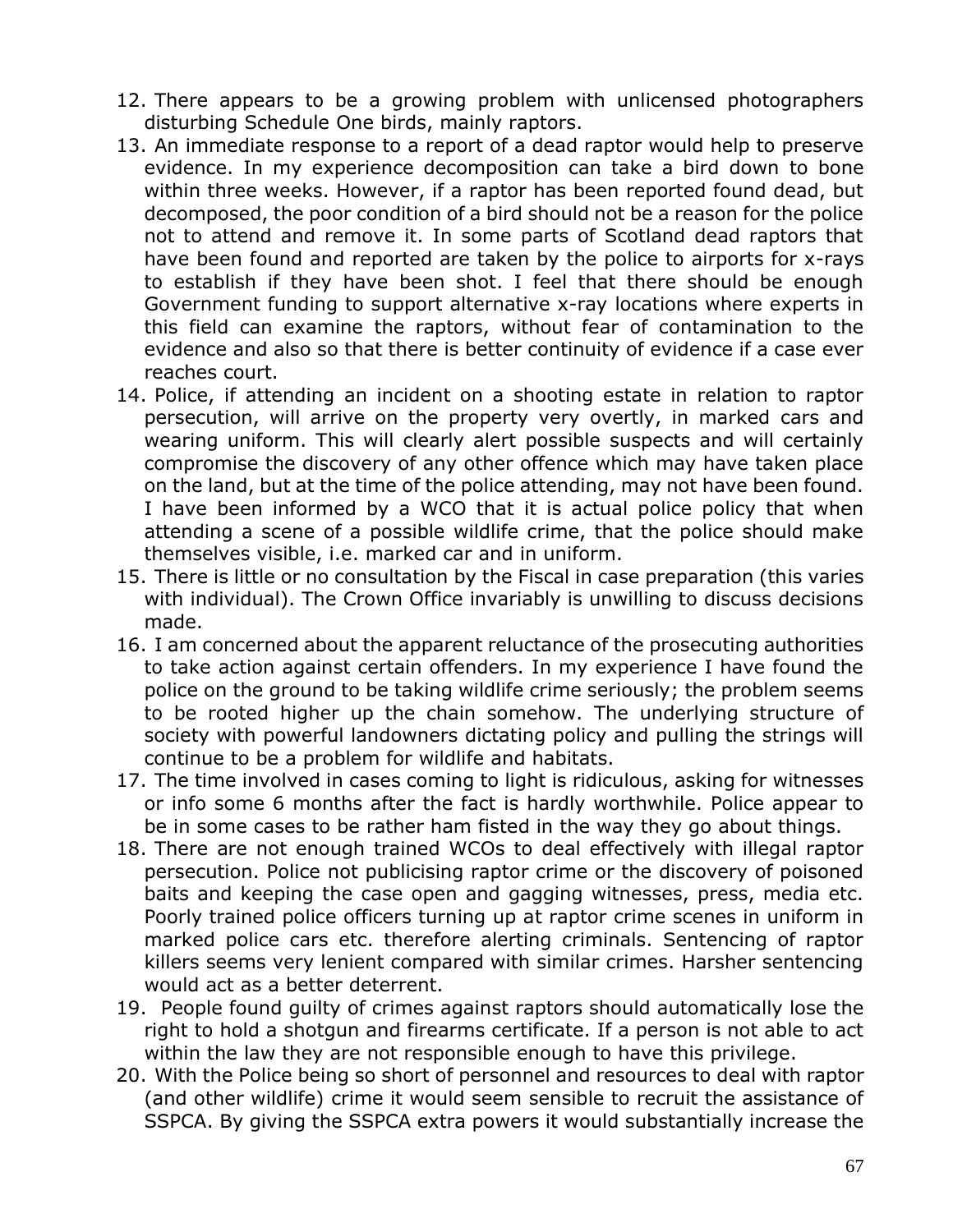efficiency of the Police in enforcing wildlife crime law. In the case of a poisoned raptor being found and a subsequent search discovering a cache of illegal poison on the same estate or farm, the law should take into account the probability that the person who has the poison was the actual poisoner. Estates, farms etc. where dead raptors are regularly found or raptor nesting attempts are seen to fail on a regular basis should lose their right to use the general licence. This could be on a basis of the actual ownership or a geographical area where the GL was null and void. As this is a conservation issue successful prosecution should be irrelevant.

- 21. I am concerned by the lack of input by NWCU into priority cases (except CITES). NWCU is a nonentity in Scotland, with Investigative Support Officer now just an office boy.
- 22. The apparent lack of knowledge about how to pursue wildlife crime. The unwillingness to undertake surveillance. Ponderous procedures. Lack of resources, and also possible lack of 'political' will. The ridiculous discounting of camera/video evidence. Unwillingness to use the expertise of specialist groups. An almost complete lack of willingness to share information, in particular using "case in progress" to duck any level of accountability about even old crimes. It is alarming that various stages in the legal chain can decide evidence is inadmissible; even before it gets to the Fiscal, without ANY review or accountability. Lack of results in relation to raptor crimes in general.
- 23. In our area, raptor group workers who work in places where persecution takes place are very conscious that some police officers are more interested in wildlife crime than others. Some are very good, some rather indifferent and some are clearly sympathetic towards the perpetrators. Of course, there is always an issue over the pressure of other crimes to deal with and this is understandable. However, there is sometimes a certain lack of trust in wildlife crime officers who are shooters themselves and who are very friendly with gamekeepers. This mistrust has developed to the extent where it is sometimes felt that information is unreasonably withheld from the public in some cases, in the interests of not jeopardising an investigation, when everyone in the area has been aware of a poisoning incident and police involvement.
- 24. There seems to be very little urgency or desire to solve wildlife crime cases.
- 25. PAW Scotland has become a toothless box-ticking exercise and I'm sick of the persistent pandering to land management side instead of actually addressing criminality.
- 26. Exasperated by the Police approaching estate staff/management before or instead of searching for evidence.
- 27. From what I can gather the NWCU seem to be totally focused on gathering 'intelligence', partnership working, and designing 'apps'. What a waste of time they are. Do they do any fieldwork or investigations? Obviously not otherwise we would never have heard the end of it. Talking about partnerships, they don't seem to put into practice what they preach. Do they work in partnership with RSPB and SSPCA and the expertise available in these organisations? One final observation but a very important one is the collation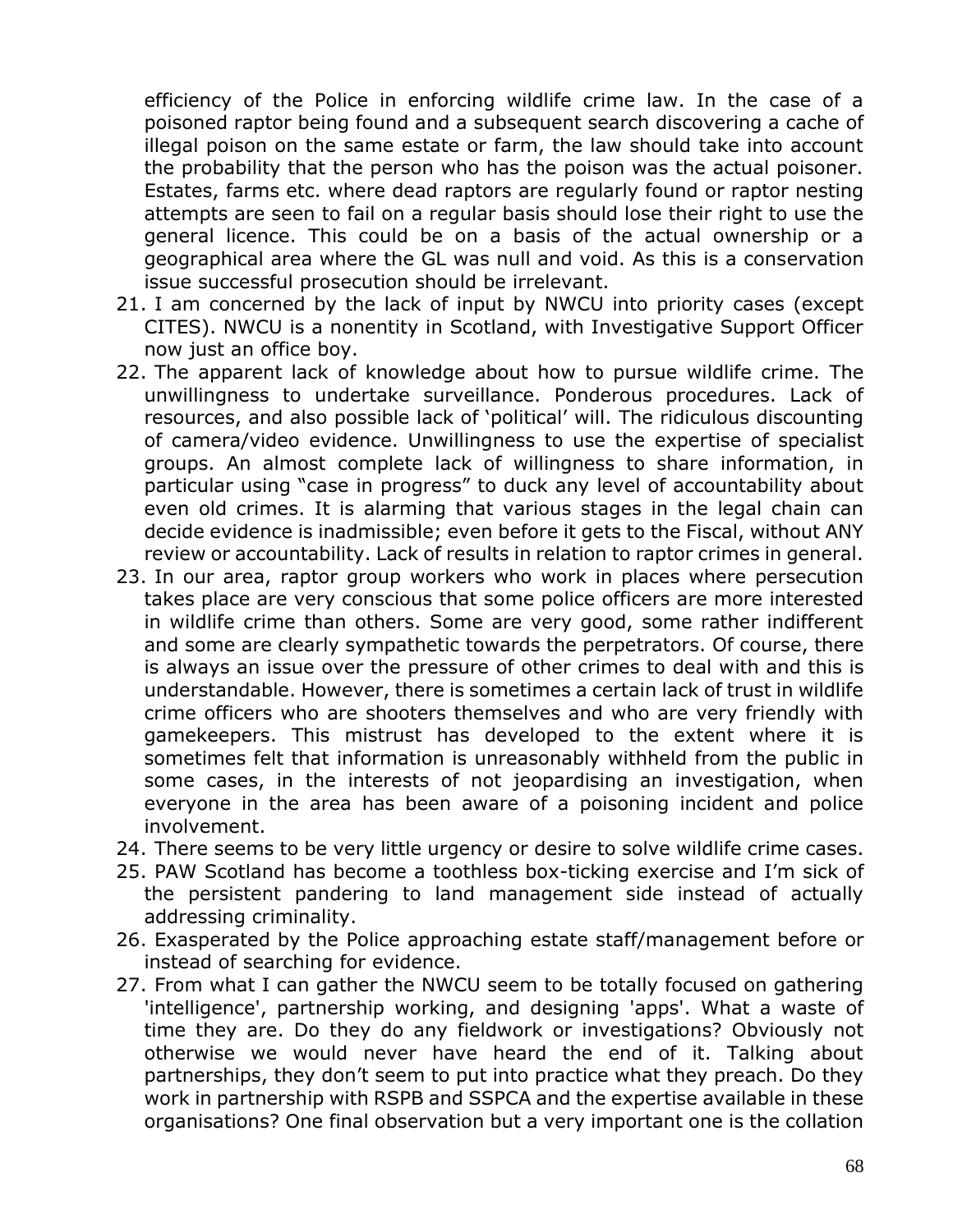and recording of wildlife crime statistics. Obviously there are a lot of raptor persecution incidents and it is vital that we record each and every one. Otherwise there would not be a problem of persecution. So who should record such incidents? Knowing the Police way of recording incidents, they will not record a crime unless they can prove that there is in fact a crime. This is the basis of all forms of their crime recording, whether it is assault, robbery, vandalism etc. Wildlife crime will be no different. So there will be numerous wildlife incidents not recorded as they, the Police, cannot prove that there is an actual crime. In addition they are encouraged to keep all their recorded crimes to a minimum and to reduce their crime figures each year. Again wildlife crime will be no different and consequently will be of no use to us. The RSPB method of recording incidents, viz confirmed, probable and possible, is far better. Raptor group members should be encouraged to report all incidents to them so that they will be recorded accurately, whether or not they report them to the Police as well. I am not suggesting that the Police adopt this method as they will still do their utmost, by hook or by crook, to keep the figures to a minimum. RSPB should always be our source for crime figures.

- 28. There is little attempt at covert follow-up to secure the best evidence. There is a fear of defence agents by police and concerns over "proportionality". There is a fear of "annoying" landowners or their representatives.
- 29. When an incident is reported it needs to be followed up as quickly as possible. Not enough police time is devoted to enable wildlife crime officers to carry out visits/inspections as appropriate. It is vital that response time is minimised to ensure safety of the birds/nest site and pursue prosecutions where possible. Where prosecutions are successful, the penalties associated with the crime should be administered and reverse this lenient attitude to wildlife crime.
- 30. Frustrated by the decline in partnership working and the repeated failure to make use of the expert resources that are freely available.
- 31. Wildlife crime is recorded inconsistently.
- 32. As a raptor worker who works strictly within the legal framework, I am infuriated by the feeble responses of the justice system in Scotland when responding to wildlife crime. Above all I resent the mismatch between the crimes committed involving poisons and firearms and the leniency of the sentences for those found guilty of very serious offences which endanger not only other wildlife but also people. Why are full custodial sentences never handed out? Why are we still waiting for the law of vicarious liability to be tested in court? Why has no estate on which wildlife crimes have been committed (in some instances repeatedly) had its firearm certificate revoked? Why isn't more use made of the SSPCA in investigating wildlife crime? Can we be assured of the objectivity of police investigations especially in the smaller, rural communities in which police and their families have to live? In short, why do the owners of driven grouse moors and their agents seem to enjoy a privileged relationship with those who enforce the law and those who administer justice?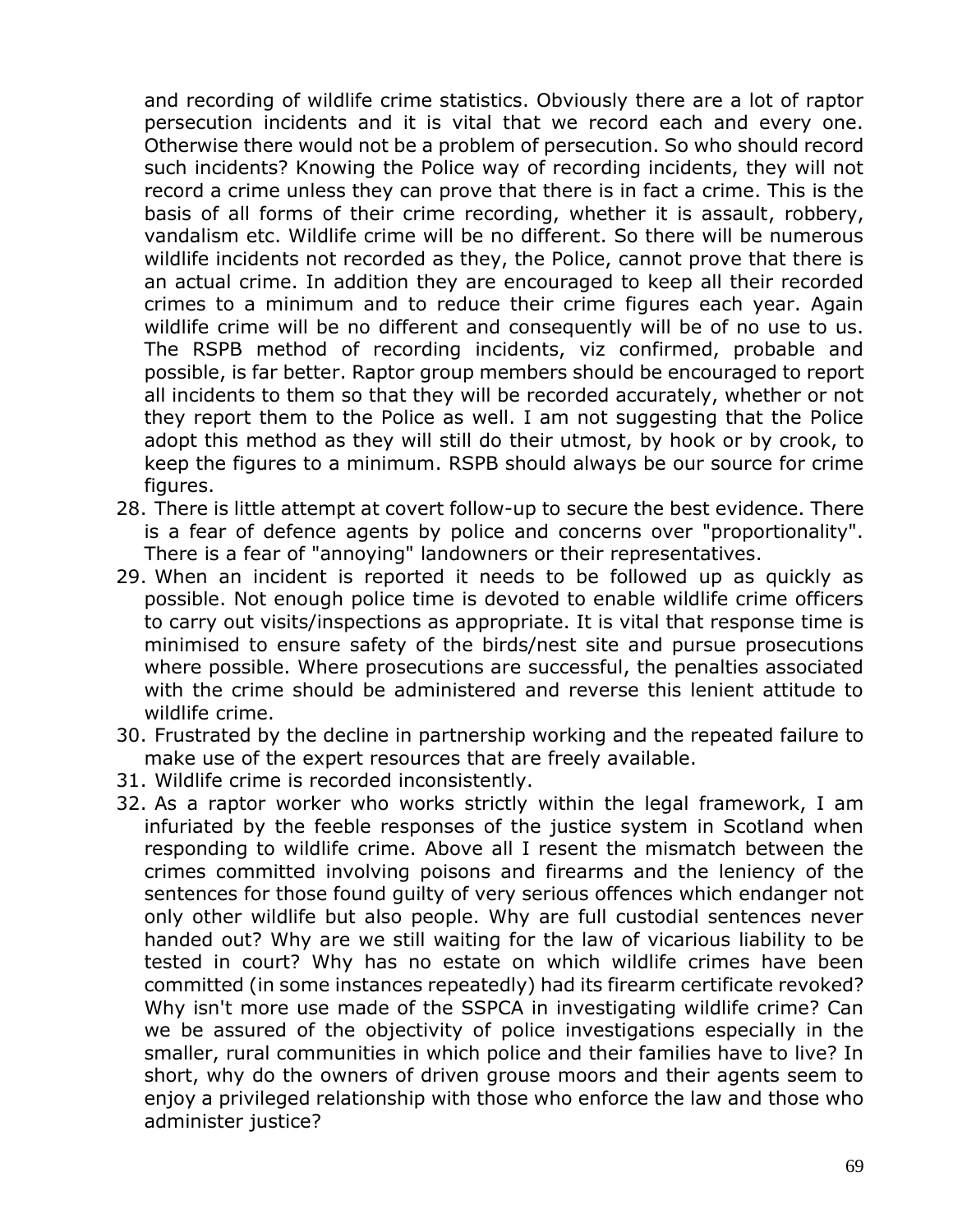- 33. Sick of the lack of or delayed publicity for blatant offences.
- 34. The way the police treat wildlife crime in Scotland is nothing but a joke, it seems to them that pursuing any form of raptor persecution is just a waste of police time that doesn't warrant any real investigation! Add to this the at best indifference shown by Chief Constables in ensuring their personnel treat these crimes as real crime, and at worst the obvious way they give shooting estates their full support and little or no support for fighting wildlife crime. This is reflected in the very few cases that do manage to reach court where they receive very little in the way of real evidence from the police to support them. Many raptor persecution incidents are left totally un-investigated or left so long that any meaningful evidence or witnesses will have long since deteriorated or disappeared altogether. In the very few cases where a prosecution is upheld the sentencing given out by the judges and sheriffs is nothing but a joke and does nothing to help put a stop to this raptor slaughter. For some reason many of these incidents are either never reported to the media or publicised so long after the event that they no longer have any use in attracting a response from the public. It is well known that the large majority of the shooting estates are operating well outside the law when it comes to so-called predator control, (we all know what that means to a gamekeeper), rampant poisoning, trapping and shooting of raptors and carried out in the full knowledge that the law will do nothing to stop them even if they are caught at it.
- 35. I believe that any video / webcam evidence relating to a wildlife crime is inadmissible as evidence in a Scottish court. I think that this point should be challenged.
- 36. I have no idea about other PAW groups but I think they have meetings from time to time and report to the plenary group once a year. The PAW group I was part of was summarily disbanded with no reference to the group members.
- 37. Making sure that reporting offences/crimes end up in the official statistics. I think only those where I insist on a crime incident number end up in the official stats. If a crime incident number is not created (and provided), then reported offence does not end up in official stats.
- 38. Over the past three years I am not aware of one single crime number being issued in relation to badger crime.
- 39. Concerned about the general lack of communication on follow ups from most statutory agencies but particularly the police. They rarely consult with partner agencies on the best approach for follow-ups.
- 40. Generally Scottish wildlife crime officers have a good awareness of the issues around bat crime and the fact that they are one of the UK wildlife crime priorities. WCOs have received bespoke training courses over a number of years. In Scotland there has never been a prosecution for the damage or destruction of a bat roost and there are comparatively few reports of bat crime north of the border. A number of reasons can be advanced to explain this. Generally incidents are handled well by the police in Scotland but on odd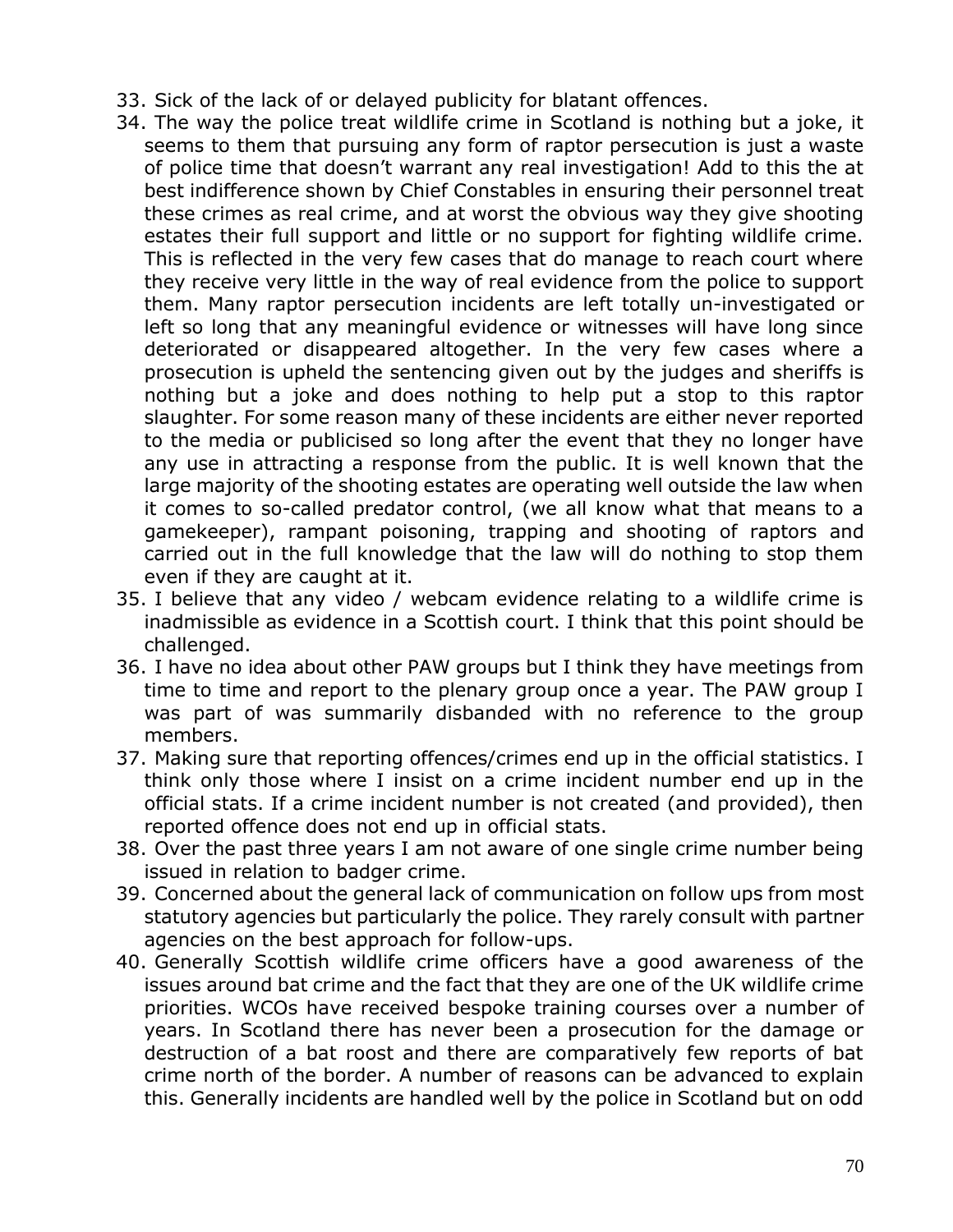occasions investigations have failed due to statutory time limits and some cases have been dealt with inappropriately.

- 41. Slow follow-up or complete lack of follow-up to reported incidents.
- 42. Concerns as to the apparent lack of urgency over and lack of commitment and/or allocation of resources towards tackling wildlife crime shown by some, perhaps many, individuals in the official (statutory) bodies in this field of activity and hence, by extension, by these bodies as a whole.
- 43. Reliable and timeous investigations, lack of updates on progress of investigations and their outcomes, apparent unwillingness to work with partner organisations to the point of actually subverting ongoing investigations by other agencies, marginalising of partner organisations, complete lack of communication with appointed WLOs.
- 44. Lack of police knowledge and involvement. Failure of police to take reported incidents seriously. Poor forensics. Failure to immediately alert the public when highly toxic poisons are discovered or suspected on publicly-accessible land. Tendency to immediately remove evidence of criminal activity rather than use surveillance to identify culprits. Long delays (typically several months) between incidents being discovered and official announcements or appeals for information. Failure to prosecute (especially for vicarious liability) and, when prosecutions occur, long delays in trials and highly lenient sentences that do not provide a deterrent.
- 45. Most of the specific wildlife crime enforcement units no longer exist and this is an issue when reporting wildlife crime as the police on duty may not have much knowledge on this subject matter or be that interested in the matter. They may also feel that they have more pressing crime issues to deal with.
- 46. Concerned by a lack of awareness in the general public about the subject of marine mammal disturbance, especially those who use leisure craft. There could also be improvements in the knowledge within the police force when dealing with reports in these crimes. Also concerned about the lack of oversight and regulation of marine tour operators. An as example, the dolphin watching industry has been suggested as being at capacity in the Moray Firth, where the EU Habitats Directive protected population of about 200 bottlenose dolphins reside. Yet opportunities for increasing numbers of boats to set up boat based marine wildlife watching opportunities exist.
- 47. Lack of proactive work by statutory agencies, constrained by their powers of entry.
- 48. There is a persistent difficulty in reaching the appropriate police contact, due to holidays, shift patterns or just general unavailability.
- 49. Possession of a banned pesticide is treated less seriously than 'possession for use'.
- 50. Concerned that despite there being 45 incidents of Freshwater pearl mussels coming under threat from illegal activities in the past 4 years, only 2 of these incidents were taken to the Procurator Fiscal. One of these cases did not proceed due to insufficient evidence being available; the other resulted in fines totalling £15,000 being imposed on two individuals and a company. Why is enforcement so ineffective for Pearl mussels?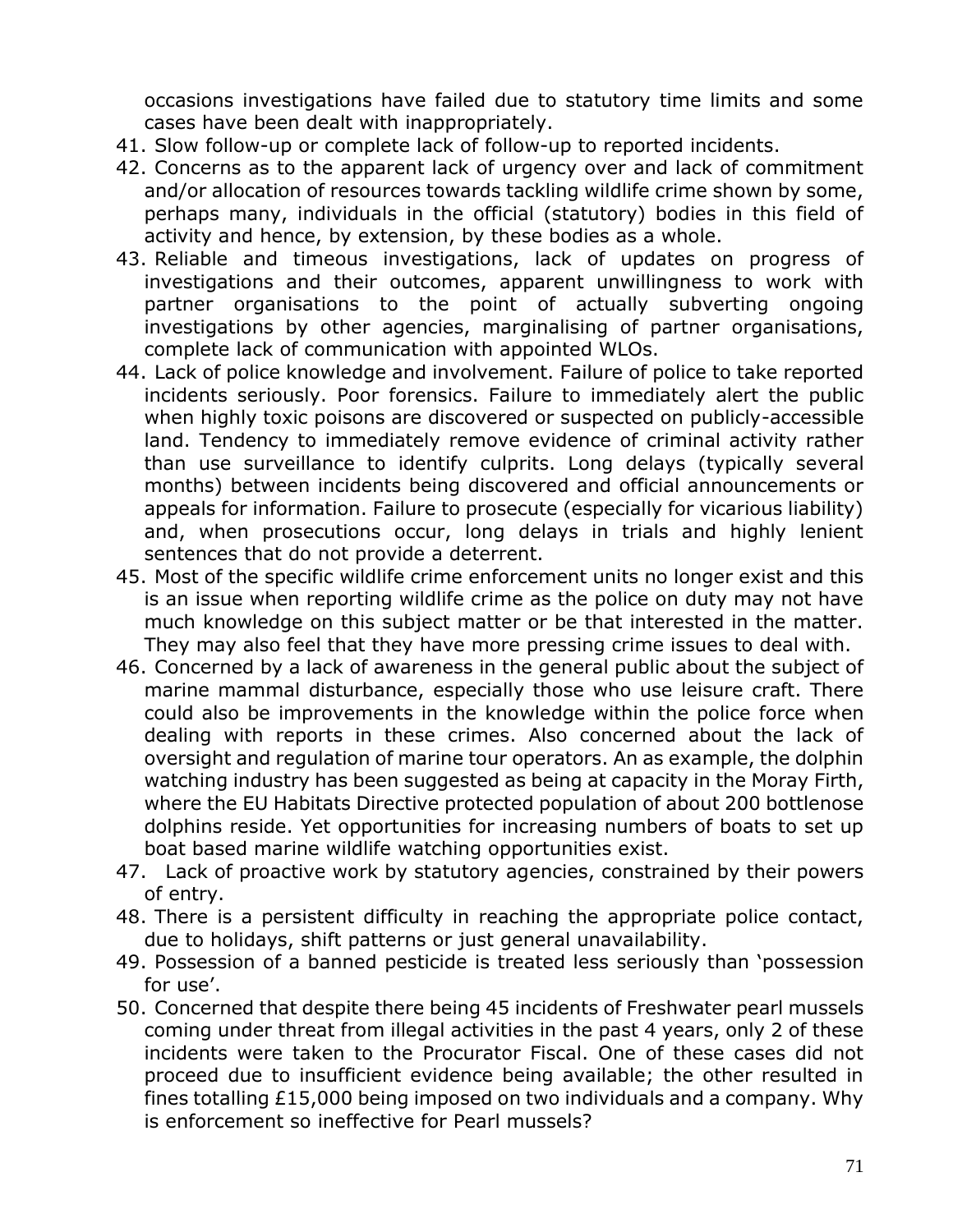- 51. The main issue has been at Procurator Fiscal level the timescale involved can see cases being thrown out due to them not having been brought to trial in time. However, we believe that this is improving. We had one unfortunate incident where the law had changed and its retrospective application meant that due to the accused having been interviewed without a solicitor present the case had to be thrown out. There is still a distinct lack of case law, which hinders the process. We have been fortunate with the police that we have dealt with, who have been supportive of formal procedures against perpetrators of wildlife crime.
- 52. Loopholes in the law means "no comment" = end of case.
- 53. Important recommendations contained in Thematic Review's Natural Justice report are largely unfulfilled or not adhered to.
- 54. The impunity of gamekeepers in getting away with hen harrier persecution on grouse moors.
- 55. Partner agencies are rarely given the opportunity to provide input to police reports to the Crown.
- 56. NWCU I have had no contact with, nor they with me, but last year, I set out to try and meet the new Head upon his appointment (I think I'm correct that this was early 2012). I met him briefly at the Police Wildlife Crime conference in Feb/March, introduced myself, and said I'd come and meet him anywhere and any time, as our organisations had joint interests. I wished to appraise him of the situation that our species protection officer was not being funded at all, apart from our own fund-raising, and a small contribution from an English-based fund. I chased him for 4-5 months by phone and e-mail, but no success. He never got back to me.
- 57. The way in which cases are proceeded with is personality-driven, with little regard paid to the aims of the legislation.
- 58. I have been to two PAW plenary meetings in Scotland. I found no focus or planning, or evaluation in these meetings – they seemed to be a general Police chat, 'in-jokes' and being polite to gamekeepers. I wrote a year ago about the greater political involvement of us in PAW, as we, not the Police, were funding an important post. I eventually received a reply back from Bristol, saying that if I wanted to attend meetings in London at my own expense I could! My reaction to both states is that, apart from frustration over funding, I get the impression that NGOs are unimportant to the Police (England as well as Scotland?) whereas I thought we were meant to be in a partnership fighting crime for the public good.
- 59. Directionless enquiries led by inexperienced, poorly equipped police with poor middle-management support or training.
- 60. I believe that the Police in general have absolutely no idea at all in how to relate to the Third Sector.
- 61. There is always a delay in investigating these matters and this is more often than not caused by the fact that even where a WCO has been appointed to a full time post they are invariably not available at the time of the call. Although following protocols to report incidents through the control room/call centre this can lead to lengthy delays as enquiries are often parked until such time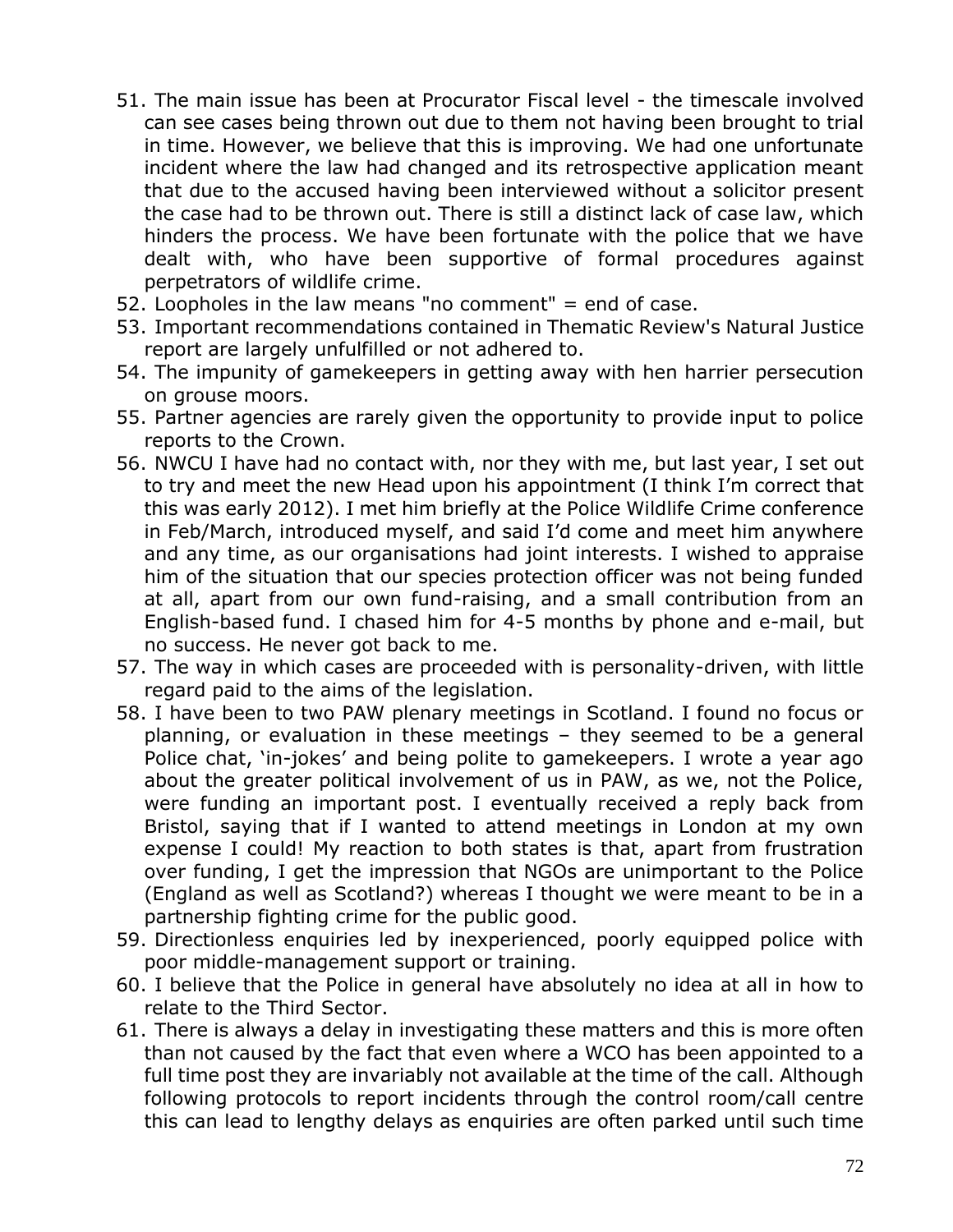as the WCO becomes available which might be days or even weeks before a shift pattern allows them to get on with it. It is essential to the evidence that a scene of crime is examined as soon as practically possible in order to prove 'current use' and any delay detracts from the evidence. If the call is attended to by a beat officer it can go wrong from the start as they are neither aware of how to investigate a wildlife crime and more than likely do not know their powers of entry on to land etc., which means that vital evidence required to make a successful prosecution is lost. There is apparently a complete lack of commitment by middle management to make the slightest attempt to properly investigate this type of crime.

- 62. It is my firm belief that although on paper there are more WCOs than ever before, in effect they are either not interested or more often frustrated by their seniors from addressing this issue. Calling it wildlife crime was always a mistake as it appears it is in a different realm and something that the ordinary beat officers do not have to deal with. I note that all officers in Northern Ireland are required to carry out investigation and it is not left to any single person to do so.
- 63. PAW Scotland includes organisations representing criminals who consistently play down the extent of the problem or defend the indefensible, unless it is in their interests.
- 64. Where prosecutions do take place they are invariably long drawn out affairs with counter-demands and continuations the nature of the game. Although often told that there will be case management meetings between prosecution witness and the Procurator Fiscal dealing with the case it is my experience that this seldom happens. The Procurator Fiscal is often not prepared for the case and has had no contact with the witnesses prior to the trial date.
- 65. Convictions are a bit hit and miss, depending on how well prepared the prosecution is. Sentencing is also a bit of a hit or a miss. Similar offences often attract hugely different fines. If accused persons cooperate with the courts, sentences are reduced and can reduce fines to nil with some hours of community service tied in. I believe that Scottish courts have yet to send out a significant message to offenders that crimes against wildlife will not be tolerated.
- 66. Communication with the police is abysmal with telephone calls going unanswered and emails ignored.
- 67. There is little or no consultation with partner agencies by the Fiscal in reaching a decision regarding a plea. This leads to the acceptance of plea bargains that do not reflect the seriousness of the case - there seems to be an 'avoid a trial at all costs' approach to some cases.
- 68. We are often not told about incidents and although I have been unable to prove it I believe that one officer (recently retired) with presumably the backing of the NWCU officer who was present deliberately kept us out of the loop in relation to investigations and in order to do so asked a consultant from England to attend crime scenes rather than tell us what was going on.
- 69. I have been part of the wildlife crime network on both sides of the coin and I do not believe that much has improved since the mid-1980s. The only time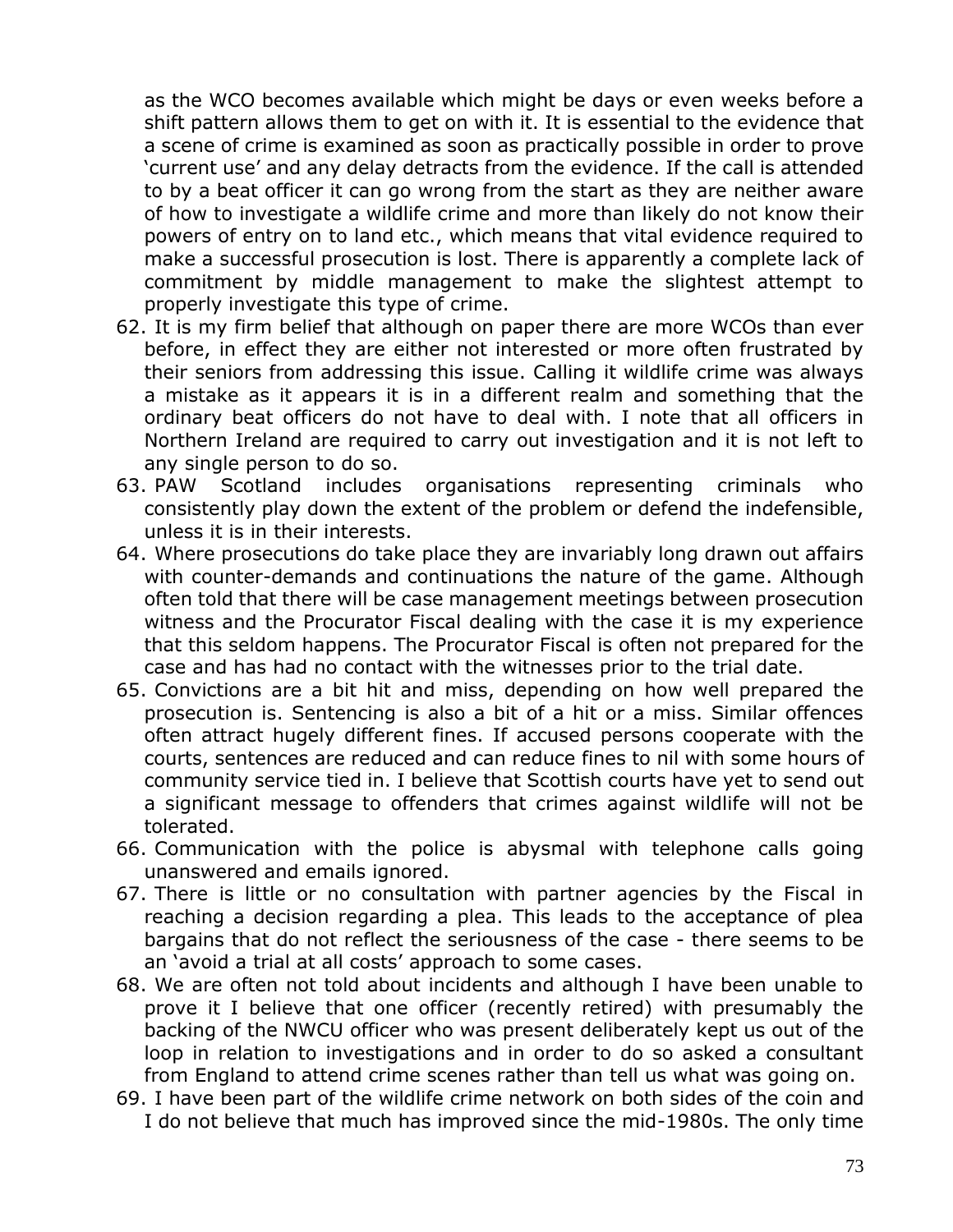I am approached by the police is when they need something. As an example, there has been an enquiry ongoing for some months now. The only reason I know about it is because a police officer who is not involved with the investigation mentioned it in passing. Despite asking for details they have never been forthcoming. I previously had a very good relationship with WCOs around the country but now feel that we are not being kept involved but that it is better for the police and less trouble not to keep us involved. I do not think that there is any will to enforce wildlife legislation in some quarters and to that end we feel marginalised and undervalued as part of the wider picture. I doubt there is a serving police officer currently employed who has sufficient knowledge to act as an expert witness in a court of law.

- 70. We rarely get updates from the Police during an investigation and almost never get a conclusion to the incident passed on.
- 71. SNH issues licences then washes their hands of them e.g. they have no knowledge of extent of use or impact of general licences but they know that some operators are not adhering to the terms of use but still there isn't any monitoring of use.
- 72. The NWCU never come to us with anything in relation to enquiries or planned operations. This covered apparently by a miasma of legislation that basically hog ties them from talking to anyone about anything. What is even worse are reports that not only are they not doing anything, they are trying to prevent others from doing anything either. Police officers have been corrected after assisting outside agencies in enquiries that they must not involve other agencies in their work and told they should not assist in enquiries that commence outside the police service.
- 73. Despite attempts to revamp PAW Scotland it has fallen by the wayside yet again. I have not heard anything from PAW Scotland for a considerable time and we are only asked to attend a plenary meeting once every six months to one year. I am aware a meeting took place five months ago but I am yet to see any minutes.
- 74. The situation has got worse with the new Police Scotland. Failure to have a robust response after one incident leads to further, more serious incidents.
- 75. There are a few individuals from the police and court system who appear to be clouding each and every issue surrounding wildlife crime. A cabal if you will, who are acting as a group trying to dictate each and every action that is taken. I am not convinced that the current arrangement will ever make any inroads into any type of wildlife crime. Although now retired, one sheriff had far too much influence on the way in which we approached wildlife crime investigations and prosecutions.
- 76. One of our volunteers has dealt approximately with one incident a month, for the last seven months, in one particular region. In all cases she contacted her local WCO and some incidents came from him. Although she says he was always polite to her, and did return calls etc., she has never received any feedback on the disposal of incidents, whether there was any investigation etc. She has also been waiting to have a proper meeting re: incidents in general in this region, as she organises the local group, but in seven months,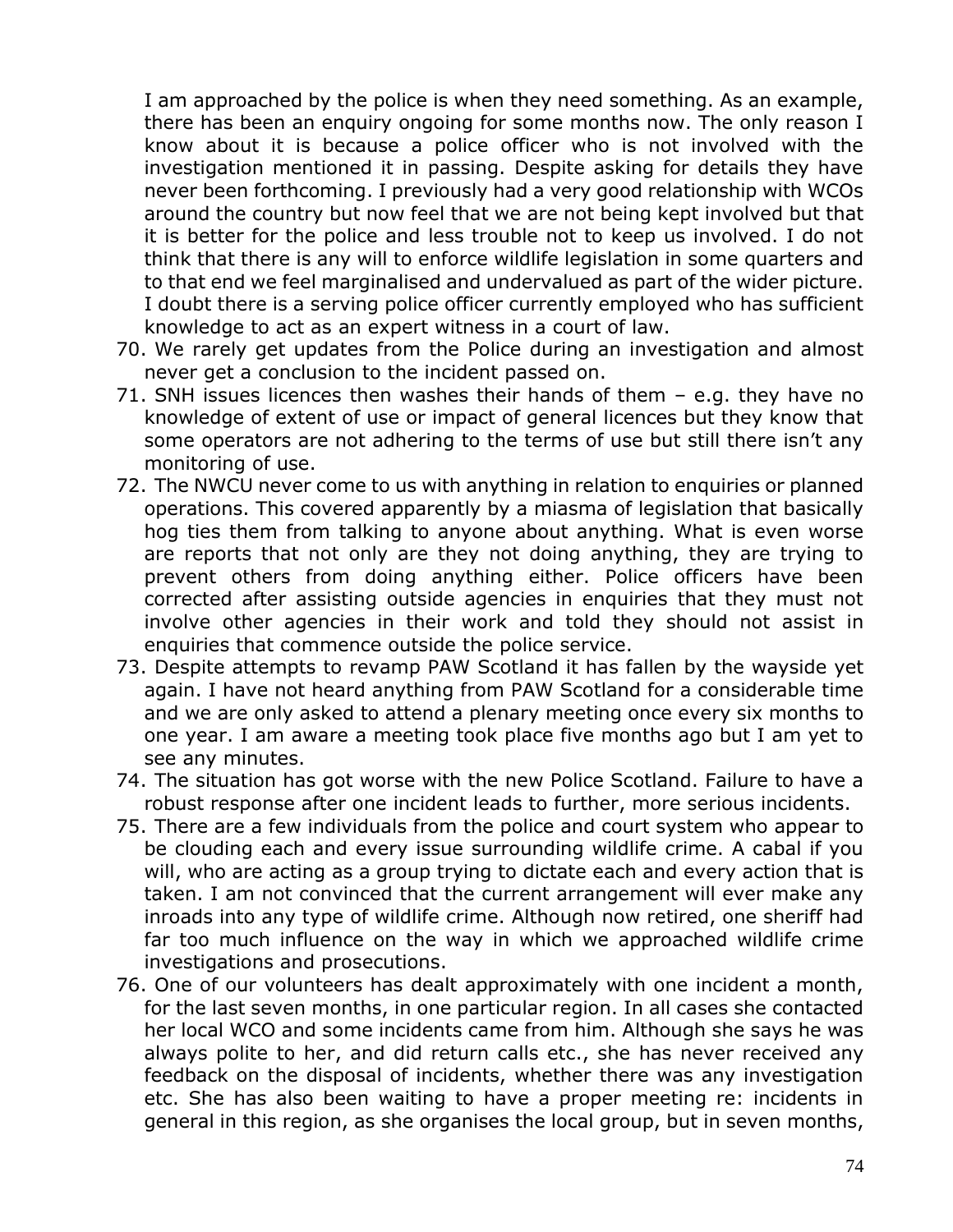this has never happened. She has been to two of the 6-monthly meetings held with landowners, and has the impression that there is 'an old boys' network', and much that could be crime is discussed informally.

- 77. At present wildlife crime officers are in short supply and when this is not the case are often inexperienced. When a serious or high profile case comes to light police very often identify this short fall and use CID to investigate these matters. Whilst this would seem appropriate response the reality is that CID have no knowledge or specialist expertise in wildlife matters which results in a one size fits all investigation.
- 78. Whilst the role of wildlife crime officer would appear to be a valuable resource the reality is that wildlife crime officers are generally few in numbers, inexperienced and under resourced thus giving a false perception to the public that the police have sufficient resources to deal with wildlife crime.